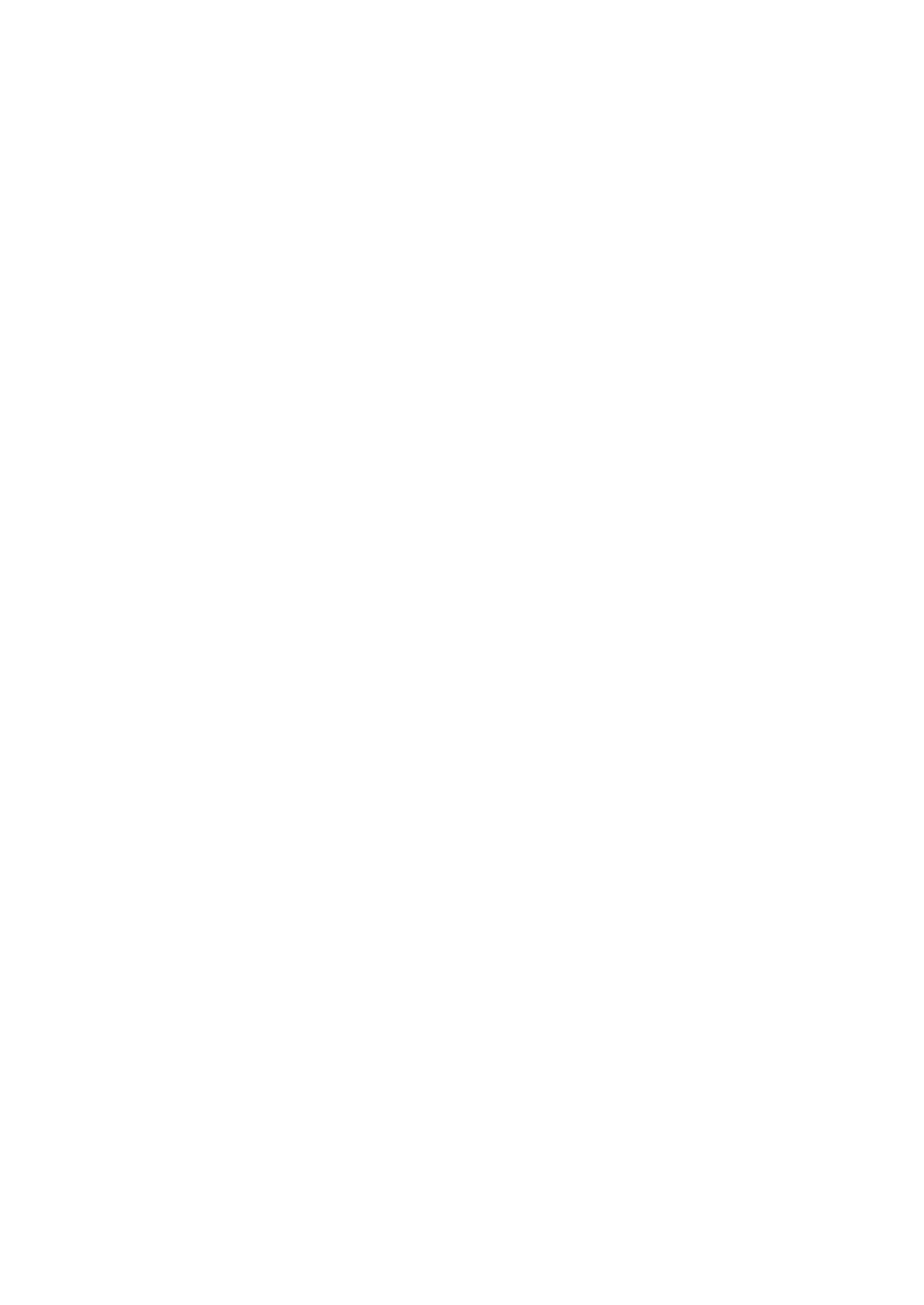## **Acknowledgments**

First of all, I have to thank my advisors Prof. Alfons Kemper and Prof. Donald Kossmann for their support. They gave me the opportunity to participate in an ambitious and visionary project. I could learn a lot from their insight and experience in doing research work. Their advices provided invaluable guidance for my work.

I also wish to express my gratitude to all my colleagues at the University of Passau for many helpful discussions and for the pleasant working atmosphere: André Eickler, Jens Claussen, Natalija Krivokapić, Konrad Stocker, Markus Keidl, Stefan Seltzsam, Christian Wiesner, Bernhard Zeller and Bernhard Stegmaier.

André Eickler was the advisor for my master thesis and introduced me to the topic of name services in object-oriented database systems. Together with Jens Claussen the work on functional joins was done and his query processor for the Merlin project influenced my work on the ObjectGlobe query processor. Natalija Krivokapić and I shared an office for several years and we always had a really pleasant working atmosphere.

My doctorate work was done in the context of the ObjectGlobe project and the other project members Konrad Stocker, Stefan Seltzsam, Markus Keidl and Christian Wiesner helped a lot in making this project and thus my work, too, so dynamic. Konrad was our specialist on optimizer technology and always had a lot of hints on work in this area. Stefan developed the security system of ObjectGlobe and was responsible for the perfectly working computer pool. The meta data service of ObjectGlobe was the work of Markus and he also provided the rest of us with the latest KDE versions which he installed in our computer pool. Christian built his Hyperquery system on top of ObjectGlobe and thus had to suffer a little bit from the bugs I had left in the code.

Bernhard Zeller provided all colleagues with a big portion of black humor and Bernhard Stegmaier was my hardware dealer of choice and the first person to ask for all kinds of problems with PC hardware.

Stefan Pröls and Alexander Kreutz did a perfect job in augmenting the ObjectGlobe prototype with all the missing parts so that we could demonstrate the prototype to a broader audience. In the scope of his master thesis, Martin Siller implemented the algorithms for the query optimization techniques which are discussed in this work. Alexandra Schmidt provided support in all kinds of administrative and non-technical tasks and thus helped in concentrating on the 'real' work. At last, I would like to thank my parents for their great support.

Tittling, June 2002

Reinhard Braumandl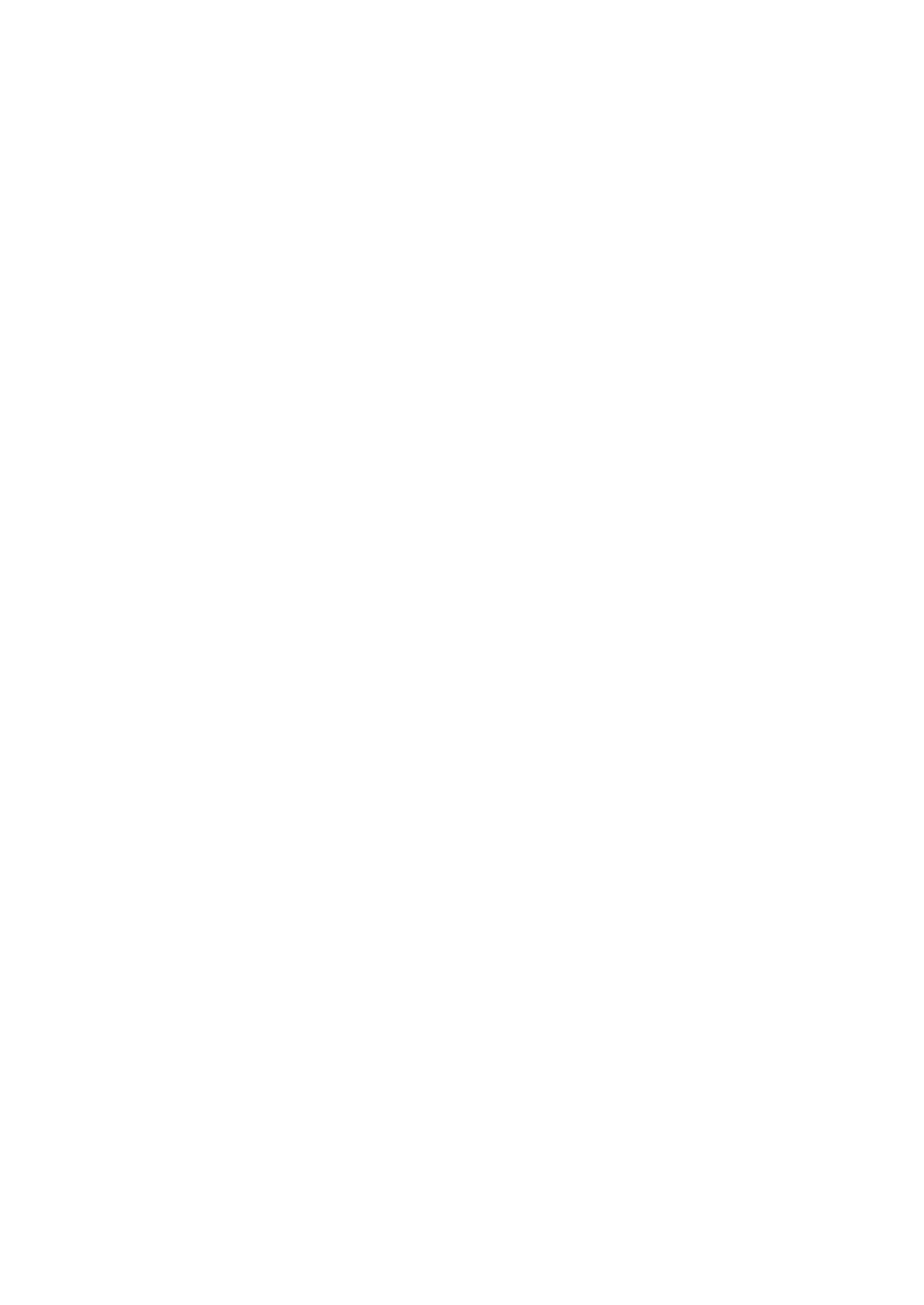## **Contents**

| $\mathbf{1}$            |     | <b>Introduction</b> |                                                  | $\mathbf{1}$   |
|-------------------------|-----|---------------------|--------------------------------------------------|----------------|
|                         | 1.1 |                     |                                                  | $\mathbf{1}$   |
|                         | 1.2 |                     | A Framework for Query Processing on the Internet | $\overline{2}$ |
|                         | 1.3 |                     |                                                  | 3              |
| $\overline{2}$          |     |                     | <b>Data Integration Systems</b>                  | 5              |
|                         | 2.1 |                     |                                                  | 5              |
|                         | 2.2 |                     |                                                  | $\overline{7}$ |
|                         |     | 2.2.1               |                                                  | 8              |
|                         |     | 2.2.2               |                                                  | 15             |
| 3                       |     |                     | The Basic Ideas of the ObjectGlobe System        | 17             |
|                         | 3.1 |                     |                                                  | 17             |
|                         |     | 3.1.1               |                                                  | 17             |
|                         |     | 3.1.2               |                                                  | 18             |
|                         | 3.2 |                     |                                                  | 20             |
|                         |     | 3.2.1               |                                                  | 20             |
|                         |     | 3.2.2               |                                                  | 21             |
|                         |     | 3.2.3               |                                                  | 23             |
|                         |     | 3.2.4               | Privacy and Security Requirements in ObjectGlobe | 24             |
|                         |     | 3.2.5               | Comparison to Other System Architectures         | 25             |
| $\overline{\mathbf{4}}$ |     |                     | The Architecture of the ObjectGlobe System       | 28             |
|                         | 4.1 |                     |                                                  | 28             |
|                         |     | 4.1.1               |                                                  | 28             |
|                         |     | 4.1.2               |                                                  | 31             |
|                         | 4.2 |                     |                                                  | 40             |
|                         |     | 4.2.1               |                                                  | 40             |
|                         |     | 4.2.2               |                                                  | 41             |
|                         |     | 4.2.3               | Extensibility                                    | 41             |
|                         |     | 4.2.4               |                                                  | 42             |
|                         |     | 4.2.5               | Monitoring the Progress of Query Execution       | 46             |
|                         |     |                     |                                                  |                |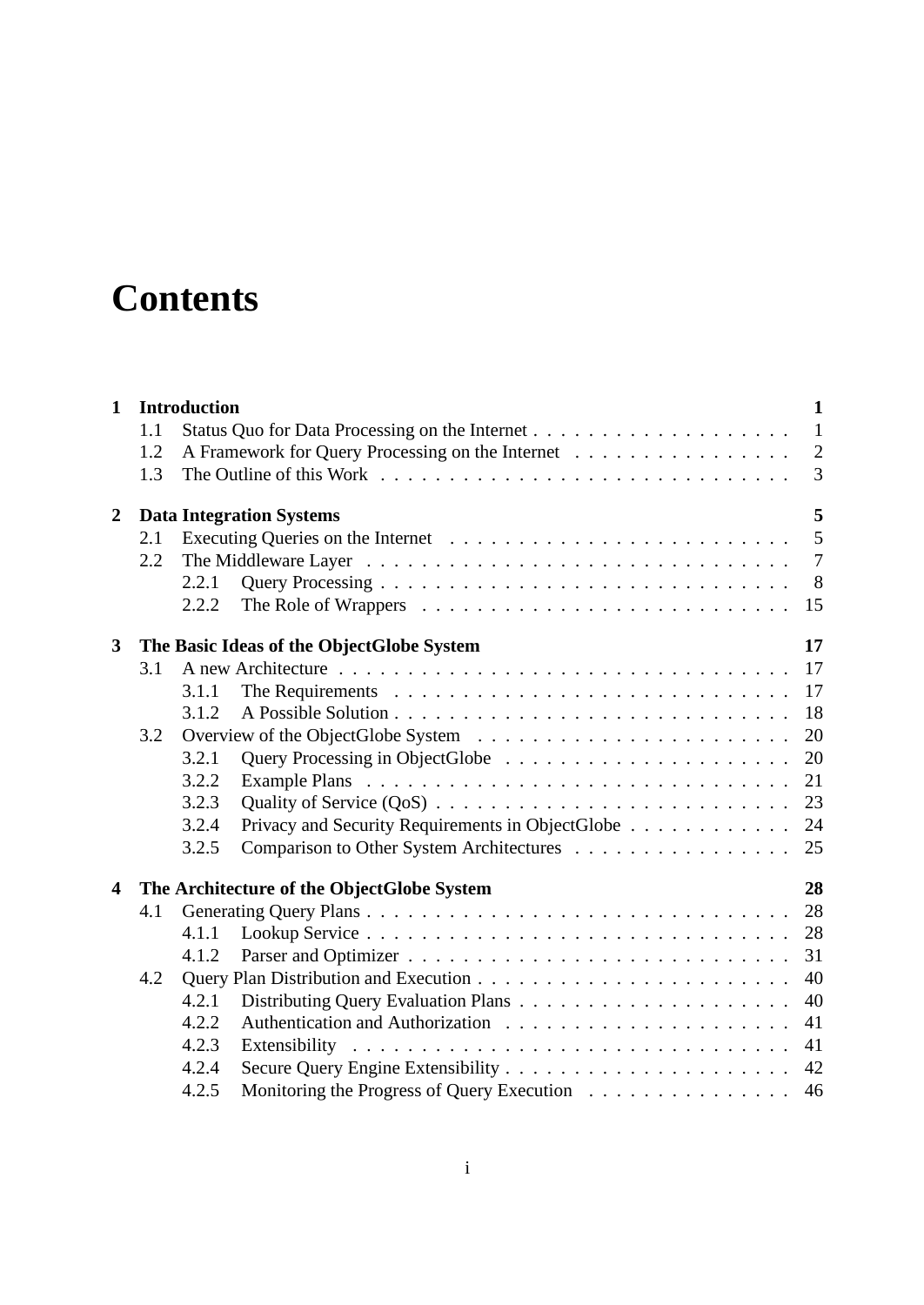## CONTENTS ii

| 5 | 49<br><b>Performance Experiments</b> |                                                                               |                                                                           |    |  |  |  |  |  |  |
|---|--------------------------------------|-------------------------------------------------------------------------------|---------------------------------------------------------------------------|----|--|--|--|--|--|--|
|   | 5.1                                  |                                                                               |                                                                           | 49 |  |  |  |  |  |  |
|   | 5.2                                  |                                                                               |                                                                           | 50 |  |  |  |  |  |  |
|   | 5.3                                  |                                                                               | 53                                                                        |    |  |  |  |  |  |  |
|   |                                      | 5.3.1                                                                         |                                                                           | 53 |  |  |  |  |  |  |
|   |                                      | 5.3.2                                                                         |                                                                           | 54 |  |  |  |  |  |  |
|   |                                      | 5.3.3                                                                         |                                                                           | 54 |  |  |  |  |  |  |
| 6 |                                      | 56<br><b>QoS</b> in Data Integration Systems                                  |                                                                           |    |  |  |  |  |  |  |
|   | 6.1                                  |                                                                               | The Relevance of QoS for Data Integration Systems                         | 56 |  |  |  |  |  |  |
|   | 6.2                                  |                                                                               |                                                                           | 58 |  |  |  |  |  |  |
|   | 6.3                                  |                                                                               |                                                                           | 60 |  |  |  |  |  |  |
|   |                                      | 6.3.1                                                                         |                                                                           | 60 |  |  |  |  |  |  |
|   |                                      | 6.3.2                                                                         | The Integration of QoS Management in Query Processing                     | 61 |  |  |  |  |  |  |
| 7 |                                      |                                                                               | <b>Enforcement of QoS Constraints</b>                                     | 65 |  |  |  |  |  |  |
|   | 7.1                                  |                                                                               |                                                                           | 65 |  |  |  |  |  |  |
|   |                                      | 7.1.1                                                                         |                                                                           | 66 |  |  |  |  |  |  |
|   |                                      | 7.1.2                                                                         |                                                                           | 67 |  |  |  |  |  |  |
|   |                                      | 7.1.3                                                                         | Managing Uncertainty in Resource Availability                             | 72 |  |  |  |  |  |  |
|   |                                      | 7.1.4                                                                         |                                                                           | 75 |  |  |  |  |  |  |
|   |                                      | 7.1.5                                                                         |                                                                           | 77 |  |  |  |  |  |  |
|   | 7.2                                  |                                                                               | QoS Enforcement during Plan Instantiation and Execution                   | 79 |  |  |  |  |  |  |
|   |                                      | 7.2.1                                                                         |                                                                           | 79 |  |  |  |  |  |  |
|   |                                      | 7.2.2                                                                         |                                                                           | 81 |  |  |  |  |  |  |
|   | 7.3                                  |                                                                               |                                                                           | 82 |  |  |  |  |  |  |
|   |                                      | 7.3.1                                                                         |                                                                           | 83 |  |  |  |  |  |  |
|   |                                      | 7.3.2                                                                         |                                                                           | 84 |  |  |  |  |  |  |
| 8 |                                      | <b>QoS</b> Experiments                                                        |                                                                           | 88 |  |  |  |  |  |  |
|   | 8.1                                  |                                                                               | The Effectiveness of Adaptations in a Distributed Environment             | 88 |  |  |  |  |  |  |
|   |                                      |                                                                               | 8.1.1 Monitoring and Adapting Wrapper Plans                               | 88 |  |  |  |  |  |  |
|   |                                      | 8.1.2                                                                         | Monitoring and Adapting Remote Sub-Plans                                  | 89 |  |  |  |  |  |  |
|   | 8.2                                  |                                                                               | The Effectiveness of Run-Time QoS Management in Heavily Loaded Multi-User |    |  |  |  |  |  |  |
|   |                                      |                                                                               |                                                                           | 90 |  |  |  |  |  |  |
|   |                                      | 8.2.1                                                                         | Experimental Results without QoS Management                               | 91 |  |  |  |  |  |  |
|   |                                      | 8.2.2                                                                         | Experimental Results with Admission Control Activated                     | 92 |  |  |  |  |  |  |
|   |                                      | 8.2.3                                                                         | Experimental Results with Full QoS Management Support                     | 95 |  |  |  |  |  |  |
| 9 |                                      |                                                                               | <b>The Role of Functional Joins</b>                                       | 98 |  |  |  |  |  |  |
|   | 9.1                                  |                                                                               |                                                                           | 98 |  |  |  |  |  |  |
|   | 9.2                                  | Functional Joins along Nested Reference Sets in Object-Relational and Object- |                                                                           |    |  |  |  |  |  |  |
|   |                                      |                                                                               |                                                                           |    |  |  |  |  |  |  |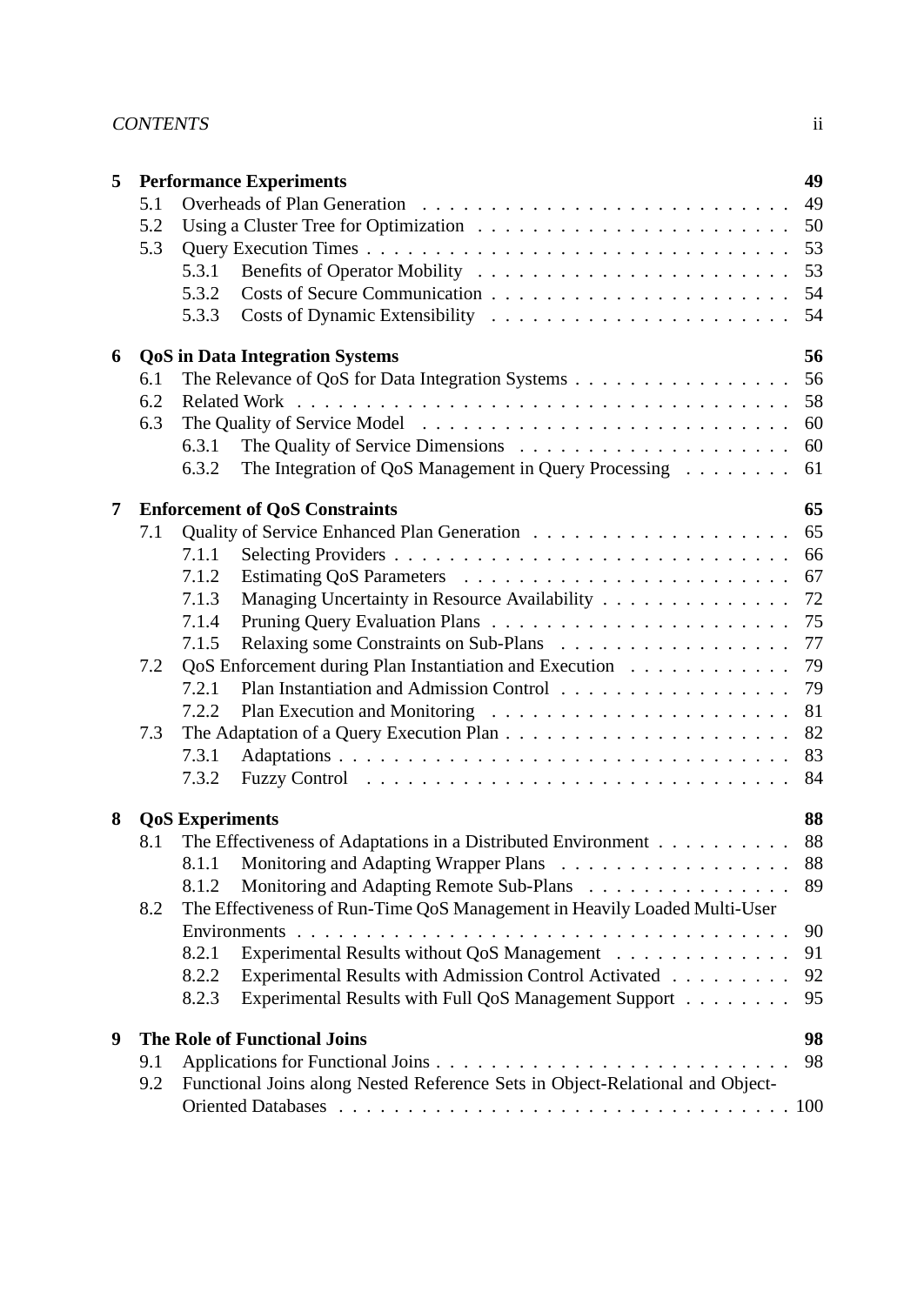## CONTENTS iii

|  |                       | <b>10 Implementing Functional Joins</b>                | 102 |
|--|-----------------------|--------------------------------------------------------|-----|
|  |                       |                                                        |     |
|  |                       |                                                        |     |
|  |                       |                                                        |     |
|  |                       |                                                        |     |
|  |                       |                                                        |     |
|  |                       |                                                        |     |
|  |                       | 10.2.3 An Example of the $P(PM)^*M$ -Algorithm 109     |     |
|  |                       | 10.2.4 P(PM)*M, Physical OIDs, Path Expressions 109    |     |
|  |                       | 10.2.5 Fine Points of the $P(PM)^*M$ -Algorithm 110    |     |
|  |                       | <b>11 Evaluation of Functional Join Algorithms</b>     | 114 |
|  |                       |                                                        |     |
|  |                       |                                                        |     |
|  |                       |                                                        |     |
|  |                       | 11.1.3 Comparison of Measured Running Times 116        |     |
|  |                       |                                                        |     |
|  |                       |                                                        |     |
|  |                       |                                                        |     |
|  |                       |                                                        |     |
|  |                       |                                                        |     |
|  |                       |                                                        |     |
|  |                       | 11.2.6 Comparing Different OID Mapping Techniques 124  |     |
|  |                       | 11.2.7 Logical OIDs in Comparison to Physical OIDs 124 |     |
|  | <b>12 Conclusions</b> |                                                        | 126 |
|  |                       | A The XML Representation of a Query Execution Plan     | 139 |
|  |                       | <b>B</b> The RDF Registration Code for a Collection    | 141 |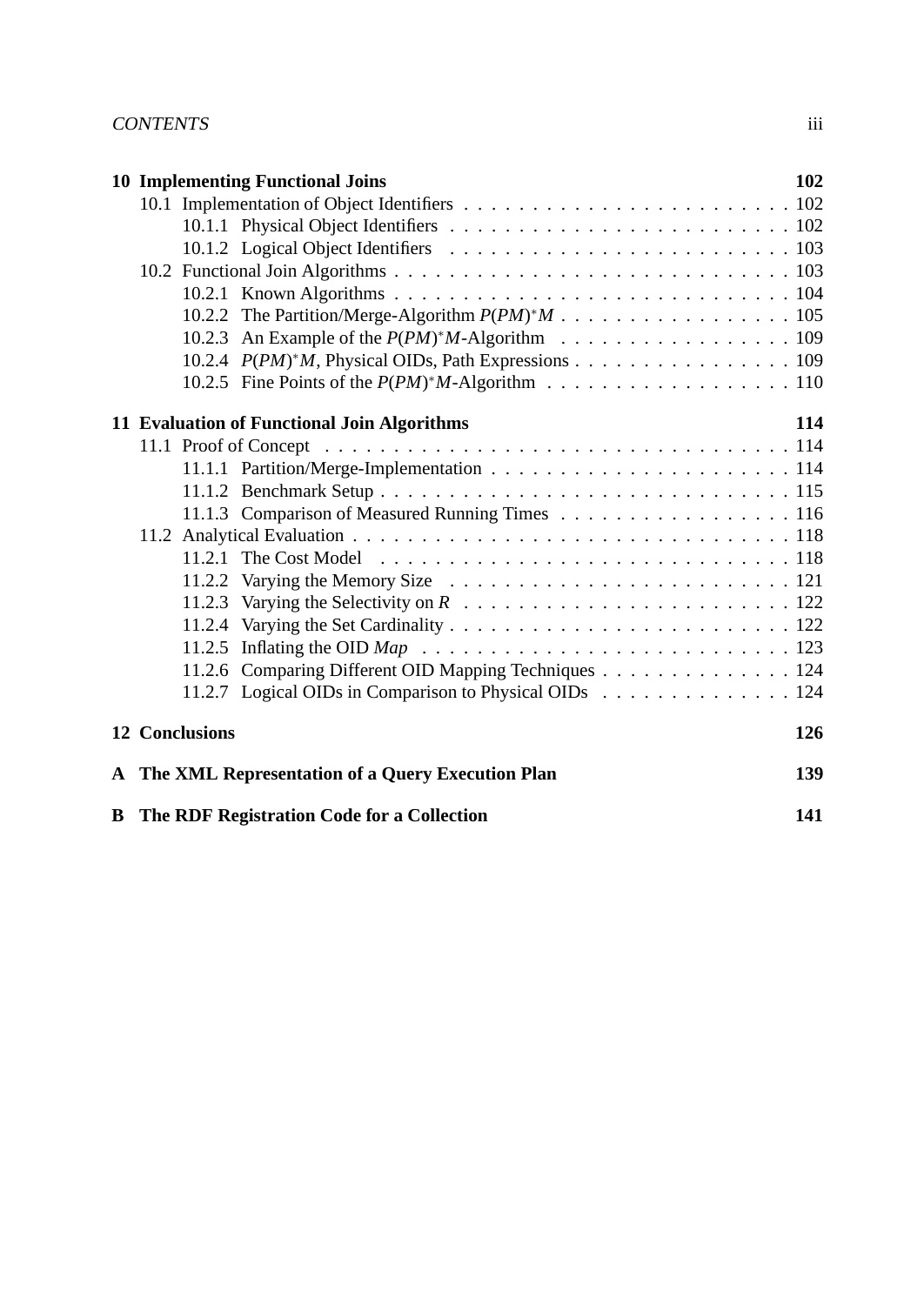## **Chapter 1 Introduction**

Over the past years, we have seen a substantial growth of the Internet with respect to the propagation of participating sites and the capacities for data transfer. This development was driven by the desire of private individuals and commercial and non-commercial organizations for a global platform for electronic communication. The applications initially used on the Internet were rather simple and particularly targeted on personal information exchange. As the network capabilities and the understanding of the possibilities a world-wide communication network provides were improving, more advanced applications were developed. Today, we can find, for example, a large number of online shops, multimedia learning courses, distributed scientific data analysis applications and all kinds of information services (e.g., for travel planning) on the Internet. Many of these applications have in common that they offer data and in some cases also limited data processing capabilities.

## **1.1 Status Quo for Data Processing on the Internet**

Altogether, a huge amount of data can be accessed on the Internet. Therefore, many researchers in the field of data integration systems claim that in some sense the Internet can be seen as a global database [LKK<sup>+</sup>97]. The goal of research in data integration systems is to develop techniques, which allow to use this global database in a similar way as usual database systems. The diversity of data sources on the Internet, which is shown below, causes this task to be a rather difficult one.

The data sources on the Internet belong to many different domains:

- Some well known online stores provide catalogs for books, CDs, DVDs, software, etc.
- Car manufacturers provide information about the car models they are offering.
- Realtors provide descriptions of houses and flats they have under offer.
- Travel agencies inform about possibilities to travel by plane, train and ferry. They also inform about available hotel rooms and rental cars.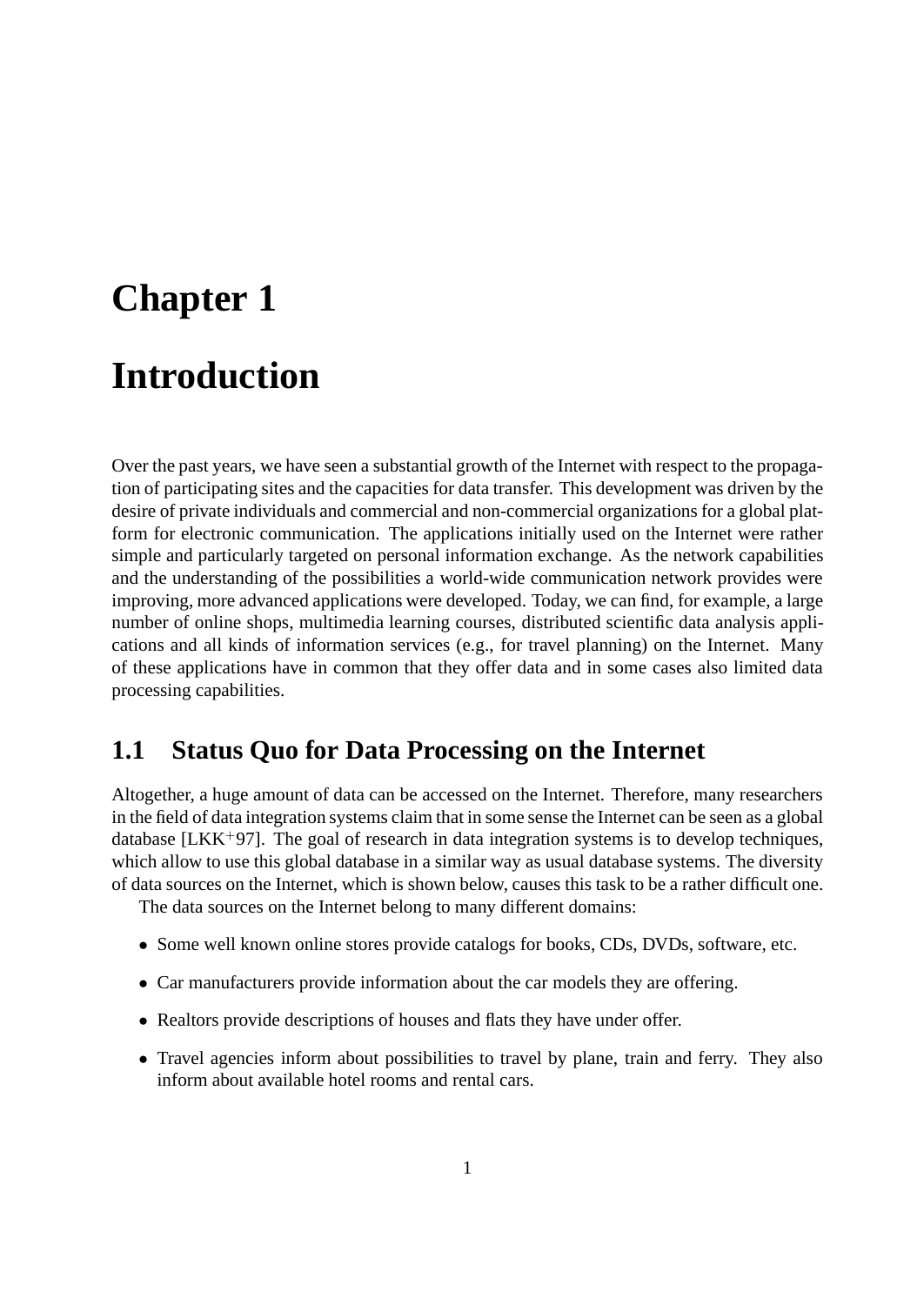#### CHAPTER 1. INTRODUCTION 2

- The results produced or gathered, for example, by earth observation, high energy physics or genome research are interesting for a large number of scientists working in the corresponding fields.
- Financial data like exchange or stock rates or economic data are provided by companies which offer online stock trading.

This list could be continued nearly indefinitely. Naturally, each of these domains has its own set of associations and rules which can be expressed in domain specific functions and operations.

We can further differentiate the data sources with respect to the applications which are used to manage and deliver their data. One of the simplest data source would be a WWW-server with static HTML pages. A more elaborate data source could deliver HTML or XML documents which are generated dynamically from data managed by a database system. More powerful data sources could offer a SOAP interface to access a server application or even a JDBC interface to access a complete database system. Of course, these solutions differ vastly in their performance and the flexibility they offer for retrieving the underlying data.

Two related aspects for Internet data sources are access control and payment. Most data sources on the Internet are still publicly accessible. But there is also a growing number of data sources with a restricted access from the Internet. Obviously, sites which charge for their information services only accept users which have paid for these services. The corresponding data sources normally represent huge values for their providers due to the efforts of creation or maintenance. Information services which are directly attached to the trading systems of stock exchanges are examples for such information services since the delivery of real-time stock rates is a costly task. Other data providers may restrict the access to their data sources to a closed group of users. For example, a company which wants to support the customer relationship management (CRM) systems of its business customers, may provide access to parts of its business data only to these customers.

## **1.2 A Framework for Query Processing on the Internet**

All the Internet data sources from such a diverse set of domains could be used to satisfy various information needs of private users and commercial and non-commercial organizations. Unfortunately, these data sources cannot be used in concert to provide answers to user-defined queries if the usual ways to access them are used. These systems are normally not able to perform queries which try to find correlations between data in different sources. The reason for this is quite simple: The providers of data normally develop their services independently from each other and at the moment there is no agreed upon standard which can be used to perform inter-site query processing. Furthermore, the vastly differing demands and capabilities of data providers, as we have seen above, complicate such a task enormously.

In this work we will concentrate on query processing in a wide area environment such as the Internet. The demand for query processing in the way sketched above has already been identified in the literature before (for example, see [Wie93]). Several solutions were proposed for the architecture of so-called data integration systems which allow database like query processing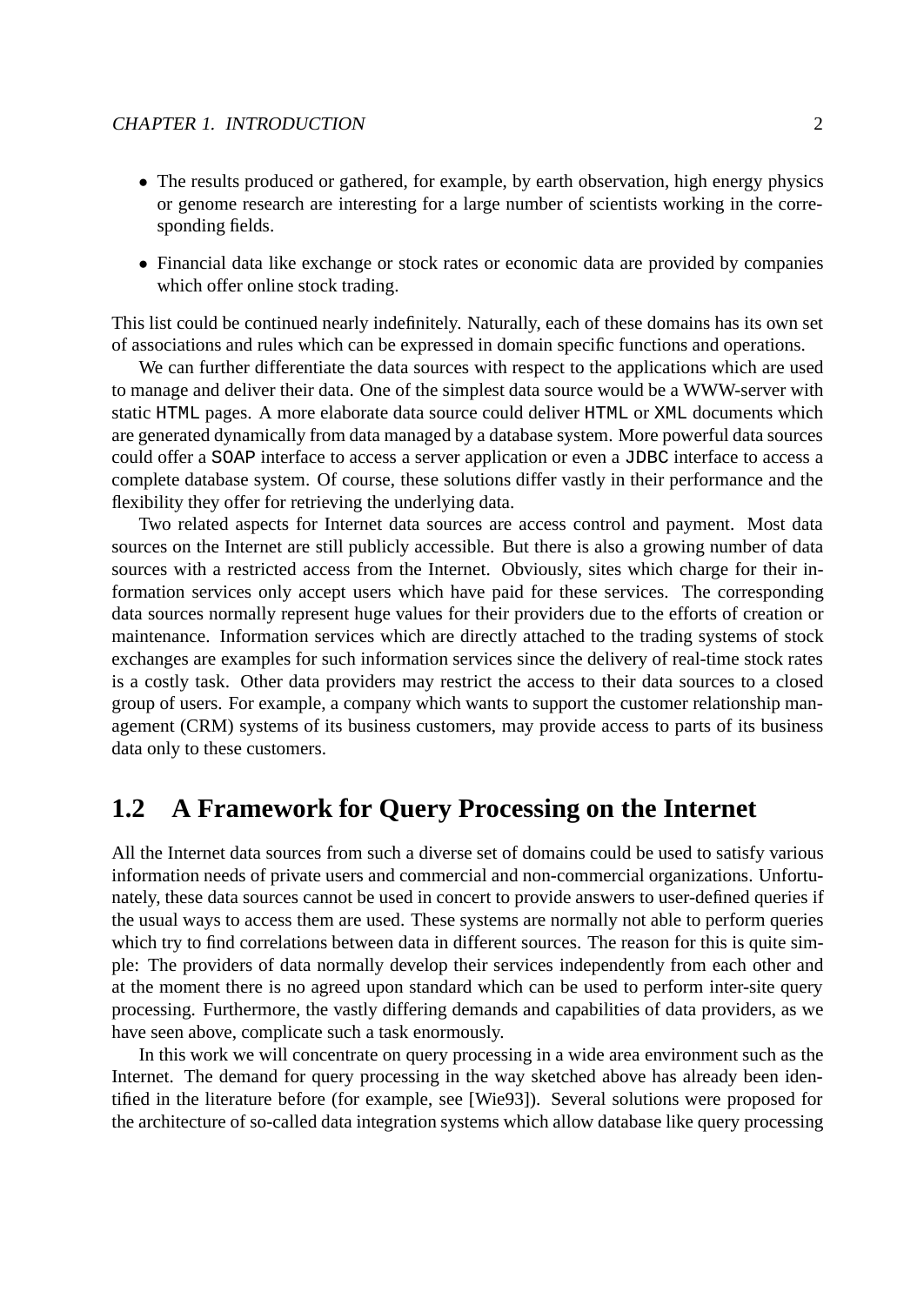on data sources on the Internet. This work introduces a new architecture for data integration systems. This architecture is the foundation of the ObjectGlobe system which is our prototype implementation used for assessing the techniques developed in this work. In contrast to most of the previous architectures, our system utilizes a distributed architecture where distributed service providers can cooperate in the processing of queries. ObjectGlobe allows different service providers to concentrate in the contribution of data, CPU power, or code for query operators. For example, a specific query could use CPU power from provider *A*, the data from provider *B*, *C*, *D* and *E*, and a domain specific query operator from provider *F*.

The resulting data integration system is open with respect to the providers which participate in such a system. This means that new providers can be integrated in our system very easily. Therefore, CPU power and application code can be made available according to the specific requirements and this vastly increases the scalability of such a system.

In the end, this openness of our system can serve as a basis for an information economy where commercial providers offer their services in a free market-economy. In such a market, the customers which pose queries against a data integration system are interested in specifying and controlling the quality of the service they get offered. For example, when providers charge for their services and a query execution requires the services of several providers scattered on the Internet, the users are certainly interested in restricting the cost and time consumption of their queries. Thus, a data integration system has to support the customer in the enforcement of appropriate quality of service (QoS) constraints. The setup of a corresponding QoS management in our data integration system and the necessary techniques which are used to enforce QoS constraints will also be covered in this work.

QoS management in our setting has to trade off performance, costs and result quality aspects of a query execution. Therefore, if the data integration system itself could improve performance by the usage of better algorithms, the task of QoS management would be easier. Here, we especially deal with data sources which only offer access by point queries and thus need to be processed within a query execution by so-called functional joins. Since such data sources appear quite often in data integration and most implementations for functional joins result in time-consuming executions especially in the presence of nested data structures, we introduce a new alogrithm for functional joins which is named *P*(*PM*) <sup>∗</sup>*M*. This algorithm minimizes the number of accesses to a data source and nevertheless retains the nested structure of input data as far as possible.

## **1.3 The Outline of this Work**

Chapter 2 introduces basic techniques and terminology in the areas of data integration systems and query processing. In Chapter 3 the basic ideas of the ObjectGlobe system are explained. We list the main requirements which guided the development of ObjectGlobe and explain how these requirements are met by our architecture. An overview of this architecture is given in the last section of this chapter. Chapter 4 presents the main architectural issues of the ObjectGlobe implementation in detail. This includes the description of special techniques which were developed for the query generation, distribution and execution phases of query processing. Chapter 5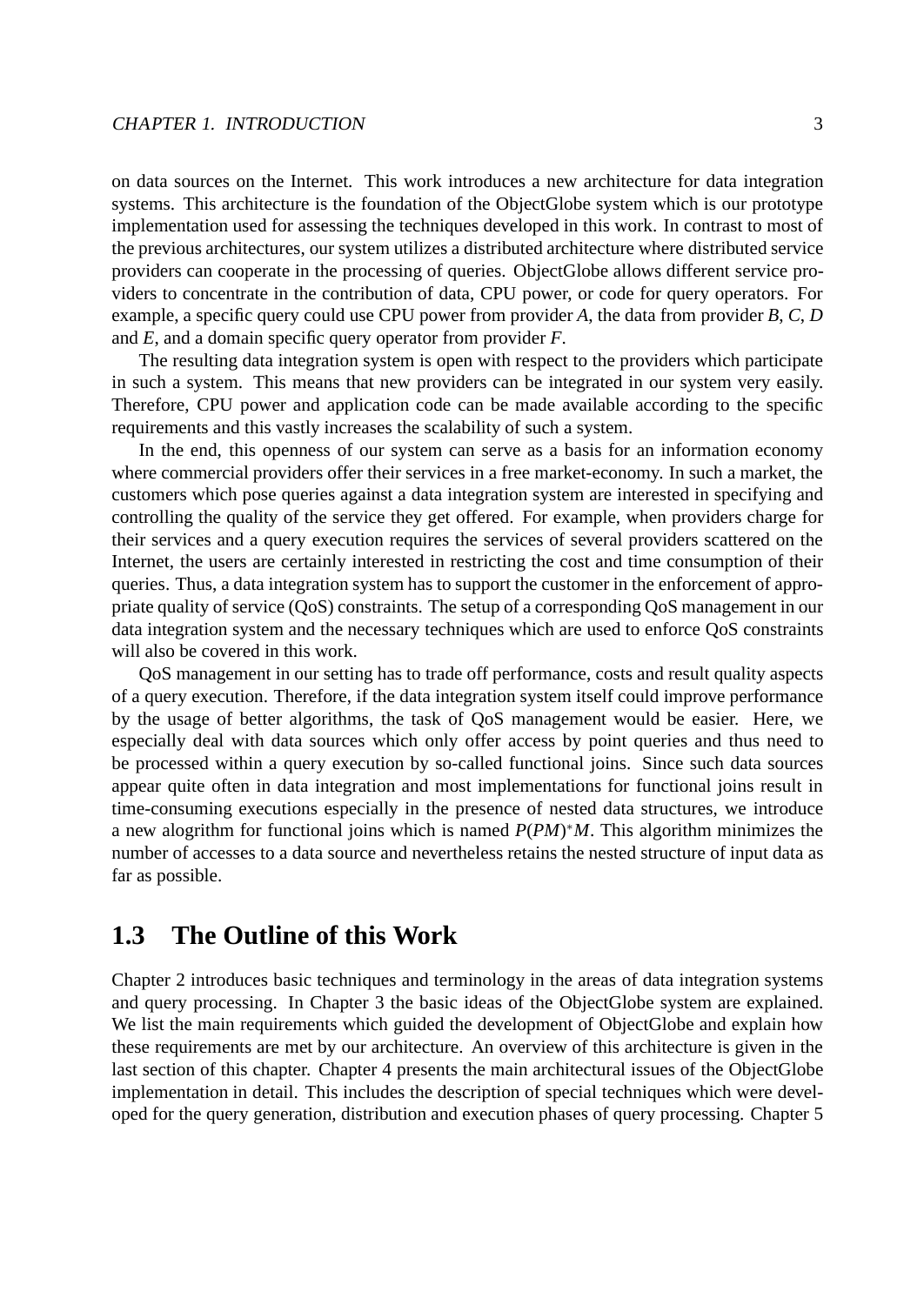assesses these techniques with respect to their performance effects.

In the Chapters 6, 7 and 8, we concentrate on the QoS techniques developed for the Object-Globe system. In Chapter 6 the relevance of QoS aspects in distributed data integration systems is demonstrated. After that, related work in multimedia-, network-, and database literature is listed. Then, we introduce a query processing specific quality of service model and explain the basics of integrating the support for this model in our system. Chapter 7 explains this integration in more detail for the plan generation, instantiation and execution phases. Afterwards, we discuss possible adaptations of query evaluation plans and their application for the enforcement of quality constraints during query execution. The results of experiments in the area of QoS management are summarized in Chapter 8.

In Chapter 9 we show the importance of functional join implementations for data integration systems. The application of functional joins is shown in the context of object-oriented and objectrelational database systems. We also list related work regarding advanced implementations of functional joins. In Chapter 10 we give a short overview of physical and logical object identifier (OID) implementation techniques. Then, we list the known algorithms for functional joins and introduce our new *P*(*PM*) <sup>∗</sup>*M*-algorithm. Chapter 11 explains the integration of our algorithm into an iterator-based query engine and gives an initial performance comparison. After that, we present a more comprehensive performance analysis based on a cost model. Chapter 12 provides a conclusion.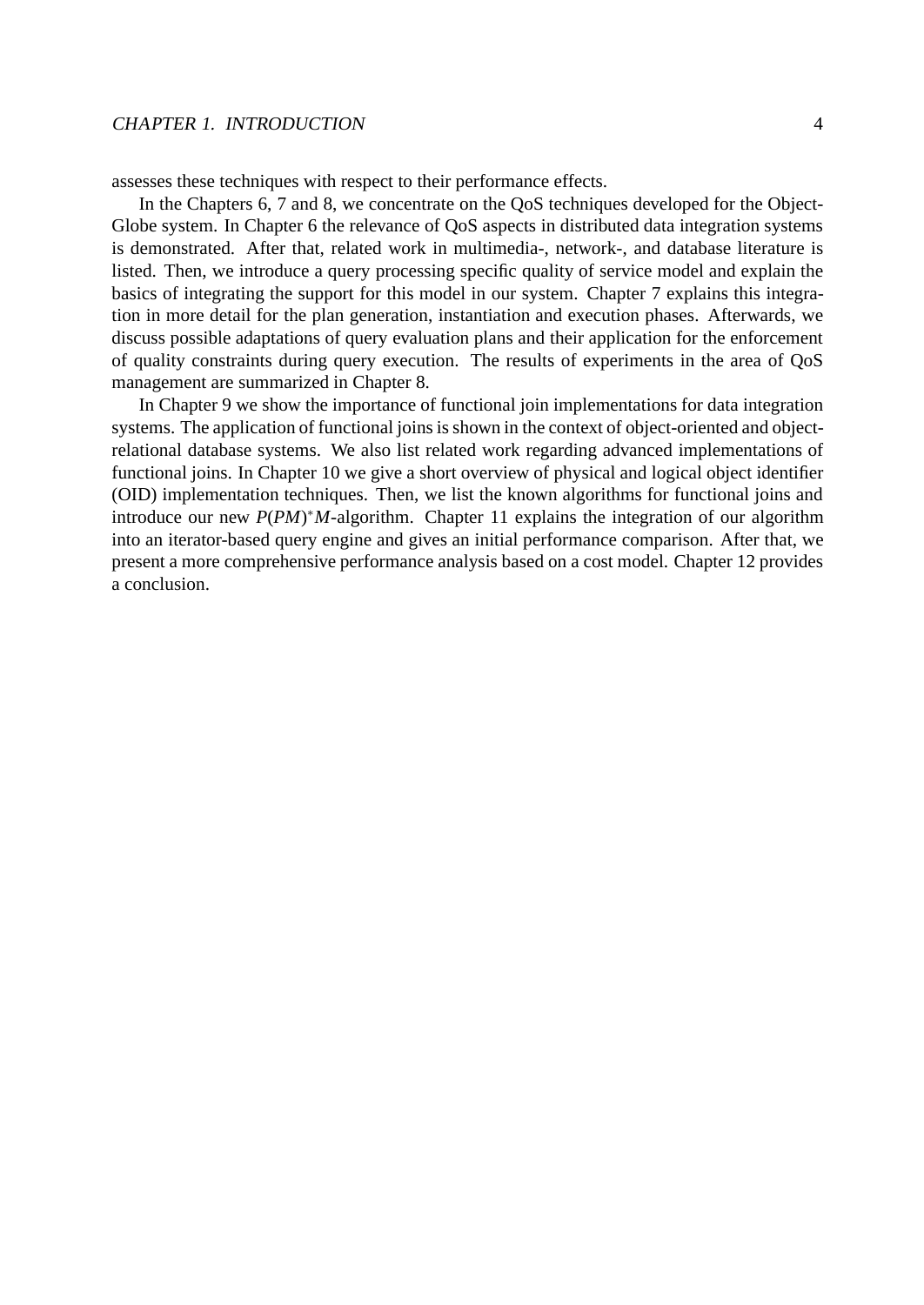# **Chapter 2 Data Integration Systems**

In this chapter, we first examine the conventional way of answering queries with the technology used on the Internet today. With that technology, more advanced queries cannot be evaluated in a practical way. Therefore, data integration systems have been proposed in the literature. Some basic techniques used in such systems are explained below. We do not provide a complete overview of data integration systems here but concentrate on those techniques which are needed to understand the remainder of this work.

## **2.1 Executing Queries on the Internet**

Today, virtually everybody can publish a document by generating HTML (or XML) and placing it on some Web server; likewise, it is more or less standard to make data stored in relational (or other) databases publicly available on the Web by establishing form-based interfaces and by using CGI scripts or Servlets. WWW clients can retrieve individual documents by a simple "click" and they can get specific information from a database (behind the Web server) by filling out a form. In other words, WWW clients today can easily execute "point queries" (i.e., given URL, return document) and they can execute queries that can be handled by a single database behind a Web server.

Assume that we have such a WWW data source for real estate offers and another for information about airports. A user looks for real estate offers with a distance to an airport less than 10 km. If a WWW client is used for this task, each data source would have to be browsed separately. Furthermore, the search for qualifying pairs of real estate and airport data items would have to be performed manually.

In Figure 2.1 such a scenario is depicted. We assume that the data sources for real estate offers and airports are accessible through HTML forms. In the usual way of answering queries in such a scenario, users have to fill out the corresponding HTML forms of the data sources and find the correlating answers from the independently retrieved results. Therefore, users have to perform the most tedious part for the processing of this query themselves. In essence, a user would have to inspect every element of the cross product of the results of both sources and would have to check if this element qualifies. This operation is called *join* (logically a Cartesian product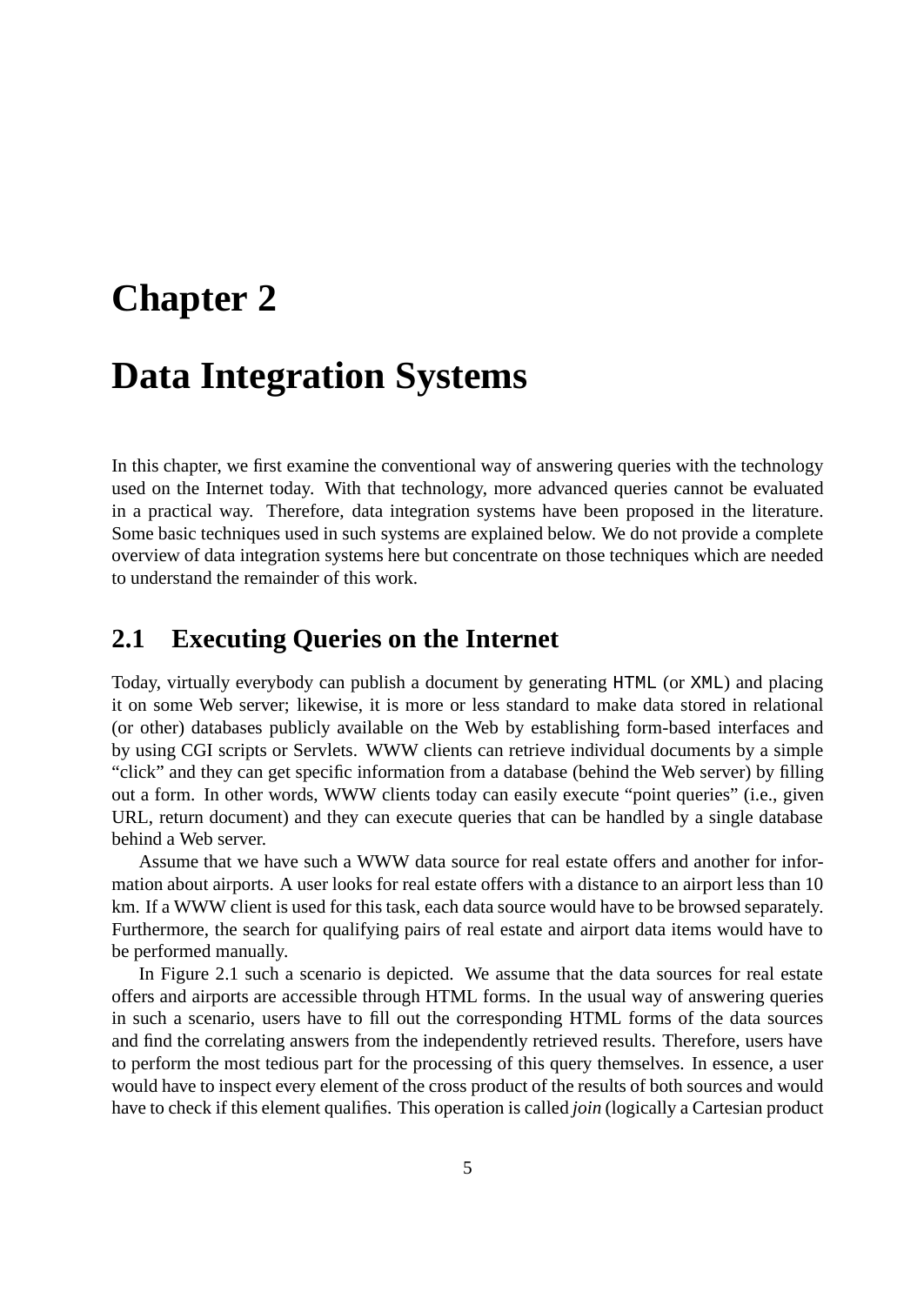

Figure 2.1: Tedious Query Processing by conventional Means on the Internet

followed by a selection) in database literature. In summary we can see that the present techniques to access data which is published on the Internet, are mostly restricted to one data source at a time. However, as seen in database technology, the ability to interrelate the contents of several data sources enhances the expressiveness of queries by far.

If both data sources would have been physically integrated in a (relational) database system, users could specify the requested interrelationship of the data items in a query and the database system would compute the matching pairs of real estate offers and airports automatically. Apparently, such a physical integration is not a viable solution since

- for most of the data providers their data represents a huge value which they would not give away without any copy protection. However, the development of such copy protection techniques is difficult and many solutions in the field of multimedia data have proved to be not effective.
- it is not manageable to incorporate the data of every data provider on the Internet. Therefore, such an integration approach will always be restricted to a rather small subset of the data providers on the Internet.
- the size of the data provided by some data providers is just too large for a practicable data integration. For example, see [BSG00].

Data integration systems, which are introduced in this chapter, can provide nearly the same query processing capabilities as the database solution in such an environment. Data integration systems are often also called middleware systems and we will use both terms to name these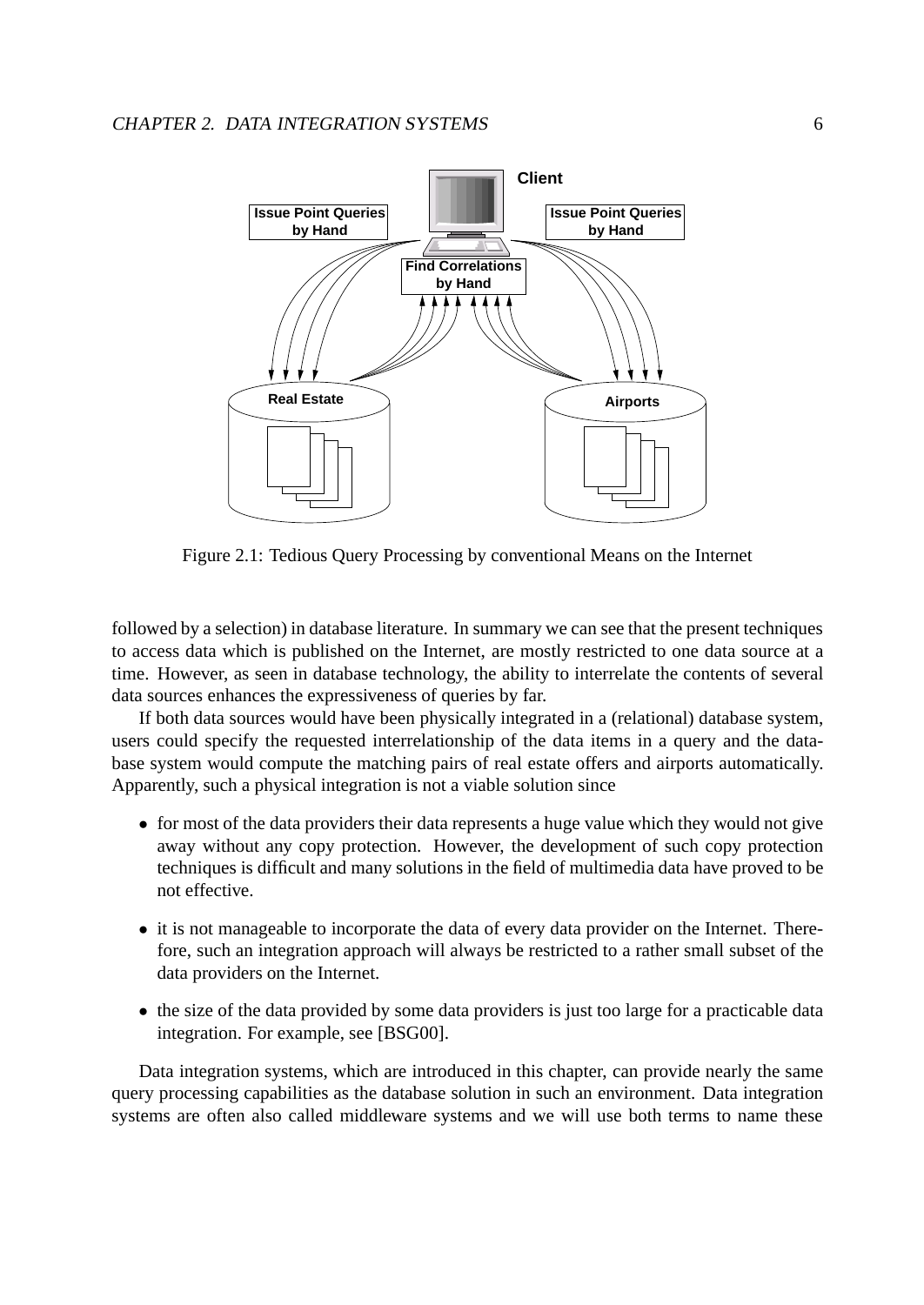

Figure 2.2: Query Execution performed by Middleware Layer

systems<sup>1</sup>. The term middleware system results from the usage of an intermediate layer, called mediator or middleware layer, which mediates between the information demands of a user and the integrated data sources.

## **2.2 The Middleware Layer**

A data integration system tries to unify the access to the integrated data sources by the use of a middleware layer. The middleware layer translates a user-defined query into specific sub-queries for the affected data sources and performs the remaining tasks to complete the execution of the query itself. The basic architecture for middleware systems was proposed in [Wie93]. Figure 2.2 shows the interactions during a query execution performed by a middleware system. The client machine just has to send the specification of a query to the middleware system and gets the corresponding answer after the middleware server has executed the query. As we can see in the figure, queries are executed by the middleware itself and by so-called wrappers which are used

<sup>&</sup>lt;sup>1</sup>We do not deal with other middleware techniques like CORBA or J2EE here, so there should not emerge misunderstandings about this term in the remainder of this work.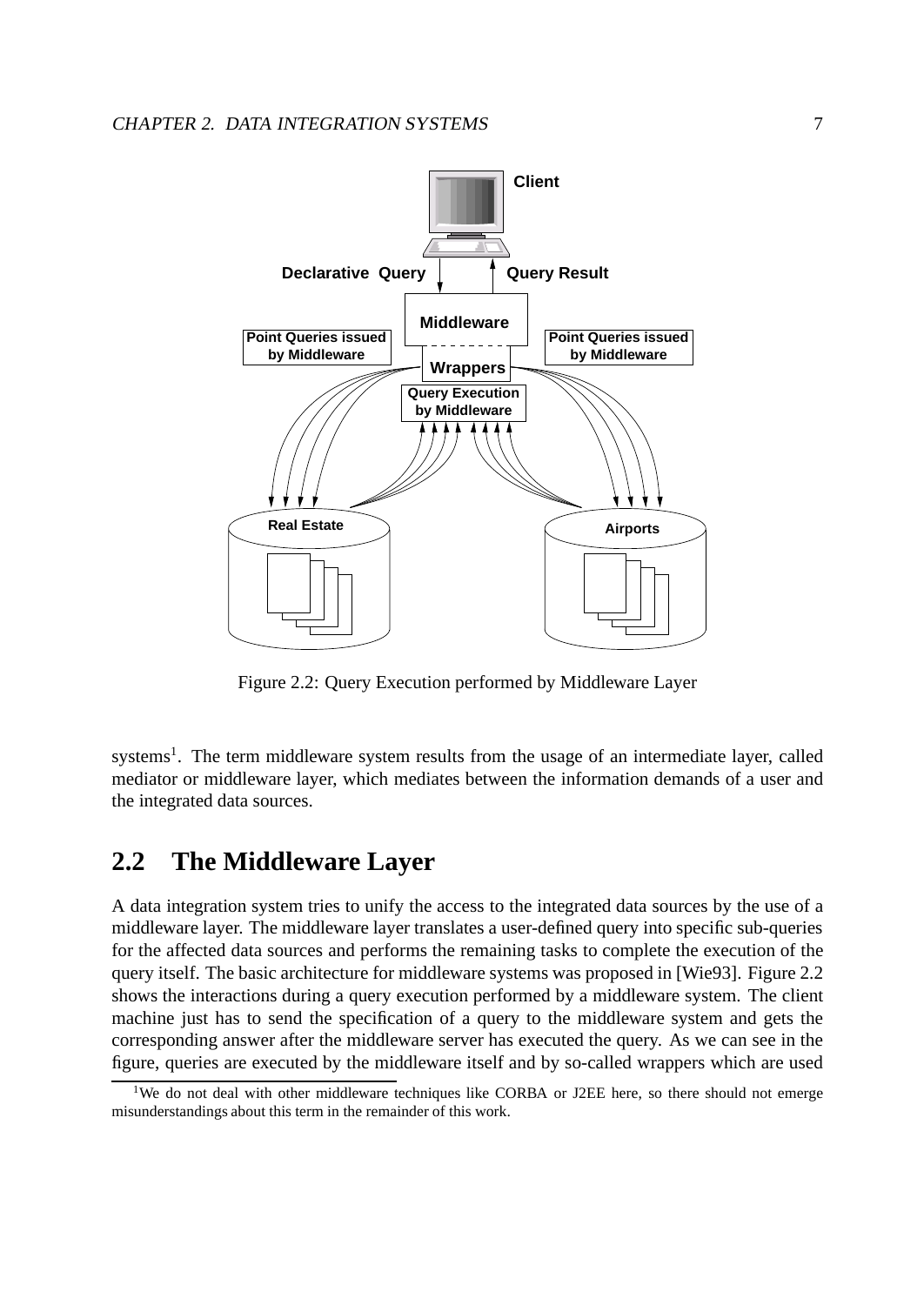to integrate external data sources into the middleware system.

## **2.2.1 Query Processing**

One of the major ideas in the development of data integration systems was, to add the query processing power which is missing at the data sources and which is necessary to perform the integration itself, in the middleware layer. Several alternatives for the architecture of such middleware systems has been proposed and these approaches mostly differ in the expressiveness of the queries which can be processed and in the kind of data which can be integrated. Two major types of architectures are those based on information retrieval systems and database systems. In this work we will concentrate on data integration systems which are based on database technology. In the following, the basic architectural components of these data integration systems are introduced.

#### **Data Model**

Obviously, the integrated data from external sources need a representation which can be used by the query processing operations in the middleware layer. The data model which defines these representations, has an impact on the applicability of specific query processing operations and on the ability of the middleware system to integrate specific external data sources.

The data model determines a basic set of meaningful operations which can be applied in query processing. Therefore, the query language for specifying declarative queries and the corresponding basic set of operations which can be used for query processing within the middleware layer depend on the data model. For example, if the middleware layer uses a nested-relational data model, SQL-92 as query language and the query processing operations in the relational algebra are not sufficient, since non-atomic attributes could not be processed<sup>2</sup>.

Naturally the data model of the middleware layer also restricts the set of data sources which can be integrated in a reasonable manner. For example, an XML encoded text of Shakespeare's 'Romeo and Juliet' with annotated stage directions can hardly be integrated reasonably in a middleware system with a relational data model. However, it is also clear that a pure relational data model is not sufficient since many data sources use more complex, especially nested structures to represent their data. Therefore, nested relational or object-oriented data models are more common in data integration systems. In this work, we concentrate on middleware systems with a nested-relational data model. ObjectGlobe has a nested-relational data model with the following properties:

• The basic components of the data model are sets of records. In accordance with database terminology, we also use the term relation for such a set and the term tuple for a record. All the records of a set are structured according to a specific record type. Thus, this record type is a property of the corresponding set. Curly brackets are used in type expressions to denote a set type.

<sup>&</sup>lt;sup>2</sup>See [KM94] for a discussion of relational, nested-relational and object-oriented data models.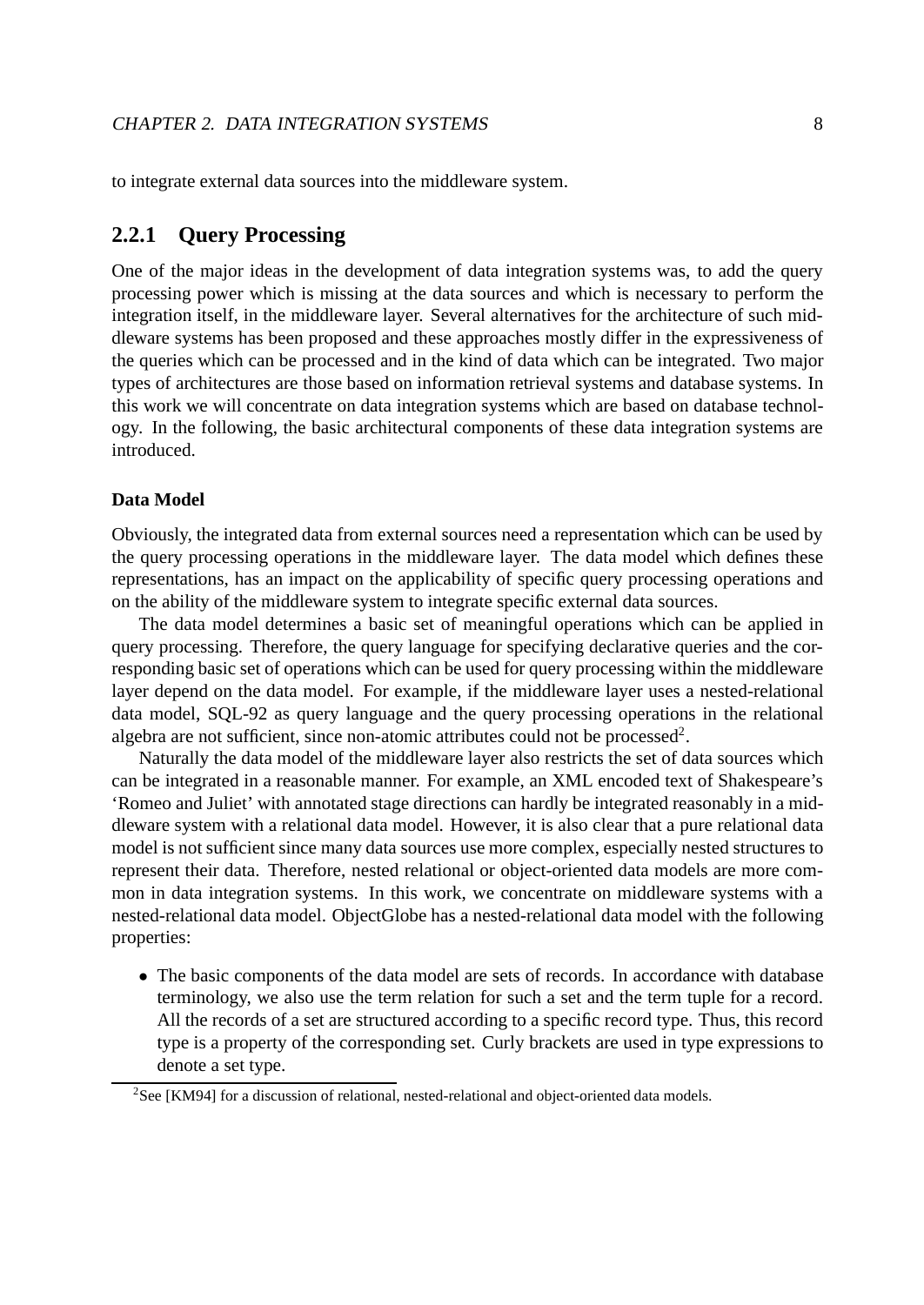#### CHAPTER 2. DATA INTEGRATION SYSTEMS 9

- Analogously to programming languages, record types consist of a fixed and ordered set of attribute types. For each attribute type a data field exists in each record of the corresponding record type. Square brackets are used in type expressions to denote a record type.
- An attribute type can be one of the following:
	- **–** An atomic type like Boolean, Integer, Float or String.
	- **–** A set of an atomic type like {Integer} or {String}.
	- **–** A record type like [AttrName1: Integer, AttrName2: String] or [AttrName1: {String}, AttrName2: Integer]. **–** A set of a record type like {[AttrName1: Integer, AttrName2: String]} or {[AttrName1: {String}, AttrName2: Integer]}.

An example type for a relation  $r \in \mathbb{I}$  is then given by the following expression:

```
rel: {[AttrName1: {[nestedAttrName1: Integer,
              nestedAttrName2: String]},
AttrName2: String, AttrName3: {Integer}]}
```
The presented data model is expressive enough to allow the integration of a multitude of data sources with structured or semi-structured data. Structured data is normally provided by server applications like relational or object-oriented database systems. Semi-structured data like HTML or XML documents may be provided, for example, by applications which are backed by a database system, like a great deal of WWW applications today, or by desktop applications with XMLbased data formats.

#### **Query Optimization**

Most database systems provide a logical view expressed in the corresponding data model on the physical representation of stored data. The internal, physical data representation can be varied without breaking the logical view. Normal users and database applications work on the logical view and thus, will not be affected by changes in the physical representation of the data. For query processing, these database systems leverage query languages which allow to specify the result of a query in a *declarative* manner based on this logical view. As shown at the left side of Figure 2.3, a declarative query is translated in a plan generation step into a *query evaluation plan* (also called query execution plan and short QEP) which contains a procedural description of the query execution. This means, that the declarative query determines the properties which should be fulfilled by the result of the query, and the query evaluation plan determines how this result can be computed. This procedural description is still based on the logical view on the data and thus we call it a logical QEP. The fundamental work for this architectural aspects of query processing in database systems has been reported in [SAC+79].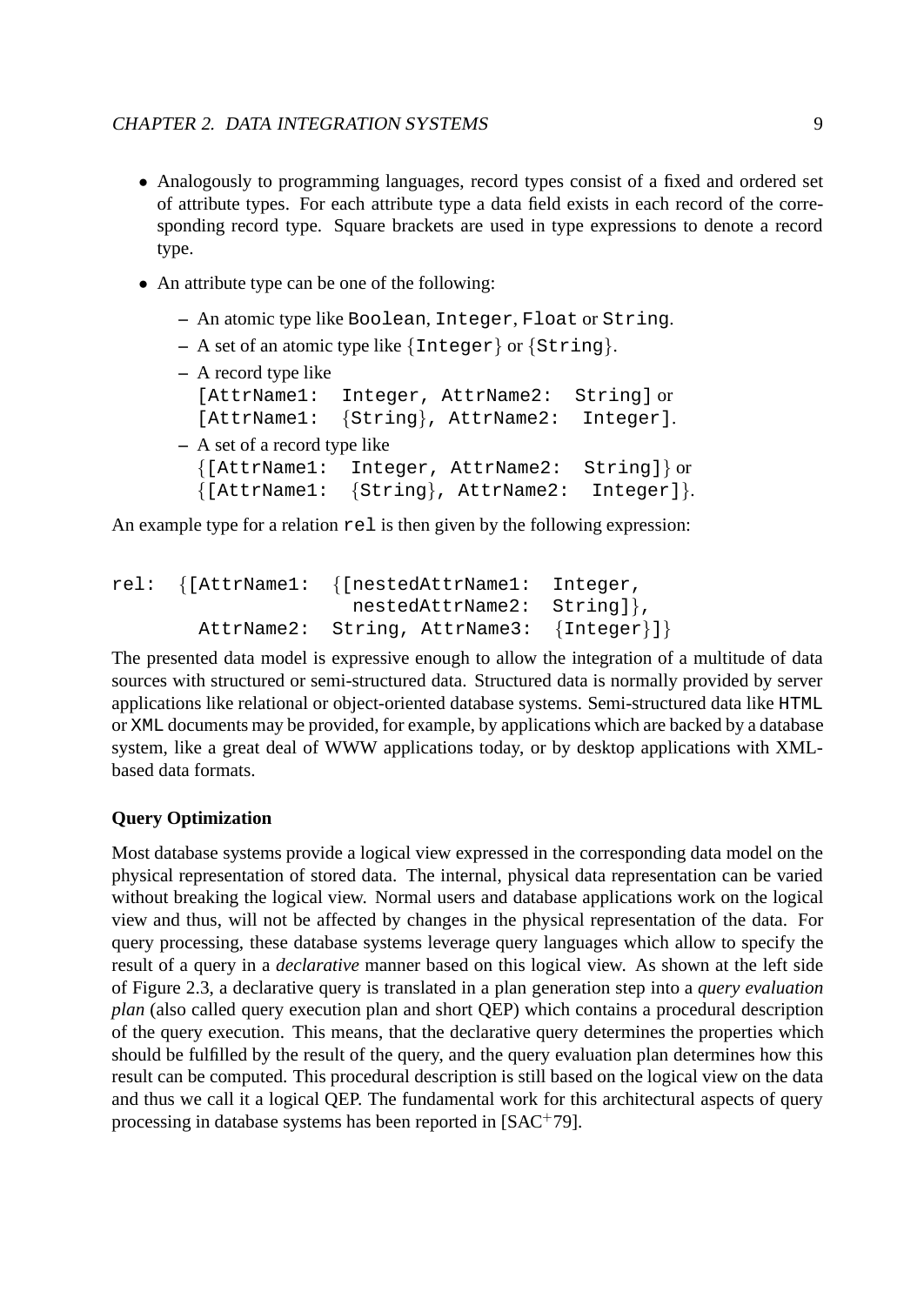

Figure 2.3: Compiling a Query Evaluation Plan from a declarative Query

**Query Evaluation Plans** As shown at the right side of Figure 2.3, the component which is used to generate a QEP is normally called *optimizer*. The input in the figure is a declarative query expressed in a specific *query language* which is in this case SQL [ANS92] and the result is a term expressed in a *query algebra* which is in this case the relational algebra [Cod70]. The term in relational algebra as shown in the figure is based on the logical view on the data. The physical QEP can be obtained by replacing the logical operators in a logical QEP by appropriate operator implementations which work on the physical data representation.

The effort for executing a QEP is estimated during optimization by a so called *cost model*. Depending on the application area this effort can be the work induced by the execution or the response time of the execution or some other, application-specific measure. In general, we talk abstractly of the costs of a query execution when we refer to the measure produced by a cost model. A cost model is used during optimization to select a minimum cost QEP from several equivalent alternatives.

Table 2.1 shows the operators of the query algebra used in our ObjectGlobe system. The first seven operators are just the operators of the relational algebra. The remaining ones are needed to support nested structures in tuples. Big characters denote relations or intermediate results produced by terms of the algebra. Small characters without an index denote tuples of sets and those with indexes represent attributes of tuples. An exception from this rule appears in the description of the *map* operator where the  $f_i$  variables denote functions which are applied by the map operator on the tuples<sup>3</sup>.

<sup>3</sup>External parameters for the functions are not shown in the description of the map operator.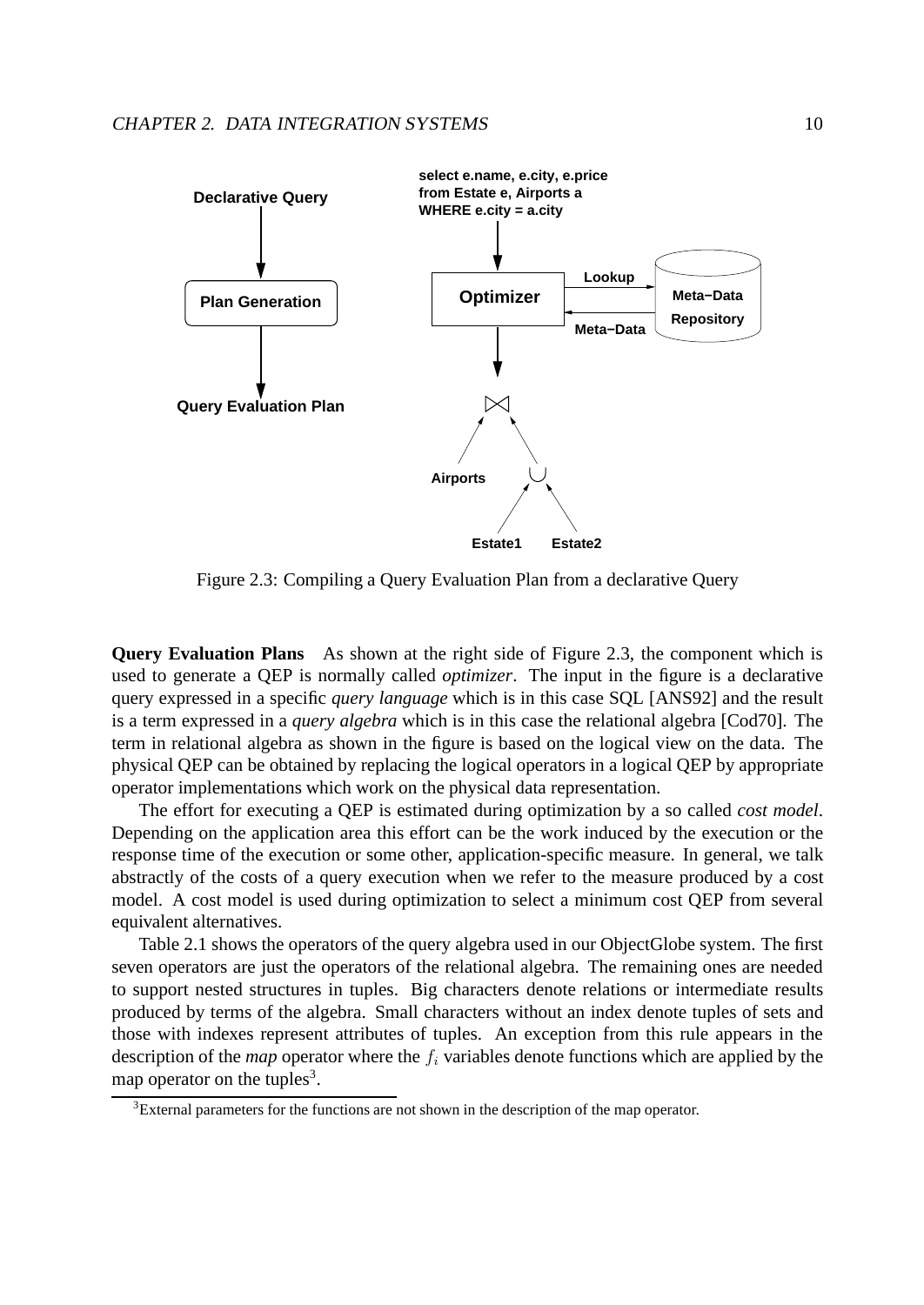| Symbol   | Description                                                                                           |
|----------|-------------------------------------------------------------------------------------------------------|
|          | $A - B := \{a   a \in A \land \nexists b \in B : b = a\}$                                             |
| U        | $A \cup B := \{c   c \in A \lor c \in B\}$                                                            |
| ∩        | $\overline{A \cap B} := \{c   c \in A \land c \in B\}$                                                |
| $\times$ | $\{[a_1, \ldots, a_n, b_1, \ldots, b_m]   [a_1, \ldots, a_n] \in A \wedge [b_1, \ldots, b_m] \in B\}$ |
| $\sigma$ | $\sigma_p(A) := \{a   a \in A \land a$ fulfills predicate $p\}$                                       |
| П        | $\Pi_{i_1,\ldots,i_n}(A) := \{ [a_{i_1},\ldots,a_{i_n}]   [a_1,\ldots,a_n] \in A \},$                 |
|          | constraint: $\{i_1, \ldots, i_n\} \subseteq \{1, \ldots, n\}$                                         |
| $\rho$   | $\rho_{a\rightarrow b}(A)$ renames attribute a in the schema of A into b                              |
| M        | $A \boxtimes_p B := \sigma_p(A \times B)$                                                             |
| $\chi$   | $\chi_{f_1,,f_n}(A) := \{[f_1([a_1,,a_m]),,f_n([a_1,,a_m])]\}$                                        |
|          | $[a_1,\ldots,a_m]\in A\}$                                                                             |
| $\mu$    | $\mu_{a_k}(A) := \{ [a_1, \ldots, a_{k-1}, a_{k_1}, \ldots, a_{k_n}, a_{k+1}, \ldots, a_m]  $         |
|          | $[a_1, \ldots, a_m] \in A \wedge [a_{k_1}, \ldots, a_{k_n}] \in a_k$                                  |
|          | constraint: attribute $a_k$ is set-valued.                                                            |
| $\nu$    | $\nu_{(a_{i_1},,a_{i_l}):a_r}(A) := \{ [a_{i_1},\ldots,a_{i_n},a_r]   (\exists [b_1,,b_m] \in A :$    |
|          | $(\forall t \in \{i_1, \ldots, i_n\} : b_t = a_t)) \wedge (\forall [b_1, \ldots, b_m] \in A$ :        |
|          | $(\forall t \in \{i_1,\ldots,i_n\} : b_t = a_t) \Rightarrow [b_{i_1},\ldots,b_{i_l}] \in a_r \wedge$  |
|          | $\{j_1, \ldots, j_l\} = \{1, \ldots, m\} \setminus \{i_1, \ldots, i_n\}\$                             |
|          |                                                                                                       |

Table 2.1: The Operators of the Query Algebra.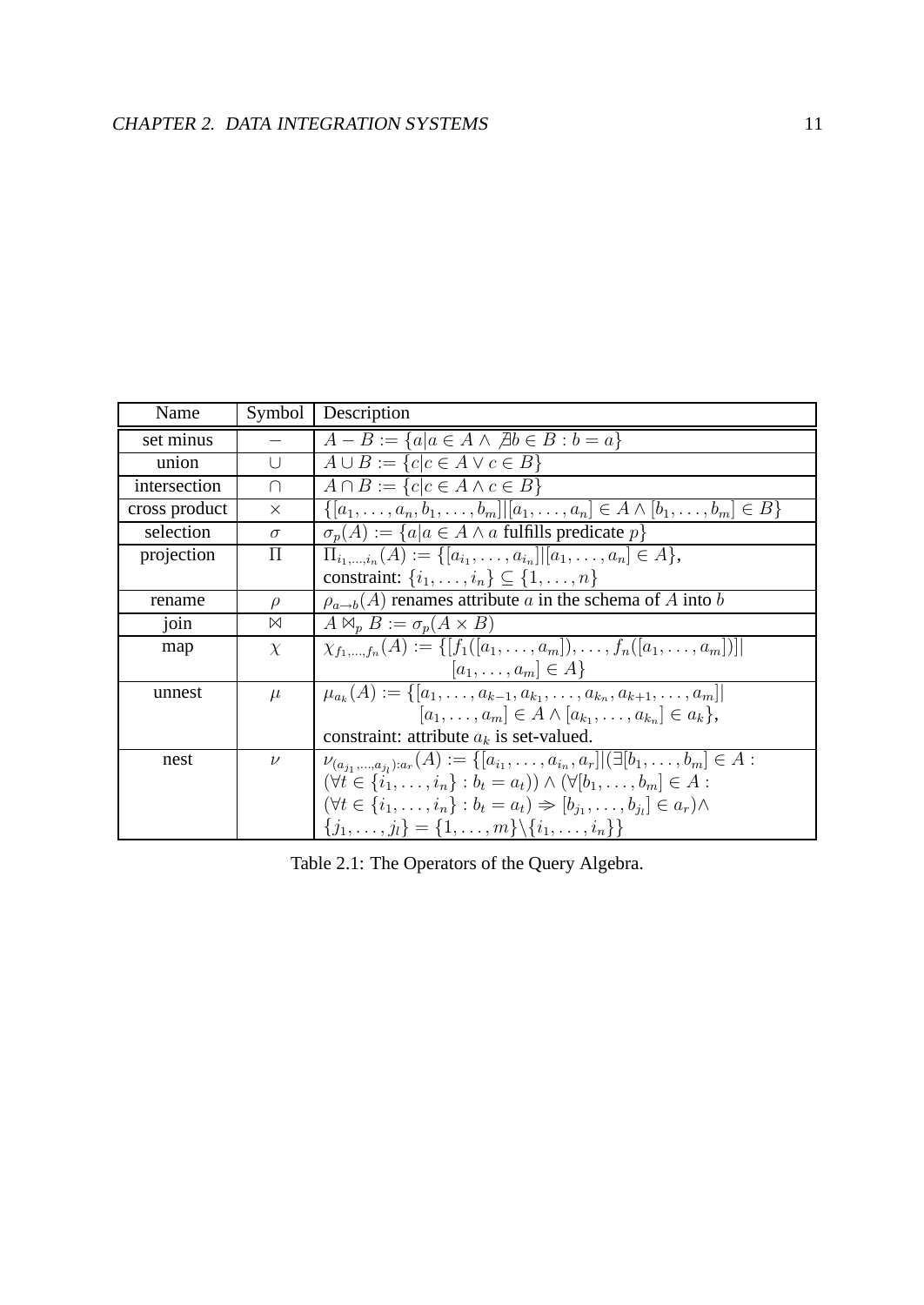#### CHAPTER 2. DATA INTEGRATION SYSTEMS 12

Some algebraic properties of operators like associativity and commutativity lead to different logically equivalent QEPs for a single query. For example, since the *join* operator is associative the expressions  $A \Join (B \Join C)$  and  $(A \Join B) \Join C$  are logically equivalent. However, depending on the data size of the relations  $A, B$ , and  $C$  and the size of the intermediate result of the first executed join operation the join order can influence the computational costs of the query execution significantly. An overview of such algebraic transformations on the relational algebra can be found in [KE99].

Furthermore, some logical operators can be implemented in different ways and depending on the situation these implementations can also differ in their computational costs vastly. For example, the nested-block join implementation is effective if one of its operands fits into main memory, but if the operands are rather large and both are of equal size, the sort-merge join is a better choice. The selection of an access path for base relations is strongly related with the appropriate selection of a physical operator. In database systems base relations can also be accessed by persistent index structures if such structures were created by the database administrator. Therefore, a QEP could use a a simple *TableScan* operator to access the tuples of the relation one after the other or an *IndexScan* could be used which provides an associative access to the tuples. Depending on the number of necessary accesses to the index structure, a *TableScan* can also be better suited than an *IndexScan*.

The query execution costs can differ by orders of magnitudes for different configurations of a QEP [IK91]. Thus, alternative physical QEPs should be regarded during the translation of a declarative query. Discrete optimization algorithms are normally used to search for an acceptable QEP. Many optimization algorithms has been studied in the literature [Ste95]. These algorithms differ in the set of alternative QEPs which are regarded during optimization (this set is also called search space) and the way they enumerate alternative QEPs. Two optimization algorithms which are very common in this context are introduced in the following.

**Dynamic Programming Optimization** Dynamic programming based query optimization has been introduced in a foundational work on query optimization [SAC<sup>+</sup>79]. Originally, join order optimization and access path selection were the main tasks of these optimizers. Today, several sophisticated optimizer frameworks have extended the original techniques to handle external functions, new operators and external data [Loh88, HFLP89, PH92, HKWY97]. In general, dynamic programming based optimization has proved to be a versatile and stable optimization technique in database systems. Thus, such an optimizer can be found in nearly every commercial database system.

The main idea of dynmanic programming is to solve each sub-problem of the given optimization problem and to use the resulting solutions to construct a solution for the next, more complex problem. This procedure is iterated until the solution for the overall problem has been constructed. An example optimization run of dynamic programming for join order optimization is depicted in Figure 2.4. Here, a QEP for a three-way join between the relations *A, B* and *C* should be constructed and the necessary steps are explained below.

1. The optimizer considers all access paths for the base relations and selects for each relation the access path with the least costs.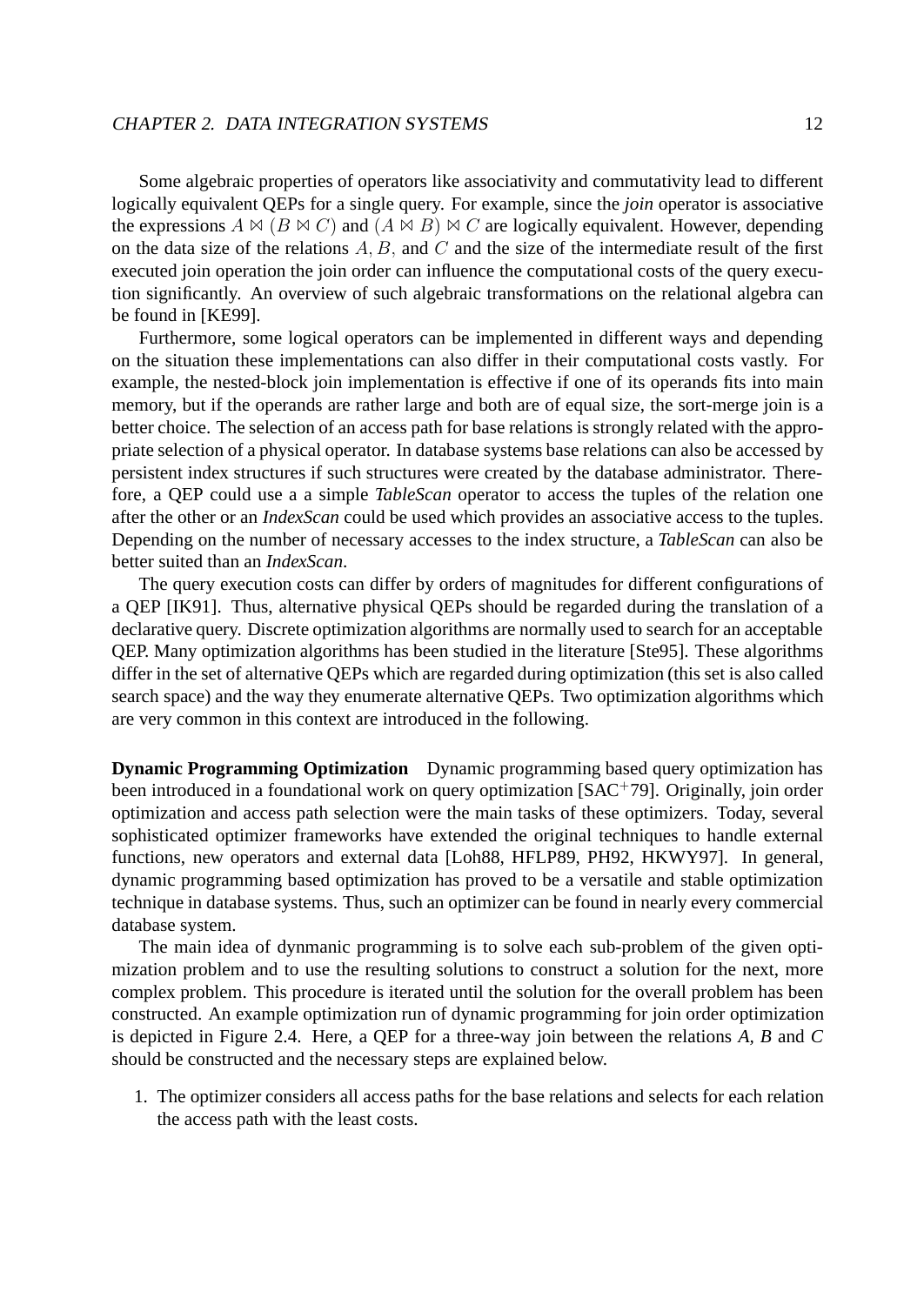

Figure 2.4: Join Order Optimization with Dynamic Programming.

- 2. Based on these access paths, all possible two-way join plans between the relations which are mentioned in the query are constructed.
- 3. Based on these two-way join plans, all three-way join plans for the relations *A, B* and *C* are constructed.

The arrows in Figure 2.4 show where the solutions for sub-problems of the given join order problem are used in the construction of a more complex problem. For example, the solution for the problem  $A \Join B$  is used for the solution  $(A \Join B) \Join C$  of the overall problem. All the three-way join plans in the figure are logically equivalent and represent solutions for the overall problem. The next step in the algorithm would be to prune those solutions which are inferior regarding the costs which are calculated by the cost model for each solution. The remaining three-way join plan is then used as the solution for the join between three relations *A, B* and *C*. This pruning step also occurs for every sub-problem which is tackled during the optimization. Thus, if we consider different join implementations for the  $A \Join B$  problem, several solutions exist for that problem and the one with the least costs is chosen and will be considered in the solution of a more complex problem, where  $A \Join B$  represents a sub-problem.

A dynamic programming optimization algorithm computes the optimum solution if Bellman's principle of optimality is fulfilled by the underlying problem [Bel52]. In essence, this principle says that an optimum solution can only be constructed out of the optimum solutions of its sub-problems. For example, the optimum solution for  $(A \bowtie B) \bowtie C$  can only be constructed with the optimum solutions for  $A \Join B$  and C. Unfortunately, this principle is not fulfilled in the query optimization context. Thus, dynamic programming is just used as heuristics and will in general not compute the optimum solution. Therefore, an often used enhancement is the usage of the  $n(n \geq 2)$  best solutions of every considered sub-problem. Another enhancement is the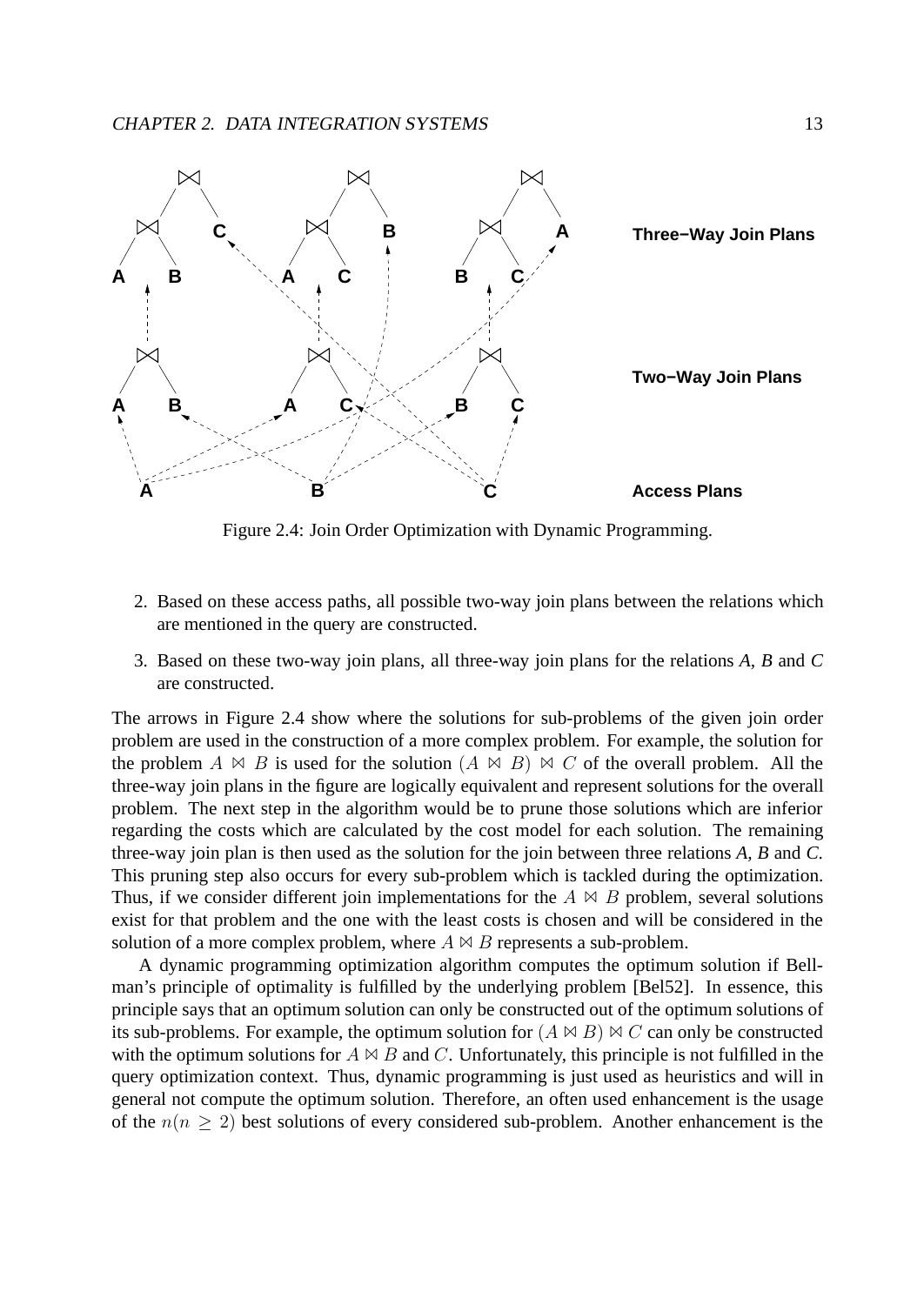

Figure 2.5: Join Order Optimization with a Greedy Algorithm.

introduction of plan properties (such as 'attribute  $a_1$  is sorted in ascending order in the result of this plan') additional to the cost property. This results in a multi-dimensional comparison between plans and consequently in incomparable plans. All incomparable plans for a sub-problem will be regarded as a solution in the construction of a more complex problem. The mentioned enhancements increase the space and time complexity of the optimizaton algorithm. But these effects are normally accepted since these enhancements normally help to produce much better solutions.

Since dynamic programming is used in many variations for query optimization, we will not go into depth here and just leave it at the informal description from above. Detailed descriptions of dynamic programming based query optimization can be found in [VM96, KS00, GLSW94].

**Greedy Optimization** The complexity of dynamic programming based optimization is exponential in the number of relations which are used in the query. Therefore, the optimization time for queries which use a large number of relations is not acceptable when dynamic programming is used. The greedy algorithms which were proposed for query optimization (for example [OL90]) show a polynomial complexity in the number of relations. Therefore, they are much better suited for queries with a large number of relations. Of course, the reduced complexity results in QEPs which are often inferior to those which are found by a dynamic programming optimizer. Hence, some systems use a two stage configuration where dynamic programming is used for queries which use less relations than a given bound, and a greedy algorithm for all other queries.

Figure 2.5 shows the steps of a greedy algorithm for the optimization of the query which was also used in the dynamic programming case. Obviously, the greedy algorithm generates a much lower number of partial solutions than the dynamic programming algorithm. Just as the name of the algorithm suggests, the greedy algorithm makes a sequence of local decisions which are fixed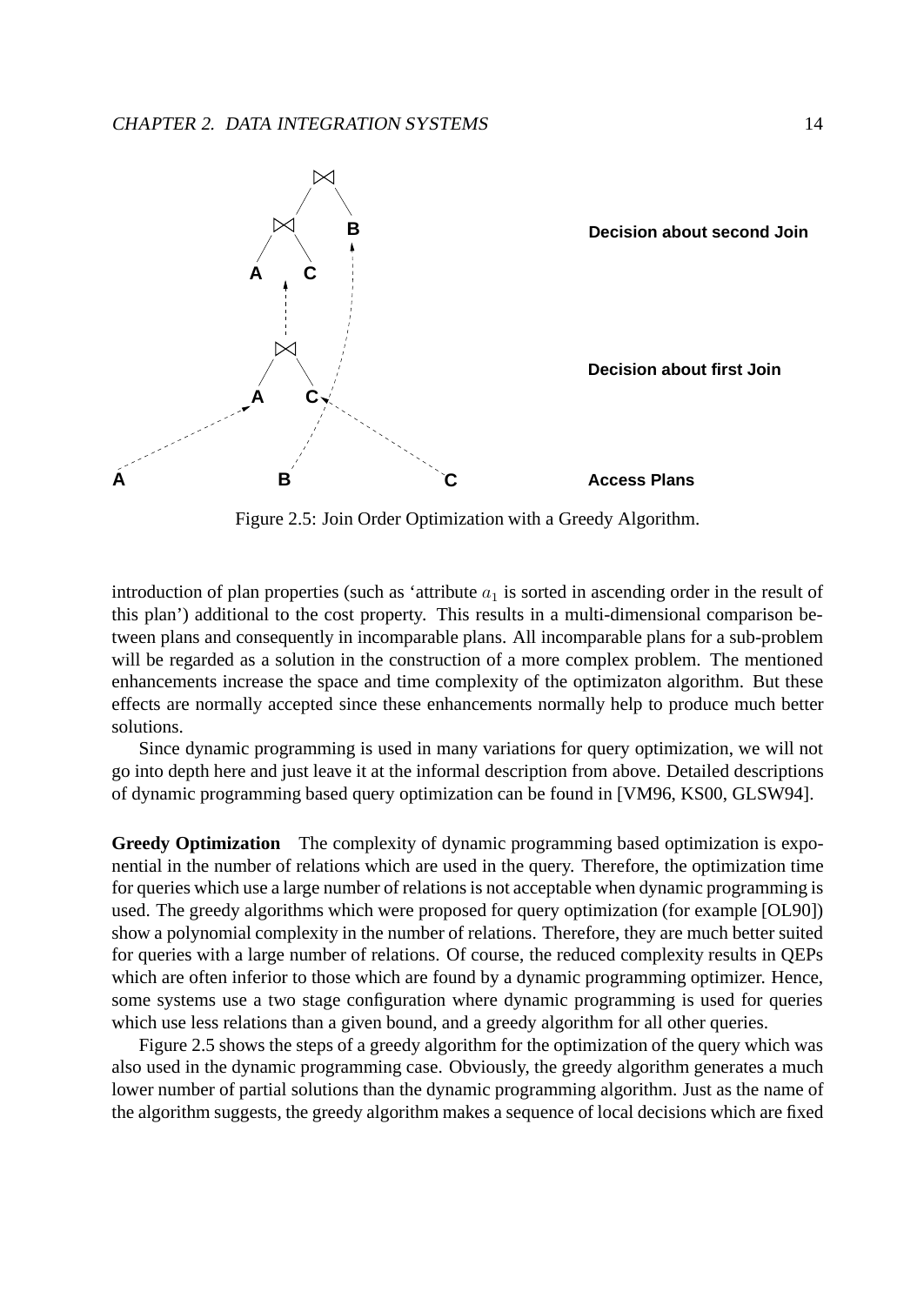until the algorithm finishes. The steps of the greedy algorithm considered here, are summarized in the following:

- 1. Analogously to the dynamic programming case, the access paths for base relations are selected.
- 2. Those two relations are selected which can be joined at the cheapest costs. The resulting plan will be augmented step by step in the next phase until a complete plan has been produced.
- 3. In each step of this phase, that relation is selected which can be joined with the currently constructed plan at the cheapest costs. The resulting plan is further augmented in the next step until all relations have been used in the plan.

## **2.2.2 The Role of Wrappers**

The heterogeneity of access techniques and formats which are inevitable for external data sources are a great problem for data integration systems. Complex data and query processing tasks on a set of such diverse data sources would be extremely tedious if these tasks could not be restricted to the access technique and the data format of the middleware layer. In this way, providers of new functions or operators would just have to deal with the requirements of the middleware layer and their code could be applied no matter which data sources are used. Therefore, in [Wie93] the concept of a wrapper is introduced. A wrapper transforms the specific access technique and data format of a data source in the corresponding, general concepts of the middleware layer. Of course, specific data source configurations regarding access technique and format also need specific wrappers which are specialized on this transformation step. An architectural overview of such a transformation process performed by a wrapper is depicted in Figure 2.6. In the data source layer of the figure some examples for access techniques and formats of data sources are given. A very common configuration at the moment would be that a data source is accessed through the HTTP protocol and the data is embedded in HTML text, for example in the form of a table. However, it is generally preferable to access the data in a format which more closely resembles its representation in the underlying management system. Access to data in this way is normally provided with application specific proctols. These protocols based on, e.g., RMI or SOAP and standardized access protocols like JDBC or Z39.50 offer a much faster and more reliable access to data sources than WWW-based applications built on top of http and HTML techniques.

In summary, the separation of physical and logical properties of data and the mechanisms for supporting declarative query languages are prominent features of database systems and also help in the construction of data integration systems. External data sources can be seamlessly integrated in the logical view on data regardless of the way they are accessed physically. In a QEP the logical reference to a relation which represents an external data source is just replaced by the wrapper operator which is used to transform its external data representation into the format of the middleware<sup>4</sup>.

<sup>&</sup>lt;sup>4</sup>We do not consider here data sources which require external bindings for attributes. For details on this topic see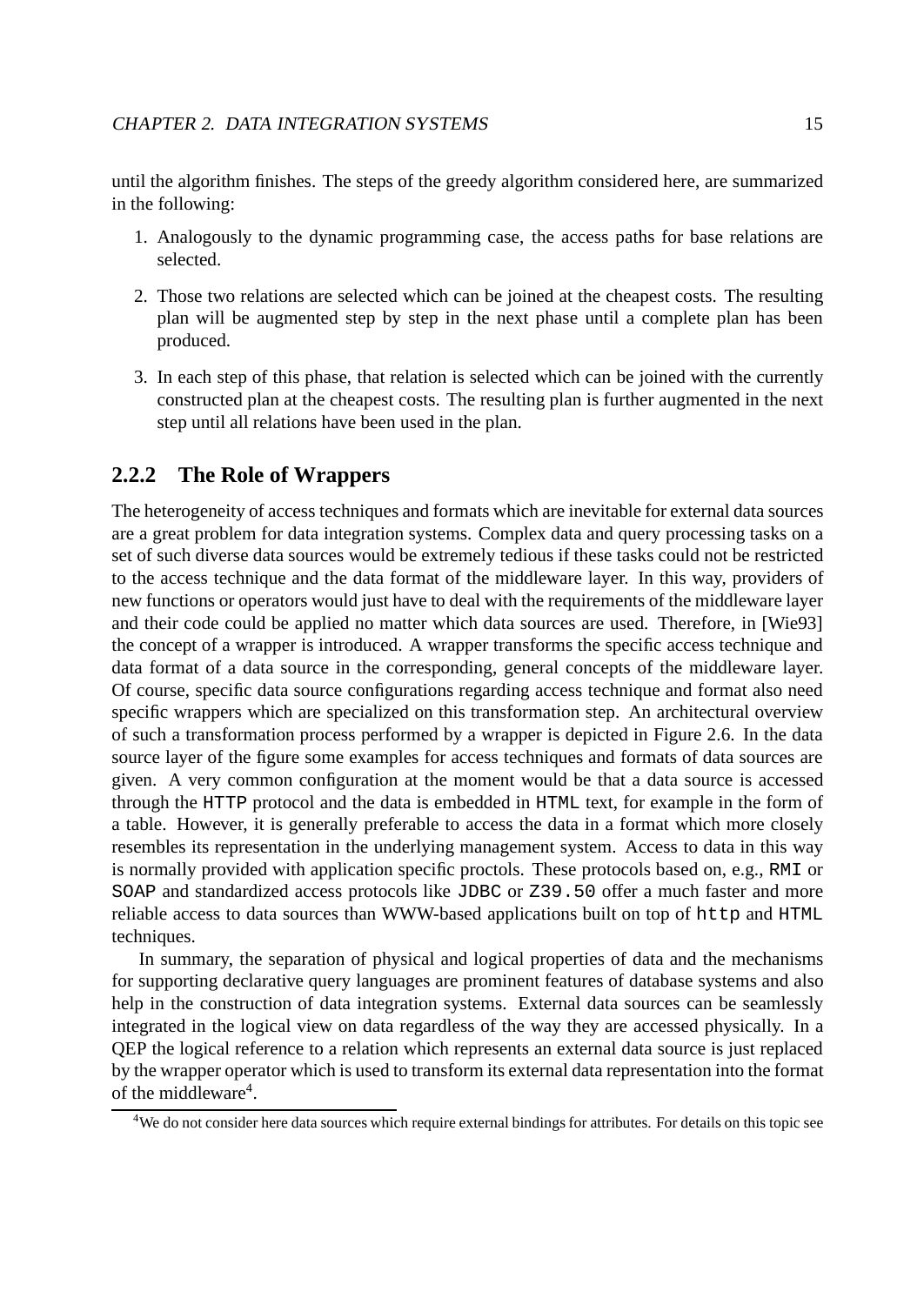

Figure 2.6: The Integration of Data Source in a Middleware Layer by a Wrapper.

<sup>[</sup>FLMS99]. The solution proposed in [FLMS99] has also been adopted in our system.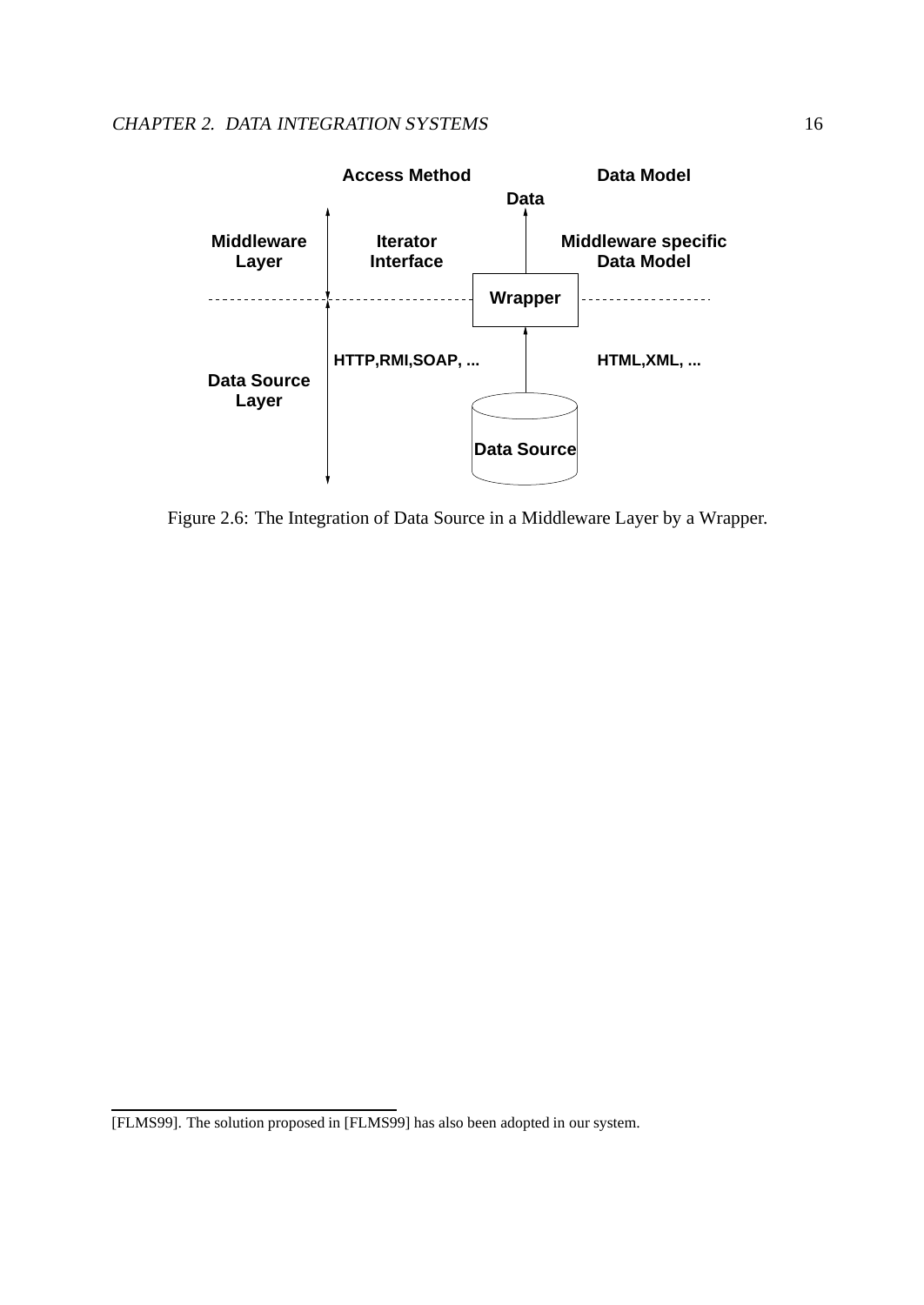# **Chapter 3 The Basic Ideas of the ObjectGlobe System**

Similar to the ubiquitous WWW infrastructure, a unique data integration system which can potentially cover all the appropriate data sources on the Internet would increase the usefulness and usability of such a system enormously. At the beginning of this chapter we identify the requirements for such a globally operating data integration system and from these we infer some basic system properties. Afterwards, an overview of the ObjectGlobe architecture is given and the differences to existing architectures for data integration systems are explained.

## **3.1 A new Architecture**

Our objective is to allow the use of a data integration system in an Internet-wide scale. This entails several challenges with respect to its architecture. For instance, in a data integration system which is run by a single company, software distribution and security concerns could be solved by a central or coordinated administration of the information technology infrastructure. In an Internet scenario, such a form of administration is just not conceivable due to scalability problems. Furthermore, the providers found on the Internet are mostly independent from each other, and also the users normally do not have tight relations to providers. This means, that different requirements of users and providers have to be considered with a higher precedence than in a tighter coupled system. The different requirements of the respective parties are presented in the following section.

## **3.1.1 The Requirements**

The differing demands of *data providers* and users with respect to a global data integration system show why current architectures for distributed databases ([CDF<sup>+</sup>94]) and mediator systems ([HKWY97, PGGMU95, JKR99]) are not sufficient. Data providers are interested in

• the **security** of their computers. Thus, some data providers with higher security demands would not be willing to execute mobile code in order to avoid the danger of a hostile system intrusion.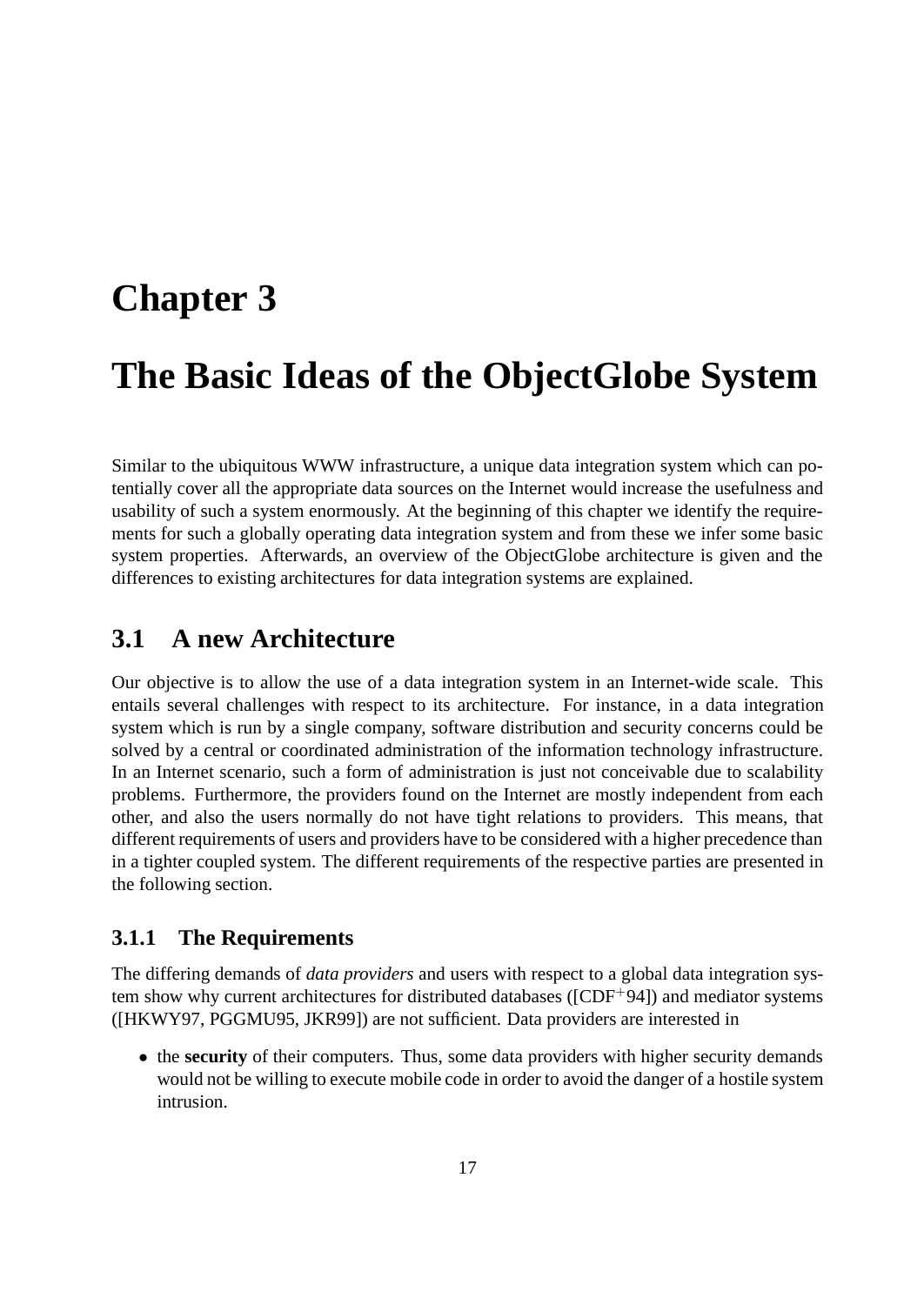- the **privacy** of their data. Data providers could be interested in restricting and controlling access to their data by the use of *authorization* and *authentication* techniques. Furthermore, they may demand the use of cryptography to avoid that somebody can steal their data during network transmissions.
- the **scalability** of the system. The number of users in a global system could cause overload situations on data providers. Therefore, data providers may allow no other operation to be performed on their machines than a simple scan/index-scan on the data.

Naturally, users have completely different requirements which also seem to partly contradict the requirements of data providers. Users are interested in

- an **open** system, where service providers can be integrated and spontaneously be used in queries. As a consequence, there is no need to build several special-purpose data integration systems and a user just has to work with *one* dynamically extensible system.
- an automatic **service composition**. Users want to state a declarative query and the composition of appropriate services in the form of a *query evaluation plan* (QEP) should be performed by a *query optimizer*.
- an **extensible** system in which user-defined code can be integrated in a seamless and rather effortless manner. Especially in distributed and heterogeneous systems this is an important issue. In such systems, it is essential to be able to apply data transformations or user-defined predicates early (i.e., close to the data providers) in order to unify data representations or to reduce the data volume.
- a **quality-of-service (QoS) aware** system. Query execution in a widely distributed system can hardly be monitored by users. Therefore, they should be able to specify quality constraints on the result and the properties of the query execution itself (e.g., time and cost consumption) and the system should fulfill these constraints if possible or abort the execution of the query as early as possible. [Wei98] gives a comprehensive motivation for the need to integrate the handling of QoS guarantees in information systems.

## **3.1.2 A Possible Solution**

In our ObjectGlobe project we have developed a distributed data integration system which works along the lines stated above. In order to help both the data providers and the users, we introduced the new services of *cycle* and *function providers*.

• Function providers offer Java byte-code in different standardized forms (query operators, predicate functions, data transformers, etc.) which are suited for the execution by a cycle provider. For example, a function provider can offer wrappers for accessing data providers, predicate functions specialized on business areas like real estate data or new query operators like join methods for spatial data.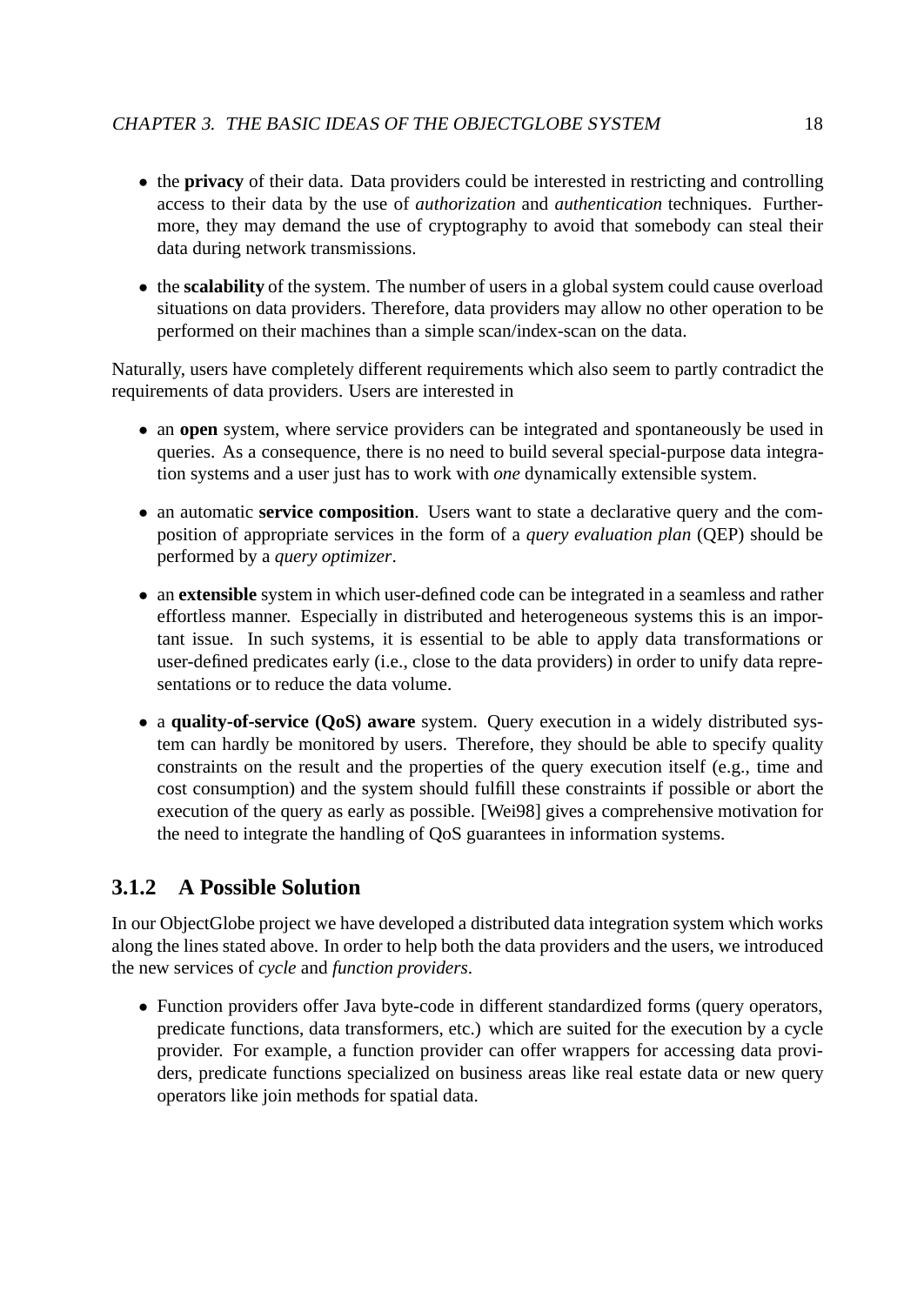• A cycle provider runs our Java-based query processing engine. It represents a node in our distributed data integration system which can execute plan fragments of a distributed query evaluation plan if the data providers are not willing or not suited due to their hardware capacities or their position in the network to do so. They provide a core functionality for processing queries but can also load new functionality from function providers, for example, a wrapper for accessing a data provider. A specialized Java 'sandbox' is used to secure the cycle provider's machine against malicious effects of external code.

A distributed lookup service is used for registering and querying meta-data about all known instances of services described above. Providers which want to offer one or a mix of the mentioned services can register the description of their services with the lookup service. This description is sufficient to integrate these services in the global system which can therefore be called a truly *open* system.

The service descriptions can also contain authorization data for providers. In that way, data providers can express *privacy* policies for the usage of their services. These policies are enforced either by the ObjectGlobe system or by the providers themselves. In the latter case the providers have to use the authentication services of the ObjectGlobe system.

The ObjectGlobe query planner (later on also called query optimizer) performs a *service composition* on a logical level. Based on the formulation of a specific query, the query planner uses the lookup service to retrieve meta-data about relevant services. The query planner uses this meta-data to produce a query evaluation plan, which takes into account the requirements of the selected services (authorization, authentication, . . . ) and the query itself (specification of the query answer, QoS requirements). The generated query evaluation plan determines what services have to be used for answering the query and how these services have to be used.

The query evaluation plan is some sort of programming code for the ObjectGlobe server process which acts as an interpreter in this respect. Such a server has to be used by every cycle provider, and in some cases will also be used by data providers. It includes a query processor which is able to integrate mobile code from function providers into the processing steps of a query. This feature provides the *extensibility* which is required by users of such a system. The security problems which are introduced by the execution of mobile code from third parties are met by an adapted *security* system of the Java runtime system. The programming language Java is used as the implementation basis of the ObjectGlobe system and the mobile code of function providers. In this way, the *portability* of the system and a smooth exchange of mobile code also across different system architectures is guaranteed.

The idea to create an *open* market place for data providers, function providers, and cycle providers where appropriate services can be selected for query processing, helps also to ensure the *scalability* of this approach. For example, data providers which do not want to also act as cycle providers perhaps due to load or security concerns, can offload processing tasks to cycle providers. Cycle providers in turn do not want to administer all the code of special functionality which should be executable on their machines. This task is performed by function providers.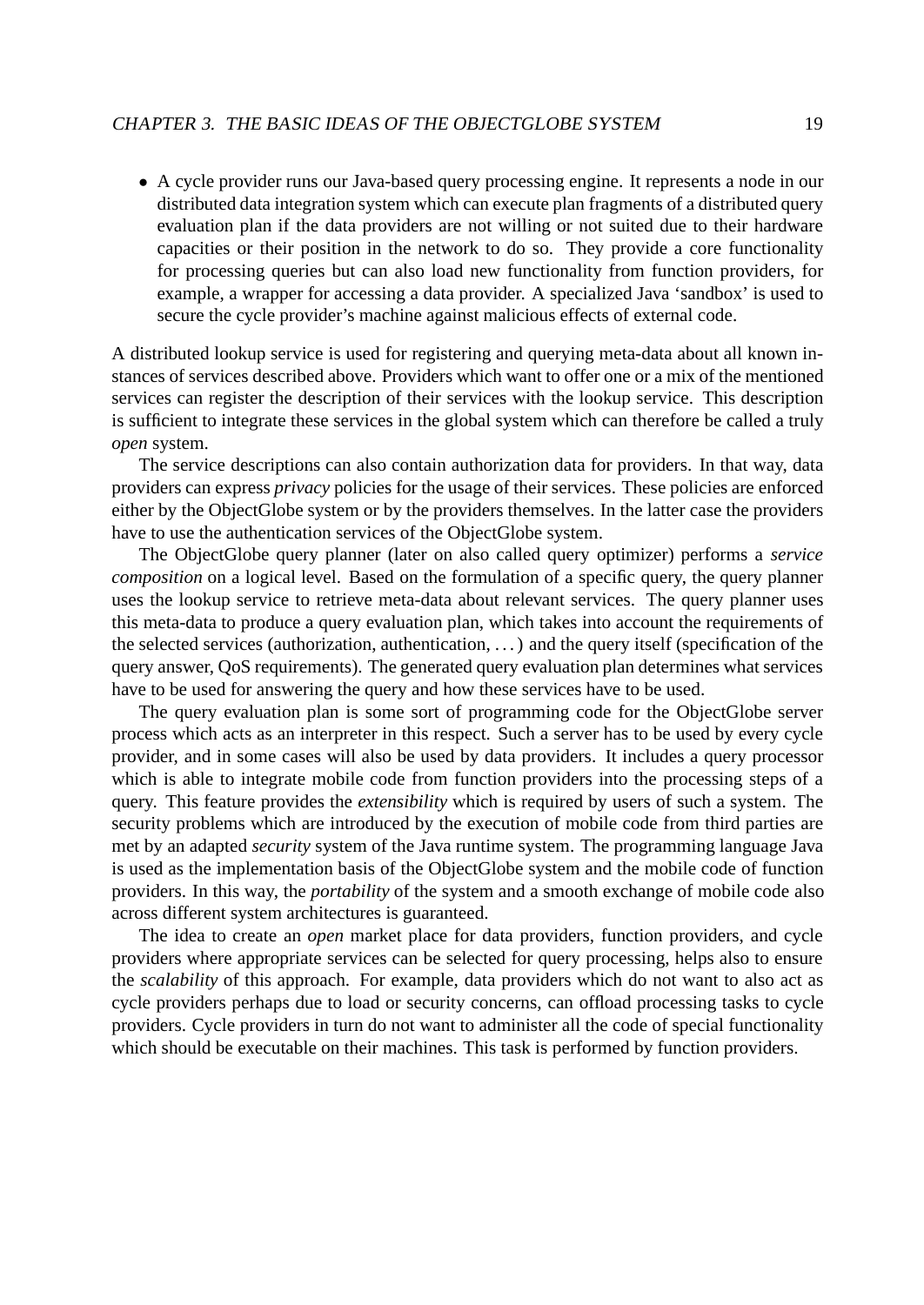

Figure 3.1: Processing a Query in ObjectGlobe

## **3.2 Overview of the ObjectGlobe System**

The goal of the ObjectGlobe project is to distribute powerful query processing capabilities (including those found in traditional database systems) across the Internet. The idea is to create an open market place for three kinds of suppliers: *data providers* supply data, *function providers* offer query operators to process the data, and *cycle providers* are contracted to execute query operators. Of course, a single site (even a single machine) can comprise all three services, i.e., act as data-, function-, and cycle-provider. In fact, we expect that most data and function providers will also act as cycle providers. ObjectGlobe enables applications to execute complex queries which involve the execution of operators from multiple function providers at different sites (cycle providers) and the retrieval of data and documents from multiple data sources. In this section, we will outline how such queries are processed, give an example, and discuss the security requirements of the system.

## **3.2.1 Query Processing in ObjectGlobe**

Processing a query in ObjectGlobe involves four major steps (Figure 3.1):

- 1. Lookup: In this phase, the ObjectGlobe lookup service is queried to find relevant data sources, cycle providers, and query operators that might be useful to execute the query. In addition, the lookup service provides the authorization data—mirrored and integrated from the individual providers—to determine what resources may be accessed by the user who initiates the query and what other restrictions apply for processing the query.
- 2. Optimize: The information obtained from the lookup service, is used by a quality-aware query optimizer to compile a valid (as far as user privileges are concerned) query execution plan, which is believed to fulfill the users' quality constraints. This plan is annotated with site information indicating on which cycle provider each operator is executed and from which function provider the external query operators involved in the plan are loaded.
- 3. Plug: The generated plan is distributed to the cycle providers and the external query operators are loaded and instantiated at each cycle provider. Furthermore, the communication paths (i.e., sockets) are established.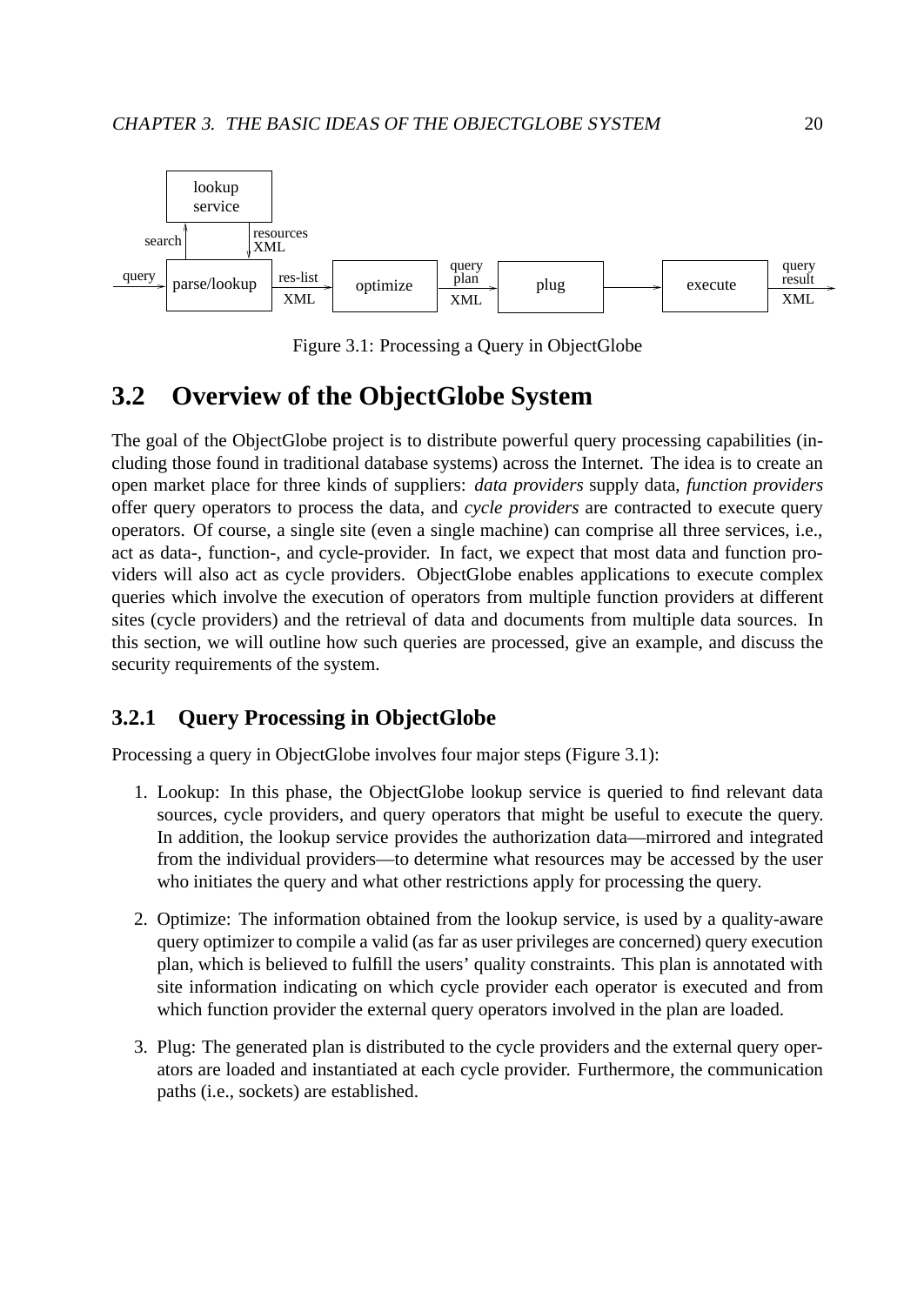4. Execute: The plan is executed following an iterator model [Gra93]. In addition to the *external* query operators provided by function providers, ObjectGlobe has *built-in* query operators for selection, projection, join, union, nesting, unnesting, and sending and receiving data. If necessary, communication is encrypted and authenticated. Furthermore, the execution of the plan is monitored in order to detect failures, look for alternatives, and possibly halt the execution of a plan.

The whole system is written in Java for two reasons. First, Java is *portable* so that ObjectGlobe can be installed with very little effort; in particular, cycle providers which need to install the ObjectGlobe core functionality can very easily *join* an ObjectGlobe system. The only requirement is that a site runs the ObjectGlobe server on a Java virtual machine. Second, Java provides secure extensibility. Although many people complain about the execution speed of Java programs, we noticed that by avoiding some pitfalls in the Java I/O library the execution speed of the Java virtual machine is no bottleneck in wide area distributed systems. Like ObjectGlobe itself, external query operators are written in Java: they are loaded on demand (from function providers), and they are executed at cycle providers in their own Java "sandbox" (more details in Section 4). Just like data and cycle providers, function providers and their external query operators must be registered in the lookup service before they can be used.

ObjectGlobe supports a nested relational data model; this way, relational, object-relational, and XML data sources can easily be integrated. Other data formats (e.g., HTML), however, can be integrated by the use of wrappers that transform the data into the required nested relational format; wrappers are treated by the system as external query operators. As shown in Figure 3.1, XML is used as a data exchange format between the individual ObjectGlobe components. Part of the ObjectGlobe philosophy is that the individual ObjectGlobe components can be used separately; XML is used so that the output of every component can be easily visualized and modified. For example, users can browse through the lookup service in order to find interesting functions which they might want to use in the query. Furthermore, a user can look at and change the plan generated by the optimizer.

### **3.2.2 Example Plans**

To illustrate query processing in ObjectGlobe, let us consider the example shown in Figure 3.2 the corresponding query plan is sketched in Figure 3.3. The real XML plan is given in Appendix A. In this example, there are two data providers,  $A$  and  $B$ , and one function provider. We assume that the data providers also operate as cycle providers so that the ObjectGlobe system is installed on the machines of  $A$  and  $B$ . Furthermore, the client can act as a cycle provider in this example. Data provider  $A$  supplies two data collections, a relational table  $R$  and some other collection S which needs to be transformed (i.e., wrapped) for query processing. Data provider B has a (nested) relational table  $T$ . The function provider supplies two relevant query operators: a wrapper (*wrap S*) to transform *S* into nested relational format and a compression algorithm (*thumbnail*) to apply on an image attribute of T.

Figure 3.3 shows the most important annotations—in particular, the *cycle-provider*, *partition*, and *codebase* annotations—of the query plan. The *cycle-provider* annotation of an operator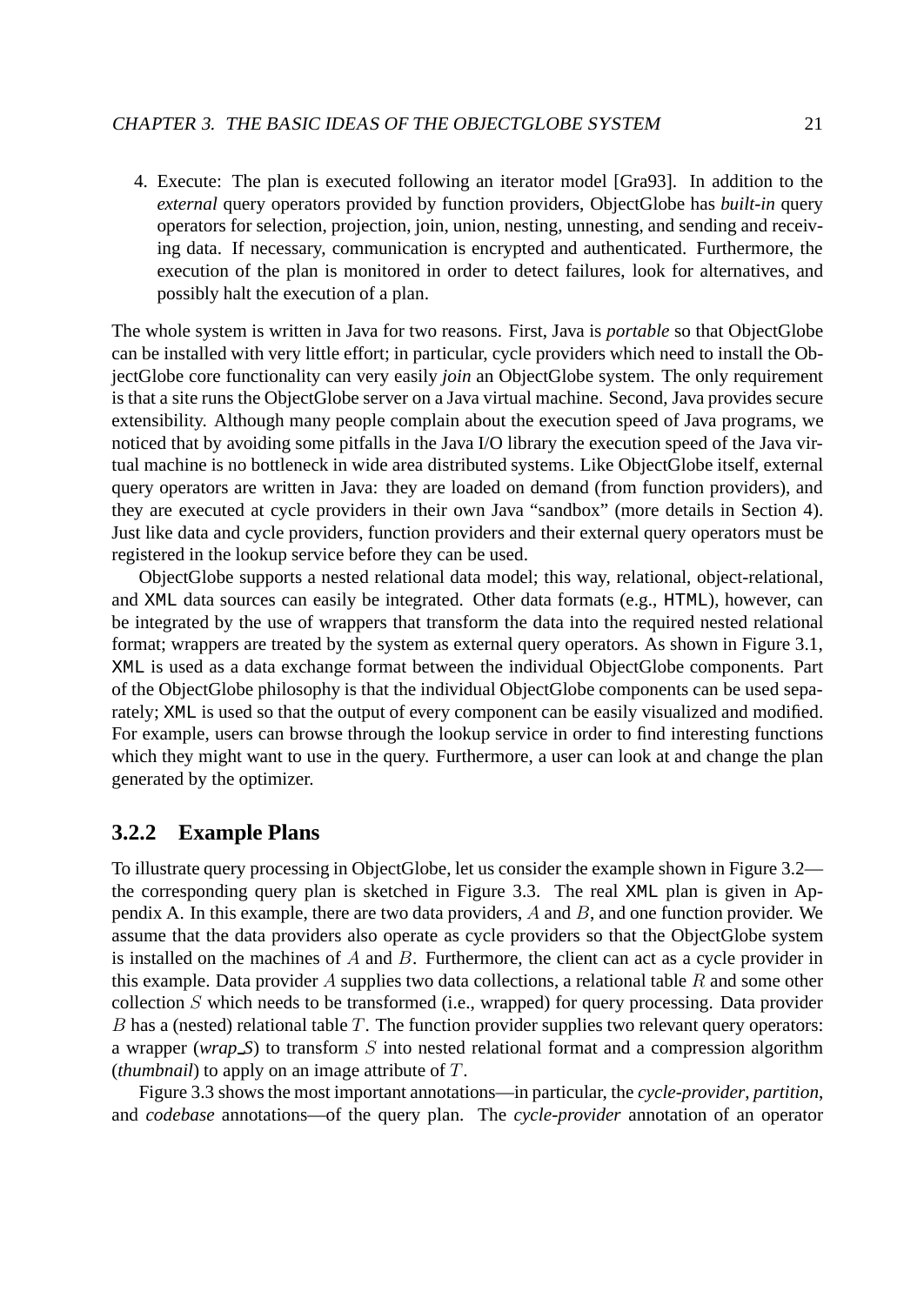

Figure 3.2: Distributed Query Processing with ObjectGlobe



Figure 3.3: Annotated Query Execution Plan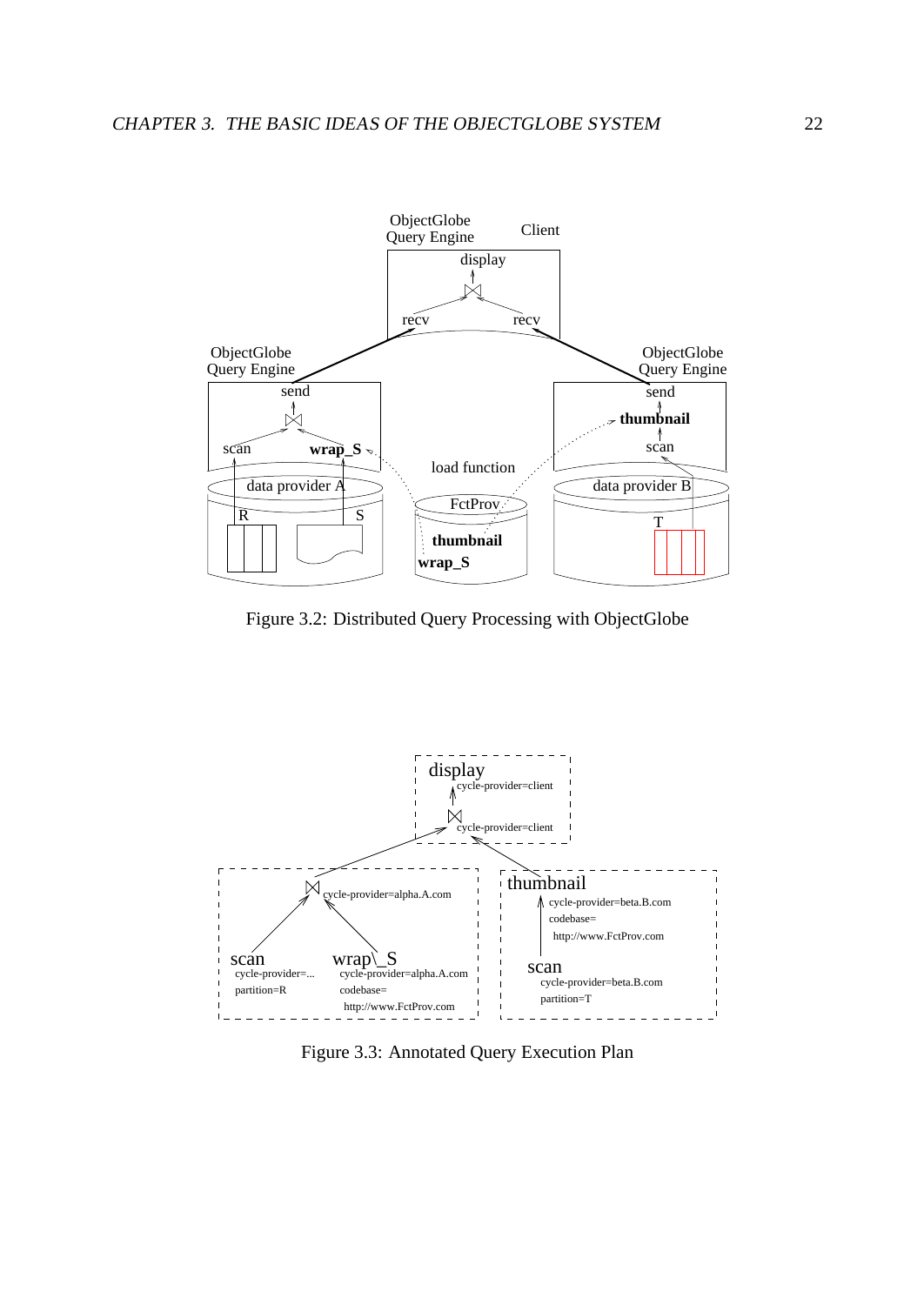indicates at which machine the operator is executed; e.g., the final join and the *display* operators are executed at the client. The *partition* annotation of a *scan* iterator indicates which collection is to be read. The *codebase* annotation indicates from which function provider an external query operator is loaded. *scan*, *display*, and the *joins* are built-in operators so that they do not have a *codebase* annotation.

Although the example above is rather small (in order to be illustrative) we expect Object-Globe systems to comprise a large number of cycle providers and far more data providers, with several of them contributing data to a specific theme. Figure 3.4 shows the structure of an example query which extracts information from a number of online databases that belong to different real estate brokers. The query uses a user-defined nearest neighbor operator (called *nn 10* in the figure) loaded from a function provider that is specialized on real estate data. The nearest neighbor logical operator is transitive and reflexive and hence allows us to perform the search for the ten nearest neighbors of a user-defined feature vector by first computing the ten nearest neighbors at every data provider and then combining these results for computing the ten nearest neighbors of the whole real estate data set. The Union operator could be carried out by one of the cycle providers that carry out the low-level *nn 10* operations or by a dedicated cycle provider in order to increase (pipelined) parallelism. Pure, dedicated cycle providers are also necessary in this example if one of the real estate data providers is not capable (e.g., not enough main memory) or not willing (e.g., for security reasons) to serve as a cycle provider.



Figure 3.4: Parallel Execution in ObjectGlobe

## **3.2.3 Quality of Service (QoS)**

As seen in the real estate example query, query execution in ObjectGlobe can involve a large number of different function, cycle and data providers. A traditional optimizer produces a plan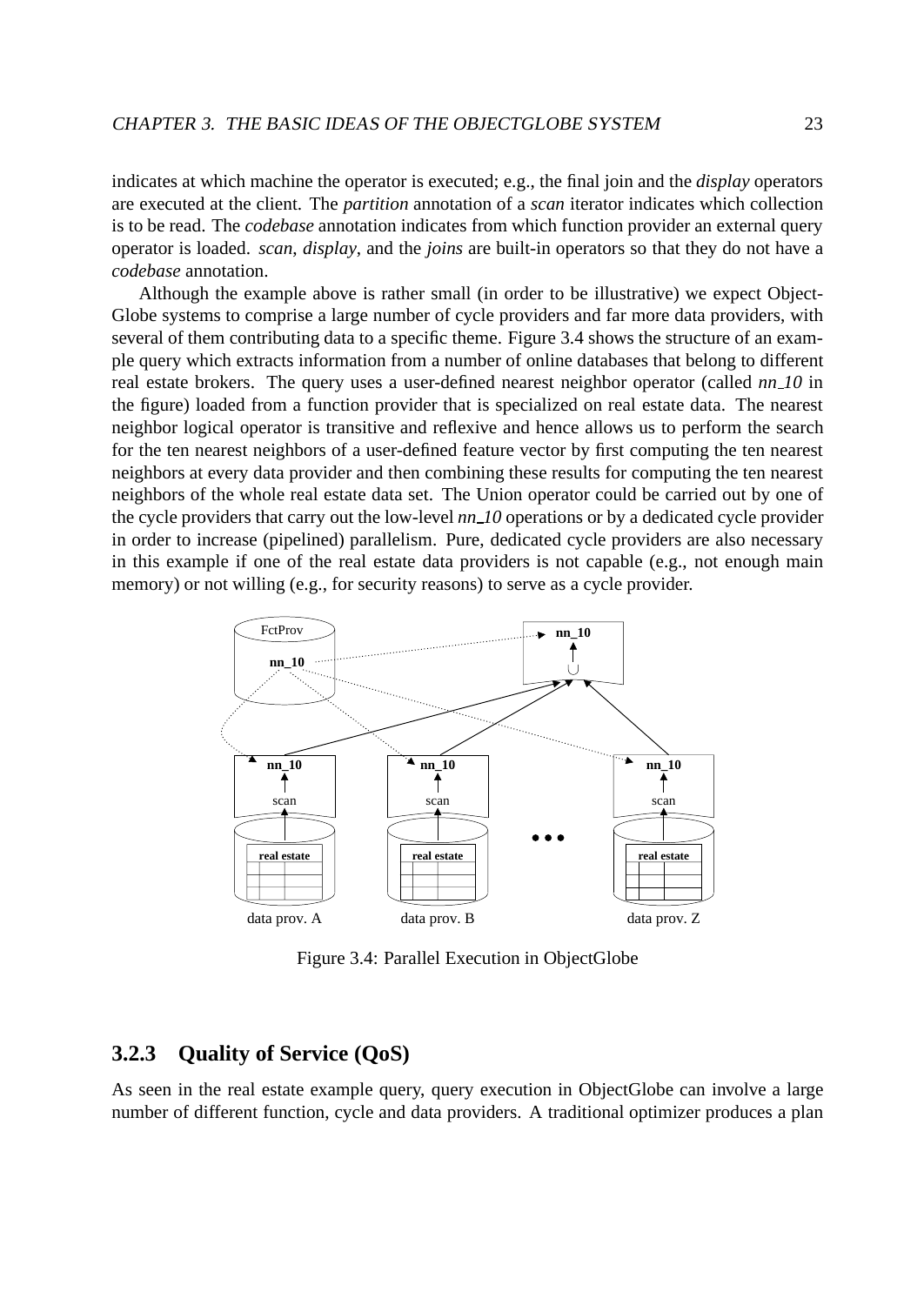

Figure 3.5: Execution in a Middleware System

that reads all the relevant data (i.e., considers all real-estate data providers). Therefore, the plan produced by a traditional optimizer will consume much more time and cost than an ObjectGlobe user is willing to spend. In such an open data integration system it is essential that a user can specify quality constraints on the execution itself. These constraints can be separated in dimensions for the query result, the execution costs and the response times.

The techniques to support the enforcement of such quality constraints need to be integrated in all steps of query processing. First, the optimizer generates a query evaluation plan whose estimated quality parameters are believed to fulfill the user-specified quality constraints of the query. For every sub-plan the optimizer states the minimum quality constraints it must obey in order to fulfill the overall quality estimations of the chosen plan and the resource requirements which are believed to be necessary to produce these quality constraints. If, during the plug phase, the resource requirements cannot be satisfied with the available resources, the plan is adapted or aborted. The QoS management reacts in the same way, if during query execution the monitoring component forecasts an eventual violation of the QoS constraints.

## **3.2.4 Privacy and Security Requirements in ObjectGlobe**

Safety is one of the crucial issues in an open and distributed system like ObjectGlobe. Object-Globe provides the infrastructure to deal with the following privacy and security issues: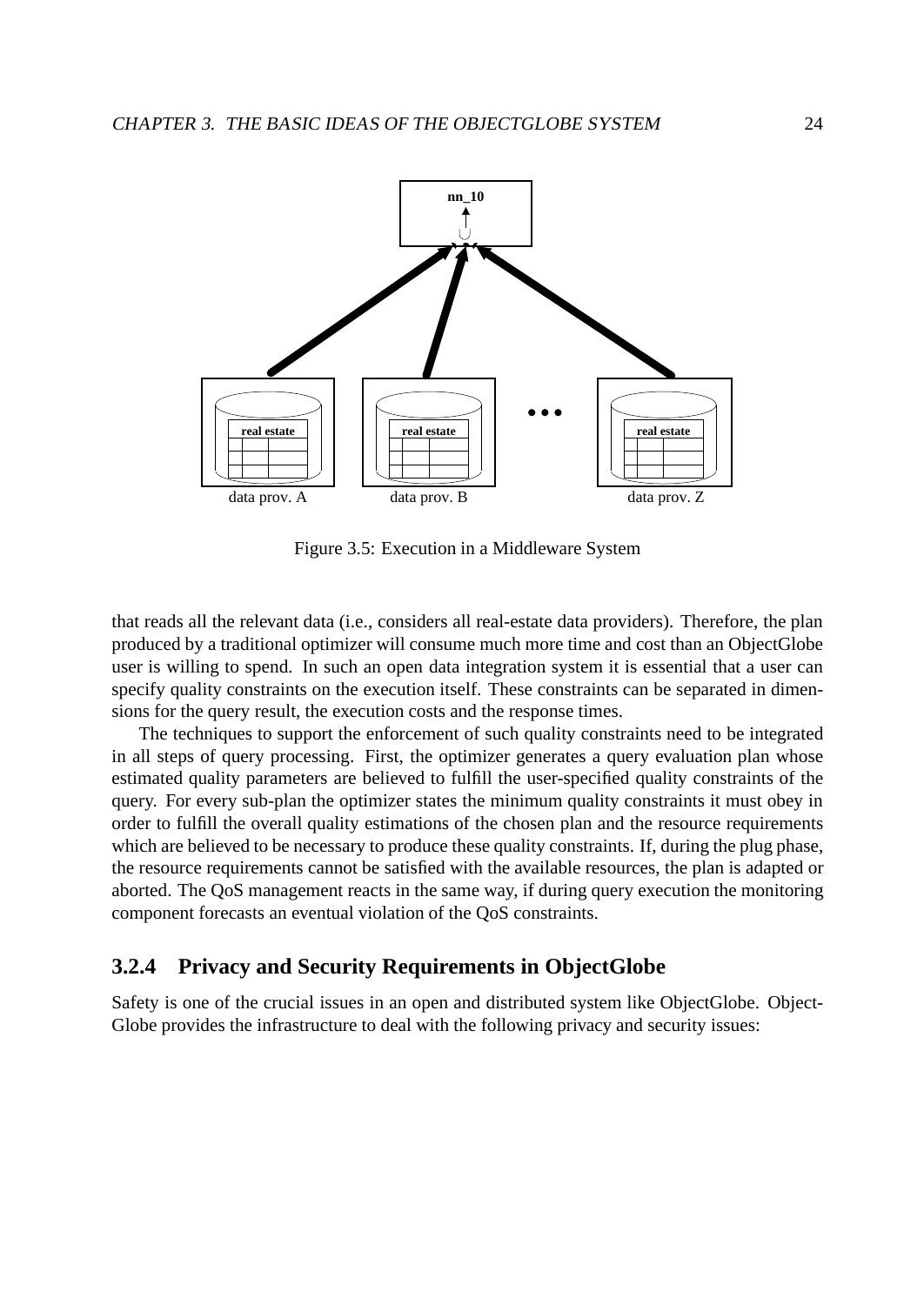### CHAPTER 3. THE BASIC IDEAS OF THE OBJECTGLOBE SYSTEM 25

### **Protection of Cycle and Data Providers:**

It has to be ensured that the resources of the cycle and data providers are protected from (possibly malicious) external operators loaded from unknown function providers. Based on the Java security model, all external query operators are therefore executed in a protected area, a so-called *sandbox* (Section 4.2.4).

## **Privacy and Confidentiality:**

Data and function code that is processed in the ObjectGlobe system is protected against unauthorized access and manipulation. The communication streams between ObjectGlobe servers are protected using the well-established secure communication standards SSL (Secure Sockets Layer) [FKK96] and/or TLS (Transport Layer Security) [DA99, TLS] for encrypting and authenticating (digitally signing) messages. Both protocols can carry out the authentication of Object-Globe communication partners via X.509 certificates [HFPS99, PKI]. Furthermore, confidential information or function code is protected from being transferred to untrusted cycle providers by enforcing an authorization scheme on the flow of data and operator code specified in the site annotations of the query plan.

### **User Authentication/Anonymity:**

ObjectGlobe supports a flexible authentication policy. Users and applications that only access free and publicly available resources can be anonymous and no authentication is required. If a user accesses a resource that charges and accepts electronic money, then the user can again stay anonymous and the electronic money is shipped as part of the "plug" step. Authentication is only required for authorization or accounting purposes of providers. Cycle providers can also require authenticated external operators to restrict the function providers; e.g., to execute only code originating from trusted sources within the same company or Intranet.

### **Authorization:**

Some providers constrain the access or use of their resources to particular user groups. As already mentioned, providers can also constrain the information (function code) flow to ensure that only trusted cycle providers are used in the query execution plan. In general, providers apply their own autonomous authorization policy and control the execution of, say, query operators at their site themselves. In order to generate valid query execution plans and avoid failures at execution time, ObjectGlobe must know about these authorization constraints, which means, that they must be incorporated in its lookup service.

## **3.2.5 Comparison to Other System Architectures**

Distributed database systems have been studied since the late seventies in projects like System R∗, SDD-1, or Distributed Ingres. A survey of existing distributed query processing techniques studied in these projects is given in [Kos01]. ObjectGlobe shares with all these projects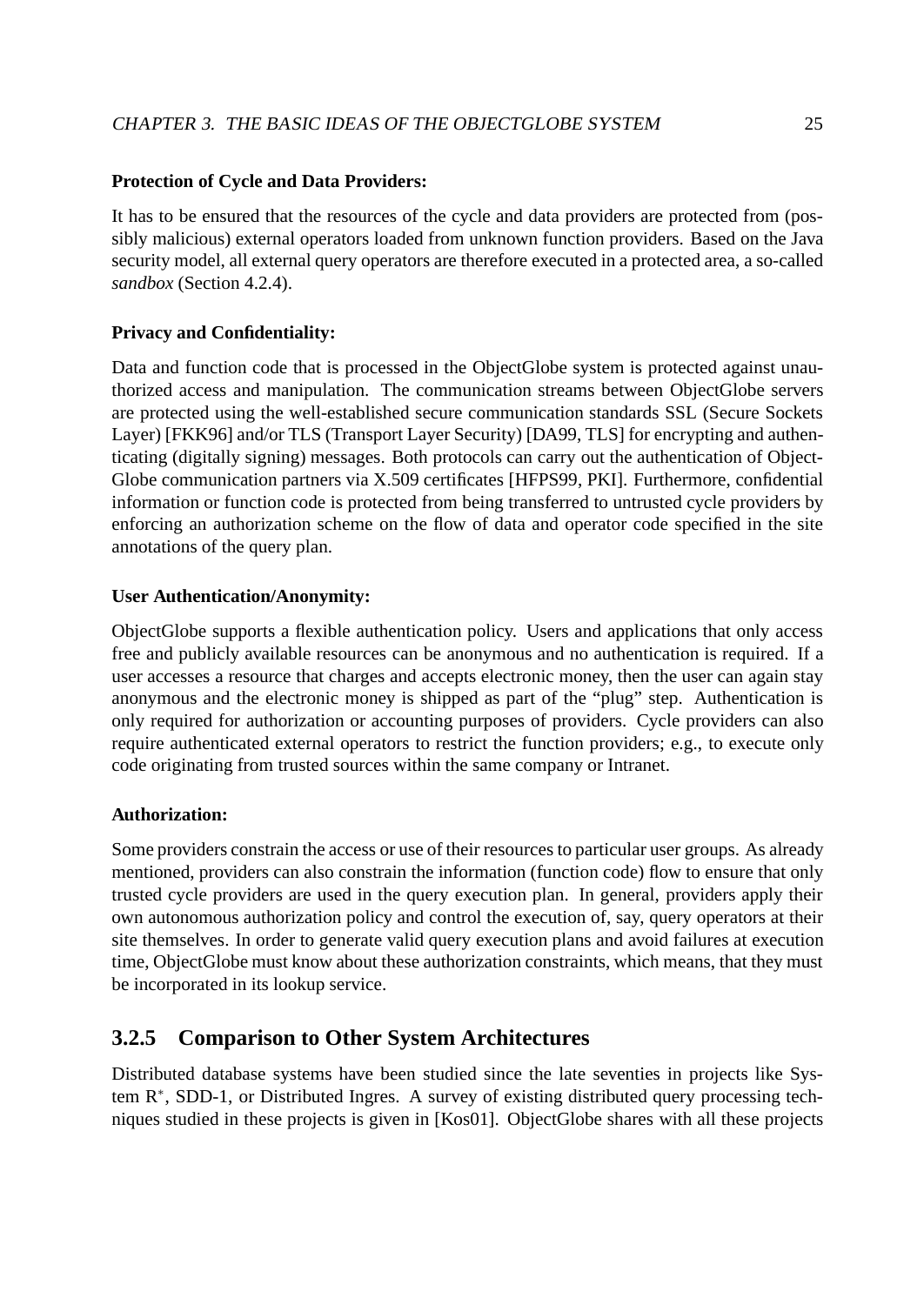

Figure 3.6: Query Evaluation in a centralized Middleware System

the vision that a distributed system can be used as easily as a centralized system (i.e., transparency) and that good performance can be achieved by sophisticated query optimization. The architecture of ObjectGlobe is more general than that of a traditional system like System R∗. In a traditional system, every site acts as a data and cycle provider which executes built-in query operators; obviously, ObjectGlobe supports such a scenario as well. In addition, ObjectGlobe provides the flexibility to integrate external operators and a large number of non-database (legacy) data sources.

Today, external operators and/or legacy data sources are typically integrated using a middleware architecture; examples are Garlic  $[C+95]$  from IBM, Information Manifold [LRO96], TSIMMIS [PGGMU95], DISCO [TRV98] or Tukwila [IFF+99]. Again, ObjectGlobe's architecture is more flexible, resulting in better performance. Let us see how our example query shown in Figure 3.2 would be processed in a middleware system. As shown in Figure 3.6, middleware systems can only exploit the (limited) query processing capabilities that are hard-wired into the (legacy) data sources. If new operators are needed, such as *wrap S* and *thumbnail*, these operators are executed at a central middleware site. This is also true for distributed middleware systems like Amos*II* [JKR99], because the corresponding server processes are restricted to the mediator's capabilities and cannot be extended by dynamically loaded mobile code. This means, that only specific servers, which can be prepared by a user in advance, can execute his/her application specific code. In Figure 3.4 the ObjectGlobe version of the nearest neighbor example plan is depicted. In contrast to the traditional execution plan of middleware systems as shown in Figure 3.5 the ObjectGlobe plan, which uses dynamic operator loading, can exploit parallel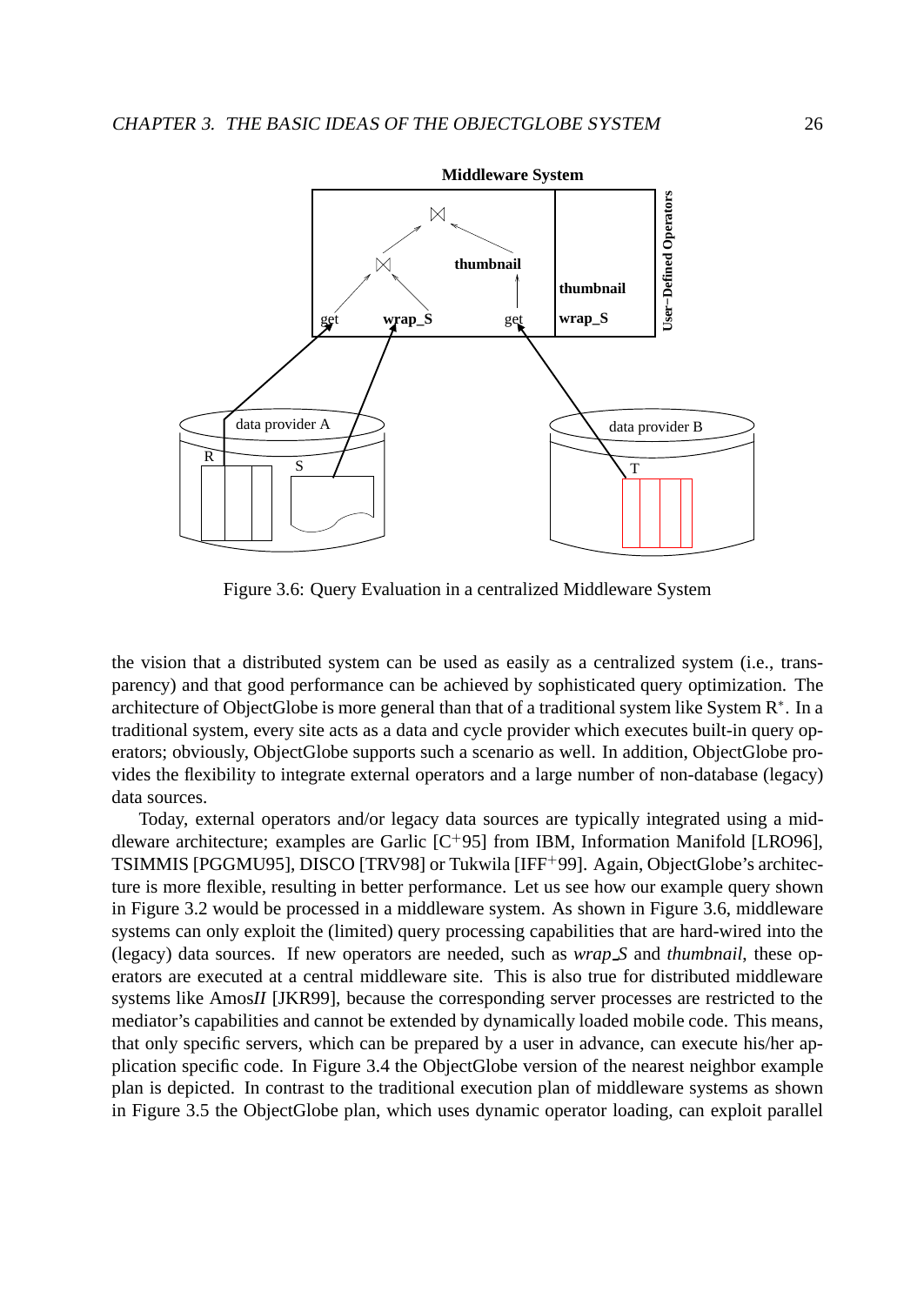execution of several nearest neighbor operators and causes much less network traffic. As a result, a middleware system incurs high communication costs for shipping the data to the middleware; i.e., for data shipping [FJK96]. ObjectGlobe helps reduce such communication costs by allowing to execute new and external query operators at or near the data providers.

Various aspects of the ObjectGlobe project have already been studied in other projects. The notion of an open market place in which different providers compete for queries is borrowed from Mariposa  $[SAL<sup>+</sup>96]$ —even though, ObjectGlobe does not enforce a particular business model like Mariposa. Mariposa also has some notion of QoS, but we consider user-defined quality constraints during all phases of query execution, whereas Mariposa tries to obey these constraints only during its plan fragmentation step, which takes place after optimization. We believe, that this is not sufficient in such an Internet-wide open query processor.

Extensibility has been studied in a number of database projects; e.g., Postgres [SR86], Starburst [HCL<sup>+</sup>90], or more recently in Predator [SLR97]. The safe execution of external functions has been studied in [GMSvE98], but the scope of that work is too limited for our context.

There has also been a large body of related work on the integration of services in open distributed object systems. The most prominent examples are Jini [Wal99] and CORBA [MZ95]. A related lookup service is HP's Chai (Plug & Play) system [HPI99]. The UDDI standard [UDD00] defines a framework for the management of meta data about electronic commerce Web services. Architectures for distributed object systems have been devised in the SHORE [CDF<sup>+</sup>94], Ninja [GWBC99], and AutO [Kri98] projects. The AutO project was also conducted at the University of Passau and we adopted many results such as the AutO security model and infrastructure for ObjectGlobe. As part of the Ninja project, a secure distributed directory service has been developed [CZH+99]. ObjectGlobe's lookup service also bears some similarity with X.500 [CCI88] and LDAP directory services [WHK97]. What makes ObjectGlobe different from all these works is that ObjectGlobe is capable of complex query processing; that is, a single ObjectGlobe query can involve the lookup and execution of many different services and it requires optimization because of the large amounts of data that need to be processed. In this respect, ObjectGlobe's lookup service is similar to [MRT98]'s WebSemantics project which uses Web documents to publish the location of components (wrappers and data sources) and a uniform query language to locate data sources based on this meta-data and to access the sources.

In other lines of work, researchers have tried to "query the Web" using languages like Web-SQL [MMM97, KS98]; these efforts, however, only support a navigational style of access of Web pages. Junglee [GHR97] follows a data warehousing approach in order to integrate Internet data for query processing. Furthermore, Web site management has been studied in a few recent projects; e.g., Strudel [FFK<sup>+98]</sup>. The goal of systems like Strudel, however, is to improve the services (and manageability) of a single site, rather than integrating services from multiple sites.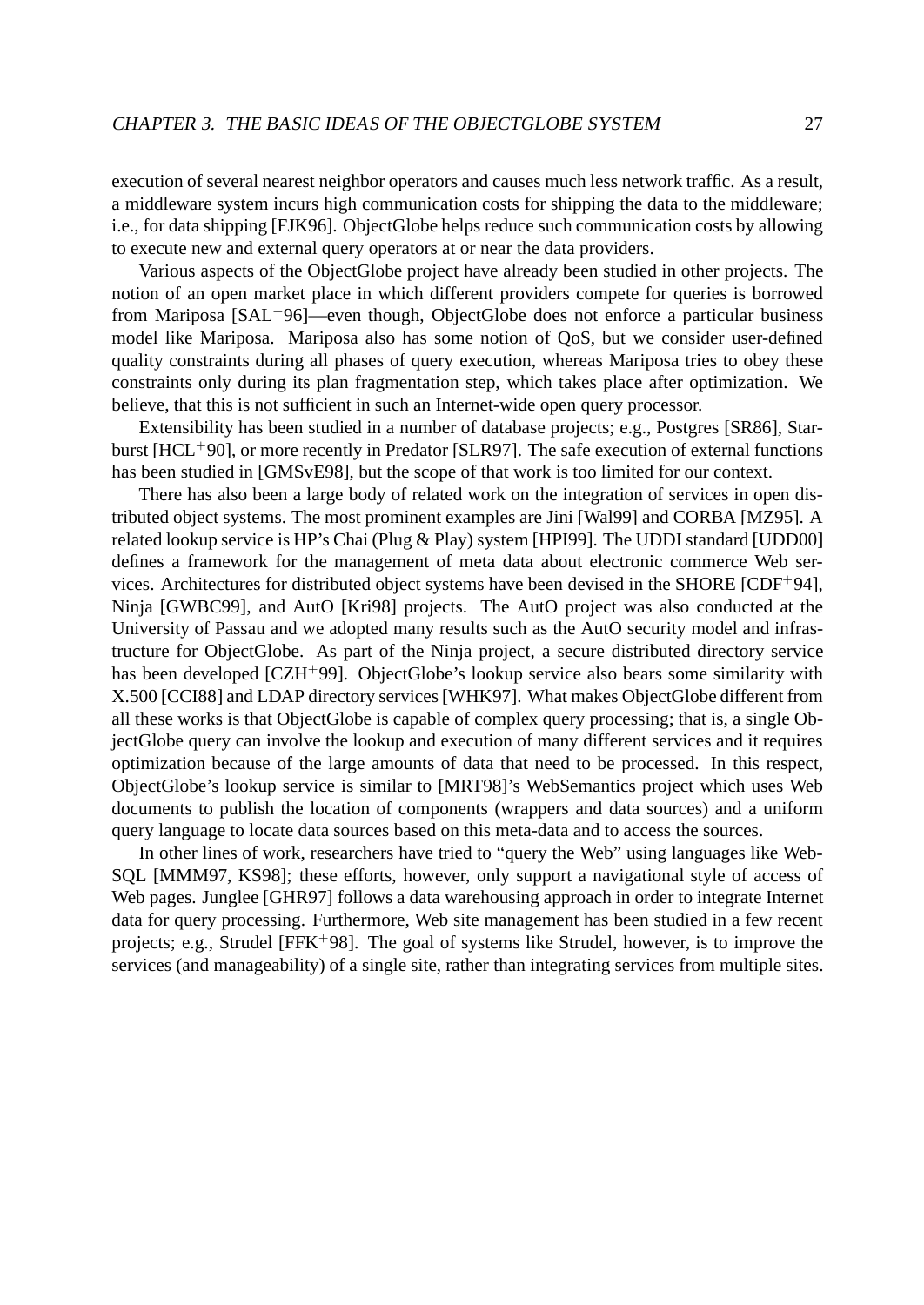## **Chapter 4**

## **The Architecture of the ObjectGlobe System**

In this chapter details of the ObjectGlobe architecture are shown. We concentrate on the techniques used during query optimization and query execution. Special emphasis during query optimization must be laid on the design and provision of meta-data and the handling of the huge search space. Another important item is security which has to be regarded during optimization and execution. Additionally, we describe the internal structures of the query processor which enable the distributed execution of a QEP.

## **4.1 Generating Query Plans**

In this section, we show how ObjectGlobe produces a plan for a query. In particular, we describe the ObjectGlobe *lookup service* that finds relevant resources for a query and the parser and the optimizer that try to find a good plan to execute a query. Currently, ObjectGlobe supports a subset of SQL; ObjectGlobe, however, does support the use of external functions as part of a query.

## **4.1.1 Lookup Service**

The lookup service plays the same role in ObjectGlobe as the *catalog* or *meta-data management* of a traditional query processor. Providers are registered before they can participate in ObjectGlobe. In this way, the information about available services is incrementally extended as necessary. A similar approach for integrating various business services in B2B e-commerce has been proposed recently in the UDDI standardization effort [UDD00].

We expect the registration of providers' services to become a similar market as the market for the providers themselves. So, someone interested in using a service will register this service; service providers themselves need not necessarily do this on their own. For example, wrapper developers are of course interested in registering data sources for which they have written the corresponding wrappers. Such an incremental schema enhancement by an authorized user is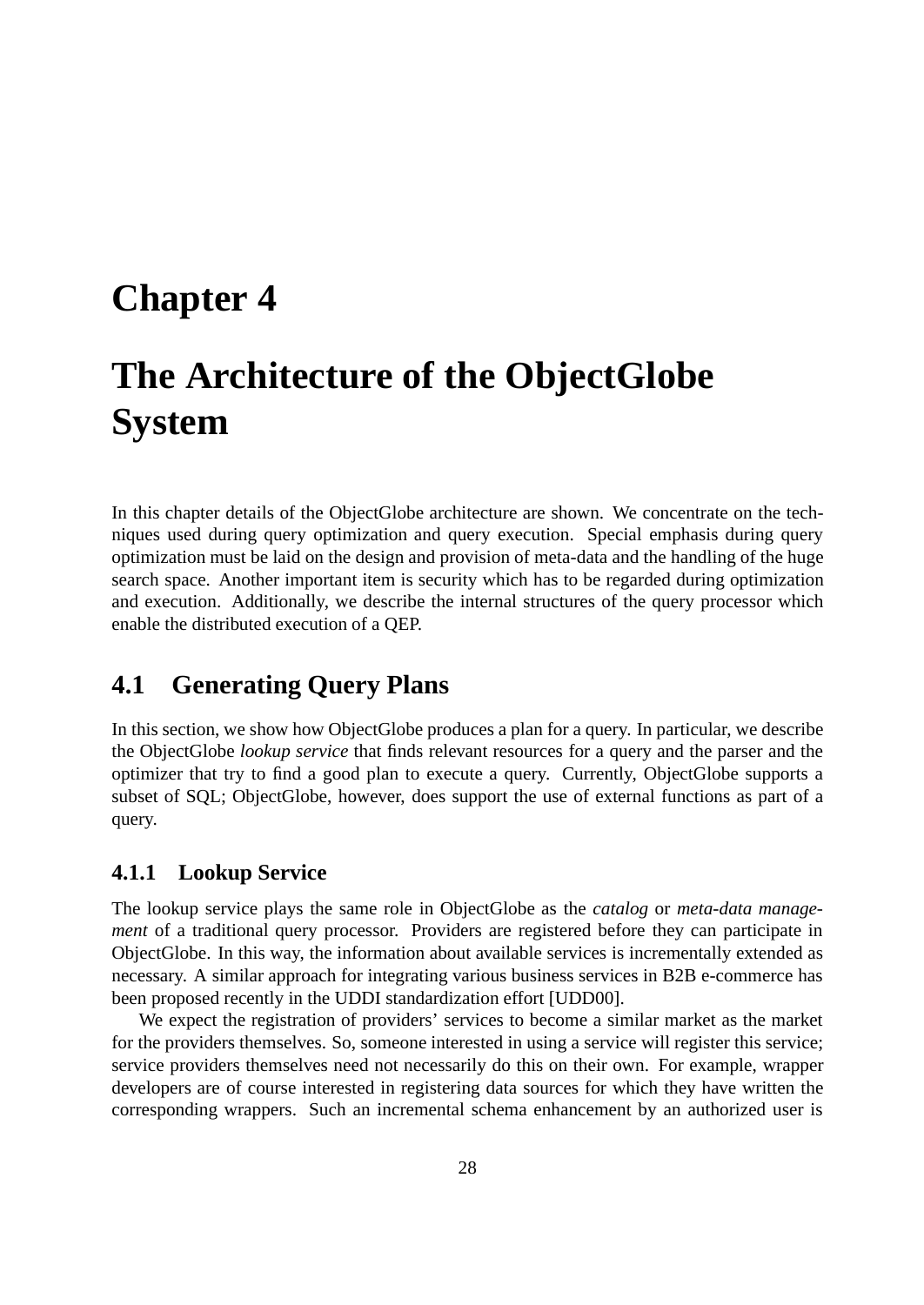possible in the ObjectGlobe lookup service just as in any other database system. This means, that an ObjectGlobe system is normally not tailored for a specific data integration problem, but can dynamically be extended with new data, cycle, and function providers by augmenting the meta-data of its lookup service.

The ObjectGlobe parser and optimizer consult the lookup service in order to find relevant resources to execute a query and obtain statistics. Furthermore, end users can use the lookup service to browse through the meta-data and search for available query capabilities and data sources for their applications.

#### **ObjectGlobe's Meta-data**

The ObjectGlobe lookup service records the following information:

**data provider:** Each collection of objects stored by a data provider and the *attributes* of each collection are recorded by the lookup service. A collection is either a materialized partition conforming to ObjectGlobe's internal nested relational format or a virtual collection, i.e., an Internet data source transformed into the collection's recorded schema by a wrapper. Collections are associated to a specific *theme*. A theme describes a special concept with a set of terms, called *attributes*. A theme's attributes can be viewed as the union of all attributes meaningful for the theme. Queries are formulated over the themes and their attributes. Integration of a new data source is achieved by registering it as a new collection and associating it to a theme. So collections can be seen as horizontal (possibly overlapping) partitions. The attributes provided by the new collection must be a subset of the attributes defined by the associated theme. Currently ObjectGlobe uses a non-hierarchical set of themes, but more complex ontologies [BCV99] could be added on top of our flat theme structure. As an example, www.HotelBook.com and www.HotelGuide.com provide different collections which are associated to the theme *hotel*.

Furthermore, the lookup service stores binding patterns of a collection, statistics about a collection like histograms for estimating the selectivity of simple (i.e., non-external) predicates, and information about replicas (i.e., mirrors) of a collection, which could be provided by some other data provider.

- **cycle provider:** The CPU power, size of main memory, and temporary disk space of each cycle provider is recorded. The load on the cycle provider regarding CPU power and available main memory is stored as a function of time and likewise we store the latency and bandwidth information for the network links between cycle providers.
- **function provider:** The name and signature of each query operator is recorded. Furthermore, formulas to estimate the consumption of CPU cycles, main memory, disk space, and the selectivity for each query operator are kept by the lookup service. These formulas use a set of parameters which describe the characteristics of the executing cycle provider (e.g., the available CPU power/main memory) and the input data for a specific application of this operator.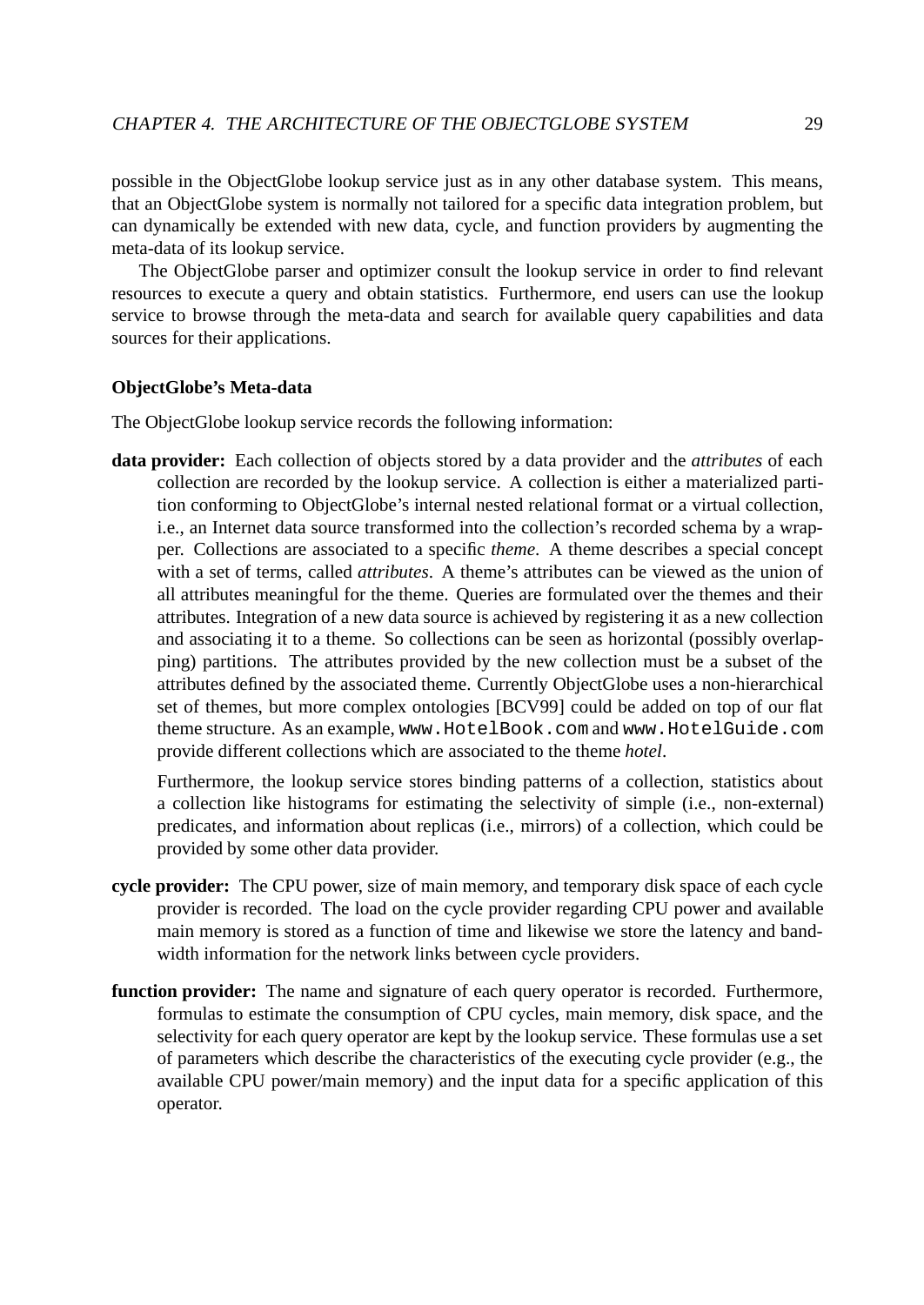ObjectGlobe differentiates between *iterators* like join or display and *transformers* such as *thumbnail*. (In addition, ObjectGlobe has also special categories for *predicates* and *aggregate functions*.) Any kind of function, however, will automatically be wrapped by ObjectGlobe into an iterator so that we ignore these distinctions in this work and use the words *function* and *query operator* interchangeably for the general concept.

**authorization information:** the lookup service maintains authorization information which is obtained from the providers and indicates which data may be processed at which cycle provider and by which query operator. To guarantee privacy and confidentiality, the providers can also restrict the flow of information (and code) in order to prevent data (and functions) from being processed on untrusted cycle providers. Following the ObjectGlobe authorization model, it is possible to specify positive and negative authorizations [RBKW91, BJS99]. Also, it is possible to group collections, functions, and cycle providers into "authorization classes"—using role-based authorization [SCFY96]—in order to reduce the overhead of maintaining and processing this information in the lookup service.

Appendix B shows an example RDF document that can be used by a data provider to register a *hotel* collection. The meta-data kept in the lookup service can be outdated or incomplete. It is possible, for instance, that a data provider revokes the privilege of some cycle providers to process its data without notifying the lookup service; as a result, the execution of a query might fail due to an authorization violation which is detected at execution time. ObjectGlobe relies on data, function, and cycle providers to notify the lookup service if important meta-data changes. If a plan fails due to stale meta-data in the lookup service, all the relevant meta-data is invalidated so that providers that do not update their meta-data are eventually excluded from the ObjectGlobe federation. As an alternative, [CZH<sup>+</sup>99] proposes to use a *time-to-live* scheme; in that scheme, providers must periodically contact the lookup service if they want to continue to remain in the federation.

#### **Using the ObjectGlobe Lookup Service**

As mentioned before, data, function, and cycle providers are registered by generating RDF documents describing their services. We use RDF because it is very flexible and a WWW standard for describing resources [BG99]. Typical collections, such as relational or XML data sources, can very easily be described using RDF; it is also possible to automatically produce large fractions of an RDF description from, say, an XML DTD or a relational schema. An RDF document is also used to update the meta-data if a provider changes or extends its services and the ID of an RDF object is used to unregister (i.e., delete) services.

To find relevant resources and retrieve statistics and authorization information, the lookup service provides a declarative query language. As an example, Figure 4.2 shows how to ask the lookup service for all collections that supply data for the *hotel* theme. More specifically, the query of Figure 4.2 asks for *hotel* collections which have *city*, *address*, and *price* attributes and the query asks for the uniqueId of the collection (used to identify replicas) and information about all *attributes*. (The "?" in the query is an *any* operator.) The result of this query is shown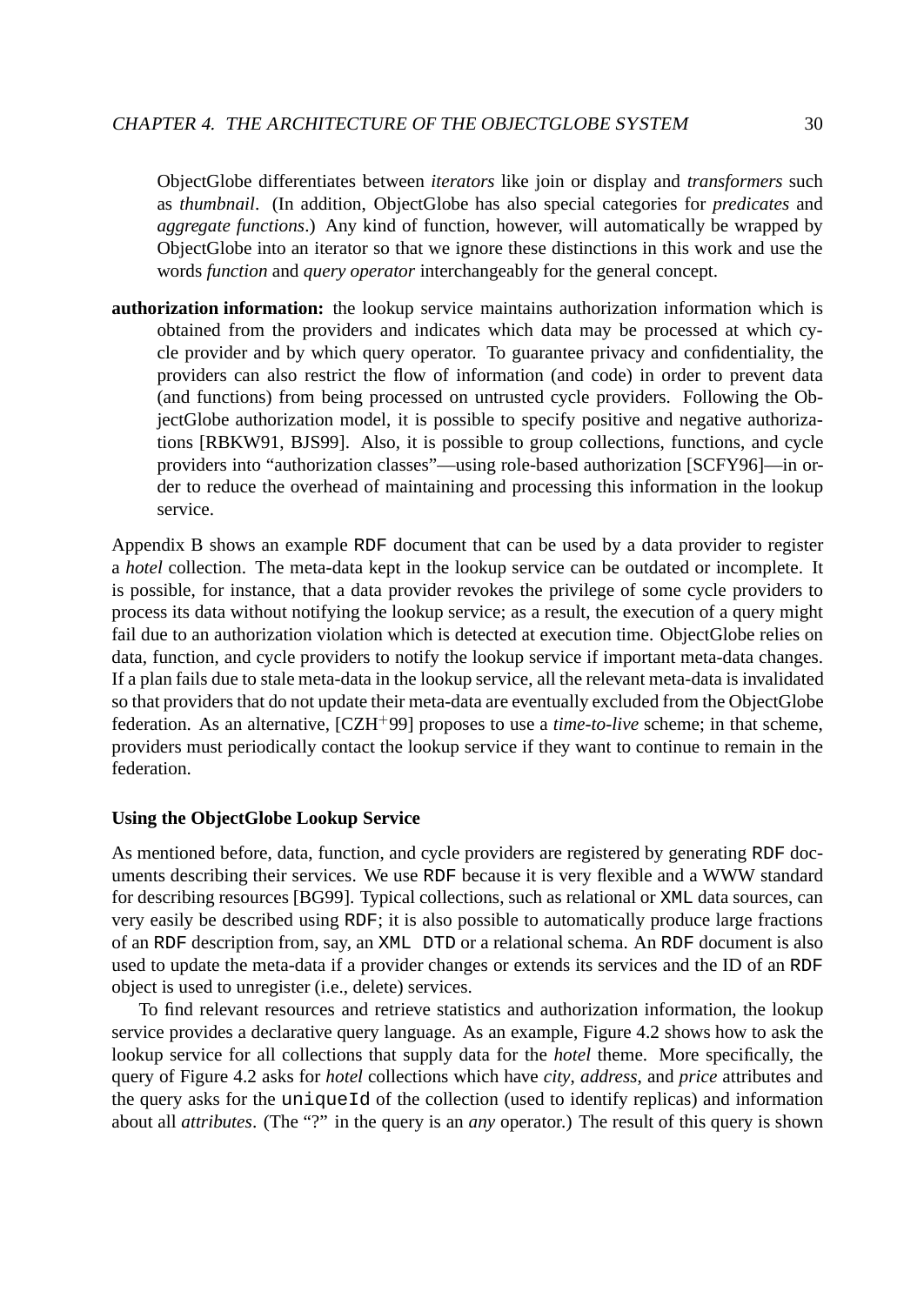| select price, address            | search Partition d                 |  |
|----------------------------------|------------------------------------|--|
| from hotel                       | select d.uniqueId, d.attributes.*  |  |
| where $city='New York'$          | where d.theme.name="hotel"         |  |
|                                  | and d.attritutes.?.topic="city"    |  |
| Figure 4.1: An Example SQL Query | and d.attritutes.?.topic="address" |  |
|                                  | and d.attritutes.?.topic="price"   |  |

Figure 4.2: Example Lookup Search Query

```
<collection>
 <uniqueId>4711</uniqueId>
 <attribute topic="city" domain="String"/>
  <attribute topic="price" domain="Integer"/>
  <attribute topic="address" domain="String"/>
</collection>
```
Figure 4.3: Example Search Result

in Figure 4.3; here, we show the results for the *hotel* collection specified in the RDF document of Appendix B.

The lookup service also allows the definition of views. These views can be materialized. Such materialized views are very helpful to support *sessions* in which search results are iteratively refined. For example, it is possible to first ask for all cycle providers which are allowed to process objects of a specific collection and then, in a separate search request, ask which of *these* cycle providers are capable to execute a specific query operator.<sup>1</sup> This feature is important for parsing and optimization and for users who interactively browse the meta-data. An advanced implementation of the ObjectGlobe lookup service with a distributed and layered architecture was devised in [KKKK02]. Additionally, this implementation uses a publish and subscribe mechanism to allow an efficient distribution of meta-data.

#### **4.1.2 Parser and Optimizer**

Plans for a query are generated by the ObjectGlobe query parser and optimizer. As shown in Figure 3.1, the parser looks up the relevant resources for a query and the optimizer produces a plan based on (a subset of) these resources.

#### **Parser**

The main effort carried out during parsing is to issue search requests to the lookup service in order to discover all relevant resources (i.e., collections, functions, and cycle providers). The parser

 $1$ Of course, these cycle providers could also be found in a single search request.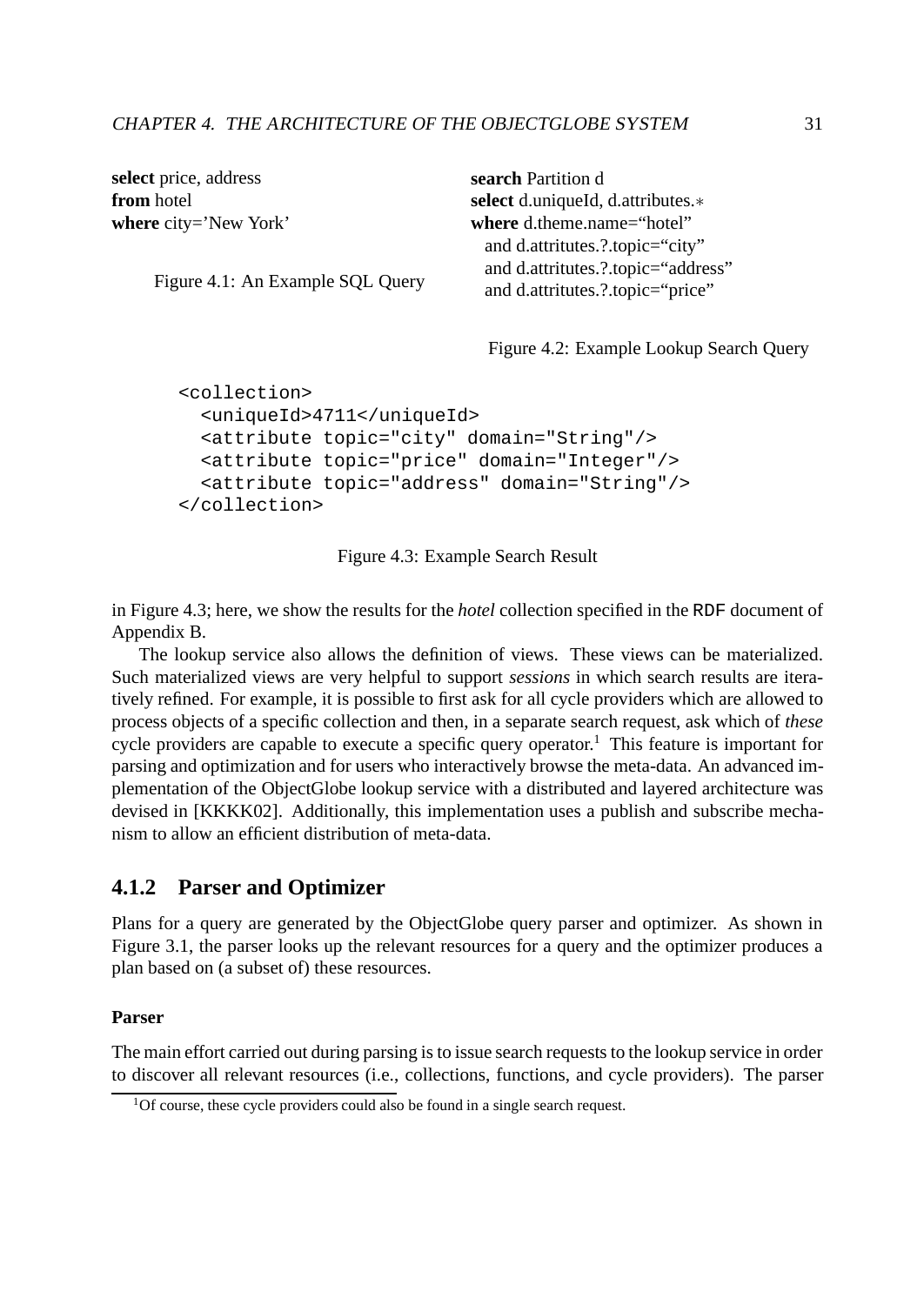

Figure 4.4: Relationship of Theme, Collections, and Query Attributes

aborts the processing of a query if for some part of the query, no resources can be found. Relevant collections are found using the *themes* and *attributes* specified in a query. All themes used in the query's FROM clause and their corresponding attributes used in the SELECT and WHERE clauses define the query's schema. The relationship between the attributes used in a query, the attributes recorded for collections in the lookup service, and the attributes of a theme are depicted in Figure 4.4. For every *theme* referred to in the query, the parser queries all *matching* collections from the lookup service; a collection matches if it is associated to the requested theme and provides a superset of all attributes used in the query. For example, assume the SQL query given in Figure 4.1. From this query the parser determines a schema consisting of the attributes *hotel.city*, *hotel.address*, *hotel.price*, represented by the gray filled circle in Figure 4.4. To find all relevant collections the parser queries from the lookup service all collections associated to the *hotel* theme (collections C1, C2, and C3) and providing at least the attributes *city*, *address*, and *price* (only collections C2 and C3). The resulting search request to find relevant collections for the query of Figure 4.1 is given in Figure 4.2.

As Figure 4.4 shows, collections may provide more attributes than are actually used in a query. In the execution phase, the schema of a collection is projected to the schema required by the query execution plan. So, in Figure 4.4, the operator used to access collection C2 will not return all attributes represented by the dashed circle C2, but only the attributes of the intersection of the sets C2 and Query (the attributes *city*, *address*, and *price*).

Likewise, the parser looks for function providers for each external function used in a query; again, external functions such as *thumbnail* can have several implementations from different function providers; all implementations that match the right name and signature are considered. Query operators such as *join, union,* or *display* are typically implicit in a query; for *join* and *union* the parser will consider built-in variants and all variants provided by function providers. For *display*, the parser will always consider ObjectGlobe's built-in variant which produces XML to represent query results; the parser will only consider a different *display* operator if this is explicitly requested.

In addition to discovering the relevant resources, the parser consults the lookup service in order to retrieve all available statistics and authorization information. As a result, the parser produces a (quite complex) XML document which is then used by the optimizer in order to generate a plan. Figure 4.5 shows how the authorization and applicability information is represented as a *compatibility matrix* for the collections, functions, and cycle providers of the example of Section 3.2.2. For each relevant data collection such a compatibility matrix is generated by the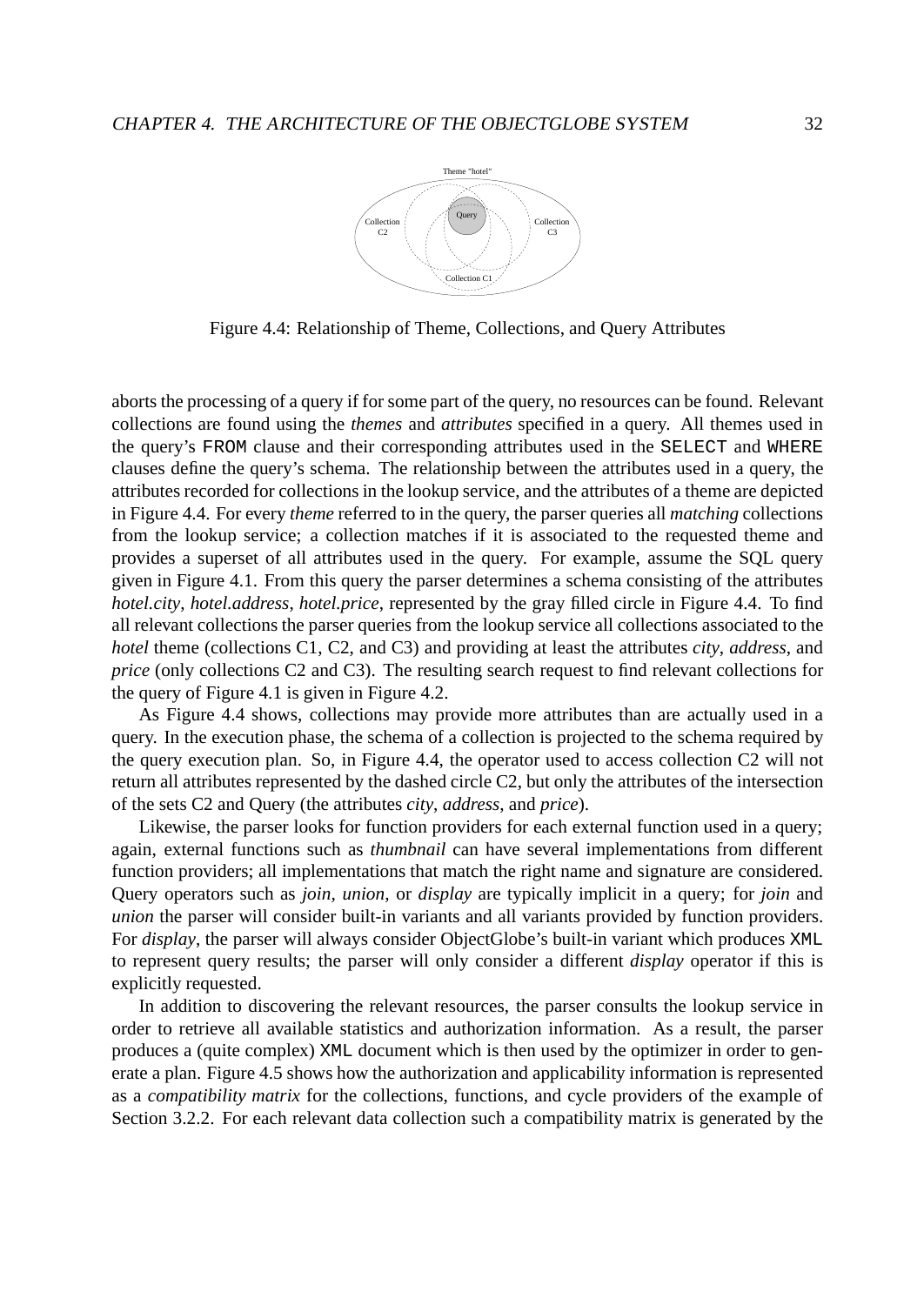

Figure 4.5: Compatibility Matrices for the Example of Section 3.2.2

parser. A point at  $(c, f)$  in a matrix of a collection is set if cycle provider c is authorized to see the collection, function  $f$  is authorized to process objects of the collection,  $c$  is authorized to execute f, and c is capable of executing f (i.e., has enough memory and disk space). For instance, *wrap S* may be executed at all cycle providers in order to read collection S, but it may obviously not be used anywhere to read collection  $R$  or  $T$ . In the matrix, built-in query operators such as *display, scan*, and *join* are treated in the same way as external functions (e.g., *thumbnail* and *wrap S*); it would be possible, for instance, that a cycle provider only allows its own join methods to be executed on its machines.

Up to now we did not explain how the set of cycle providers which are considered for a specific query, is initially fixed by the parser. Naturally, the selection of cycle providers for a specific query depends on their abilities (CPU speed, network connection, memory sizes) and their authorizations in respect of the used collections and functions. The abilities of a cycle provider must be considered with respect to its assigned operators and the way these operators are embedded in the QEP. Therefore, a meaningful decision about the cycle provider which should be used for a specific operation in the QEP can only be made during optimization. The parser just has to pre-select cycle providers which are allowed to work on relevant collections. During optimization the compatibility matrices as explained above have to be consulted in order to select potential cycle providers for specific operations.

#### **Optimizer**

The goal of the optimizer is to find a good plan to execute a query, if a plan exists. The "if a plan exists" part is important because the ObjectGlobe optimizer, unlike a traditional optimizer, might sometimes fail to find a plan, even if the parser was able to discover relevant resources. First of all, limitations due to authorizations can make it impossible to find a valid plan; for instance, it might happen that two collections cannot be joined because there is no cycle provider that has permission to see both collections. Furthermore, ObjectGlobe users and applications can specify quality parameters for the query execution itself as described later in this work. For example, if the user's upper bound for the costs of a query is  $10 \in \mathbb{R}$  and the optimizer does not find a matching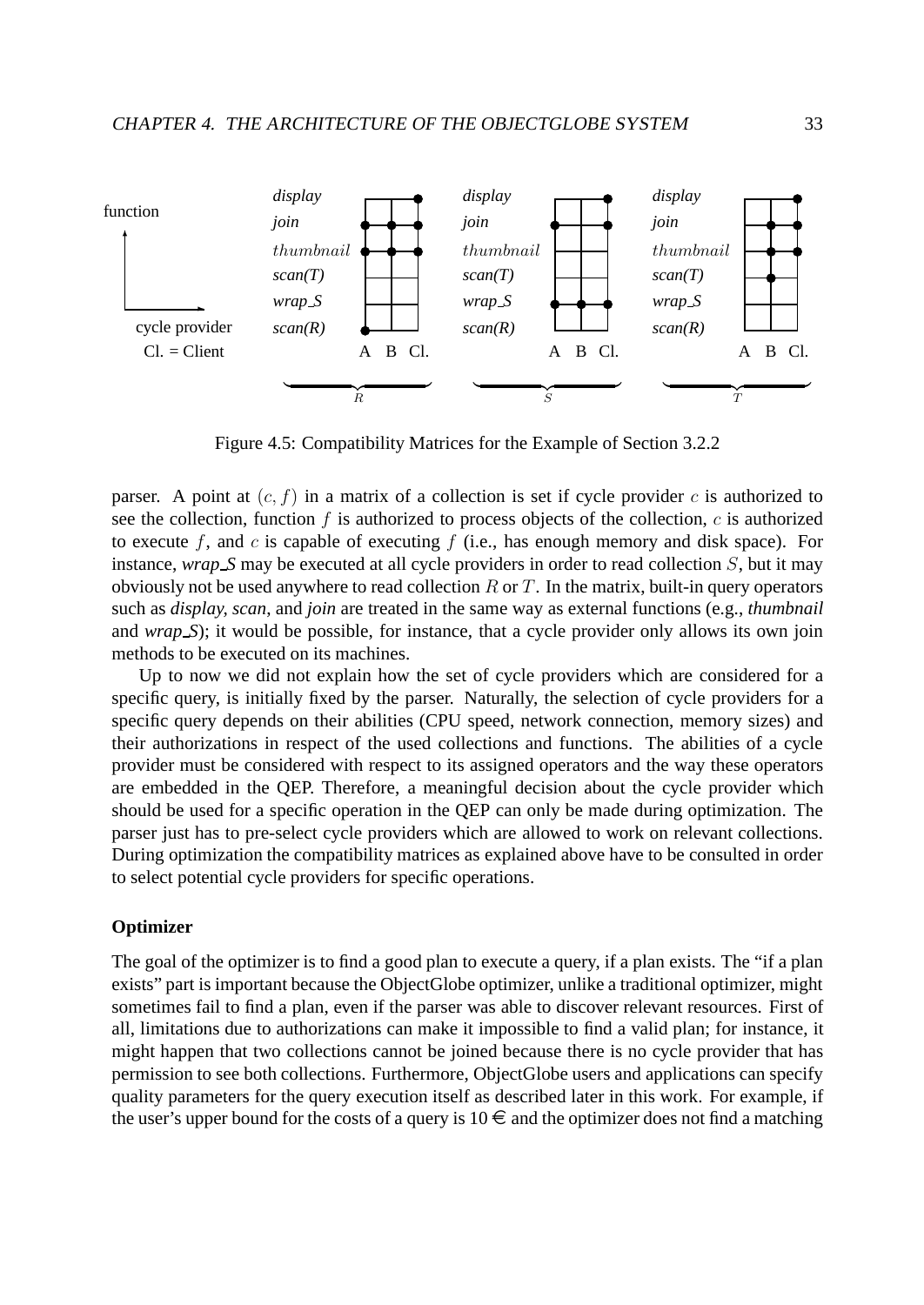plan for this constraint, the user is informed about this fact and no query execution takes place.

The optimizer enumerates alternative query evaluation plans using a System-R style dynamic programming algorithm  $[SAC^+79]$  or (optionally) a greedy algorithm. Both algorithms have in common that the optimizer builds plans in a bottom-up way: first so-called *access plans* are constructed that specify how each collection is read (i.e., at which cycle provider and with which *scan* or *wrapper* operator). After that, *join plans* are constructed from these *access plans* and (later) from simpler *join plans*. The basic ideas of both optimization algorithms were already presented in Section 2.2.1. To deal with unary external functions and predicates, the algorithms are extended as described in [CS96].

In the following, we would like to highlight the peculiarities that make the ObjectGlobe optimizer special:

**Compatibility Matrix** During query optimization every plan is annotated (among others) with a compatibility matrix. The compatibility matrix of an access plan is identical with the compatibility matrix generated by the parser for the corresponding collection (4.5). The matrix of a join plan which is composed of two sub-plans is generated by ANDing the two compatibility matrices of the two sub-plans, resulting in a more restrictive matrix.

**Sanity Checks** Some sub-plans can be immediately discarded during plan enumeration based on the sub-plan's compatibility matrix. As an example, consider the following situation: collections  $R_1$  and  $R_2$  belong to the same theme  $\mathcal R$  and a query is interested in  $f(\mathcal R)$  for some external function f. For collection  $R_1$ , f may only be executed by cycle provider x; for collection  $R_2$ , f may only be executed by cycle provider y. Now a sub-plan  $R_1 \cup R_2$  can immediately be discarded because there is no way to execute f on top of  $R_1 \cup R_2$  (neither x nor y work); in other words, the  $R_1 \cup R_2$  plan has no points set in the f row of its compatibility matrix. (Note, however, that an  $f(R_1) \cup f(R_2)$  plan is valid, if it is equivalent.) If several variants of f exist, then the  $R_1 \cup R_2$ plan can be discarded if there is no point set in the *shelf* of f rows. (A shelf is a set of rows in the matrix for different variants of the same function.) Obviously, a plan can also be immediately discarded if an estimated value for one of its quality parameters exceeds the specified limit.

We also carry out more sophisticated sanity checks at the beginning of query optimization. For example, there must be at least one cycle provider which has permission and is capable to execute the *display* operator for each collection. Typically, this must be the client machine at which the query was issued. If such a cycle provider does not exist, then no plan exists and the optimizer can stop without enumerating any plans. In theory, such sanity checks that span several compatibility matrices could be applied in order to discard certain sub-plans during the plan enumeration process; since these sanity checks are quite costly, however, they are only carried out once, at the beginning before plan enumeration starts.

**Compact Query Evaluation Plans** As we have already seen in Section 4.1.1, several collections can contribute data for a specific theme. A similar situation can be found in distributed databases, where the data for a relation can be splitted in several horizontal partitions. If in a distributed database such a relation is referenced in a query, all the partitions of the relation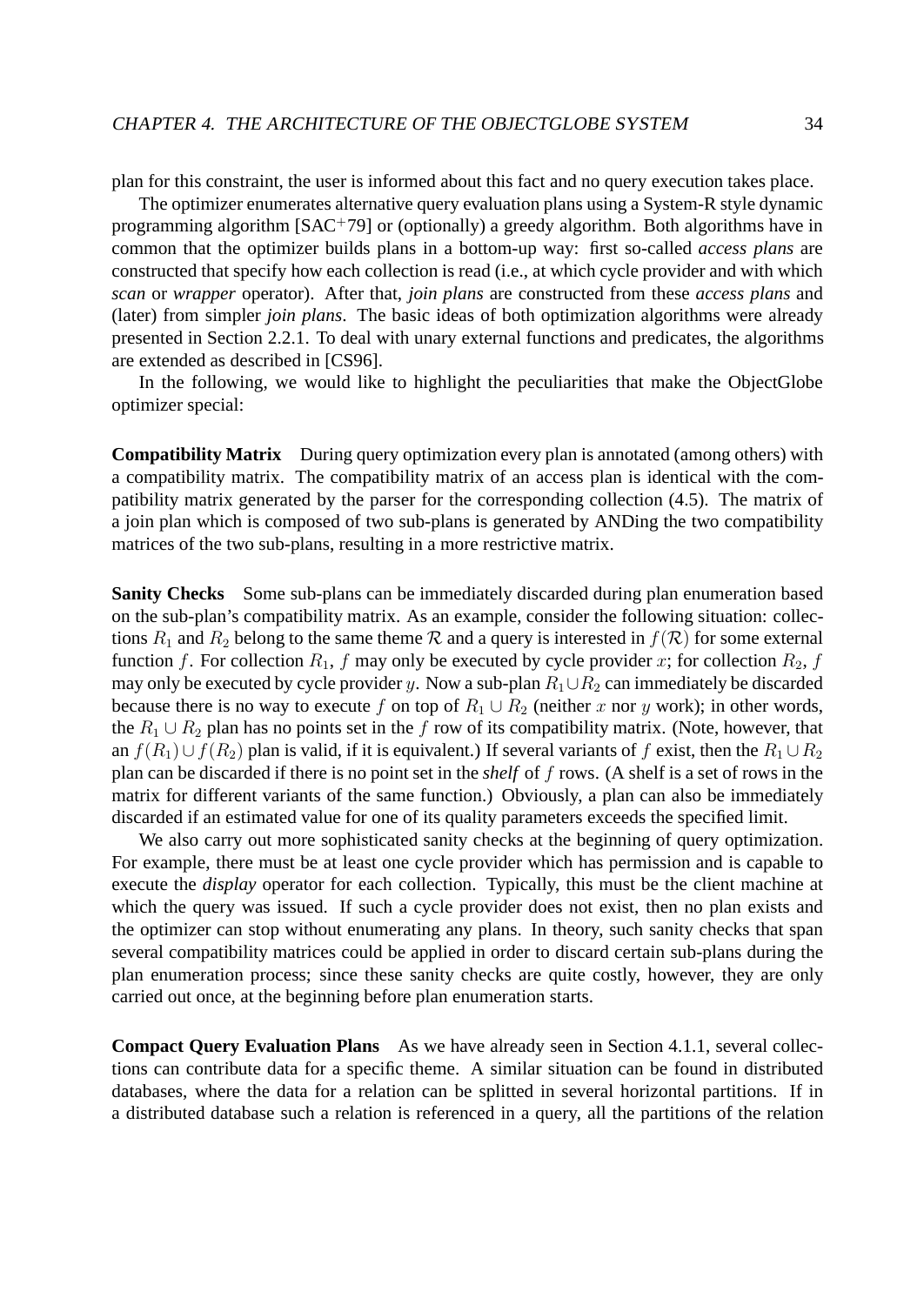are unioned in the resulting QEP in order to consider all the data of the relation in the query evaluation.

In a globally operating data integration system we must expect that a large number of data providers contribute to the same theme. For example, data for real estate offers, hotel rooms, or flight information are offered by many data providers on the Internet. Since these data providers can be distributed over the whole Internet, the incorporation of all the corresponding collections in a query execution would be too expensive for most practical applications. This means that the response time of the query would be too large.

Therefore, the ObjectGlobe optimizer allows users to specify a completeness constraint for every theme in a query. This constraint states the minimum percentage of all the data for the corresponding theme which should be considered in the query execution. This is one aspect of the quality of service properties which are explained in more detail later in this work. Here, we are interested in the resulting possibility to select a subset of the collections of a theme in order to fulfill a completeness constraint.

Naturally, the distribution of data providers affects the execution speed of the corresponding query. Here, we assume that the predominant factors which affect the response time of a query, are the bandwidths of the used network connections. Hence, if the completeness constraints allow the selection of a reduced number of data providers, this selection should induce a rather compact QEP in order to achieve a reduced response time. This means that the data providers should be located as near as possible to one another, i.e., they should be connected by rather fast network connections.

In the worst case, a brute force method would have to check all combinations of different subsets (except for the empty set) of data providers for each theme. For each such combination the respective optimization algorithm would have to be applied. Thus, the running time of the optimizer is increased by the factor

$$
\prod_{i=1}^n (2^{s_i} - 1)
$$

where n is the number of themes referenced in the query and  $s_i$  is the number of collections registered for the  $i$ -th theme. Obviously, this factor has in almost all practical scenarios a value which forbids the application of this brute force method. Therefore, we use heuristics which are based on the bandwidth of the network connections between the data providers. We regard all data providers and the corresponding network connections between them as a fully connected, weighted graph. The data providers are the nodes, the network connections the edges, and the bandwidth of a connection represents its weight. We recursively apply a clustering algorithm [Ger96] on this graph. Each recursive application delivers a disjunctive partitioning of all data providers and through the information of how the clusters evolved from former applications of the clustering algorithm a so-called cluster tree can be constructed. An example for such a tree is depicted in Figure 4.6.

Now, as a prerequisite for finding access paths for collections of a theme we are searching for special clusters in the cluster tree. These clusters must contain a set of collections for the respective theme which fulfills the completeness constraint for that theme. Obviously, the root of the cluster tree is always such a cluster. Since a greater depth of the cluster in the tree means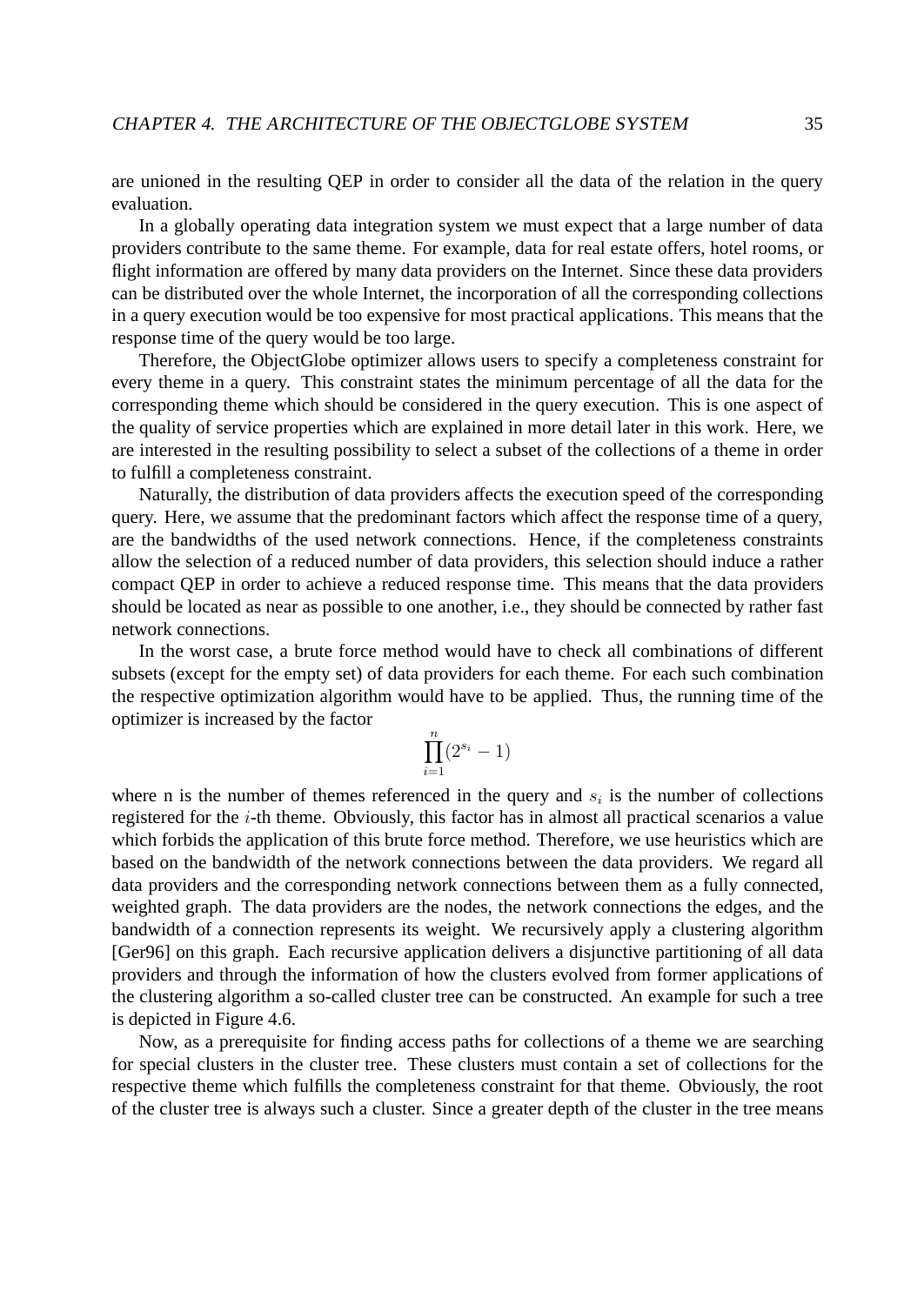

Figure 4.6: A Cluster Tree informs about the Quality of the Network Connections between Data Providers.

that the data providers in that cluster have better network connections to one another than in any cluster above, we are searching for the deepest clusters which fulfill the completeness constraint. For example, in Figure 4.6 we assume that all clusters with a thick border fulfill such a constraint for a theme. The candidate clusters are then *C2, C4* and *C6*2. The search for such candidate clusters for themes can be seen as a search for theme-level access plans. Analogously, we handle these theme-level access plans as alternatives in the optimization process. This means that each candidate cluster at least delivers one sub-plan for accessing the corresponding theme and this sub-plan is considered during optimization. For example, assume that we join the themes  $t_1$  with candidate clusters  $C6$  and  $C2$  and  $t2$  with candidate clusters  $C3$  and  $C9$ . If we use our dynamic programming optimizer in a configuration which keeps two alternative physical plans for each logical plan, the plan which uses  $C6$  for accessing  $t1$  and  $C3$  for accessing  $t2$  will most likely be chosen, since within <sup>C</sup>3 a fast access to the collections of <sup>t</sup>1 *and* <sup>t</sup>2 is available.

**Selecting Cycle Providers** During optimization, for every operator which has to appear in the QEP a cycle provider has to be determined which executes this operator. Again, testing all registered cycle providers for their ability to execute a specific operator results in a prohibitively high running time for the optimization process.

Naturally, the selection of cycle providers in a query has to consider the placement of used collections. The clusters which were chosen for accessing data providers can also guide the selection of appropriate cycle providers which work on the corresponding data collections. Therefore, additionally to data providers also cycle providers are considered in the construction process of the cluster tree. In this way, every cycle provider (analogously to a data provider) is associated with a path in the cluster tree which starts at the root cluster and ends in the leaf node which represents the corresponding cycle provider.

During the bottom-up construction of a QEP, each of its sub-plans is associated with the

<sup>&</sup>lt;sup>2</sup>Note that more than one such cluster can exist if the completeness constraint is below 50%.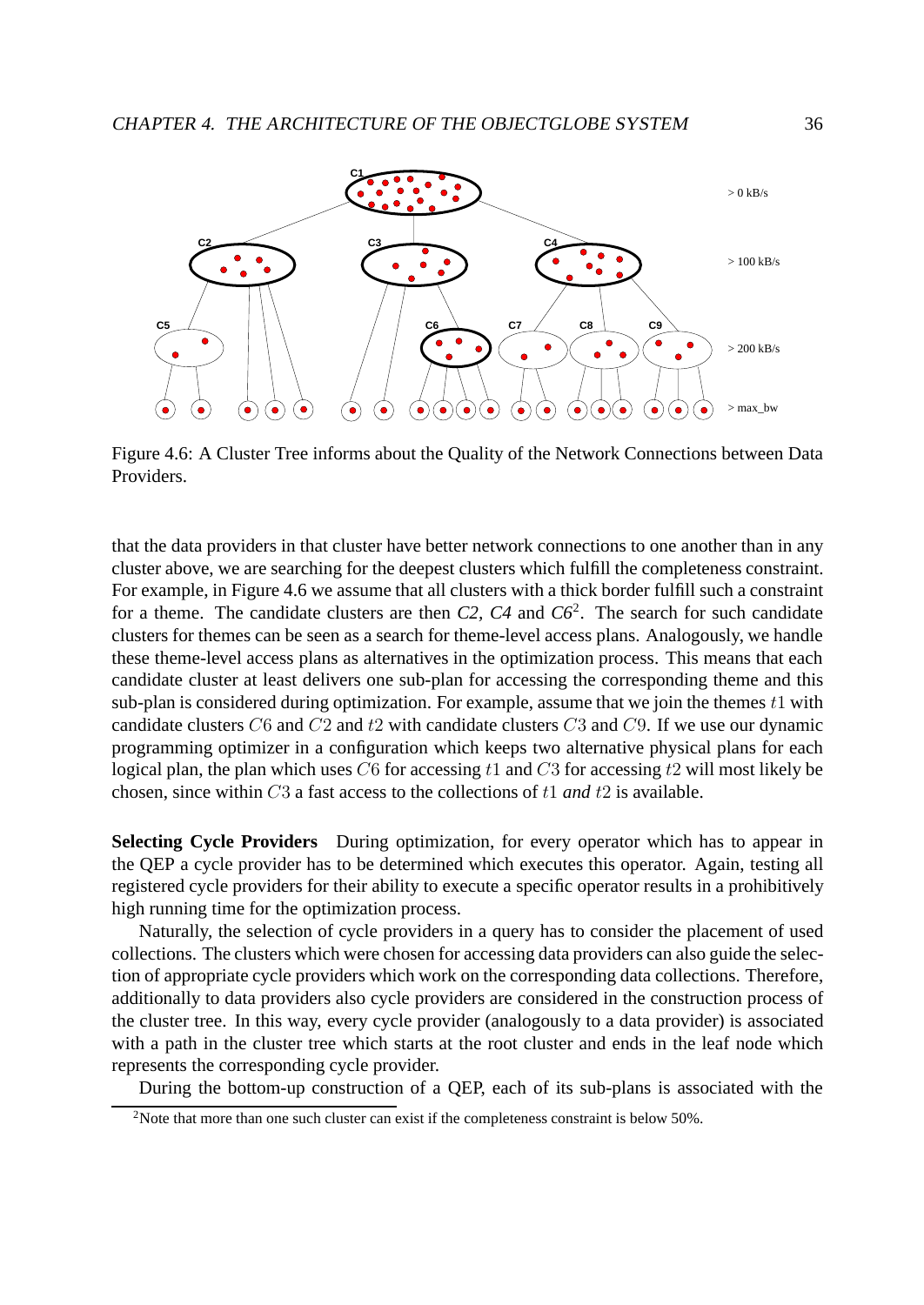lowest cluster in the tree which covers all the data and cycle providers which appear in this subplan. This cluster represents the tightest environment of this sub-plan which can be found in the cluster tree. Initially every access plan for a data collection is associated with the leaf node of the cluster tree which represents the respective data provider. This means that access plans are associated with a cluster *and* a specific host. Every other kind of sub-plan has in addition to the association with a cluster also a representative host which is the cycle provider executing the top most operation in the sub-plan.

We assume now that the sub-plans  $s_1$  and  $s_2$  with associated clusters  $c_1$  and  $c_2$  and associated hosts  $h_1$  and  $h_2$  have to be combined by a binary operator. The cycle provider for executing this operator is chosen from the set of cycle providers which appear in the cluster which is the lowest common ancestor of  $c_1$  and  $c_2$ . For example, if the clusters are C2 and C6 of Figure 4.6, the cycle provider is searched in cluster <sup>C</sup>1. Although, the number of cycle providers in such a cluster is normally less than the overall number of cycle providers (unless the cluster is the root cluster) it may be too expensive to test all the cycle providers during optimization time. Therefore, for every  $h_1$  and  $h_2$  we determine a set of candidate cycle providers which could be useful to execute the operator which combines plans associated with these hosts. This selection does not depend on a specific query but just on the bandwidths of the affected network connections and need not be recomputed for every query.

Depending on the sizes of the intermediate results and the way a QEP can be completed in further steps of the optimization process several strategies for choosing a cycle provider are conceivable. The following cycle providers can be useful:

- 1.  $h_1$  and  $h_2$  themselves.
- 2. a cycle provider *cp* with a high value for *bandwidth(cp,h<sub>1</sub>)* or<sup>3</sup> *bandwidth(cp,h<sub>2</sub>)*.
- 3. a cycle provider cp with a high value for *bandwidth*(cp,  $h_1$ ) + *bandwidth*(cp,  $h_2$ ).
- 4. a cycle provider *cp* with a high value for *bandwidth*(*cp*,  $h_1$ ) \* *bandwidth*(*cp*,  $h_2$ ).

The function *bandwidth* determines the bandwidth between the hosts given as parameters. To select the most appropriate cycle providers for the last three criteria, priority queues are used. A user-defined bound b determines how many cycle providers from each such priority queue should be selected. The optimization algorithm then has to check at most  $3 * b + 2$  cycle providers for every binary operation. In Figure 4.7 some candidate cycle providers for the hosts  $h_1$  and  $h_2$ are shown. The cycle providers connected with a solid line to  $h_1$  or  $h_2$  are candidates due to the second criterion. Analogously, the cycle providers connected with a dashed and dotted line are candidates due to the third and fourth criteria, respectively.

Unary operators are not placed at separate cycle providers by our optimizer. If a unary operator must be inserted in a QEP, it is executed at the cycle provider which is associated with the current sub-plan. If this is not possible (e.g., if the sub-plan is associated with a pure data provider) the insertion of this operator is delayed until the cycle provider for the next binary operation has been selected.

<sup>&</sup>lt;sup>3</sup>The *or* is an exclusive or here.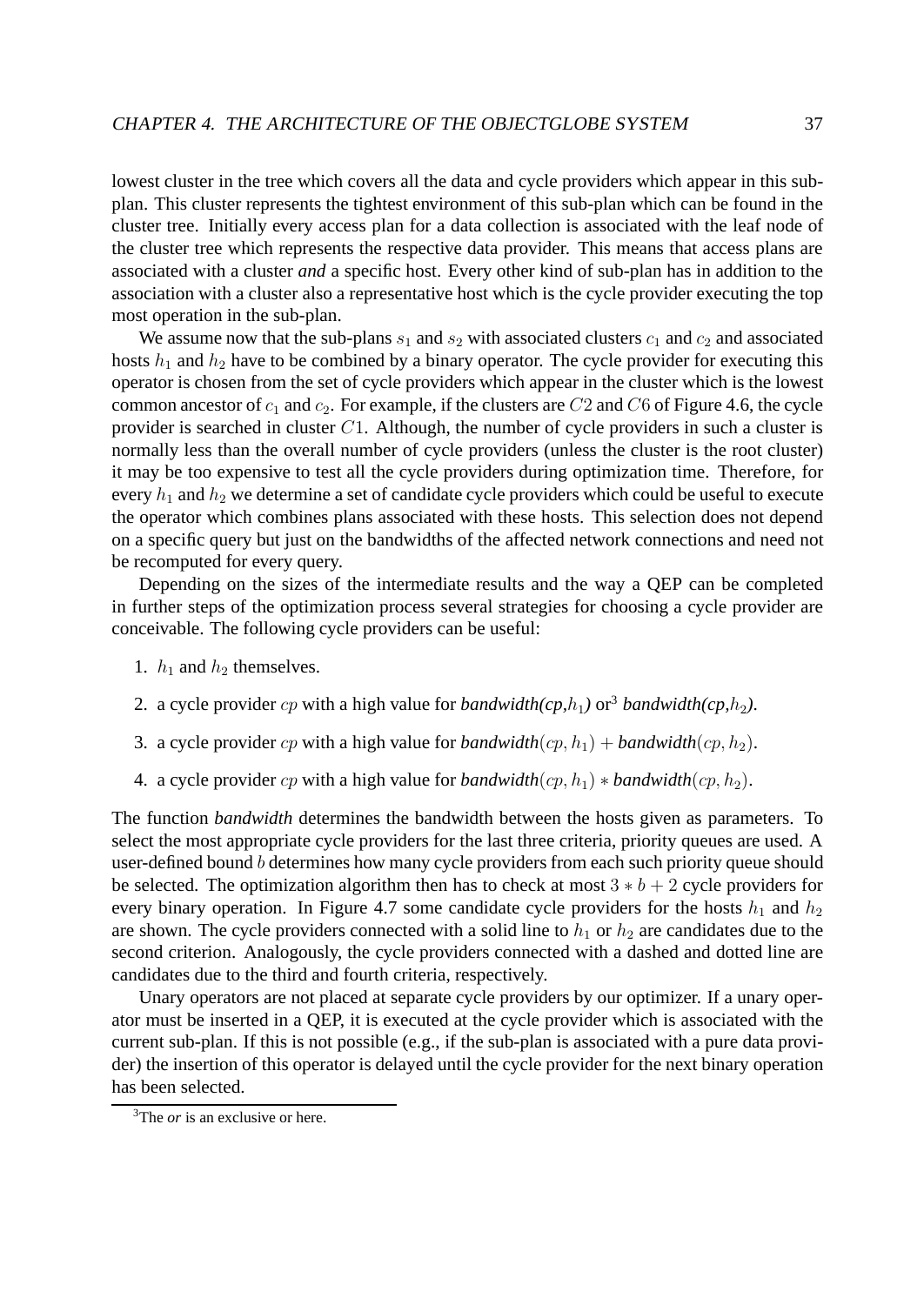

Figure 4.7: The Criteria for Selecting Cycle Providers for Binary Operations.

**UNION Queries** As shown earlier, several data providers can contribute data for the same theme. The simplest way for incorporating the data for such a theme in a QEP would be to perform *union* operations on all the affected and selected (see above) data collections before any other operation is considered for that theme. For example, if the themes  $R$  and  $S$  with collections  ${s_1, s_2}$  and  ${r_1, r_2, r_3}$  must be joined, the resulting QEP would then be

$$
(s_1 \cup s_2) \bowtie (r_1 \cup r_2 \cup r_3).
$$

In the following we say that this kind of QEP is in standard form. Since the union operator is associative and a join operator distributes over a union operator, an equivalent expression to the previous one would, for example, be

$$
(s_1 \boxtimes (r_1 \cup r_2 \cup r_3)) \cup (s_2 \boxtimes (r_1 \cup r_2 \cup r_3)).
$$

The latter expression will normally result in a query execution with a better response time than the execution of the standard form QEP. This is due to the join operations which can be executed in parallel by different cycle providers and the reduced data volume each of the join operations has to process. The savings in response time then simply result from the fact that a join operator is in general much more expensive than a union operator.

Therefore, plans which are deduced from a standard form QEP by the application of such equivalence transformations are normally good candidates during query optimization. Unfortunately, the number of plans which have to be considered during optimization when all possible equivalence transformations should be taken into account, is rather large. If we have to join the themes  $A_1$  and  $A_2$  with corresponding numbers of collections  $a_1$  and  $a_2$ , the number of QEPs for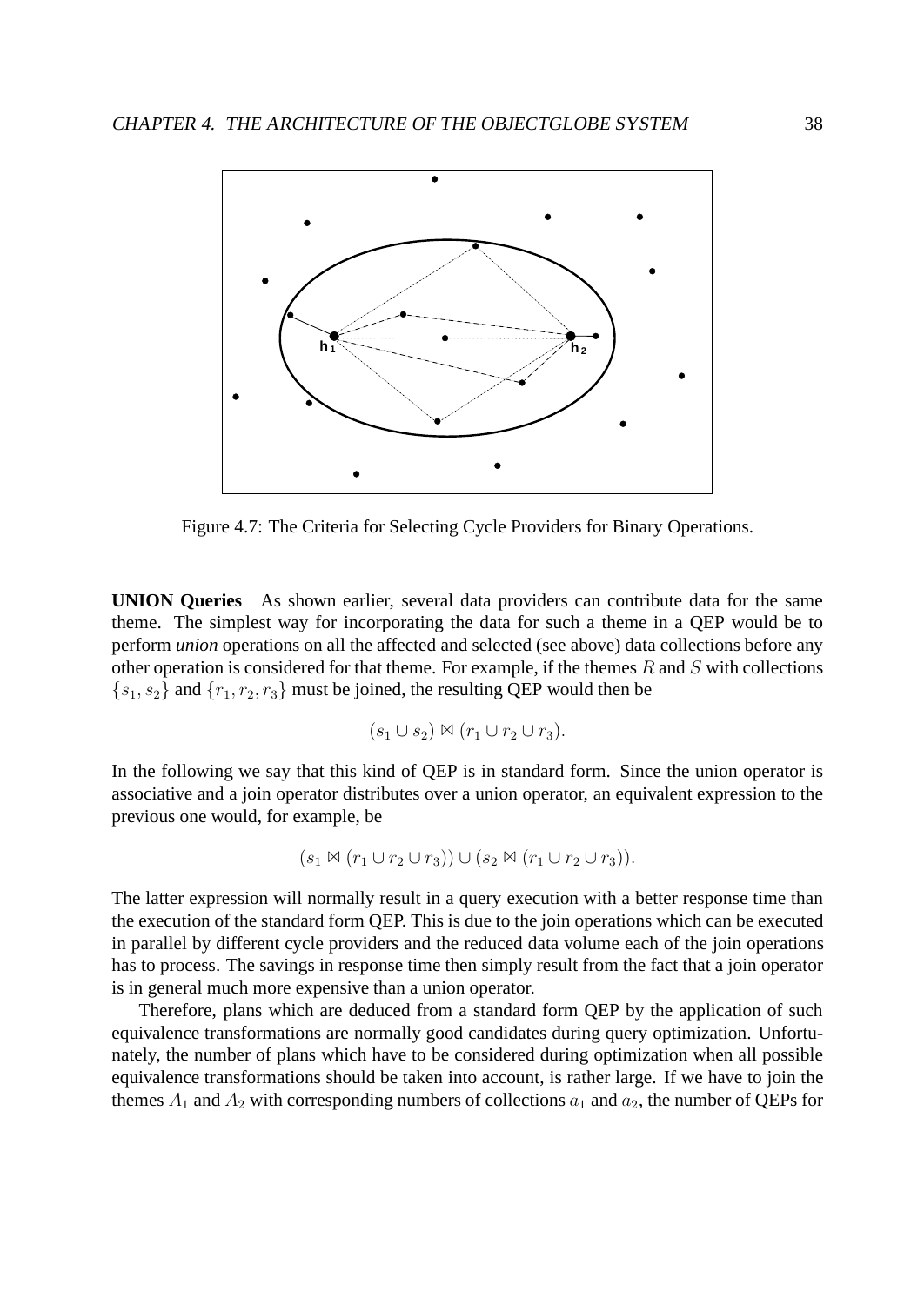#### CHAPTER 4. THE ARCHITECTURE OF THE OBJECTGLOBE SYSTEM 39

this query can be computed by the function *UJ*:

$$
UI(a_1, a_2) = \sum_{j=1}^{a_1} \left( \left\{ \frac{a_1}{j} \right\} \text{bell}(a_2)^j \right) + \sum_{j=1}^{a_2} \left( \left\{ \frac{a_2}{j} \right\} \text{bell}(a_1)^j \right) - \text{bell}(a_1) \text{bell}(a_2)
$$

In this definition  $\{n\brace k$  denotes the Stirling number of the second kind which represents the number of ways a set with n elements can be partitioned into k disjoint, non-empty subsets. The term  $bell(n)$  denotes the Bell number which represents the number of ways a set with n elements can be partitioned into disjoint, non-empty subsets. The definition of *UJ* follows the construction of a QEP starting from its standard form. First we have to select a theme the collections of which are partitioned first. Each such partition has to be joined with an expression which is equivalent to the other theme. All these expressions are counted by the call to the function for the Bell numbers. At the end we have to consider duplicate QEPs which are generated when for every appearance of a theme in a QEP the same partitioning is selected. If the same partitionings are selected, the order in which the themes are used in the construction of a QEP does not matter anymore. Therefore, the last term of the definition of *UJ* includes the number of QEPs with that property.

For a join with  $a_1 = 2$  and  $a_2 = 2$  there are 8 different QEPs as counted by  $UJ<sup>4</sup>$ . The latter number rises up to 913749304 for  $a_1 = 5$  and  $a_2 = 5$ . The number of such plans for n-way join plans can be computed by recursively applying the function *UJ* on intermediate results of the join plan.

The cluster tree from above also helps here to implement heuristics which allow us to consider a promising subset of all QEPs which can be constructed from the standard form QEP by the transformations shown above.

Suppose that we have to create a plan which joins the sub-plans *R* and *S*. *R* and *S* represent joins of complete themes; that is, there exists two set of themes  $\{A_1, \ldots, A_n\}$  and  $\{B_1, \ldots, B_m\}$ with  $R \equiv A_1 \bowtie \ldots \bowtie A_n$  and  $S \equiv B_1 \bowtie \ldots \bowtie B_m$ . *R* and *S* are in the form  $R = R_1 \cup \ldots \cup R_k$ and  $S = S_1 \cup \ldots \cup S_l$ . Initially, every theme itself represented by the plan which unions all selected collections of the theme fulfills these properties.

As shown above, a cluster  $C_i$  for the join operation is selected. The direct sub-clusters of  $C_i$  induce a partitioning on  $R_1, \ldots, R_k$  and  $S_1, \ldots, S_l$ . The corresponding partitions are named  $\overrightarrow{RP_1}, \ldots, \overrightarrow{RP_p}$  and  $\overrightarrow{SP_1}, \ldots, \overrightarrow{SP_q}$ . The QEP which is then chosen for the join adopts the structure of these partitionings:

$$
\left(\bigcup_{r\in RP_1}r\right)\bowtie\left(\bigcup_{s\in SP_1}s\right)\cup\ldots\cup\left(\bigcup_{r\in RP_1}r\right)\bowtie\left(\bigcup_{s\in SP_4}s\right)\cup\ldots\cup\left(\bigcup_{r\in RP_p}r\right)\bowtie\left(\bigcup_{s\in SP_q}s\right).
$$

The resulting QEP again fulfills the properties which were required for  $R$  and  $S$ . This means, that this kind of partitioning can continue recursively during the QEP is completed.

Now,  $C_j$  is not necessarily used for the execution of a join because for every join operation in the resulting QEP a cycle provider is searched anew. In this way, a cycle provider which best

<sup>&</sup>lt;sup>4</sup>We do not regard QEPs which can be deduced by the associative law for the join operator.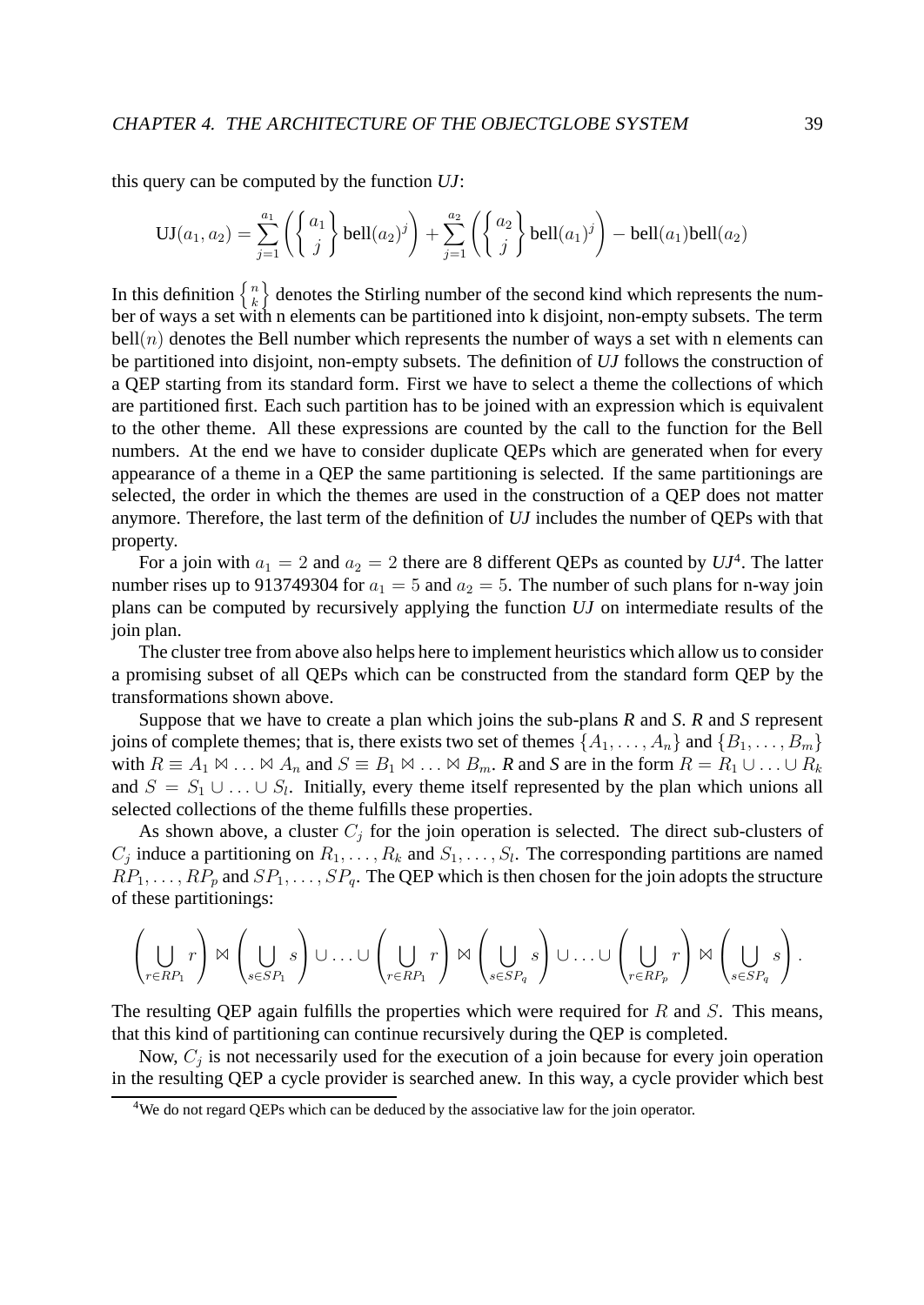fits the positions of the corresponding partitions in the cluster tree, can be selected. In order to demonstrate the construction of the QEP for our example cluster tree in Figure 4.6, assume that  $R_1$  is associated with cluster  $C_5$ ,  $R_2$  with  $C_8$ ,  $S_1$  with  $C_7$  and  $S_2$  with cluster  $C_9$ . Then,  $C_j$  is determined as  $C_1$  and the resulting QEP is

$$
(R_1 \bowtie (S_1 \cup S_2)) \cup (R_2 \bowtie (S_1 \cup S_2)).
$$

Note that the last join can be executed locally to cluster  $C_4$  which is better than an execution in  $C_i = C_1$ .

# **4.2 Query Plan Distribution and Execution**

As mentioned before, ObjectGlobe was implemented in Java for two reasons: portability and security. In this section we will describe how we utilized Java's features to achieve extensibility and query operator mobility without compromising security. We will also describe ObjectGlobe's monitor concept for controlling the progress of distributed query plans.

#### **4.2.1 Distributing Query Evaluation Plans**

Query evaluation plans, represented in XML, constitute trees, where each node contains various annotations: the query operator; if it is an external operator, the code base from which it is loaded; the cycle provider on which the operator is executed; possibly some constants to substitute for the operator's parameters; etc. The distribution of such a query plan starts at the client with a depth-first traversal of the query evaluation plan. For each node, we check its annotations in order to obtain the data needed for instantiating the operator. First, the *cycle-provider* annotation indicates at what site the respective operator should be executed. If its value is not equal to the current site, a Send-/Receive iterator pair is inserted into the query plan. The Receive iterator is instantiated at the current site and the Send iterator at the remote site. A network connection is created between the Send- and the Receive iterator, which will be used during query execution for the transfer of the intermediate result stream.

The query plan's annotation could require to use a secure communication channel, in which case an SSL (Secure Sockets Layer) connection is established. SSL  $[FKK96]$ <sup>5</sup> is a de-facto standard for providing privacy and reliability of network communication by encrypting network traffic and checking the data integrity using Message Authentication Codes (MAC). Also, the SSL protocol can carry out the authentication of both ObjectGlobe communication partners via certificates.

After the Send- and Receive iterators have been established, the instantiation of the query sub-plan rooted at the current node is delegated to the remote host. The instantiation at the local site continues as if the traversal of the sent-away sub-tree was finished.

If a node constitutes an external operator, the *codeBase* annotation contains the reference (an URL) to the appropriate function provider. Every cycle provider loads the code of external

<sup>&</sup>lt;sup>5</sup>There is also the standardized TLS (Transport Layer Security) protocol [DA99] of the Internet Engineering Task Force (IETF) which is quite similar to the current SSL 3.0 protocol.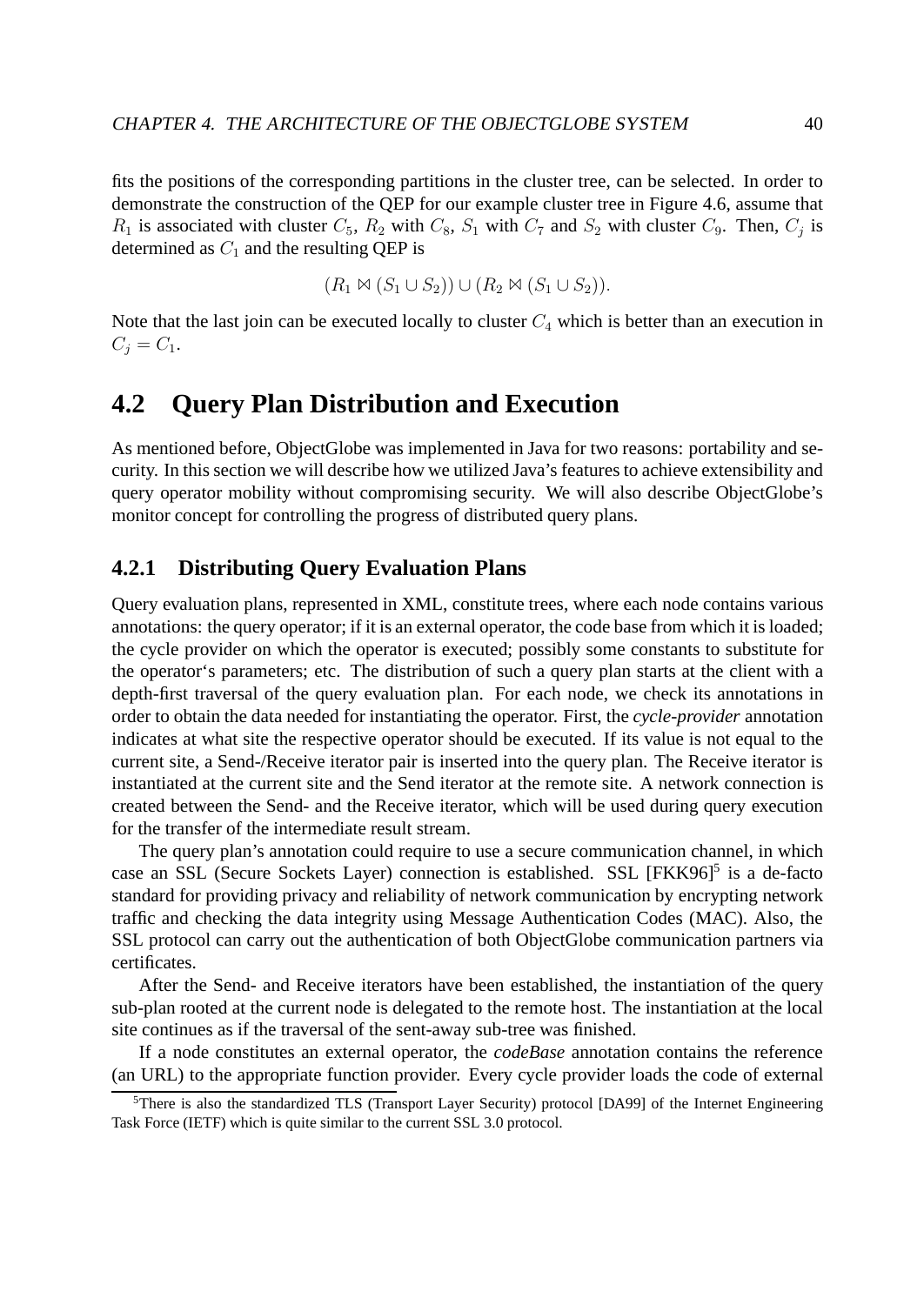operators with a specialized ObjectGlobe class loader (OGClassLoader). If a cycle provider requires that the code is signed (authenticated), then the OGClassLoader will check the signature of the code. The loaded code is used to create an instance of the specified external operator. The security issues concerning such dynamically loaded code will be discussed in Section 4.2.4.

#### **4.2.2 Authentication and Authorization**

If a provider restricts the use of its resources and therefore requires some kind of authentication of users the authentication information will be part of the query plan (again, as part of an annotation). Two possible authentication schemes are supported. (1) A user can provide a password. The password is used to generate a secret key (using the PKCS#5 Password-Based Encryption Standard [RSA99]) which is afterwards used to calculate a MAC (Message Authentication Code) of the query plan and some additional data. (2) The user possesses a valid X.509 certificate [HFPS99, PKI]. The certificate is used to calculate a digital signature of the query plan and some additional data.

One problem remains. What if a data provider does not support one of these schemes, i.e., requires the password in plain text? The password is included (as authentication information) in the query plan. The wrapper accessing the data provider extracts the password and passes it to the data provider. To keep the password secure it is encrypted with the public key of the cycle provider that executes the wrapper. So no other cycle provider is able to access the plain password.

Authorization is carried out by the individual providers when a query is instantiated. Each provider autonomously decides if it allows the local execution of the query plan depending on the local policy. Most providers will delegate this decision to a local security provider which is included in the ObjectGlobe system. Data providers may also have their own security system (as most DBMSs have) that they can use instead of the ObjectGlobe security provider.

The security provider uses a role-based access control (RBAC) model [SCFY96] to specify authorization rules. RBAC distinguishes between users, roles which are assigned to users and permissions which are assigned to roles. ObjectGlobe provides permissions for allowing or denying access to a relation (i.e., executing a wrapper), loading and executing an operator and using a cycle provider (i.e., execute a query plan at the cycle provider).

#### **4.2.3 Extensibility**

The ability to load external operators into ObjectGlobe's query engine is a key feature for flexibility and performance (e.g., by moving code to the data). Arbitrary tasks can be implemented by an external operator as long as the rules of the security system are obeyed and the prescribed interface is observed. The iterator interface, which is used in our system is nearly the same as the one described in [Gra93]. The methods of this interface are shown below:

| TypeSpec                  | open()      |
|---------------------------|-------------|
| ElementDescriptor next(); |             |
| void                      | $close()$ ; |
| void                      | reopen()    |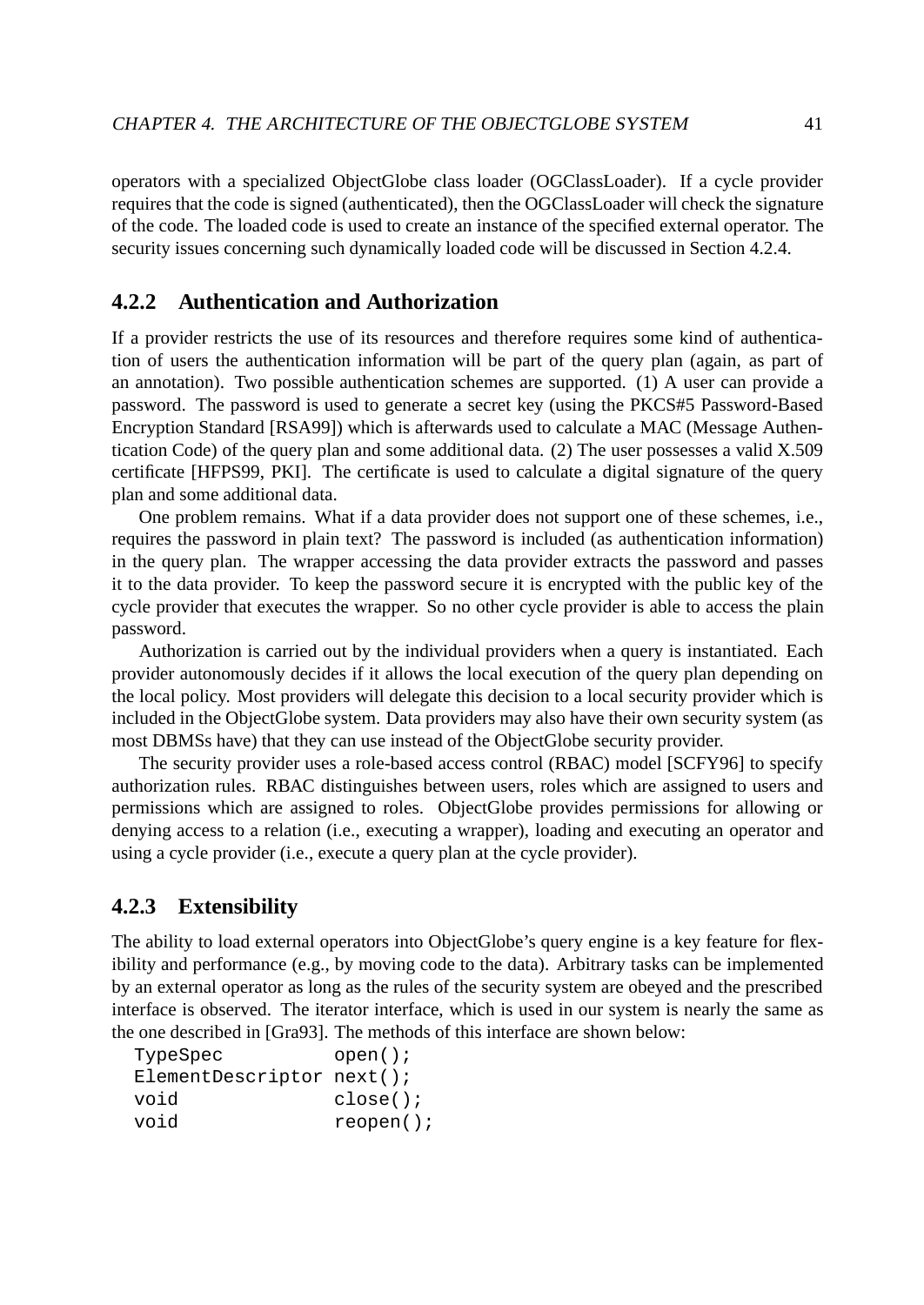A sample call pattern is given in Figure 4.8. In the following we briefly describe the open method for iterators, since it has a special meaning for the incorporation of external operators. In the open method the operator has to make preparations in order to be able to produce its result tuples afterwards in the calls to its next method. So what an operator has to do first in its open method is, to ensure that *its* input operators (if it is not a leaf in the operator tree) can produce their result tuples. Therefore, the operator calls the open methods of its input operators. The open method returns an object of a class named TypeSpec. Such an object describes the type of the tuples which will be produced in every call of the next method. Type specifications are also recorded in the lookup service; just like authorization information, however, the type specifications recorded in the lookup service might be outdated or incomplete.

It is important that the TypeSpec is given by every iterator individually because only the iterator itself knows about its own structural modifications. Based on these (runtime) TypeSpecs polymorphic functions can be constructed. Furthermore, it is possible to compute the *outer union* of two collections that have different attributes; for example, two *hotel* data sources on the Internet (e.g., www.HotelBook.com and www.HotelGuide.com) might have slightly different attributes and it is nevertheless possible in ObjectGlobe to ask a SELECT \* query that retrieves all attributes from both sources. For simple functions, such as aggregate- or transformer functions (e.g., thumbnail), ObjectGlobe provides a simpler mechanism by "plugging" such functions into generic (built-in) operators.

#### **4.2.4 Secure Query Engine Extensibility**

We have utilized Java's security model [Oak98] to guarantee security of ObjectGlobe servers while executing external operators from possibly unknown function providers. Java's five-layer security model is illustrated in Figure 4.9. Java is a strongly typed object-oriented programming language with information hiding. The adherence to typing and information hiding rules are verified by the compiler and again by the class/bytecode-verifier before a Class object is generated from the bytecode because code could be generated by an evil compiler. The class loader's task is to load the bytecode of a class into memory, monitor the loaded code's origin (i.e., its URL) and to verify the signature of the authenticated code. The security manager controls the access to safety critical system resources such as the file system, network sockets, peripherals, etc. The security manager is used to create a so-called *sandbox* in which untrusted code is executed. A special, particularly restrictive sandbox is used, for example, by Web browsers to execute Applets. The ObjectGlobe system is based on the latest Java Release 2, in which the Security Manager interfaces with the Access Controller. The Access Controller verifies whether an access to a safety-critical resource is legitimate based on a configurable policy, which is stored in the PolicyFile. Privileges can be granted based on the origin of the code and whether or not it is digitally signed (i.e., authenticated) code. In addition, the Access Controller allows to temporarily give classes the ability to perform an action on behalf of a class that might not normally have that ability by marking code as *privileged*. This feature is essential, e.g., for granting access to temporary files as explained below. Finally, the Java program is executed by the interpreter (the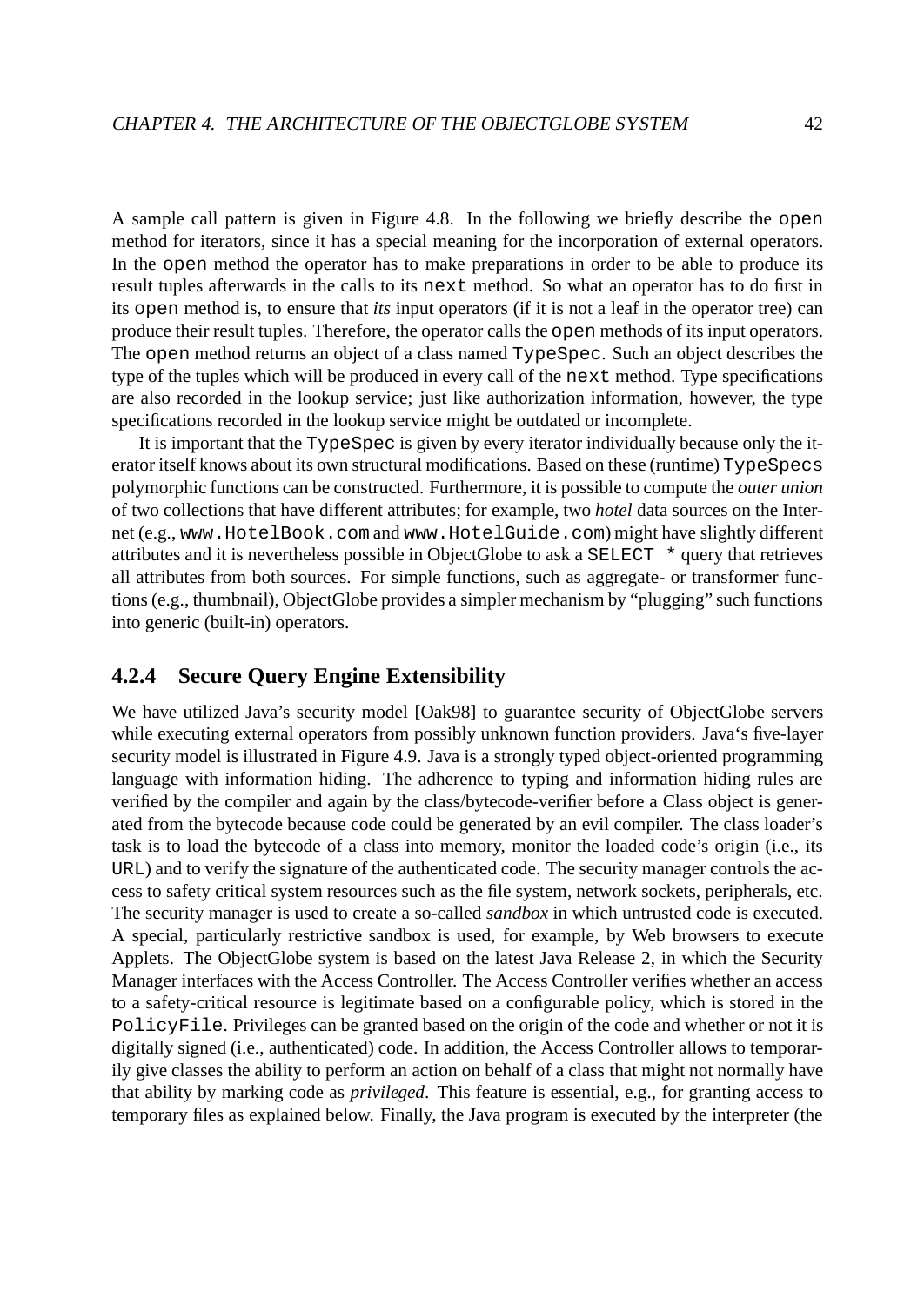

Figure 4.8: A Sample Call-Pattern for the Iterator Interface.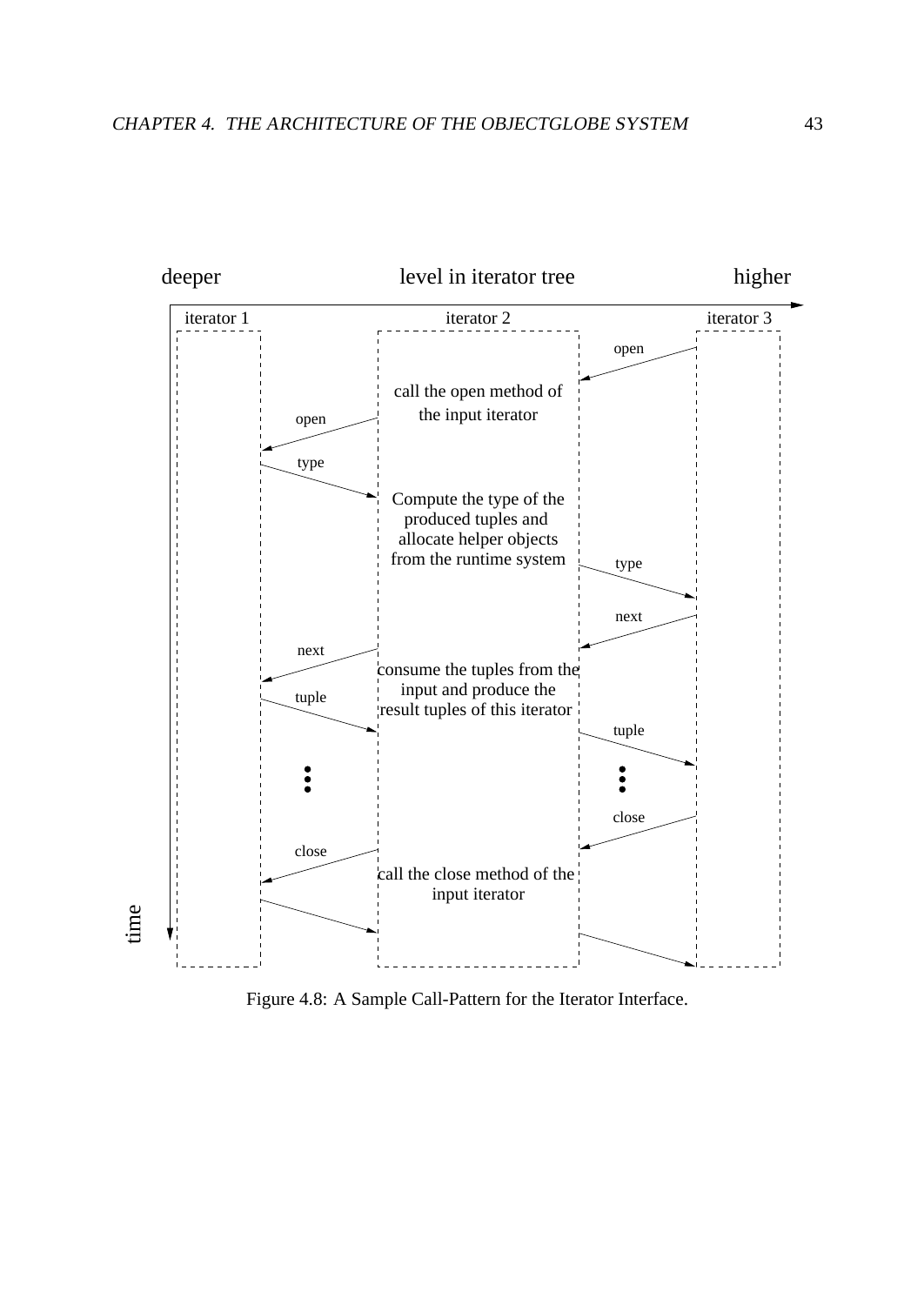

Figure 4.9: Java's Five-Layer Security Model

JVM) which is responsible for runtime enforcement of security by checking array bounds and object casts, among others. From a security perspective, it is irrelevant whether or not parts of the code are compiled by a just-in-time (JIT) compiler to increase performance.

Of course, it would be unreasonable to grant unprotected access to system resources—such as the file system, the network sockets, etc—to unknown code. Therefore, all external operators are executed in a "tight" sandbox. Furthermore, the name spaces of concurrent queries are separated from each other (to be accurate every external operator runs within its own namespace to avoid problems with name clashes and version mismatches). This way it is guaranteed, that they cannot illegitimately exchange information via covert channels ("hidden communication paths"), e.g., via static class variables of external operators. The name space separation is achieved by using a new, dedicated class loader (called *OGClassLoader*) for each query. This class loader is responsible for loading any additional functions beyond the built-in ObjectGlobe classes. The code bases (i.e., the function providers) from which these operators can be loaded are annotated in the query execution plan. Since an external operator could abuse the connection to a function provider as bidirectional communication channel, all (non built-in) classes required by an external operator must be combined into a  $JAR<sup>6</sup>$  file. This archive file is loaded and cached by a class loader and the connection to the function provider is closed. All requests to non built-in classes must point to classes in the cached JAR file otherwise they are rejected as illegal. Schematically, the name space separation and the class loaders are illustrated in Figure 4.10.

Some user-defined query operators may require access to the cycle provider's secondary memory in order to store temporary results. Obviously, we cannot generally grant access to the file system to any external operator. Instead, a particular built-in class, called *TmpFile* has to be used. This built-in class provides a safe interface to create a temporary file, to write into and read from the temporary file and to delete the temporary file. Furthermore, a *TmpFile* object ensures the automatic deletion of the corresponding file when it is garbage collected. This way it is guaranteed that external operators can only operate on temporary files that they created themselves (within the same query execution plan). This scenario is illustrated in Figure 4.11.

Access to network sockets is normally prohibited to external operators to prevent them from sending any information about the data they process (to unknown locations). This restriction needs to be relaxed when a cycle provider wants to execute a wrapper which accesses data that is published by, e.g., a Web server. Therefore the policy of the Access Controller can be configured

<sup>&</sup>lt;sup>6</sup>JAR (java archive) is a platform-independent file format that aggregates many files (compressed) into one (like ZIP) and is supported by the Java Runtime Environment.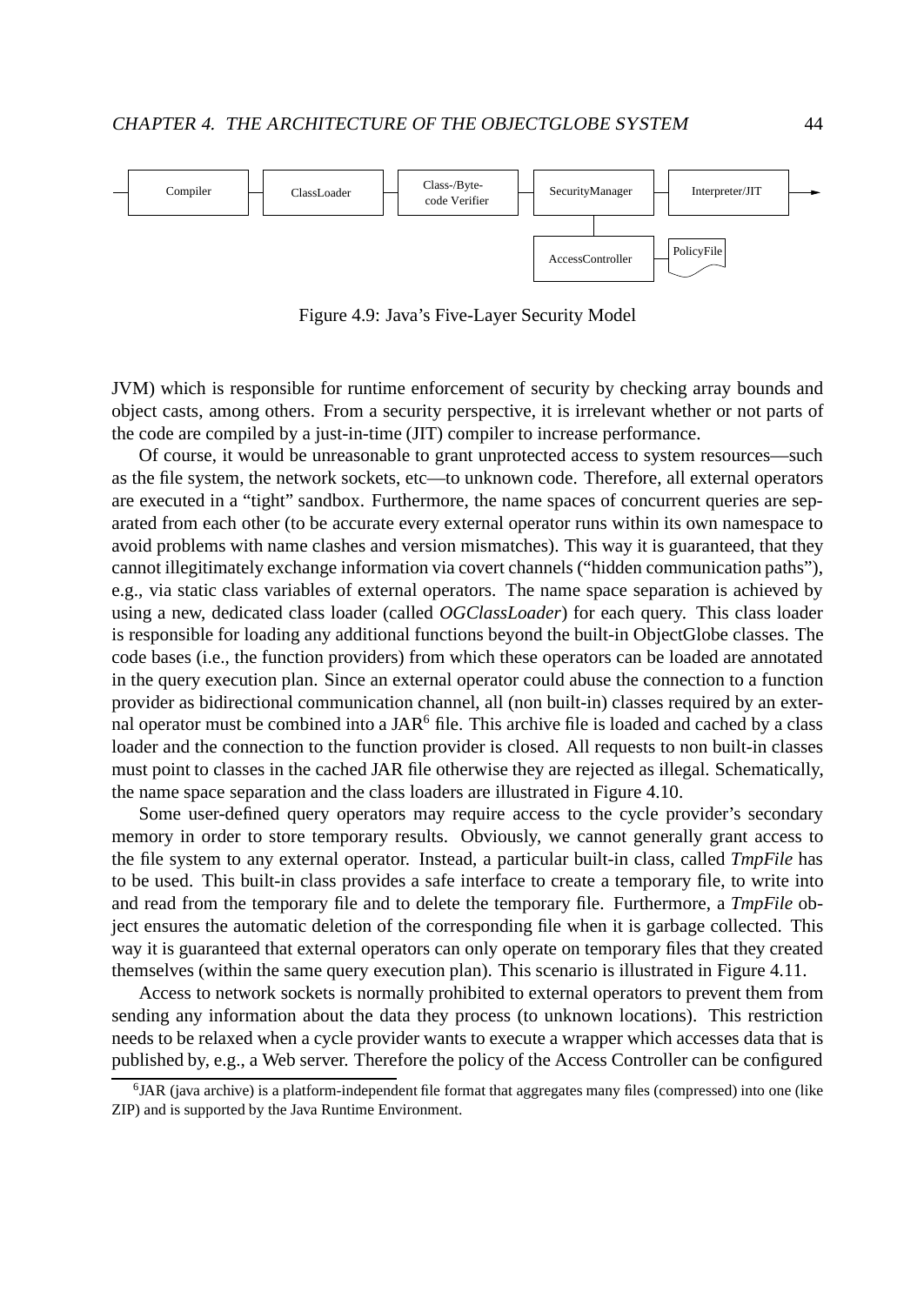

(e. g. temporary files and network sockets) access to local resources of the cycle provider

Figure 4.10: Security of Dynamically Loaded Code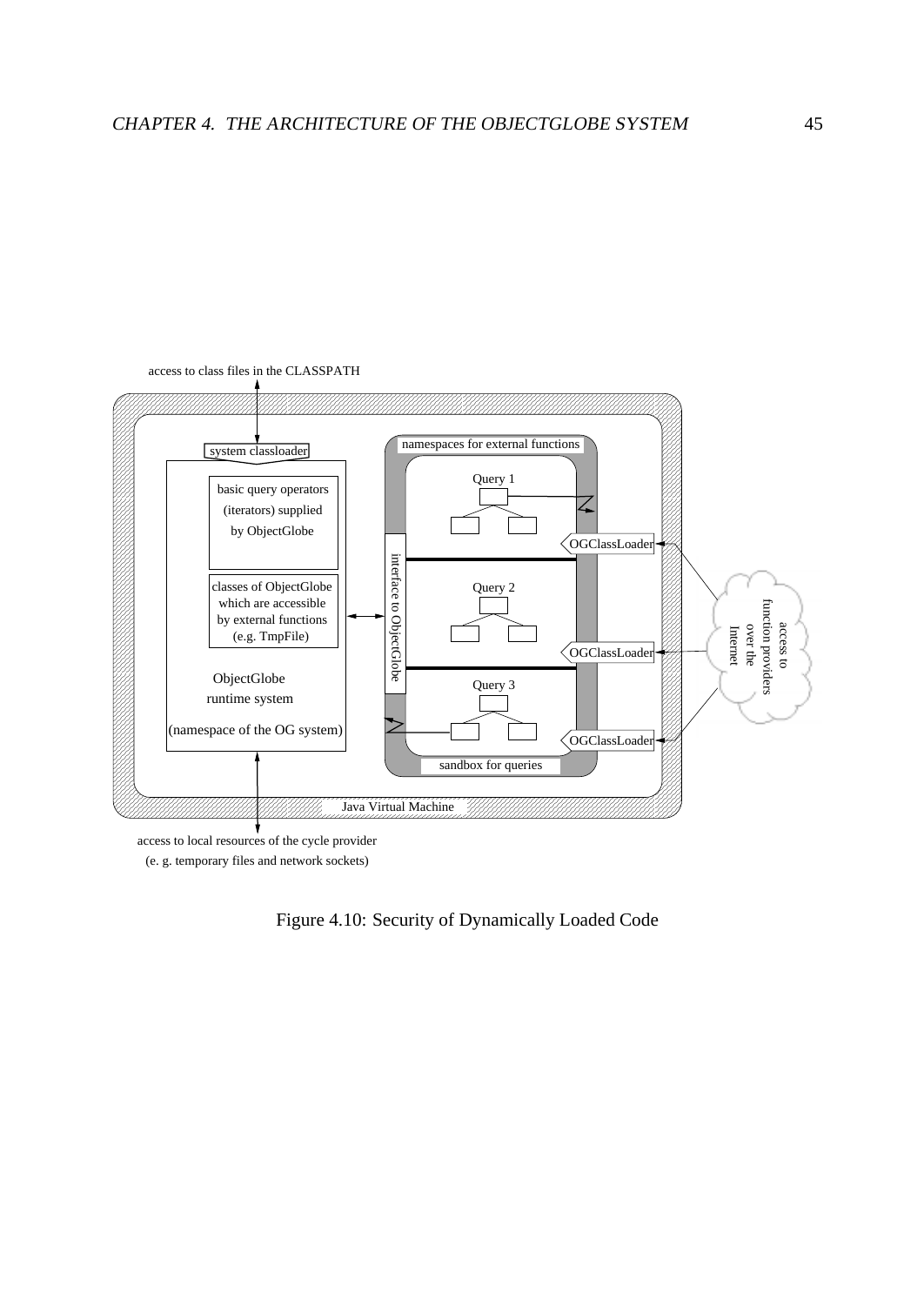

Figure 4.11: Extending Privileged Access Rights to User-Defined Operators

to allow a trusted and authenticated wrapper to establish a connection to a particular host on a given port. It is also possible to configure a relaxed policy that gives this privilege to arbitrary wrappers. The more restrictive policy situation is, for example, suitable for a wrapper accessing an FTP server to fetch a file. Granting the right to connect to this server to any external operator would allow operators to store any kind of information at this server, which is certainly not desirable. The more relaxed policy is applicable if granting access to a server is harmless; e.g., access to a server which only sends up-to-date exchange rates for given currencies.

The sandbox security model cannot protect providers from so-called denial of service attacks where malicious code overconsumes CPU cycles or other resources. To protect cycle or data providers from this kind of attack, accounting and authentication can help for identifying intruders. In a work [SBK01] which extends the security system described here, a (system dependent) java library based on the Java Virtual Machine Profiler Interface (JVMPI) [Sun99] is developed. This library keeps account of memory and CPU usage of external operators, other resources like the number of bytes written to secondary memory can be determined using pure Java.

As a part of a general accounting mechanism we will describe our monitor component which is used to control the progress of query operators. This way some simple overconsumption problems, such as operators which maliciously or accidentally consume resources without producing results, can be detected and repaired by halting the query execution.

#### **4.2.5 Monitoring the Progress of Query Execution**

Obviously, users want to know if their queries still make any progress at all. The execution of a distributed query can fail for various reasons: network failures, crashed servers, badly pro-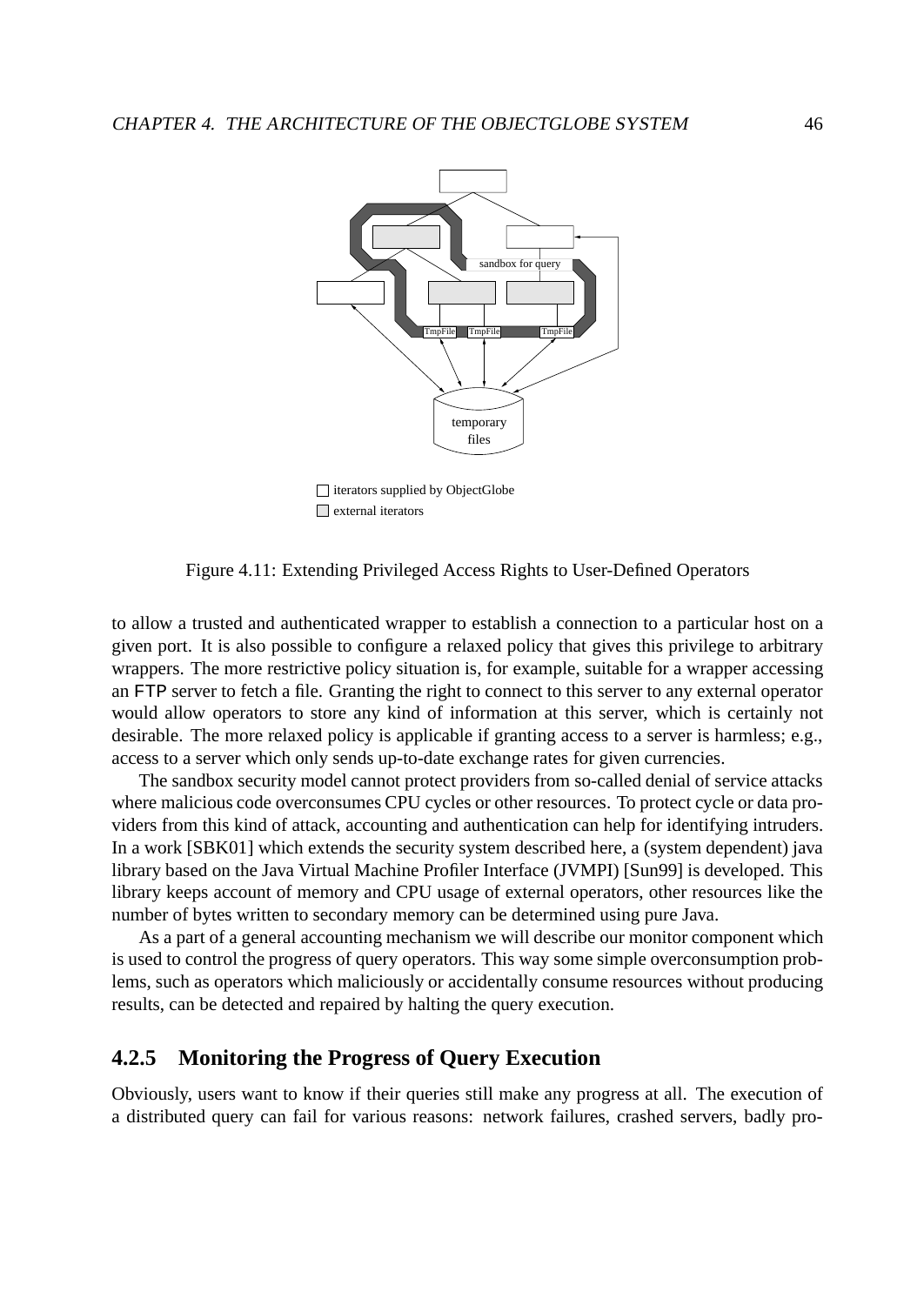

Figure 4.12: The Architecture of the Monitor Component.

grammed external operators, extremely overloaded servers, etc. Without precautions such failures can lead to live- or deadlocked query execution plans, in which upper-level query operators wait indefinitely for blocked sub-plans to deliver their results. Therefore, it is important to monitor the progress of the query execution and inform the participating ObjectGlobe servers about failures.

Each ObjectGlobe server uses a dedicated thread (we call it the *monitor thread*) for detecting timed-out queries. A monitor thread operates on a data structure, which is organized as a priority queue. The objects stored in this queue represent future points in time and the object with the closest point in time has the highest priority. Such an object (we call it a *timeout object*) specifies an event inside a query, which has to occur in that query until the specified point in time has been reached. If its time has expired, the monitor thread removes the timeout object from the queue and checks if the associated event has occurred. If this is the case, the object is discarded and nothing else happens. Otherwise the affected sub-plan of the query is assumed to be blocked and it is terminated by a special "terminator" thread. When a sub-plan is stopped due to an error condition in an operator, the ObjectGlobe servers, executing the operators beneath and above the failed one in the plan hierarchy will be informed about this fact. The sub-plans of the operators below the blocked node will normally fail. The operators above it could react to the failure in special ways (also fail, rearrange the plan, execute an alternative sub-plan, etc. [CD99]). The propagation of an error up the hierarchy is performed by the standard exception handling mechanism of Java "with a little help" from our send-/receive operator pair for crossing network connections. The servers of child operators cannot be informed with the exception mechanism. A special (UDP) network protocol is used for this purpose.

So far we have not mentioned where the timeout objects come from. These objects are created by a special type of operator, the *monitor operator*. A monitor operator can be inserted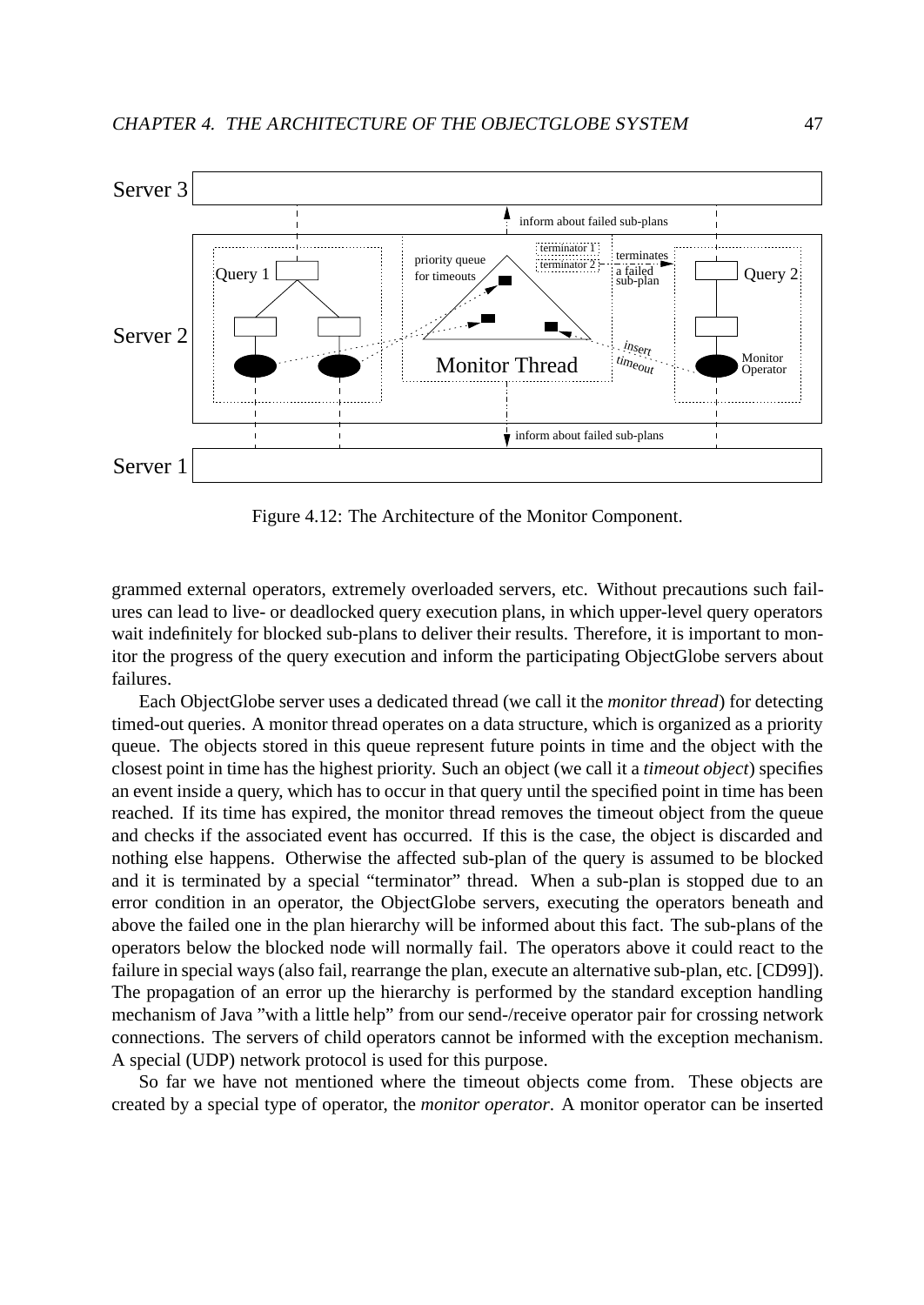at arbitrary positions in a query evaluation plan, since it does not change its input tuple stream. Positions where we will always insert monitor operators are above receive operators and above any external operator. Its task is to observe the progress of the actions performed by the sub-plan beneath. For example, at the beginning of its open method a monitor operator creates a timeout object for the event "end of open reached" and inserts this object into the priority queue of the monitor thread, while also keeping a reference to that object. After that, the open method of its child operator is called. When the method invocation returns, the timeout object is informed, that its awaited event has occurred.

The advantage of this architecture is that the decisions about where to monitor in a query evaluation plan and with what parameters the timeouts should be initialized can be made in a flexible manner. Setting timeouts is critical, just as in any other system. One option is to set the timeout based on the response time estimates of the optimizer. Another option is to use a default value. Other operators and especially external operators need not implement anything for the monitor component. An overview of this architecture is given in Figure 4.12. Monitor operators are not only used for observing the liveliness of a query execution, but also measure the current status of the quality parameters of the execution. This is discussed in detail in Section 7.2.2.

As stated above a silent failure of a query should be made apparent by the monitor component. But what are explicit errors and what do we do with them?

The Java programming language possesses a powerful exception handling mechanism, which is consistently used to inform a program about all errors it could ever see. Naturally we also use exceptions to indicate application specific error conditions, which are propagated from the position where the error occurred up along the call stack until the exception is caught. In an iterator based query processor this means, that error indications are propagated up the iterator hierarchy of the query evaluation plan. This is quite helpful for us, since this enables an iterator to deal with errors, which have occurred during the generation of its input stream(s). For example, a union iterator could just ignore an input stream, if an error occurred during its generation and this iterator could produce its output stream with the other, error free input streams.

Since query evaluation plans in ObjectGlobe are normally distributed, we also have the problem of sending exceptions across network links in order to let an exception be propagated up the operator hierarchy of a plan. Exceptions in Java can only be used local to a thread, therefore a Send-/Receive iterator pair, which constitutes a network connection between a parent- and a child iterator in our system, transports the information about a thrown exception to the server of the parent iterator and re-throws the exception there.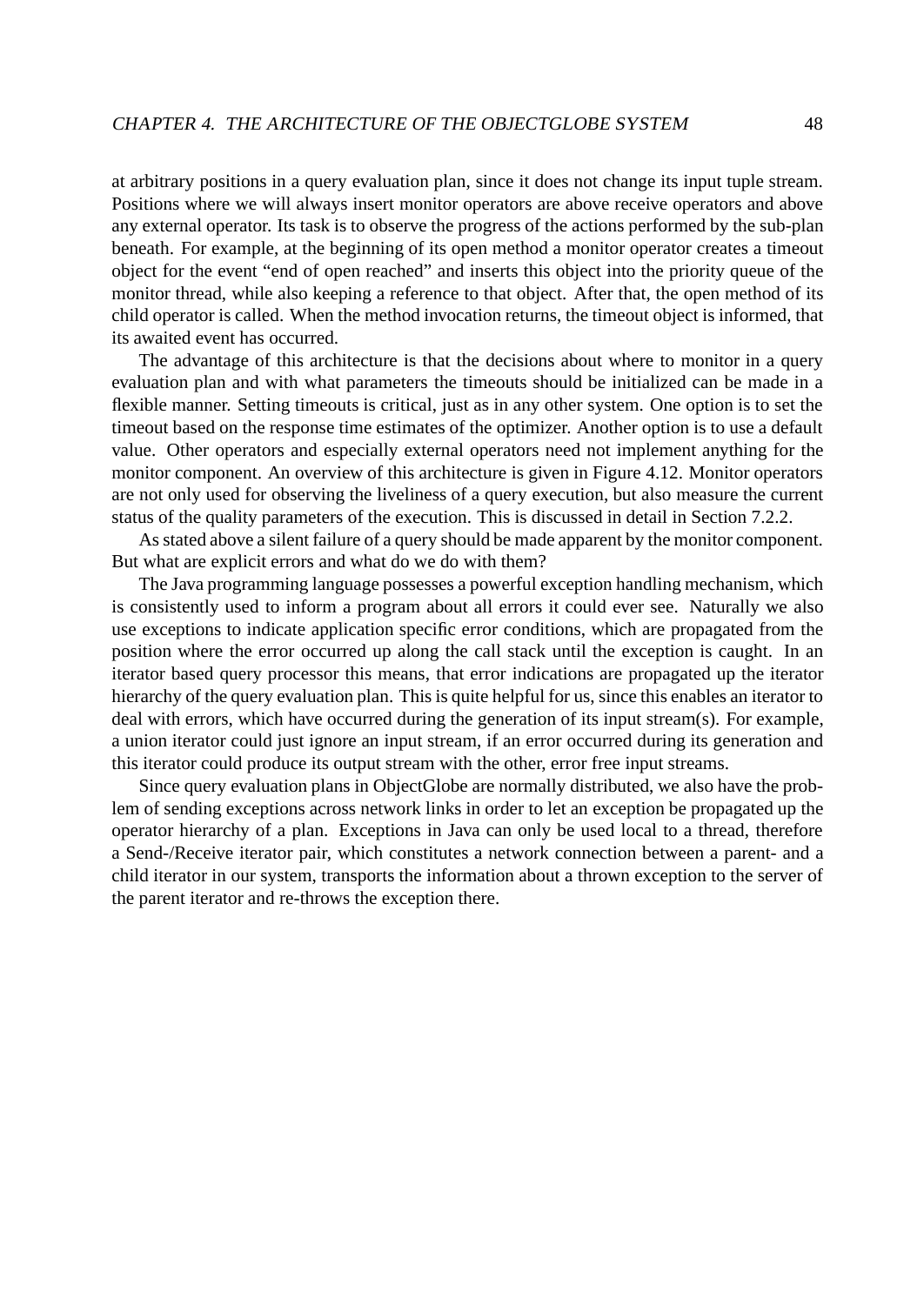# **Chapter 5**

# **Performance Experiments**

In the following, we describe the results of benchmarks which assess the ability of the Object-Globe implementation to perform the intended query processing tasks in a satisfying manner. First, the combination of our optimizer and our external lookup service has to prove that the access of meta-data during optimization does not incur too much overhead. Again, the optimizer has to show that the additional techniques which are introduced to handle environments with a large number of providers, are effective. One prominent feature of ObjectGlobe is operator mobility and its potential is shown here in a benchmark. At last, the mechanisms for securing network connections and for loading external operators are examined for their performance impacts.

# **5.1 Overheads of Plan Generation**

To determine the overheads of plan generation, we measured the *lookup* and *optimize* steps of processing a five-way join query<sup>1</sup>. The optimizer ran on a Sun Ultra 10 workstation; the lookup service ran on a Sun Ultra 1 workstation. There were six relevant cycle providers and the optimizer considered three different join variants (nested-loops, hash, and sort-merge). We studied two different scenarios. In Scenario I, all joins could be executed at all cycle providers; in Scenario II, joins with two of the five collections could only be executed at one specific cycle provider. Table 5.1 summarizes the results. Even though the meta-database of the lookup service is very small, most of the time is consumed in the lookup step; the reason is that twelve search requests are required for this query and the overhead of each search request is rather high. The optimization time is acceptable in this experiment  $(< 1 \text{ sec})$ . The optimization time is much lower for Scenario II than for Scenario I because the search space is much smaller for Scenario II due to the authorization restrictions.

<sup>&</sup>lt;sup>1</sup>The benchmarks in this section were performed by an older optimizer implemented in C++. The optimizer benchmarks in the following section were performed by our new optimizer which is implemented in Java.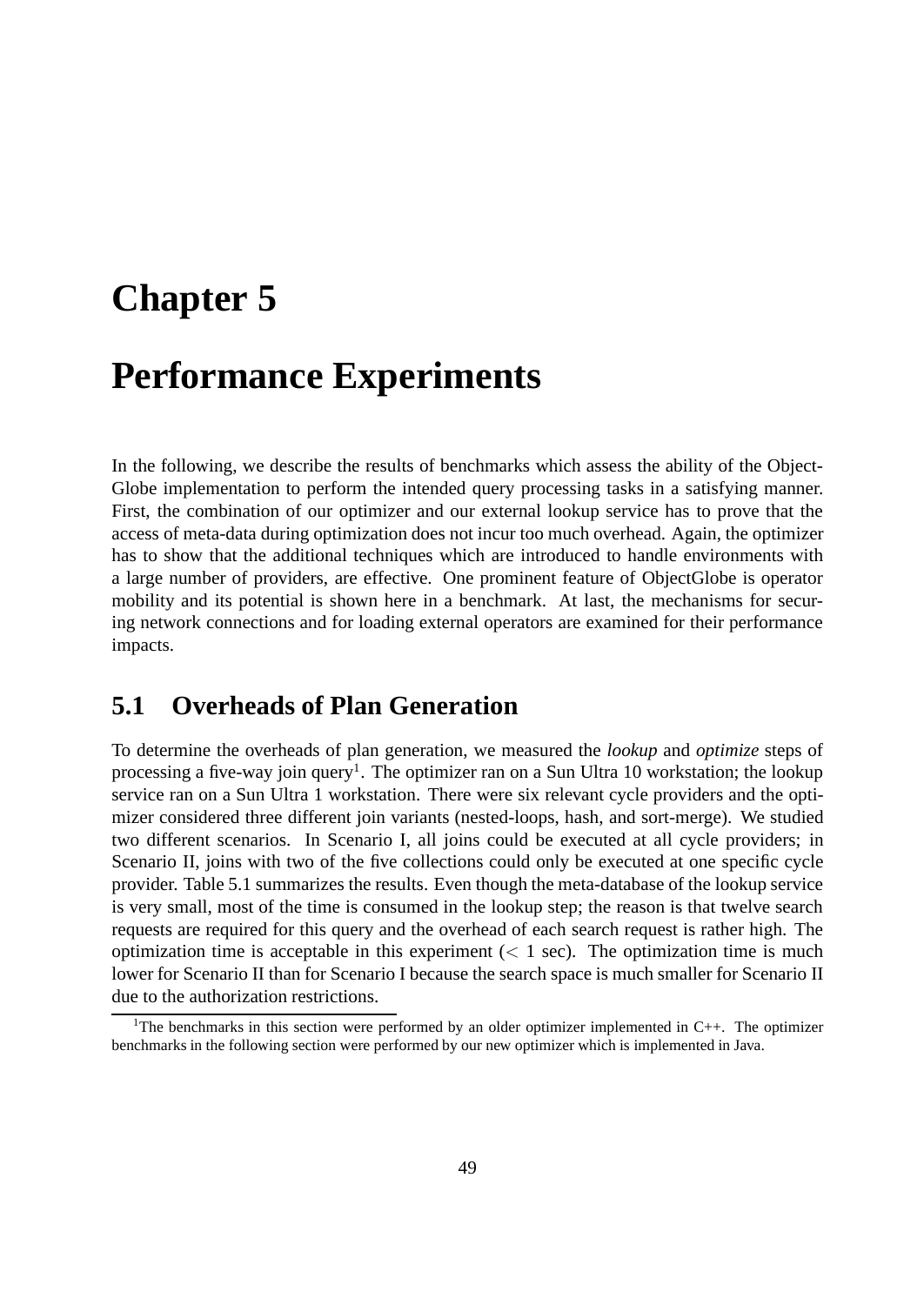|             |             | Total Lookup Time   Avg. Time per Search   Optimization Time |             |
|-------------|-------------|--------------------------------------------------------------|-------------|
| Scenario I  | $5.64$ secs | $0.47$ secs                                                  | $0.83$ secs |
| Scenario II | $5.64$ secs | $0.47$ secs                                                  | $0.07$ secs |

Table 5.1: Overheads of Plan Generation

# **5.2 Using a Cluster Tree for Optimization**

The modified optimization algorithms which were introduced in Section 4.1 should produce compact and parallel-working QEPs in large environments with a great number of cycle and data providers. In order to test these algorithms we implemented a meta-data generator which can produce the meta-data for such environments. This generator program takes several parameters, for example,

- the number of cycle providers,
- the number of data providers,
- the minimum bandwidth/maximum latency between two hosts in the environment, and
- the number of pools where providers are grouped.

We use the term *pool* for collections of providers which have network connections to one another with a better bandwidth/latency than the average network connection. These pools are counterparts to local area networks, research networks, metropolitan area networks and company intra-nets which appear at the leafs in the somewhat hierarchically structured Internet and also show better performance properties than the rest of the Internet. The sizes of pools and the quality of their internal network connections are varied randomly within some limits which can be predefined. A user-defined percentage of all providers are placed randomly in such pools and the remaining providers are randomly placed outside these pools. Analogously, the relative quality of network connections between pools are also determined randomly.

Data collections for themes are also randomly generated and placed on data providers. The user can steer this process by providing values for

- the number of themes.
- the number of tuples for a specific theme,
- the size of a tuple for a theme (in bytes), and
- the number of collections for a specific theme.

In the following, we present results from benchmarks which used an environment with 1000 data providers, 100 cycle providers and 50 pools. 200 providers were placed outside a pool, the themes varied in size from 0.7 to 17 MBytes and in the number of tuples from 2000 to 400000.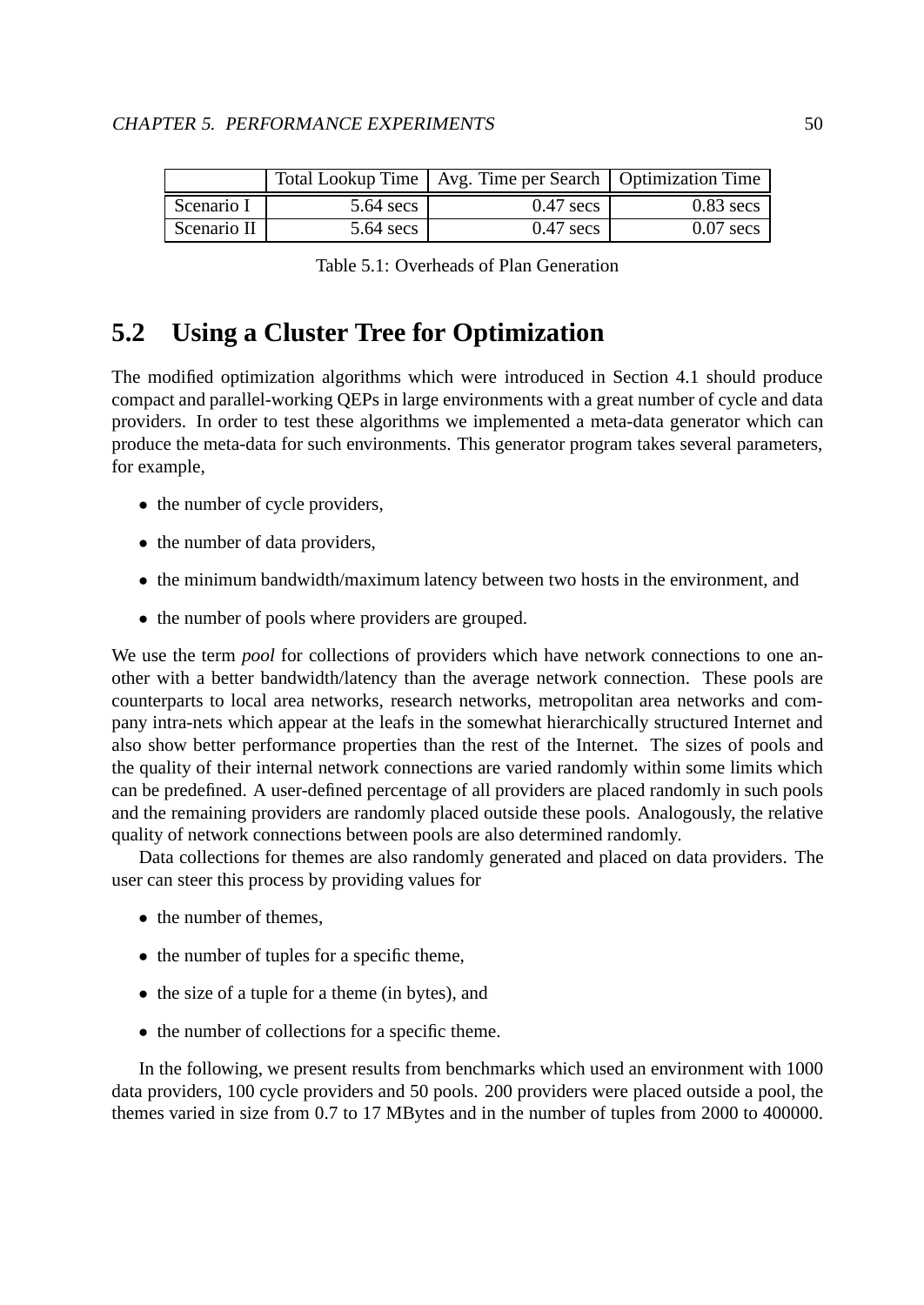

Figure 5.1: The Impact of the Completeness Constraint on Plan Quality.

The queries which are passed to the optimizer are also randomly generated. The constraints for the generated queries are that there are 100 tuples in the result of the query, 50% of the join operations are followed by a projection and for every third theme an aggregation operation is used which decreases the size to about 20% of the original data. The benchmarks were conducted on a Sun Enterprise 450 with 4 GBytes of main memory and four 400 MHz processors. The optimizer internally does not use more than one thread which means that just one of the processors is used. Every point in the following graphs represents the mean value of 20 experiments, each conducted in a newly created scenario.

First, it is interesting to see, if our optimizer can take advantage of a lower demand for the completeness of themes in a query. The cluster tree is utilized during optimization to find a more local and hence faster QEP for a query. This task should be easier with more relaxed completeness constraints since the optimizer then can choose between a greater number of data collection subsets. In Figure 5.1 exactly this effect can be seen for the dynamic programming optimizer with cluster tree support. The response time for queries with a more relaxed completeness constraint is much lower. Note that this effect cannot only be caused by the reduced amount of data which has to be processed, since we use a response time cost model [GHK92] and in our generated environments, just as in the Internet today, the network transfer times are the dominant cost factors. Therefore, the distances of the used cycle and data providers to one another are the critical parameters which has to be optimized. The corresponding experiments with the greedy optimizer and the dynamic programming and greedy variants with recursive partitioning of intermediate results produced similar results and are not shown here.

In the Figures 5.2 and 5.3 the dynamic programming (denoted as DP in the figures) and greedy (GR) optimizers and the corresponding variants with recursive partitioning of intermediate results (RP-DP and RP-GR) are compared regarding the quality of the plans they produce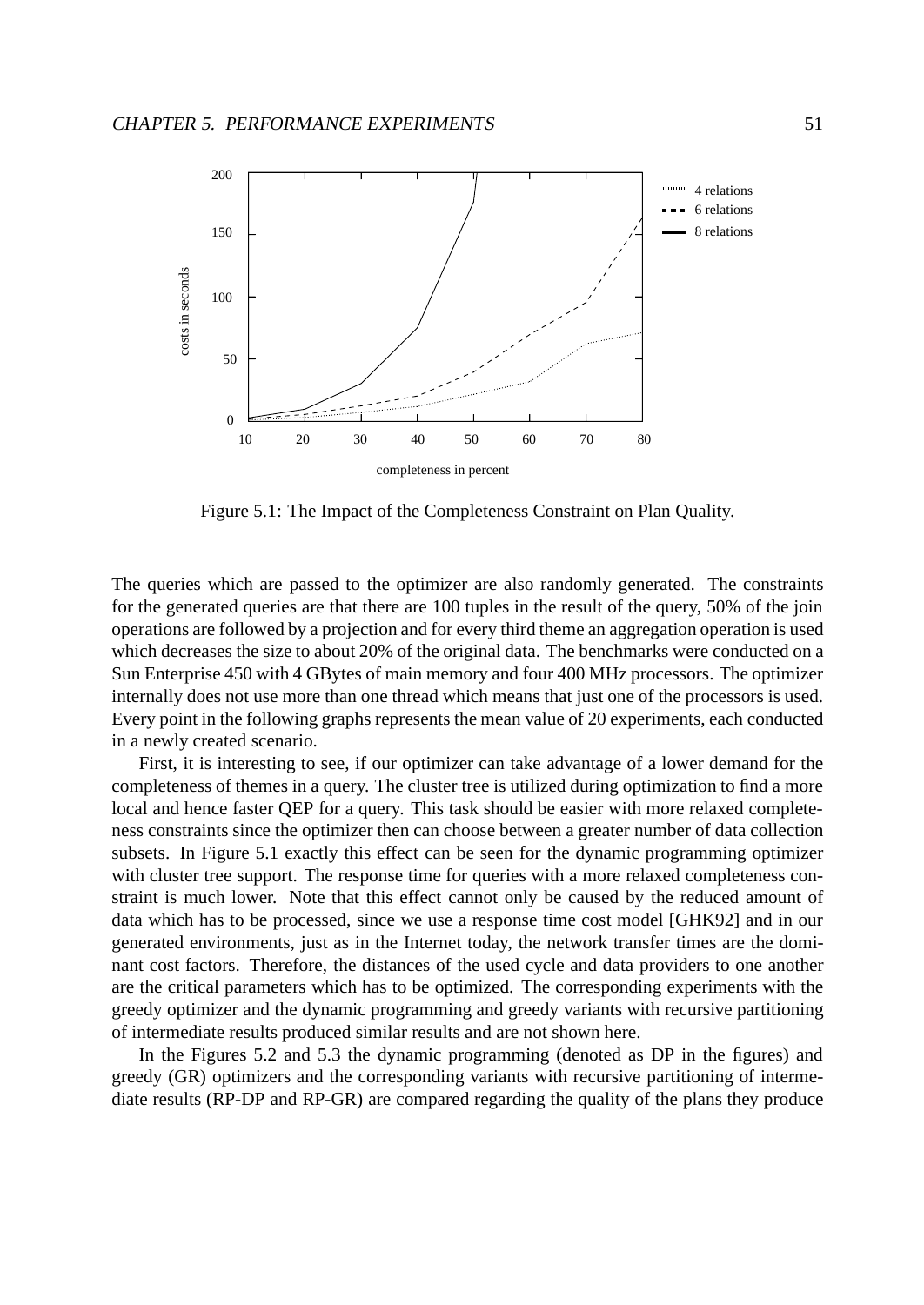

Figure 5.2: Quality of different Optimizer Configurations.

and the time the optimizers are consuming. Naturally, greedy optimizers consume less time than the corresponding dynamic programming counterparts, but they also produce plans with a lower quality. This is a well known result and it is more interesting to study the behavior of the recursive partitioning versions. The dynamic programming algorithm with recursive partitioning was only tested for up to 8 themes in this benchmark because for more themes its running time gets rather high. We see that additionally to the selection of providers with the cluster tree, when we also use the structure of this tree to guide the construction of a QEP, the resulting dynamic programming version produces better results than the version without recursive partitioning. The same holds for the greedy algorithms. On the other hand, the recursive partitioning technique results in increased optimization times since more cycle providers have to be selected for the additional join operations on the partitions. Furthermore, it is interesting here that the recursive partitioning greedy algorithm can compete with the standard dynamic programming algorithm with respect to the running time of the optimizer and especially with respect to the quality of the plans. But we must note that the greedy algorithms more likely produce outliers in the form of very bad plans than the dynamic programming algorithms which show a more stable behavior in this respect. At the end, we can say that none of the examined optimization algorithm is a clear winner. Similar to standard database systems, the choice of the optimization algorithm depends on the situation. For example, when a large number of themes is involved in an ad-hoc query the standard greedy algorithm should be used in order to obtain acceptable optimization times. If a query will run several times the recursive partitioning dynamic programming algorithm can justify its own running time by producing a high quality QEP. For the cases in between these two extremes the other two optimization algorithms can represent a good compromise between plan quality and optimization effort.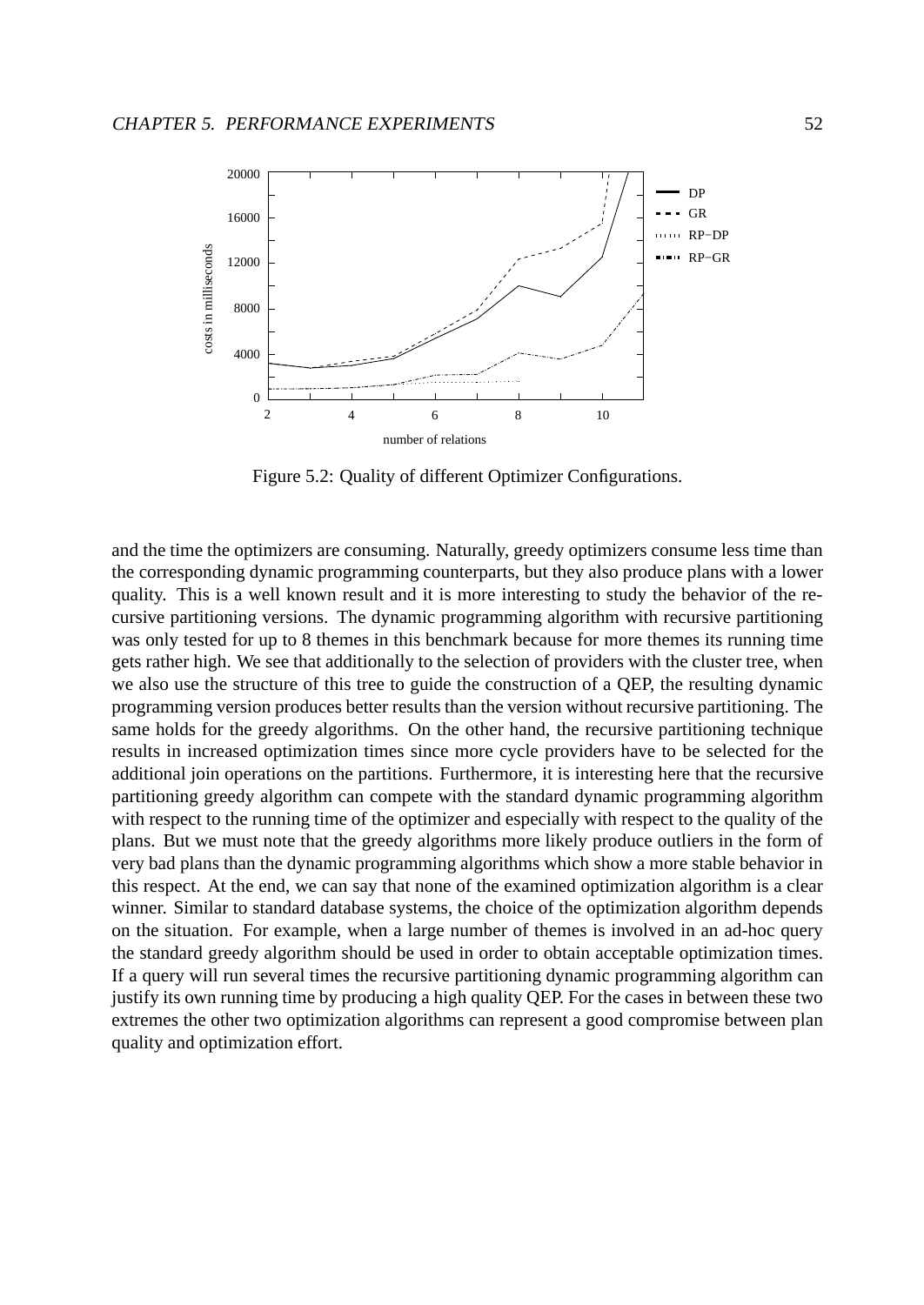

Figure 5.3: Running Times of different Optimizer Configurations.

# **5.3 Query Execution Times**

#### **5.3.1 Benefits of Operator Mobility**

The following experiment shows the benefits of ObjectGlobe's ability to execute query operators near data sources. We measured the execution time of a query which determines the hotel in Berlin with the greatest number of hotel rooms. The information about hotels is gathered from two Internet sites namely HotelBook (www.hotelbook.com) and HotelGuide (www.hotelguide.com). To perform this task wrappers were used which first query a list of all hotels in a given city and afterwards query detailed information for every single hotel in this list; according to the query capabilities of the data sources. We measured two different plans for this query, which structurally correspond to the plans shown in Figure 3.4 and Figure 3.5, except that we use a group operator instead of a nearest neighbor operator. The traditional one is to execute the wrappers at the client in Passau, the other one which is made available by ObjectGlobe is to execute the wrappers and intermediate group operators at a cycle provider near the data sources. Because it is impossible to execute the wrapper at the hosts serving HotelBook or HotelGuide, we used a host in Maryland for this experiment.

We executed these two plans every two hours in a 24 hour range and as the results in Figure 5.4 show that there is a clear benefit if the wrappers are executed near the data sources, i.e., at a cycle provider with a good network connection to the data sources. Therefore the latency time is reduced when the wrapper iteratively accesses the HotelBook or the HotelGuide database. This experiment does not demonstrate how parallelism can be used to speed up query execution, because the network costs dominated the CPU costs by far, but performance gains from parallelism can also be achieved with ObjectGlobe.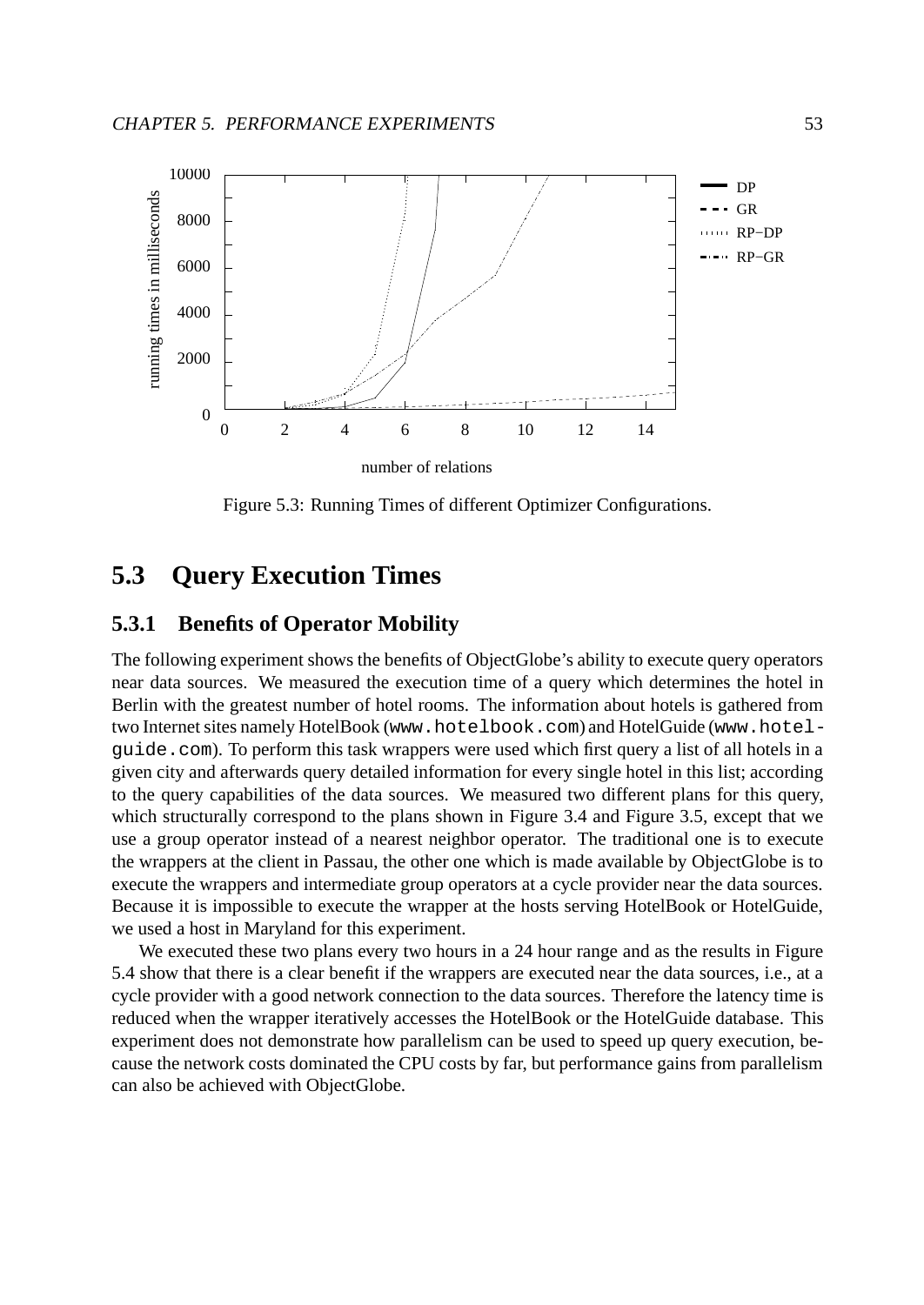

Figure 5.4: Centralized versus Distributed Execution of Plans

#### **5.3.2 Costs of Secure Communication**

The use of SSL sockets [FKK96] and therewith encryption and Message Authentication Codes (MACs) is an effective way to integrate secure communication into a distributed system. But cryptographic algorithms have additional costs when transmitting data across a network. To demonstrate this effect we executed a simple scan-display plan and varied sites of the scan operator and the usage of SSL. In all cases the scan operator had to process 10 MB of data. As Table 5.2 illustrates, costs for encryption and MAC calculation can be neglected in a WAN environment. The first column contains information about where the scan and the display operators were executed<sup>2</sup> and across what kind of network the data was sent. The remaining three columns list the times of query executions where the data was not encrypted and no MAC was calculated (plain), where only a MAC was calculated (SHA) and where both, encryption and MAC calculation, were done (IDEA + SHA). The first row shows that secure communication increases the query execution time in LAN environments (but the overall execution time is even with fully secured communication much faster than query executions in a WAN environment with unsecure communication). The second row shows that in a WAN environment there is no significant time difference between secure and insecure query execution because costs for cryptographic algorithms are CPU costs and are superimposed by communication costs.

#### **5.3.3 Costs of Dynamic Extensibility**

One of the prominent features of ObjectGlobe is its dynamic extensibility by external operators. There are of course additional costs caused by loading classes from the network and the separation of name spaces of different queries compared to loading locally available built-in op-

 $2X \rightarrow Y$  means that the scan operator was executed at host X and the display operator was executed on host Y.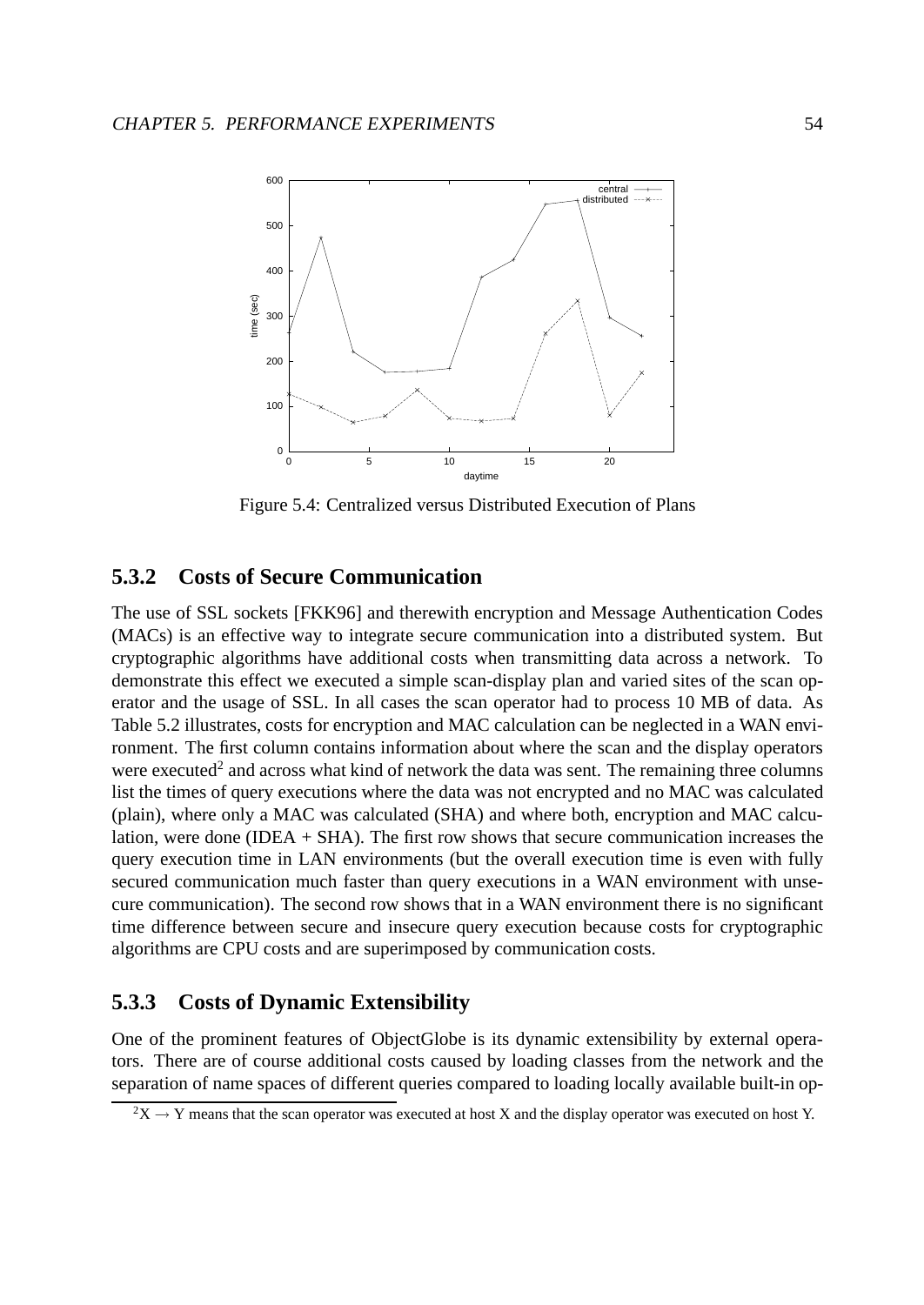#### CHAPTER 5. PERFORMANCE EXPERIMENTS 55

|                                                         | plain                                    | <b>SHA</b>        | $IDEA + SHA$ |
|---------------------------------------------------------|------------------------------------------|-------------------|--------------|
| <i>scan</i> [Passau $\rightarrow$ Passau], 100 MBit LAN | $3.54$ secs                              | $\vert$ 5.31 secs | 11.86 secs   |
| <i>scan</i> [Mannheim $\rightarrow$ Passau], WAN        | $ 81.93 \text{ secs} 81.86 \text{ secs}$ |                   | 82.04 secs   |

Table 5.2: Costs of Secure Communication in Different Network Environments

erators. This separation of name spaces is achieved by using an individual OGClassLoader for every query and it forbids the caching of Class objects for external operators. Instead, only the bytecode (rather than the instantiated class object) of an external operator can be cached and this bytecode is cached in a separate ClassFileCache. To measure the overheads of loading an operator from a remote site and from the ClassFileCache, we loaded built-in and external operators of different size stored at different locations using our OGClassLoader: built-in operators from disk and external operators from a local function provider in Passau and a remote function provider in Maryland. For external operators, we measure three scenarios: (a) the bytecode is not cached at all; (b) the bytecode is cached in the ClassFileCache; (c) the operator is cached as a class object internally in the OGClassLoader. Scenario (c) is used as a baseline and simulates the behavior of a system without security measures. Figure 5.5 shows the following effects:

- The costs for the initial loading of a class from disk or network are very high (the +-lines in Figure 5.5) but can be heavily reduced by caching the class object of built-in operators or caching the bytecode of external operators (the triangle lines).
- Comparing the  $\times$ -lines (Scenario (c)) and triangle lines (Scenario (b)), we see that the overheads to ensure security are relatively high; compared to the overall costs of query processing on the Internet, however, the overheads for security can usually be neglected (less than a second in all cases).



Figure 5.5: Costs of Loading an Operator by the ObjectGlobe Class Loader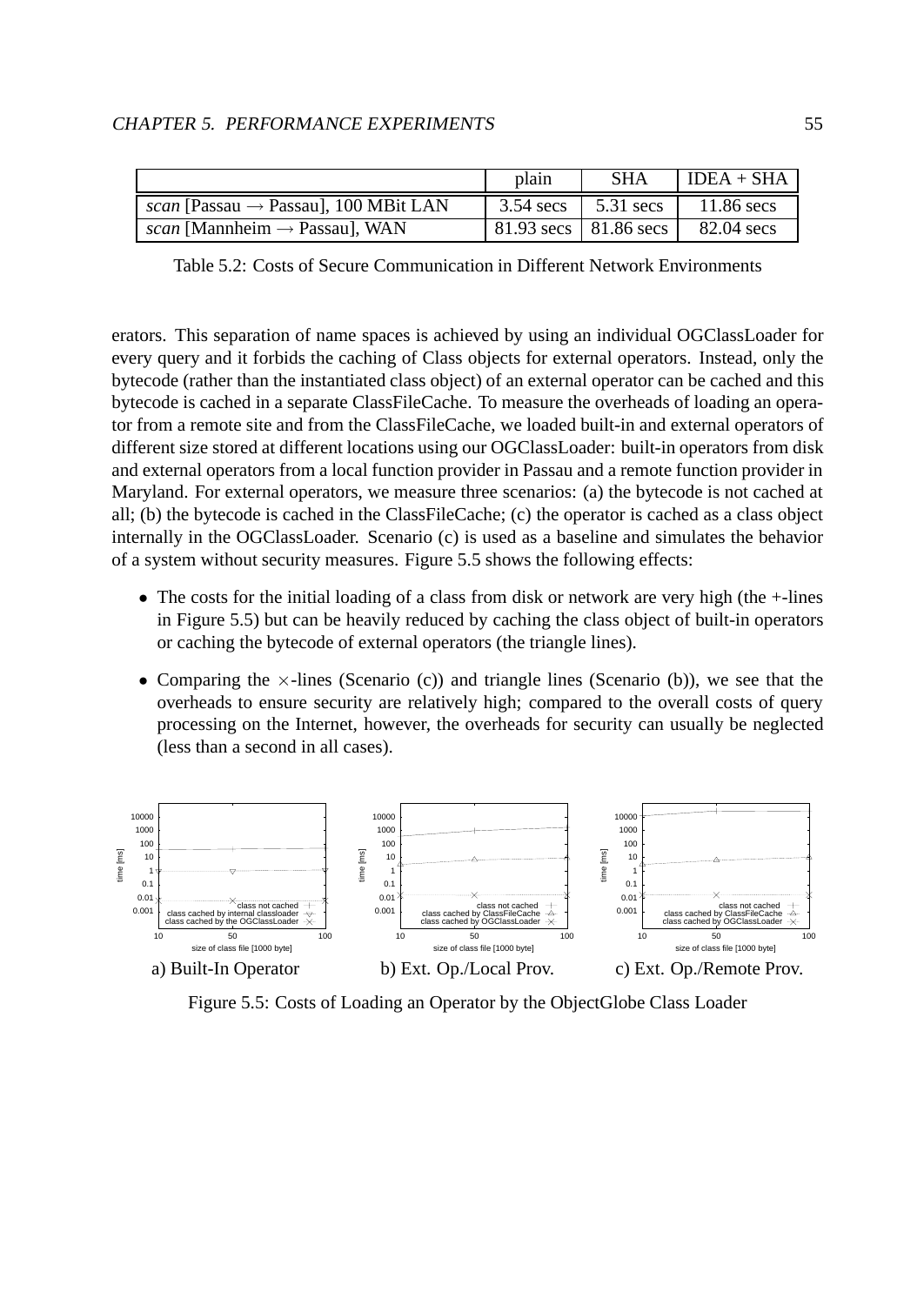# **Chapter 6 QoS in Data Integration Systems**

In this chapter, we motivate, why the support for QoS mechanisms in a data integration system like ObjectGlobe is necessary in order to increase its user acceptance. After that, we list related work in the area of QoS management. In the last section, we describe the QoS parameters which can be used in our system to specify QoS constraints and explain the basic aims and strategies of our QoS management system.

# **6.1 The Relevance of QoS for Data Integration Systems**

Accessing and processing distributed data sources have become important factors for businesses today. This is especially true for the emerging virtual enterprises with their data and processing capabilities spread across the Internet. Unfortunately, however, query processing on the Internet is not predictable and robust enough to meet the requirements of many business applications. For instance, the response time of a query can be unexpectedly high; or the monetary cost might be too high if the partners charge for the usage of their data or processing capabilities; or the result of the query might be useless because it is based on outdated data or only on parts (rather than all) the available data. Here, we show how our ObjectGlobe system can be extended in order to support quality of service (QoS) guarantees. We propose ways to integrate QoS management in the various phases of query processing: (1) Query optimization uses a multi-dimensional assessment (cost, time and result quality) of query plans, (2) query plan instantiation comprises an admission control for sub-plans and (3) during query plan execution the QoS of the query is monitored and a fuzzy controller initiates repairing actions if needed. The goal of our work is to provide an initial step towards QoS management in distributed query processing systems and do significantly better than current distributed database systems which are based on a best-effort policy.

Our ObjectGlobe system with its distinction of cycle, data and function providers, enables an open and distributed query processing services market. This market can also be regarded as an information economy. In order to become commercially relevant, however, it is necessary to give guarantees on the services provided. Today, almost all open systems on the Internet are based on the "best-effort-principle" and nobody is willing to construct mission-critical applications in such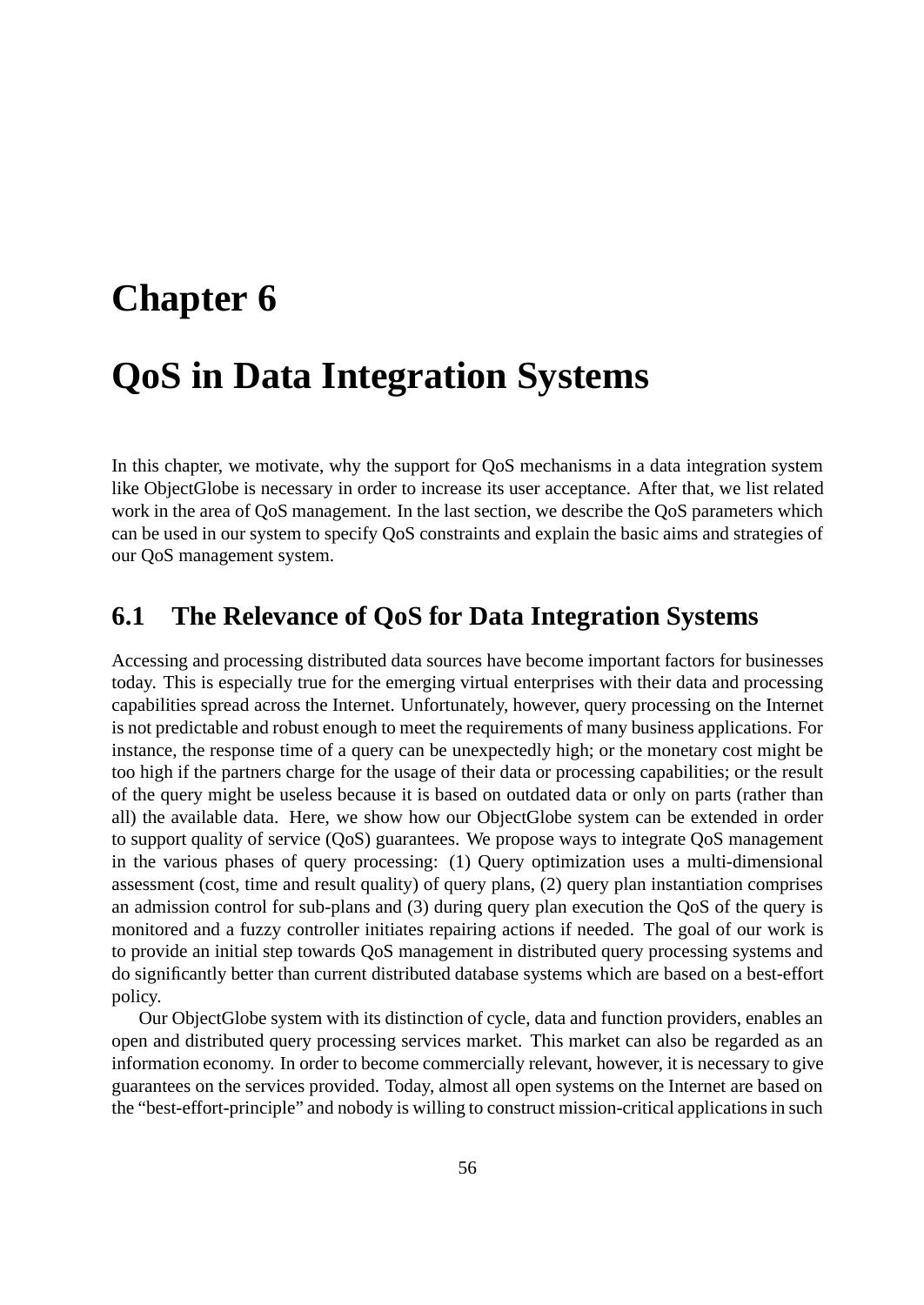an environment because such applications would simply not be reliable enough. Specifically, users would like to constrain the cost of running applications, the running times of applications, and the quality of the results obtained by running the applications using external data sources. To demonstrate these needs we give the following example:

A realtor in the USA has an appointment with a customer, who wants to buy a villa in the Mediterranean area. The customer has mentioned his requirements regarding the maximum distance to the next airport and the amount of building area in advance. The realtor poses a query against a distributed query processing system which covers some European realtors as data providers. There exists also a data provider which has information about airports in that area. Since the requirements of the customer seem to be very selective the realtor requests that at least 70% of the registered data about estate offers should be considered in the query and at least 20 result tuples should be produced. The appointment is in 20 minutes; therefore the data should be available in no more than 10 minutes since the realtor wants to check the offers before. Considering the budget for IT-services and the prospects of a successful deal, the realtor sets the upper bound for the query execution cost to 10 Euros.

The SQL-query for this application computes a join between the real estate information and the data about airports. The join predicate uses a user-defined, external function which computes the length of the bee-line between two locations. The query uses another external function for scaling the images of the estate offers into a handy size. We used the real estate DTD [Pet99] as a template for our real estate relation; the meaning of the attributes should be obvious.

```
select e.Price, e.Location.City, scale(e.Image,0.3), a.Name
from Estate e, Airports a
where e.building-area > 200 and
      geoDistance(e.Location,a.Location) < 10 and
      e.Location.region = 'Mediterranean';
```
The data of each European realtor represents a partition of a relation named *Estate*. For the *Airports* relation we assume that there is only one data provider; therefore it does not make sense to specify a completeness constraint for this relation. This means, that implicitly 100% completeness is requested for the *Airports* relation. The quality constraints given in the textual description are:

- completeness of the used real estate information  $> 70\%$ .
- cardinality of query result  $> 20$ .
- total cost  $\leq 10$  Euros.
- total response time  $\leq 10$  minutes.

A possible query evaluation plan for the given query is depicted in Figure 6.1. The leaves of the operator tree represent autonomous data providers which contribute their information to the query. The plan fragment consisting of the union and scale operation may be executed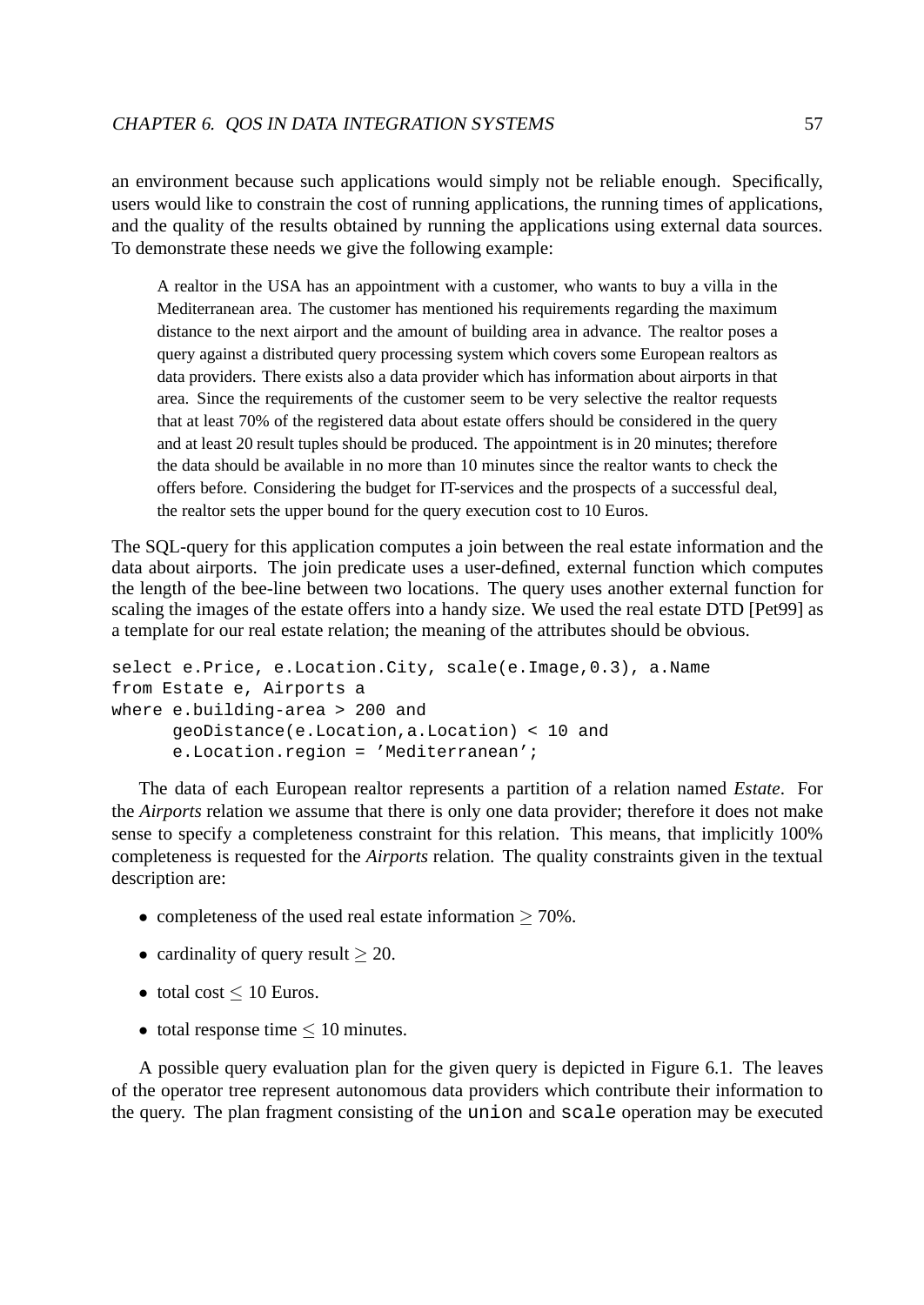

Figure 6.1: Query Evaluation Plan for the Example Query

at a cycle provider which has a good network connection to the data providers beneath it. The scale operator itself could be loaded from a function provider, specialized on functions for image processing.

This example demonstrates the need to give guarantees at the "application level" and that this involves coordinating the services of several providers. Obviously, it is not possible to fulfill all requests in such an environment since servers might be down, interconnects might be congested, or simply because the right data providers might not be found. However, the goal should be to fulfill as many requests as possible and to abort and inform the user as early as possible if a request cannot be fulfilled. This is the challenge we would like to address in the remainder of this work. Specifically, we will pick up this challenge for query processing as required in this example.

### **6.2 Related Work**

The term "Quality of Service" is mainly used in the area of networked multimedia applications. These applications need more restrictive constraints for the service quality they get offered by the underlying devices in order to, for example, provide for smooth video playing. For multimedia data streams, precautions have to be taken in the server and the client machines as well as in the network infrastructure. Frameworks for managing QoS in a distributed multimedia application are presented, for example, in [LN99] or [ACH98]. In respect to our work, it should be noted that the nature of QoS parameters in multimedia applications and distributed query processing differ substantially. For multimedia applications the QoS parameters mainly constrain the current execution of the application (Do we provide smooth playing at the moment?), whereas for query processing most QoS parameters refer to the end of the execution (Is the result set sufficiently large?).

[Wei99] gives a good motivation for the need to integrate the handling of service quality guarantees in information systems. Of the many aspects discussed in [Wei99] we concentrate on the quality of service in distributed query processing over autonomous data- and cycle providers on the Internet. Work on service quality in the area of query processing is rare and the existing work particularly concentrates on constraints for the response time. This can be seen in papers about query scheduling like [BLR98], [GI97] or [BMCL94] and also in the area of real-time databases [PCL95]. In many cases constraints cannot be defined for a single query but a query has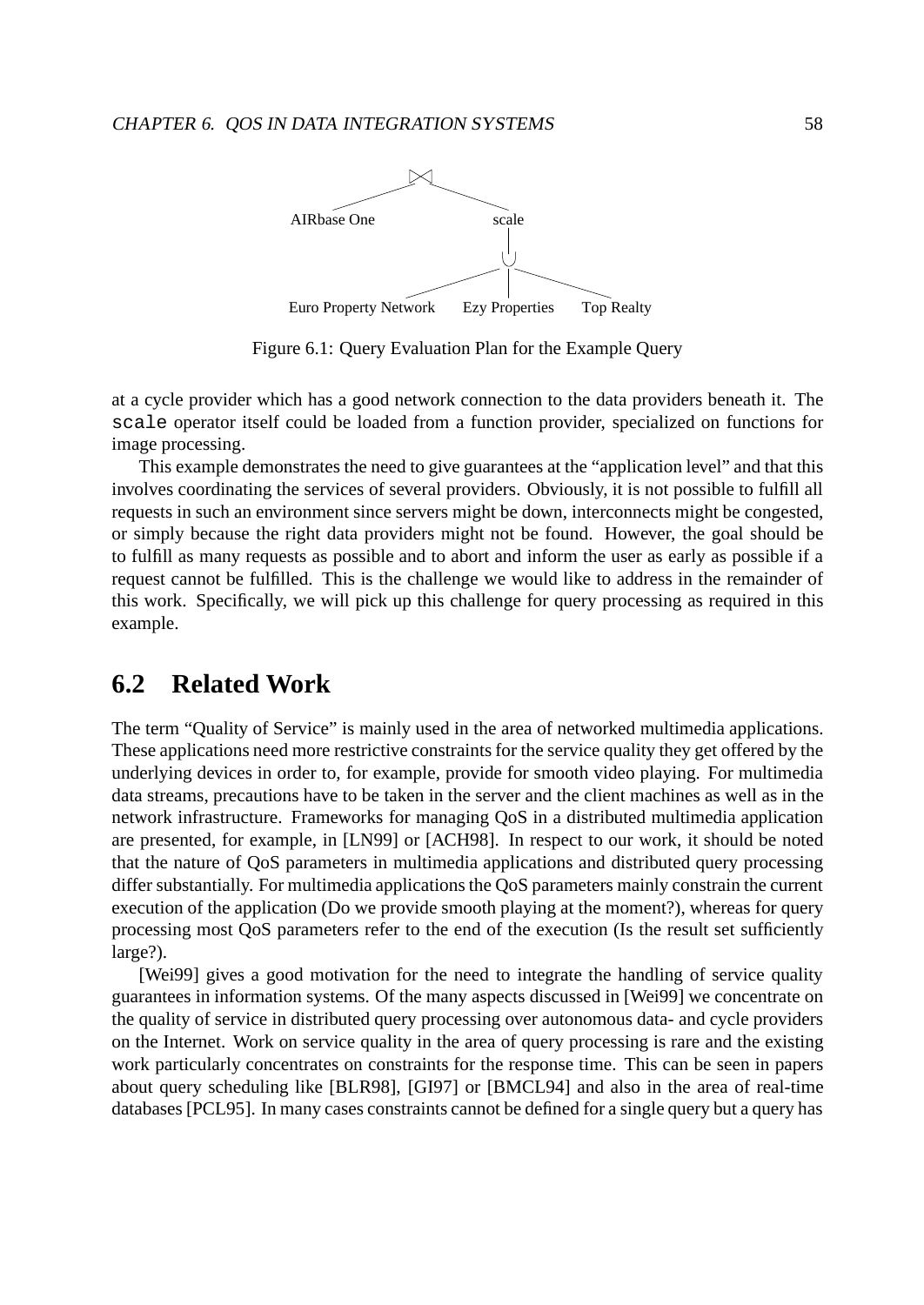to be assigned to a query class with predefined constraints on response time. Query processing in an open data integration system requires to also consider result quality and execution costs and the definition of QoS constraints should be possible for single queries. In addition, a novel aspect of our work is that the execution of a query utilizes the services of several autonomous providers. The difficulty here is to find a plan for the query which uses these services in a way so that the user-defined QoS constraints are fulfilled.

One aspect of QoS in a data integration system is certainly data quality. This topic has already been tackled in the literature, for example, in [FKL97] and [NLF99]. The reliability of a data provider, the accuracy of the corresponding data and its relevancy are example data quality aspects. Data quality constraints for a query can be considered in a pre-selection phase for data providers. In our work we also consider data quality constraints but we concentrate on the interference of these constraints with those for costs and performance and how these interferences can be treated in query optimization, distribution and execution. This means that we deal with data quality constraints in another context than the existing work which concentrates on the selection of data providers.

Our work is related to the Mariposa project  $[**SAL**<sup>+</sup>96]$ . In Mariposa a user can constrain the ratio between the running time of a query and its execution cost by the means of a bidding curve. Mariposa tries to obey these constraints during its plan fragmentation step which takes place after optimization. In our work, we consider the user-defined quality constraints during all phases of query processing. We think that this is necessary for achieving high rates of quality conforming query executions in a distributed and open environment.

During query execution we use adaptations of the query in order to react to violations in its QoS constraints. There is a great deal of work on adaptations of queries during execution time. [GW89] and [INSS92] propose the generation of query execution plans with embedded alternative sub-plans. The decision for a specific plan configuration is made at execution time, depending on the current load situation. In [KD98] and [IFF<sup>+</sup>99] query execution steps are mixed with re-optimization steps. Query scrambling [UFA98] tries to hide delays in data delivery of remote data sources by re-scheduling executable sub-plans of the query. The authors of [AZ96] suggest to start competing sub-plans in parallel and after a winner has emerged, the "losers" are stopped. A more recent work on runtime adaptation can be found in [AH00]. These authors propose to decide for each tuple and for every of its processing steps by which operator in a pipeline it should be processed next. This decision is based on the back pressure observed at the queues which are associated with every operator.

Our adaptations supplement those above because we mainly focus on resource allocation. But this does not mean, that we only adjust local settings like CPU priority or memory allocation. In our environment, cycle, data, and function providers are also resources. For example, if a cycle provider becomes a bottleneck and, as a consequence a query seems to miss its guarantees on response time, we could move the corresponding plan fragment to another, more suitable cycle provider. The logical structure of the plan is not changed in this way.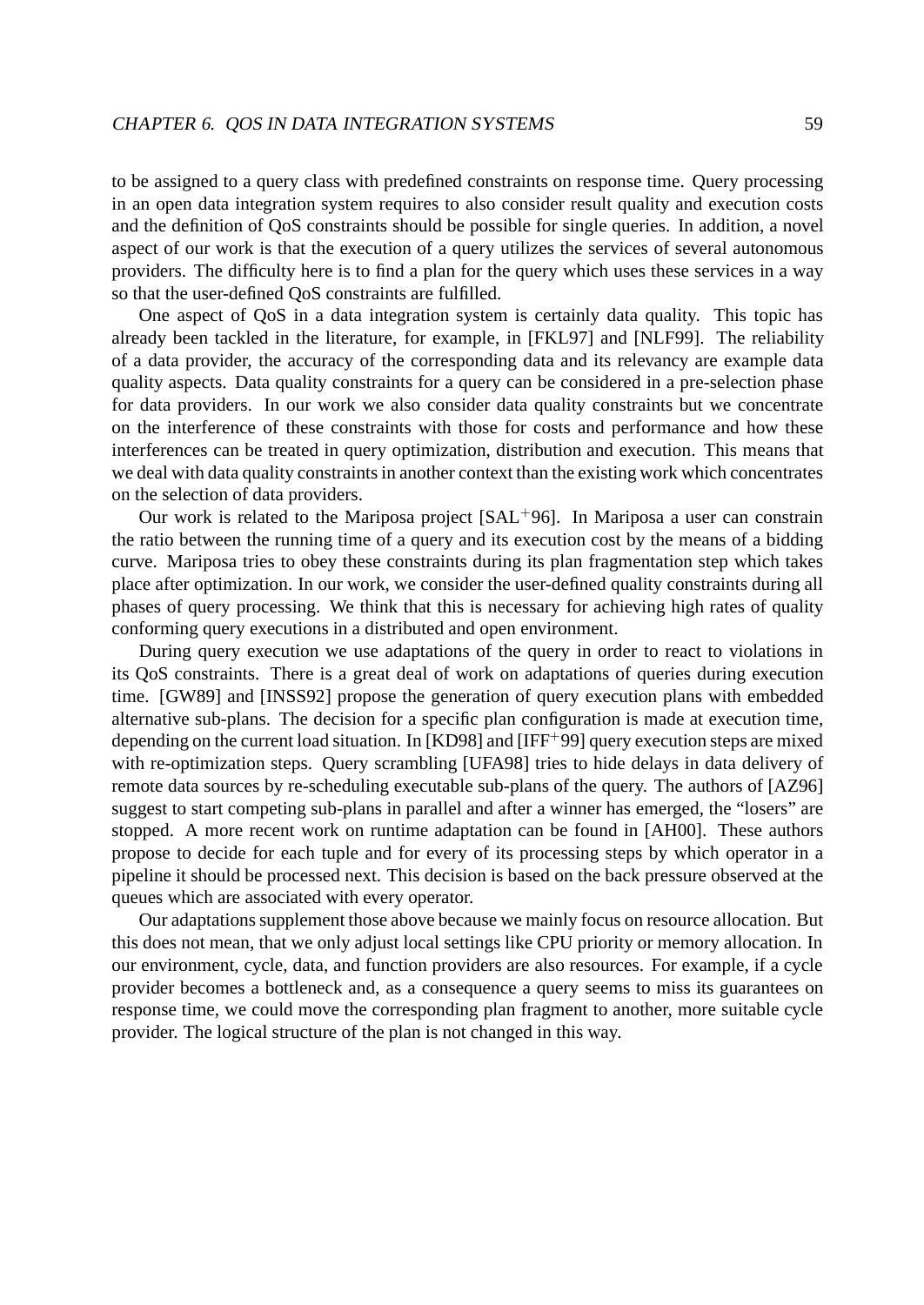# **6.3 The Quality of Service Model**

Analogously to cost models in traditional database systems, we need a model for our quality constraints in order to describe and assess the quality of queries, query evaluation plans and query executions. The basics of this QoS model and its role for query processing are presented in this section.

### **6.3.1 The Quality of Service Dimensions**

As we have seen in Section 6.1, in an information economy a user should be able to constrain the relationship between the qualities of the result and the execution itself and the costs for the execution. Therefore, we need a set of QoS parameters which can be used for declaratively specifying QoS constraints for a query execution. In the query processing context QoS parameters can belong to three different dimensions: the result quality of the query, the duration/timeliness of the query execution and its monetary cost.

**Query Result Quality** We assume that a relation<sup>1</sup>S is divided into several partitions  $S_1, \ldots, S_n$ which may be managed by independent data providers. In our example, every realtor participating in the data integration system, represents a data provider which contributes a partition of the relation *Estate*. Usually only a subset of these partitions is used in a specific query. For each relation  $S$  in a query, we can constrain the following  $QoS$  parameters:

- the oldest time stamp of the last update for a partition  $p$  of  $S$  or its maximum staleness factor as introduced in Mariposa. We call this parameter  $QR_{age}^p$ .
- the share of the used partitions in respect to the whole data of the relation  $S(QR_{comp}^S)$ . This parameter is called completeness later on.

The result cardinality can be characterized by

- a lower bound for the result cardinality  $(QR_{min\#})$ . This parameter can be used to express that the user expects a minimum number of result tuples. If a query uses just a share of the available data for a relation, the system should incorporate as much data into query processing as is necessary to accomplish at least this result cardinality. If all the data for all relations in a query is used, this parameter need not be regarded anymore.
- an upper bound for the result cardinality  $(QR_{max\#})$ . Such a parameter corresponds to a *stop after* clause, whose support in query optimization and execution has already been studied in the literature [CK98]. A *stop after* clause will normally be used only in conjunction with an *order by* on the result.

<sup>&</sup>lt;sup>1</sup>The QoS techniques developed here are not restricted to data integration systems. Therefore, we use standard database terminology and use the term relation instead of theme and partition instead of data collection in the following.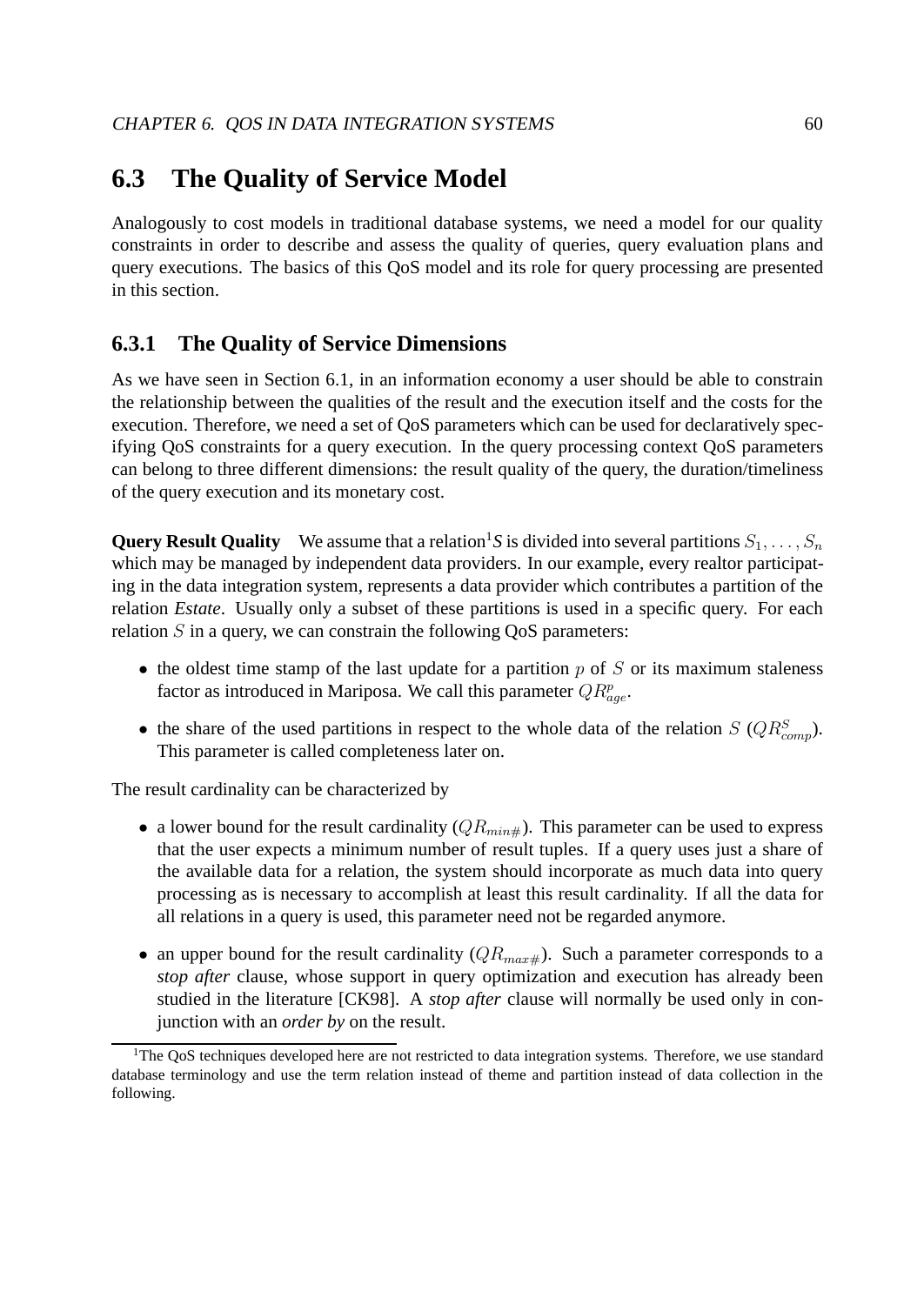**Query Execution Time** The execution of the query is characterized by the time spent in different phases of the execution of a plan:

- the time spent in the open-phase of a plan  $(QT<sub>first</sub>)$ . In an iterator based [Gra93] query engine like ours, this is roughly the time from the start of the query execution until the first tuple can be delivered.
- the time for producing all the result tuples of the plan—called  $QT<sub>last</sub>$ —starting at the point, when the open-phase has finished and ending, when the last tuple has been produced by the query. This phase is called the next-phase.

A small  $QT_{first}$  value for the resulting query execution is important in a distributed environment because the user can already look at the first tuples whereas the remainder of the (maybe long lasting) query is still executed in the background.

**Query Evaluation Cost** Since providers can charge for their services, a user should be able to specify an upper bound for the respective consumption by a query. Therefore, the quality parameters regarding the cost of a query take into account:

- the cost for services of function providers  $(QC_{function})$ , i.e., the cost for leasing a function for the duration of the query.
- the cost for services of data providers  $(QC_{data})$ , i.e., the cost for reading the data at the respective data providers.
- the cost for services of cycle providers  $(QC_{cycle})$ , i.e., the cost for executing parts of the query at foreign cycle providers.

In many cases not all quality parameters will be interesting for a user or perhaps just the sum of some of them, like the total cost or the total response time. The quality constraints for a specific quality parameter could also be expressed in the form of a continuous function over the space given by some or all other quality parameters. For instance, the user is willing to pay more money for the query execution, if more data was incorporated into the query processing. In our example, the realtor posed constraints on the total cost, total response time and the completeness of the *Estate* relation. Similar to real-time systems (hard real-time, soft real-time) some constraints on quality parameters could be strict and others could be handled in a relaxed way, by not aborting the query, if the constraints are not fulfilled any longer during execution. For example, users could limit the total response time for their queries, but they may still be interested in the result even if it takes longer. For batch queries users might only be interested in the total cost and the quality of the result because they do not wait for the completion of the query.

#### **6.3.2 The Integration of QoS Management in Query Processing**

It is currently not possible to construct a distributed and open query processing system on the Internet which can enforce the quality constraints of an accepted query under all circumstances.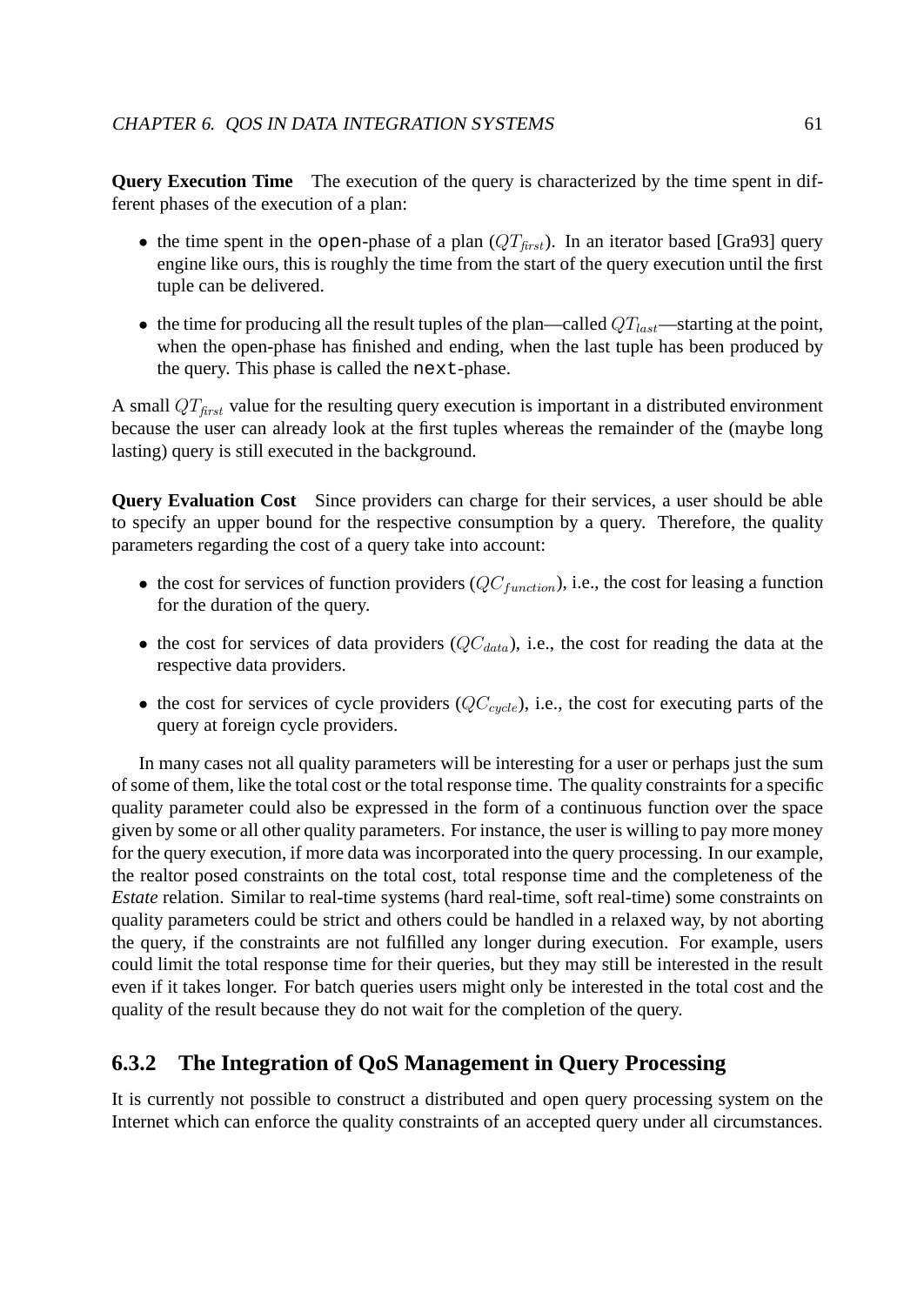The corresponding obstacles are either caused by the environment or by system immanent inaccuracies. Environmental factors, like network failures and unforeseeable load fluctuations on network links and cycle providers can obviously inhibit a QoS conform execution of a query. Likewise, difficulties in producing exact formulas for quality estimations and the limited accuracy of statistics for attribute value distributions of partitions or load distributions of resources can lead to overestimations of quality parameters. In this section, we first describe and motivate the overall goal of the QoS management component in our query processing systems. After that, we give an overview of the responsibilities and tasks of our QoS management component.

#### **The Goal of QoS Management**

Naturally, the ability to guarantee QoS constraints depends on the service quality guarantees one can get from the underlying shared resources. Among the common scheduling disciplines *best effort*, *priority-based scheduling*, and *reservation*, only the latter allows to construct a QoS management which can absolutely guarantee the QoS constraints for an accepted query. But reservation normally entails over-booking and inefficient resource utilization and is therefore rarely used for scheduling computer or network devices. Due to this fact, there remain two obvious goals for QoS management in our context:

- The percentage of queries, whose quality constraints could be fulfilled, should be maximized. This percentage is calculated based on the overall number of queries which are issued and not only on the number of those for which a constraint compliant query plan could be determined.
- The execution of queries which cannot fulfill their QoS constraints, should be stopped as early as possible. In this way the query does not waste the time an money of the user anymore. Of course, if the missed quality constraint is a soft one, the query should not be stopped but executed in a best-effort manner.

A query can only meet its quality constraints, if it gets a sufficiently good service from all involved providers. The difficulty in achieving a high percentage of QoS compliant queries is to find at optimization time a query plan which uses providers which can provide for a sufficiently good service at execution time. The optimizer uses estimates about the providers to construct such a query plan and the question is now, whether these estimates also hold during execution. There are two possible solutions for obtaining these estimates:

- The optimizer could initiate a resource availability test for each of the resources during optimization. Since we are expecting such a data integration system to consist of several thousands of providers and a lot of these would have to be regarded during plan generation, this approach is obviously not scalable enough.
- The remaining approach is then, to gather statistics about resource availability which is used during plan generation to estimate the current values for the resources in question.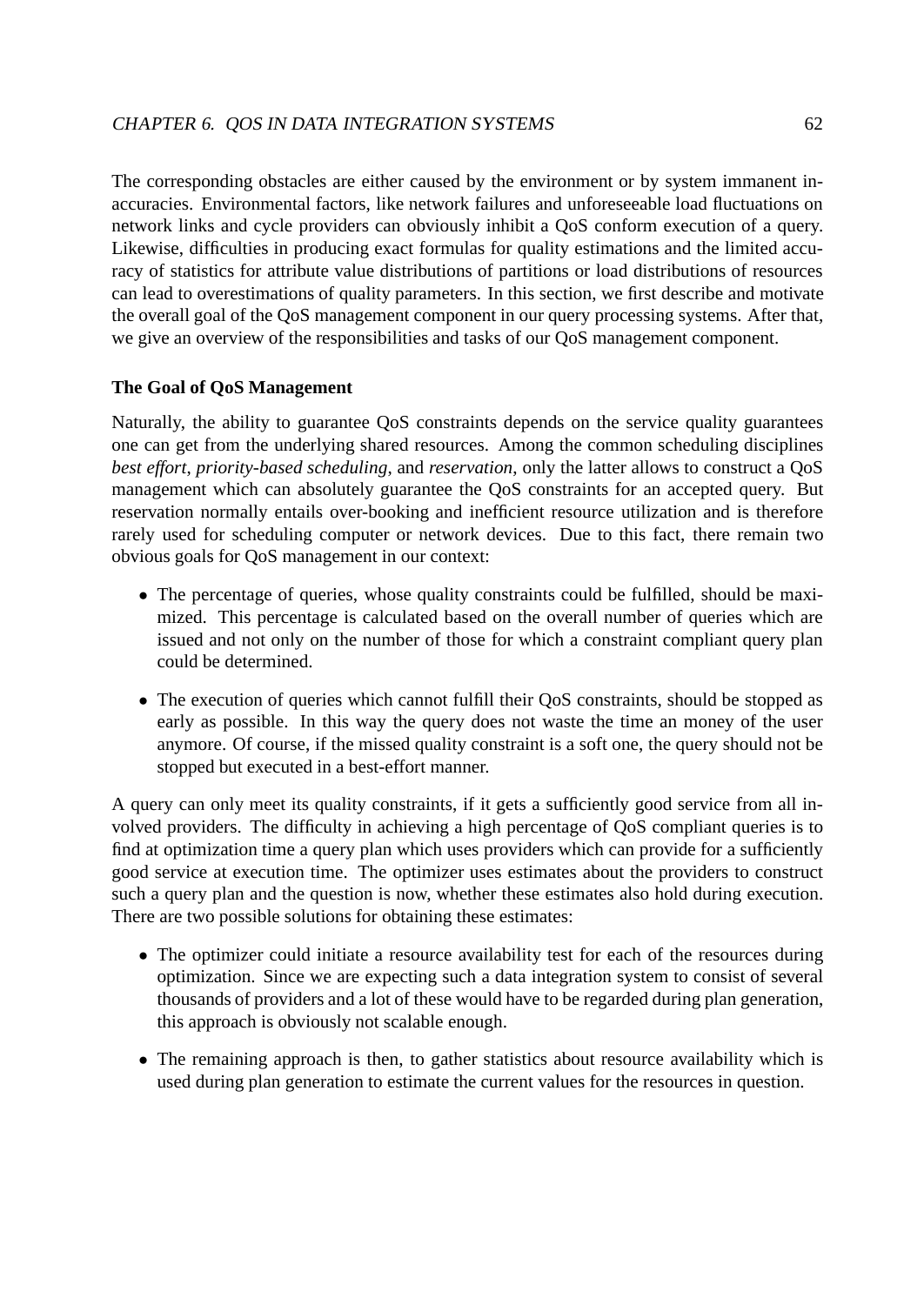

Figure 6.2: The Interaction of Query Processing and QoS Management

In the latter approach imprecise estimations for the resource availability together with all the other problems mentioned at the beginning of Section 6.3.2 could lead to failed quality constraints at run-time. In order to avoid a restrictive admission control which could reduce the number of failed executions, we exploit that different queries often have different demands at specific providers (e.g., batch queries in contrast to interactive queries). For every involved provider we explicitly state these demands in the form of resource requirements and quality constraints in the query plan. During query instantiation and execution we can use this information in order to check, if the demands of a query can be satisfied, and we can react appropriately. For example, if a query seems to miss its quality constraints, it could try to get a greater share on the resources of the provider at the expense of queries which can work sufficiently with a smaller share. If such an adaptation is not possible and the query will not fulfill its QoS constraints our second goal rules to stop the query in order to save the time and money of the user.

#### **The Phases of Query Processing**

An overview of processing a query in the context of our QoS management is depicted in Figure 6.2. The starting point for query processing in our system is given by the description of the query itself, the QoS constraints for it and statistics about the resources which can be used for processing the query. In our scenario cycle providers, the partitions from data providers and the functions of function providers belong to these resources together with all the network links connecting them.

Figure 6.2 also shows the activities of our QoS management during the query processing phases of plan generation, instantiation and execution.

**Plan Generation:** The optimizer generates a query evaluation plan (QEP) which contains information about the used data, cycle and function providers and about the way their services are combined to compute a specific query. The optimizer itself is in essential an intelligent search routine which is in many cases and also in ours dynamic programming based. It assesses a huge number of different plans with different providers by a quality model which provides formulas for estimating the quality parameters based on the structure of the plan and statistics about the providers. Hereby, every considered plan is constructed piecewise in a bottom-up manner and for every sub-plan which appears in such a process its quality parameters are computed with the quality model. Only a plan which fulfills all the user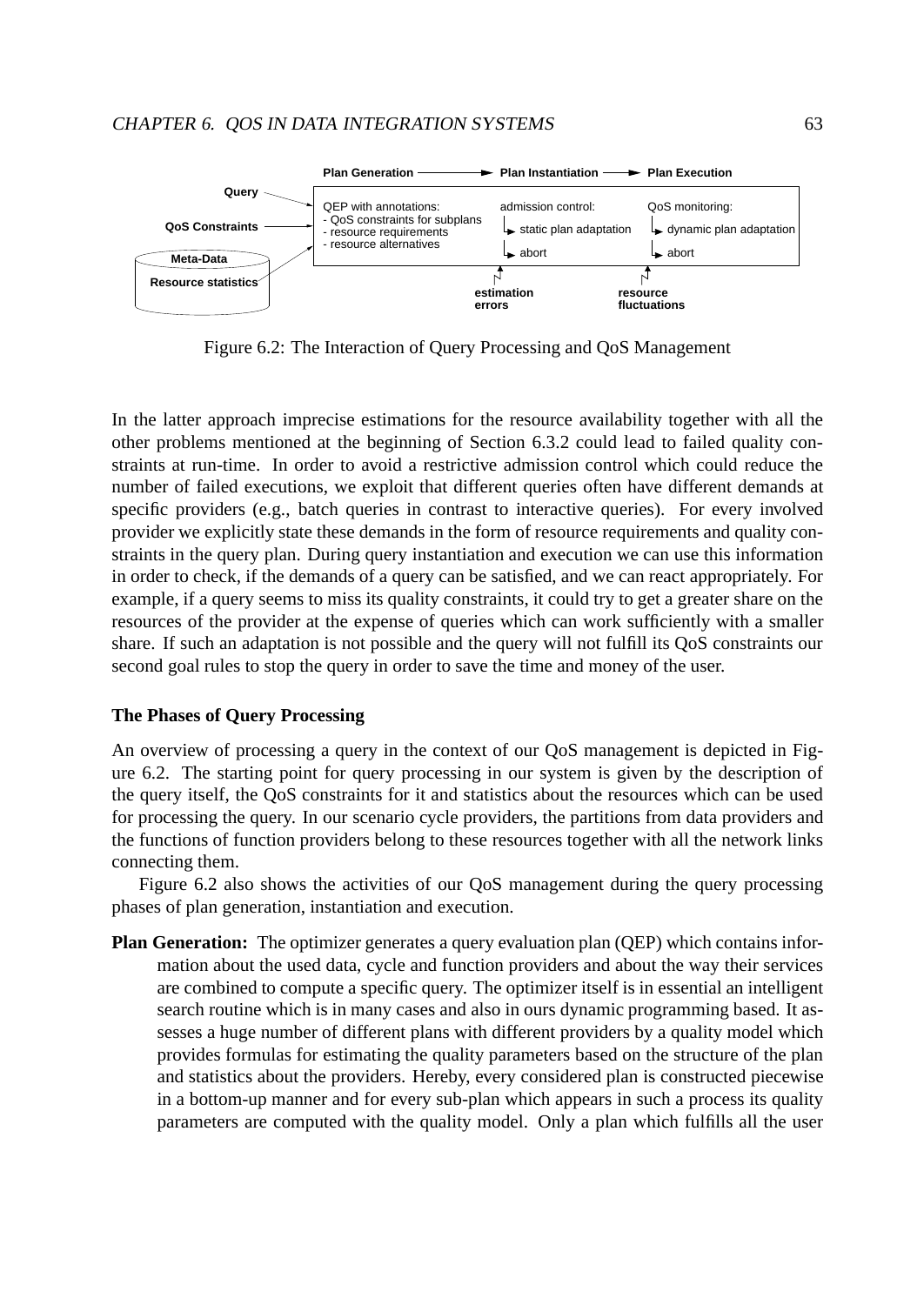constraints is considered for the later phases and its plan description will be annotated with the quality estimations and resource requirements for every sub-plan. Additionally, if the optimizer can find approximately equivalent alternatives for resources used in the query evaluation plan, these are also annotated in the plan.

- **Plan Instantiation:** During plan instantiation, sub-plans are distributed to cycle providers, functions are loaded from function providers and connections to data providers are established. When a sub-plan of a query uses the service of a specific provider, it is checked, if the resource requirements resulting from the quality constraints for that sub-plan can be satisfied by this provider. For a cycle provider this would mean that if the optimizer underestimated the load on the respective cycle provider the newly arrived sub-plan will probably not be able to meet its constraints. Furthermore, all the other sub-plans on that cycle provider would be in danger of missing their quality constraints, if we execute the new sub-plan there. As a result of this admission control, the execution of the new sub-plan would be rejected or, if possible, the sub-plan will be adapted.
- **Plan Execution:** During query execution, fluctuations regarding resource availability for, e.g., CPU time or network bandwidth and again estimation errors by the optimizer might violate the constraints on the quality parameters. In order to detect these violations, a monitoring component traces the current status of these parameters for every relevant sub-plan of the query. If this component detects a potential violation of the quality constraints for a subplan, it first tries to adapt the sub-plan so that it will meet its constraints again, or if this is not possible, it will abort the execution of this sub-plan. The plan adaptations during the instantiation phase can be performed rather easily because the plan is not instantiated yet. Here we need adaptations which can be applied also after a sub-plan has started to execute.

By estimating the necessary quality constraints for sub-plans of a QoS compliant query plan the QoS management can monitor the development of the quality parameters on a fine granularity. This helps in detecting potential quality misses quite early. For example, if there are pipelinebreaking operators in the plan, most of the work for the query could have already been done, when the first tuples arrive at the top of the plan. In our case, the plan beneath the pipeline breaker has its own quality constraints which must be monitored and enforced by the QoS management.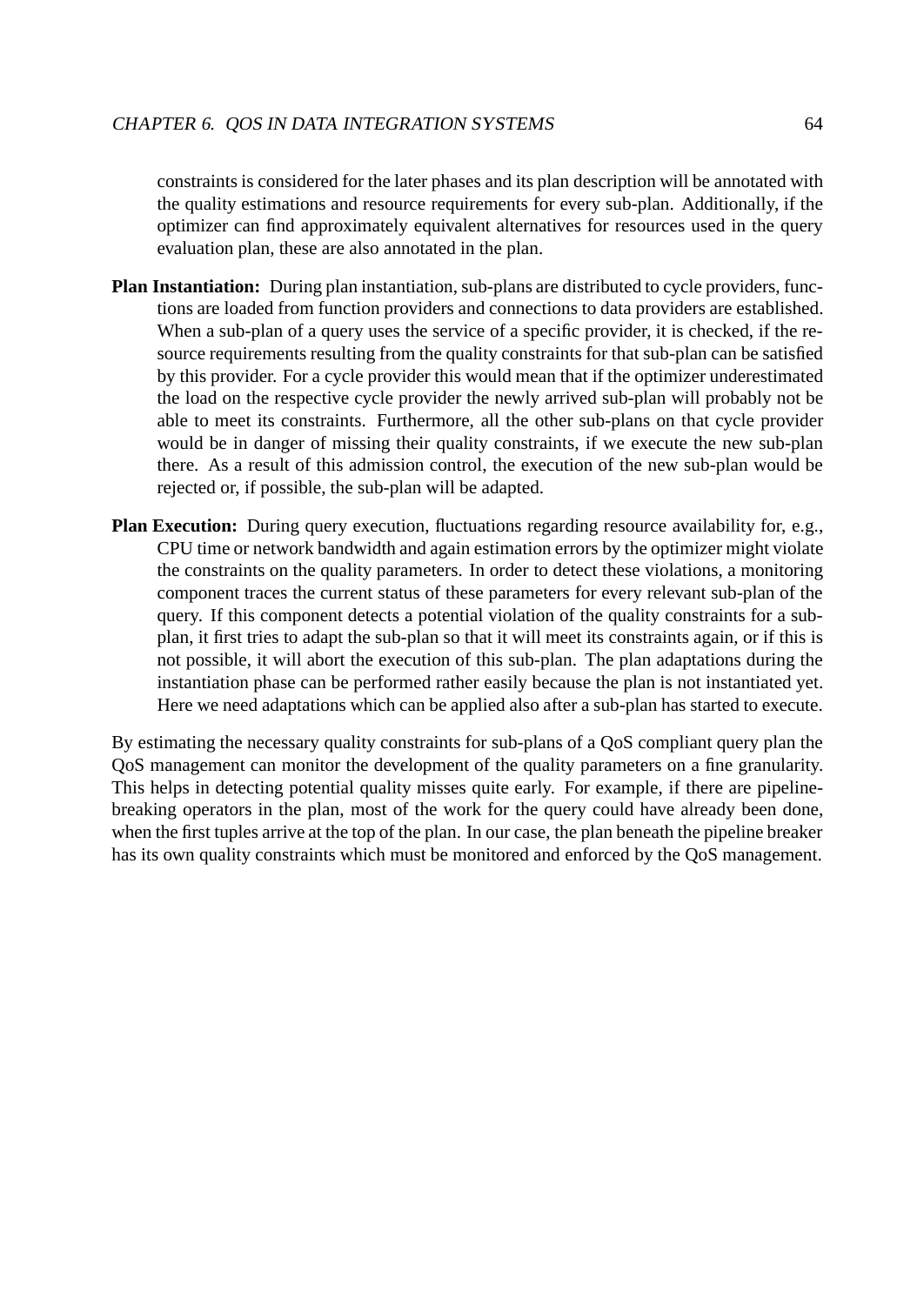# **Chapter 7 Enforcement of QoS Constraints**

The enforcement of QoS constraints needs to be considered during query optimization, distribution and execution. Each of these steps with respect to the QoS enforcement builds upon the achievements of the former one or relys to some extent on the abilities of the next one. The corresponding techniques for QoS enforcement in each of these steps are shown in the following.

# **7.1 Quality of Service Enhanced Plan Generation**

In this section we discuss the necessary modifications of a classic, dynamic programming based query optimizer for supporting QoS constraints during plan generation. We concentrate on the description of those parts of the optimization process which play an important role for QoS management and thus need modifications compared to their standard form.

- In many cases, it will not be feasible to consider all possible data providers for a given data set because the resulting amount of data processed in a widely distributed environment would result in unacceptable running times. Thus, an additional task for QoS management is to select the most relevant data providers and find appropriate cycle providers which are able to efficiently process the data from the selected data providers. This aspect of query optimization in ObjectGlobe has already been presented in Section 4.1 and we concentrate here on the additional information which has to be produced in order to support admission control and runtime adaptations.
- Query evaluation plans are constructed in a modular way using basic operators such as join, union, or user-defined operators. Analogously, the cost (and other properties) of a plans are computed in a modular way using cost functions for the individual operators. For QoS management, an extended framework is needed in order to construct plans and estimate the properties of plans in such a modular way.
- In order to estimate the running time of a plan, it is necessary to predict the load of resources (machines and network interconnects). Like traditional optimizers, we use statistics to estimate such loads. For QoS management, however, these statistics need to be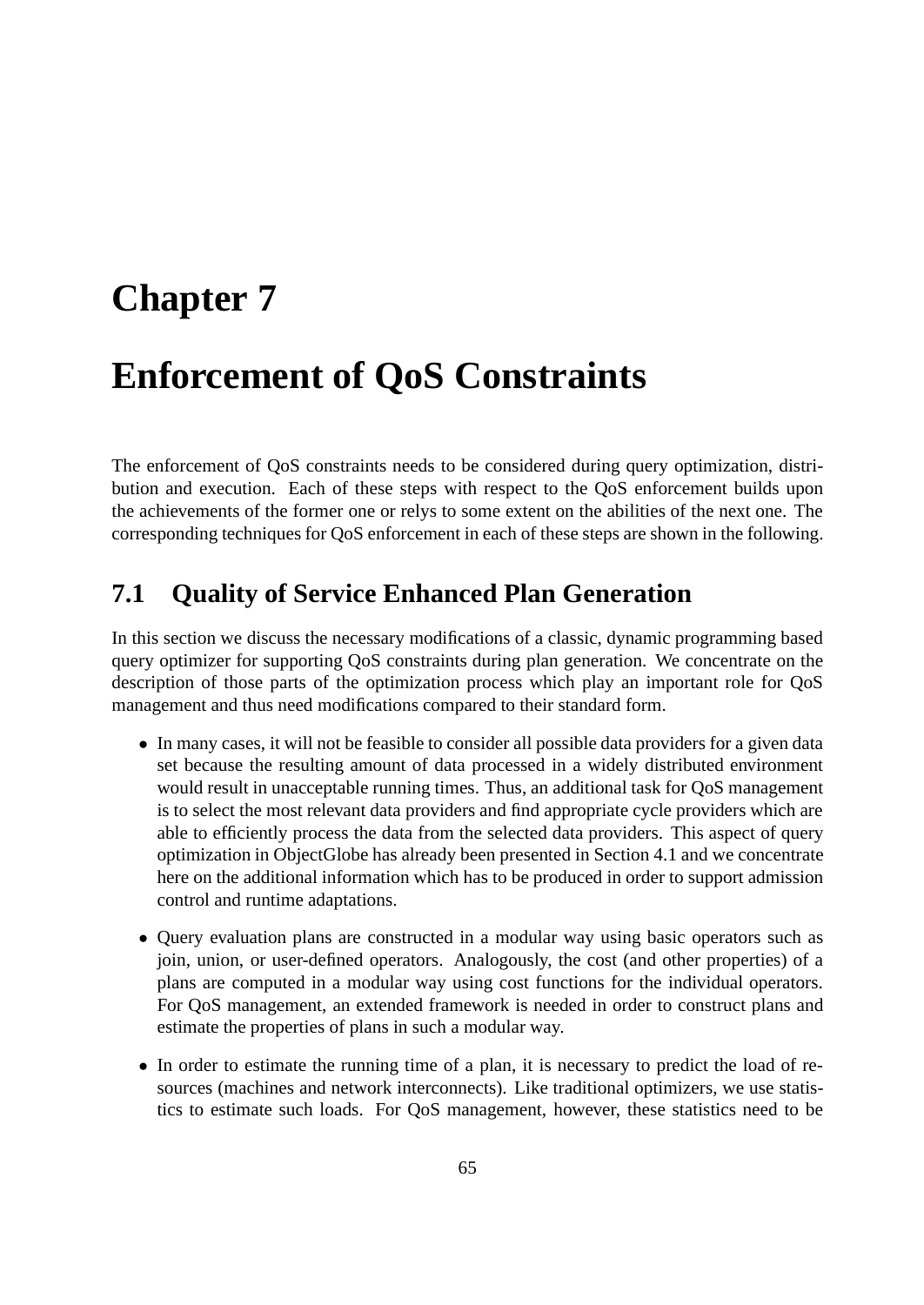evaluated in a different way because the probabilities for specific load situations need to be explicitly computed.

• The query optimizer enumerates alternative plans and prunes inferior plans based on their properties (e.g., estimated cost). A QoS-enhanced optimizer requires a special pruning metric in order to take all QoS parameters of a query into account.

In the following we will examine the problems which are listed above. Finally, some postoptimization actions are explained which are needed to adjust the optimizer estimations so that they are usable for admission control and monitoring.

#### **7.1.1 Selecting Providers**

Relevant data partitions from data providers and functions from function providers can be searched by a lookup service query. The corresponding parameters for the query like the requested type or freshness of the data and the class and signature of the function can be directly retrieved from the query itself or its quality constraints. As a result we get sets of matching functions together with the cost formulas registered by the respective developers and sets of matching partitions together with information about cardinality, relevance, attribute value distributions (histograms) and average tuple size. This level of detail in the meta-data for the relations can be reached even in a heterogeneous environment by histograms constructed by query feedback [AC99], frameworks which estimate data source relevance and overlap [LRO96, FKL97] and mediator costing frameworks [ROH99]. Furthermore, we also need statistics about the load characteristics of cycle providers and network links. Again, work on retrieving these statistics in a distributed environment has already been done [GRZZ00, WSP97].

As described in Section 4.1, we use a cluster tree for selecting cycle and data providers for a query. This cluster tree is based on the interconnection graph of data and cycle providers with the bandwidth of a network connection as the weight of the corresponding edge. We use this structure to search for the hot spot clusters of a query. In the context of QoS we also must consider the constraints on staleness and cardinality in addition to the completeness constraints when we search for these clusters. Figure 7.1 shows such a cluster tree.

The information about useful clusters is also utilized, when we group the sets of partitions, cycle providers and functions in classes which we call similarity classes. The similarity classes of resources will be annotated in the corresponding plan. These classes define a kind of environment for the plan which can be utilized during plan distribution and execution to break up the resource binding of the optimizer by replacing the initial resource with a better suited one out of its respective environment. An informal description of these similarity classes follows:

- The similarity class  $Sim_{DP}^{R,dp}$  of a relation *R* and a data provider *dp* is the set of replicas of *p* or other partitions, currently not used in the query evaluation plan whose data providers appear in the same cluster as *dp*.
- The similarity class  $Sim_{CP}^{cp}$  of a cycle provider  $cp$ , is the set of cycle providers which, analogously, appear in the same cluster as *cp*.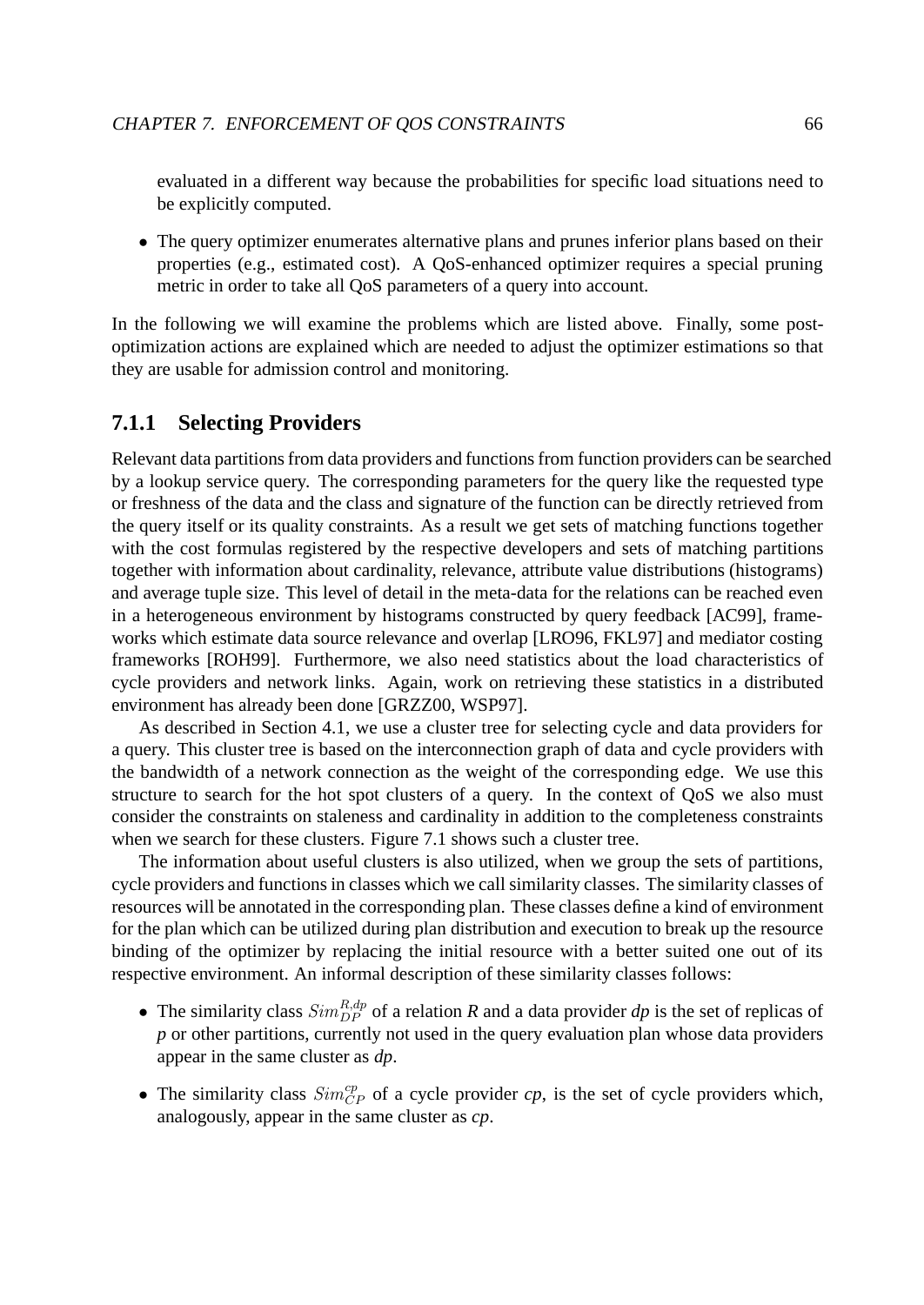

Figure 7.1: A simple Cluster Tree with Levels defined by Minimum Bandwidth Interconnections.

• The similarity class  $Sim_{FP}^f$  of a function *f*, is the set of all functions in the same class as found in the lookup service.

#### **7.1.2 Estimating QoS Parameters**

The estimations of cost and time consumption at a cycle provider have in common that they are based on the amount of work *W* which is induced by a specific plan. This dependency is obvious for the time consumption. However, it is artificially introduced for the cost consumption. Hereby we assume that the cost which is charged by cycle providers for the execution of plans depends on the work these plans induce.

The foundation for estimating the response time of query evaluation plans was made in the work done in [GHK92] and [GI97]. In the following, we refine this work by also considering parts of query evaluation plans which are executed in parallel with the rest of the plan but within these parts operators are executed in an interleaved way. Furthermore, we concentrate on the definition of a clearly structured quality model which should be obvious to implement.

#### **Estimating the performed Work of an Operator**

The amount of work done by an operator depends on the respective processing information *PI* (e.g., definitions for selection or join predicates or other parameters which affect the processing by the respective operator), the available main memory *M*, and the properties *DProps* (e.g., cardinalities, attribute value distributions, mean attribute sizes) of the operator's input streams. The implementor of an operator has to provide a *work function WF* which can compute the work performed by the operator based on that information. This function must adhere to the following signature:

$$
WF: PI \times M \times DProps \to W \tag{7.1}
$$

Additionally, the implementor of an operator must also provide a function *DPropsF* which computes the properties of the operator's output stream in a specific context:

$$
DPropsF: PI \times DProps \to DProps \tag{7.2}
$$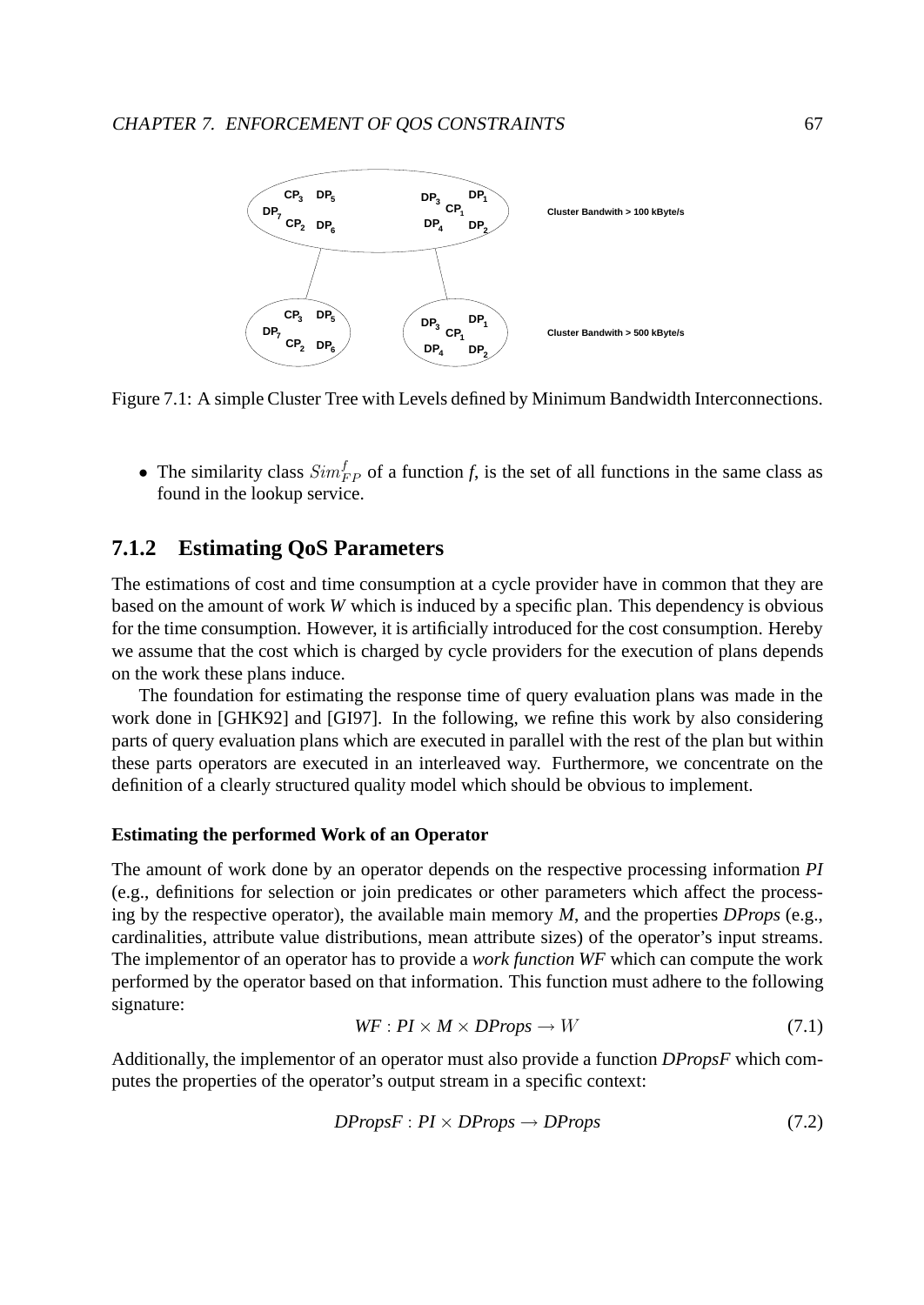#### CHAPTER 7. ENFORCEMENT OF QOS CONSTRAINTS 68

For each operator the function *WF* is itself constructed out of two functions:

$$
WF(pi, M, dprops) = WOF(pi, M, dprops) + WNF(pi, M, dprops)
$$
\n(7.3)

The function *WOF* estimates the work performed in the open phase of the operator and *WNF* the work in the next phase, respectively. Furthermore, the return values for all three functions *WF*, *WOF*, and *WNF* are equally dimensioned vectors (we call them *work vectors*), which means that the +-operation in Equation 7.3 corresponds to the usual summation on vectors. Each dimension in such a vector is associated with a resource, like CPU or disk. The unit of work for each dimension is determined by the type of the corresponding resource. For a CPU, work is measured by the number of instructions executed on it. If a more detailed model of the CPU should be used, we could integrate several more dimensions in the work vector, one dimension for every relevant kind of CPU instruction. The work functions would need to measure the quantities for the different instructions separately for each operator. For disk drives, we introduce two dimensions in the work vector, one for the number of disk accesses and the other for the overall number of bytes transfered (read or written).

Network connections between plan fragments are modeled as virtual, unary operators which use another work vector model than other operators. This work vector does not need information about disk accesses but has an entry for the number of needed network round trips for messages and the number of bytes which are transferred. The CPU related entries in the work vector of a network operator are replicated in order to consider the work done at the sender and receiver site separately. The CPU work estimated for a network operator also reflects the encryption or compression techniques which can be applied to the transfered data. Just as for normal operators, a network operator has different work functions for the open and the next phase of query execution.

#### **Estimating the Time and Cost Consumption of Operators**

The time and cost consumption of an operator *op* can be computed easily on the basis of the corresponding work vector. For each entry of such a vector the lookup service of our system provides meta-data about the cost and time consumption per unit work for that resource (that is  $CpU$  and  $TpU$  respectively) and the load  $(L)$  on it for the relevant range of time. For example, for a specific cycle provider we can obtain the information that the execution of an instruction lasts  $5\mu s$  and costs  $10^{-8}$  \$ and the load on the CPU is 40%. Now, we can compute the time and cost consumption of *op* for a specific resource *res*. In the formulas, we use the resource name for indexing the vectors for work, cost, and time consumption:

**Cost Consumption** (*CC*):  $CC_{res} = (WF(p_i, mem, dprops))_{res} * CpU_{res}$ 

**Time Consumption** (*TC*):  $TC_{res} = (WF(pi, mem, dprops))_{res} * TpU_{res} * 1/L$ 

The overall time and cost consumption for an operator can then be computed as the summation of the respective values over all the resources. Due to the structure of  $WF$ , we can also compute the time consumption in the open (*TOC*) and the next (*TNC*) phases separately. In Section 7.1.3 we will provide more details on the right choice of the load parameters *L* of resources, which is correlated with the probability for load fluctuations on those resources.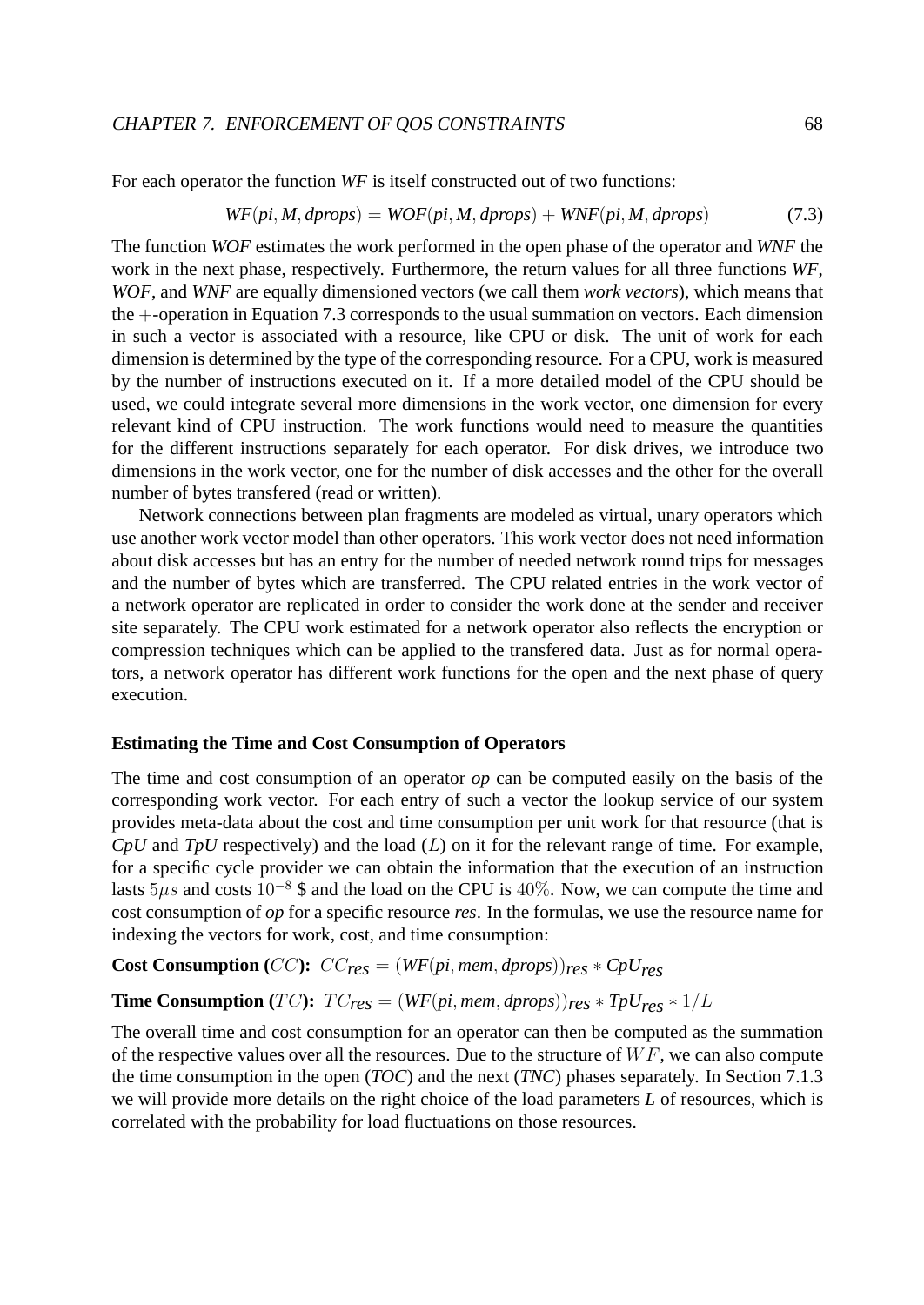#### CHAPTER 7. ENFORCEMENT OF QOS CONSTRAINTS 69

#### **Estimating Quality Parameters of Plans**

For each sub-plan considered during optimization a corresponding plan descriptor keeps the information about its estimated quality parameters, information about the properties *Dprops* of the intermediate result produced by the sub-plan, and the associated resource requirements. The plan descriptor contains not only entries for the time dimension of our quality model, but also for the cost- and result quality dimensions. An example plan descriptor is shown below. For simplicity, we omitted the resource requirements and the *Dprops* information and the result quality parameters are restricted to one involved relation R.

$$
PD := [\underbrace{QT_{first}, QT_{last}}_{time sub} , \underbrace{QR_{comp}^{R}, QR_{min\#}}_{sub\text{-}dimensions}, \underbrace{QC_{cycle}, QC_{data}, QC_{function}}_{cost sub-dimensions}]
$$

The computation of a plan descriptor for a sub-plan needs the information delivered by the *DPropsF* and *WF* function of the operator which appears at the top of the sub-plan. This operator is called *root* in the following. Additionally, we need the plan descriptors  $\{ipd_1, \ldots, ipd_n\}$ for the n sub-plans which produce the input data streams of *root*. Together with this information the quality parameters, except for the time quality parameters and the resource requirements, are easy to compute:

- The properties of the intermediate result of the sub-plan are given by the *DPropsF* function of the *root* operator with parameters taken from  $ipd_1, \ldots, ipd_n$ . If *root* is a leaf node the information can be found in the meta-data.
- The computation of the  $QR_{comp}$  parameter for a specific relation depends on the kind of *root*:
	- $-$  *root* = union: Add the respective parameters from  $ipd_1, \ldots, ipd_n$ .
	- $-$  *root*  $\neq$  union: Take the minimum over the respective parameters from  $ipd_1, \ldots, ipd_n$ .

Again, if *root* is a leaf node, the corresponding information can be retrieved from the meta-data.

- The cardinality estimations for the  $QR_{min\#}$  are done with histogram support in the usual way [PIHS96] and the information for leave nodes can be found in the meta-data, again.
- The cost quality parameters for data, cycle, and function providers can be computed simply by summing up the corresponding values from  $ipd_1, \ldots, ipd_n$  and *root*.

**The Scheduling Model of an Operator** For the computation of the time quality parameters it is important to know how operators schedule the actions of their input sub-plans. For example, Figure 7.2 shows the chronology of two query evaluation plans with a join operator being fed with input data by two scan operators. In the upper plan a double-pipelined hash join (DPHJOIN)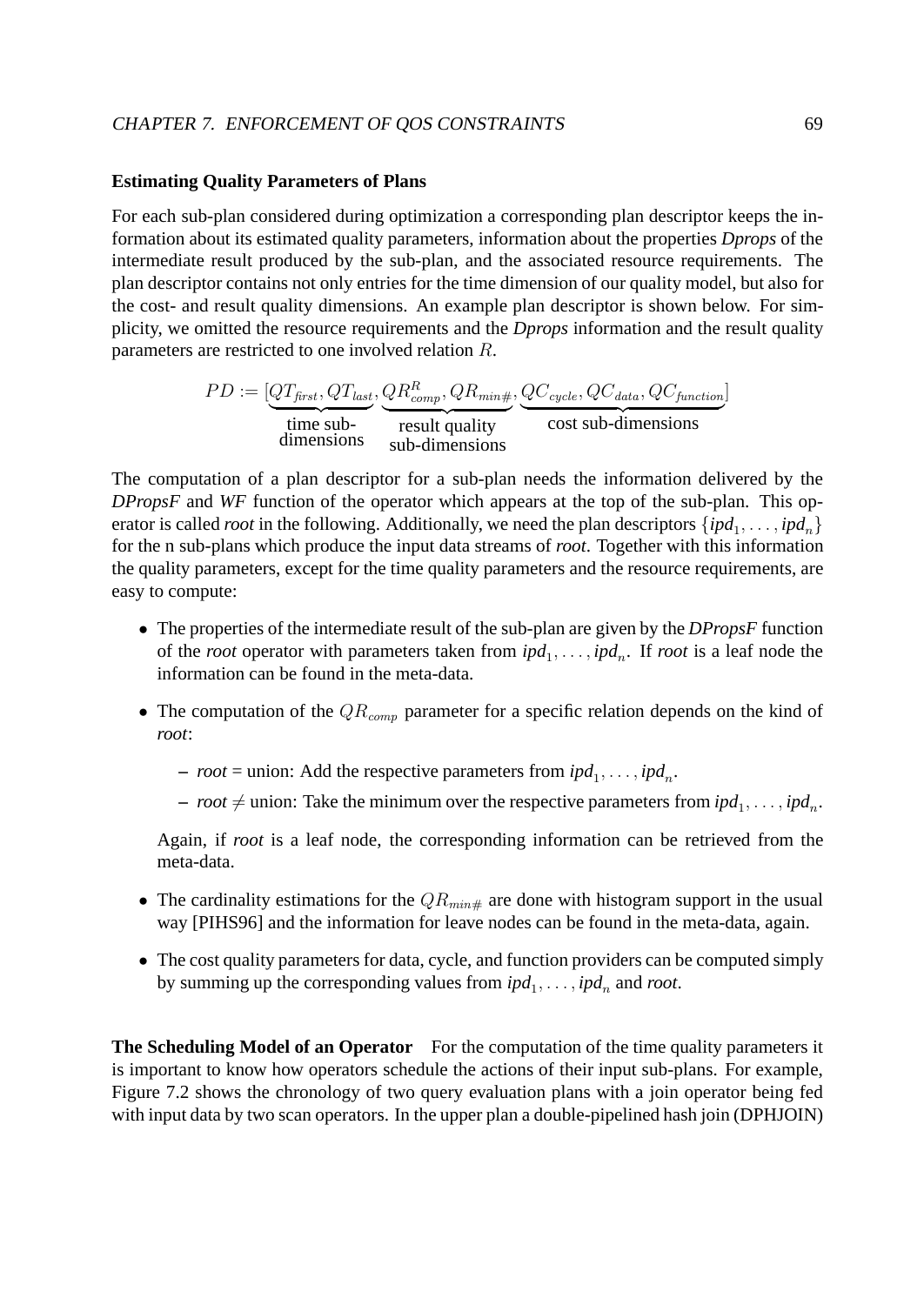

Figure 7.2: Chronology of Query Executions with different Scheduling Models

is used and in the lower plan a GRACE hash join (GHJOIN). As we can see in the picture, the GRACE hash join consumes its input streams in parallel during the open phase whereas the double-pipelined hash join does so in its next phase. Obviously, the  $QT_{first}$  parameter is mostly affected by the different scheduling behavior in this example.

We use a model, which we call *scheduling model* of an operator, to describe for each operator in a plan how it schedules its own actions together with the actions of its input plans. This model does not only depend on the implementation of an operator but also on the kind of communication between the operators. Communication between two operators can be realized by a synchronous interface which results in a pipelined-sequential execution of the corresponding operators, or an asynchronous interface which is used for communication across thread and machine boundaries and results in a pipelined-parallel execution of the corresponding operators. The information about the degree of parallelism in the execution can be expressed in the model by two operators:

- The binary sequence operator ';' indicates that the execution of the left and right operands is equivalent to a sequential execution. By this definition it is also allowed that the left and right operand intermingle their execution as this occurs in a pipelined-sequential execution of the next phases of two operators.
- The binary parallel operator '||' indicates that the left and right operands are executed in a manner which is in its time consumption equivalent to a parallel execution.

The operands of these two operations can be

- *op.open* and *op.next* which stand for the actions which are performed by operator *op* in its open and next phase, respectively.
- *ipd<sub>k</sub>*.*open* and *ipd<sub>k</sub>*.*next* which stand for the actions performed by the sub-plan associated with the input plan descriptor  $ipd_k$  in its open and next phase respectively.

We define that the sequence operator has a higher precedence than the parallel operator and that precedence can be modified by parentheses in the usual way. Both operators are associative.

We provide two different scheduling terms for an operator in order to reflect the scheduling behavior in its open phase and in its next phase. For example, the corresponding terms for the double-pipelined hash join and the GRACE hash join are: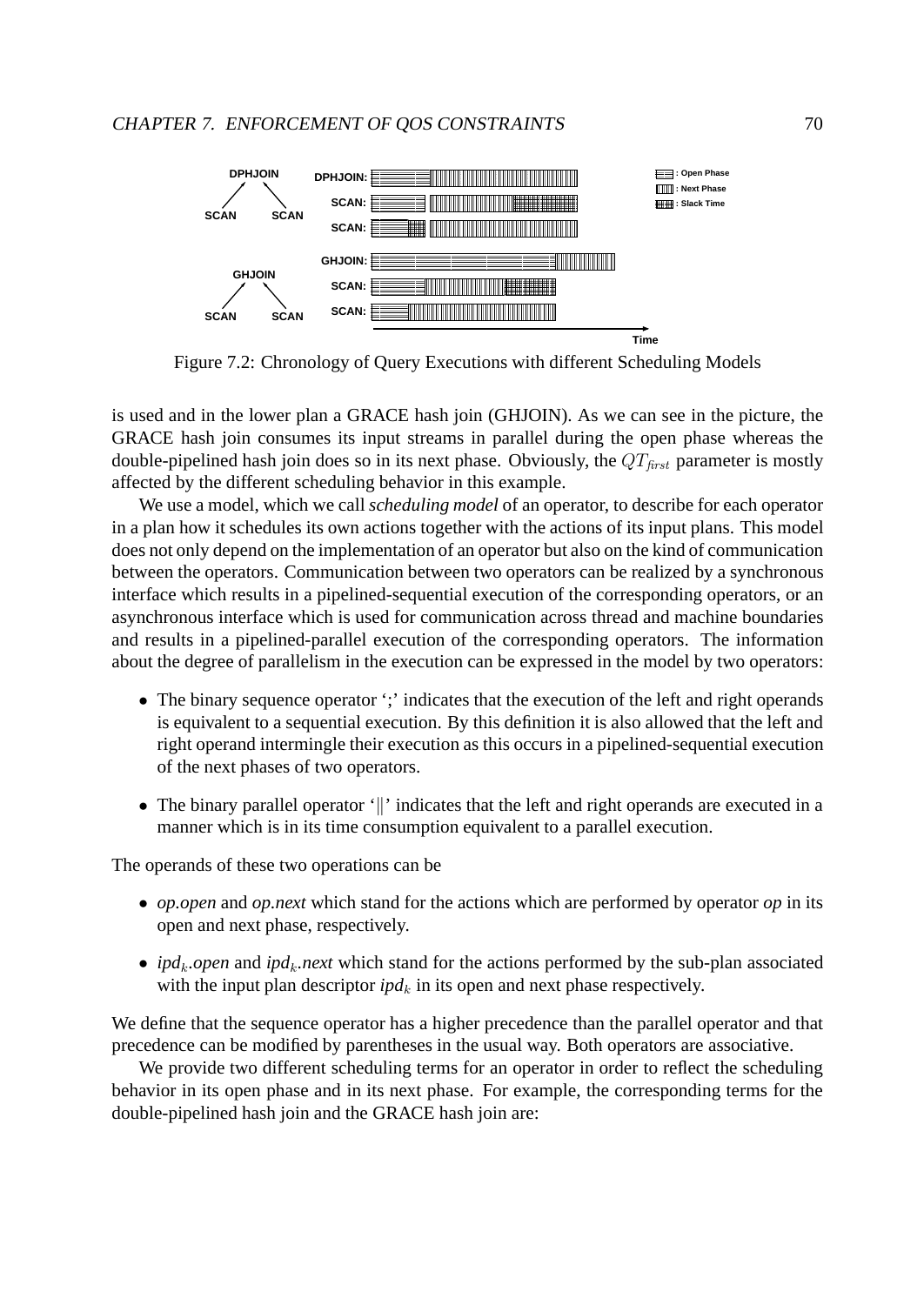#### CHAPTER 7. ENFORCEMENT OF QOS CONSTRAINTS 71

| <b>DPHJOIN:</b> |                                                                                                                          |  |
|-----------------|--------------------------------------------------------------------------------------------------------------------------|--|
|                 | <b>next:</b> op.next  ipd <sub>1</sub> .next  ipd <sub>2</sub> .next                                                     |  |
| <b>GHJOIN:</b>  | <b>open:</b> op.open  (ipd <sub>1</sub> .open; ipd <sub>1</sub> .next)  (ipd <sub>2</sub> .open; ipd <sub>2</sub> .next) |  |
|                 | next: op.next                                                                                                            |  |

In these cases all connections between operators are assumed to be pipelined-parallel<sup>1</sup>. A completely pipelined-sequential scheduling model of the GRACE hash join is:

**open:** *op.open*;  $ipd_1$ .*open*;  $ipd_1$ .*next*;  $ipd_2$ .*open*;  $ipd_2$ .*next* 

**next:** *op.next*

**Evaluating Scheduling Models of Plans** For the computation of the time quality parameters of a plan we introduce a function *evalTime* which is applied recursively to the scheduling models of the open or the next phase of the operators which appear in the plan. Applied to the scheduling model of the open phase of the operator *op* it computes the  $QT_{first}$  parameter of the sub-plan rooted at *op*, applied on the scheduling model of the next phase it computes the value  $QT<sub>last</sub>$ . This means, that for a given sub-plan which appears in the bottom-up optimization process *evalTime* can be used to compute the  $QT_{first}$  and  $QT_{last}$  parameters of the according plan descriptor. *eval*-*Time* is recursively defined as follows (for a simpler presentation we omitted all the parameters of the function except for the scheduling model):

```
evalTime(x||y) = \max(evalTime(x), evalTime(y))evalTime(x; y) = evalTime(x) + evalTime(y)evalTime((x)) = evalTime(x)evalTime(ipd_k.open) = ipd_k.QT<sub>first</sub>evalTime(ipd_k.next) = ipd_k.QT_{last}evalTime(op.open) = op.TOC
evalTime(op.next) = op.TNC
```
Although the definition of *evalTime* is already quite complex, applied on a complete query evaluation plan it still cannot assess the effects of parallel execution exactly. For example, look at the query evaluation plan in Figure 7.3. The thick lines denote pipelined-parallel connections and the thin lines pipelined-sequential ones. The evaluation of *evalTime* will take into account that the actions of the *union* operator are executed in parallel with those of the operators *scan2*, *scan3*, and *scan4*. Obviously, the actions of the *scale* operator do also run in parallel with the three scan operators, but this will not be realized by *evalTime*.

<sup>&</sup>lt;sup>1</sup>For the GRACE hash join, operator-internal parallelism is also needed to compute the join in the way the scheduling model suggests, but this can be captured in the scheduling model by encapsulating each input operator in a virtual operator which also performs some actions of the join operator.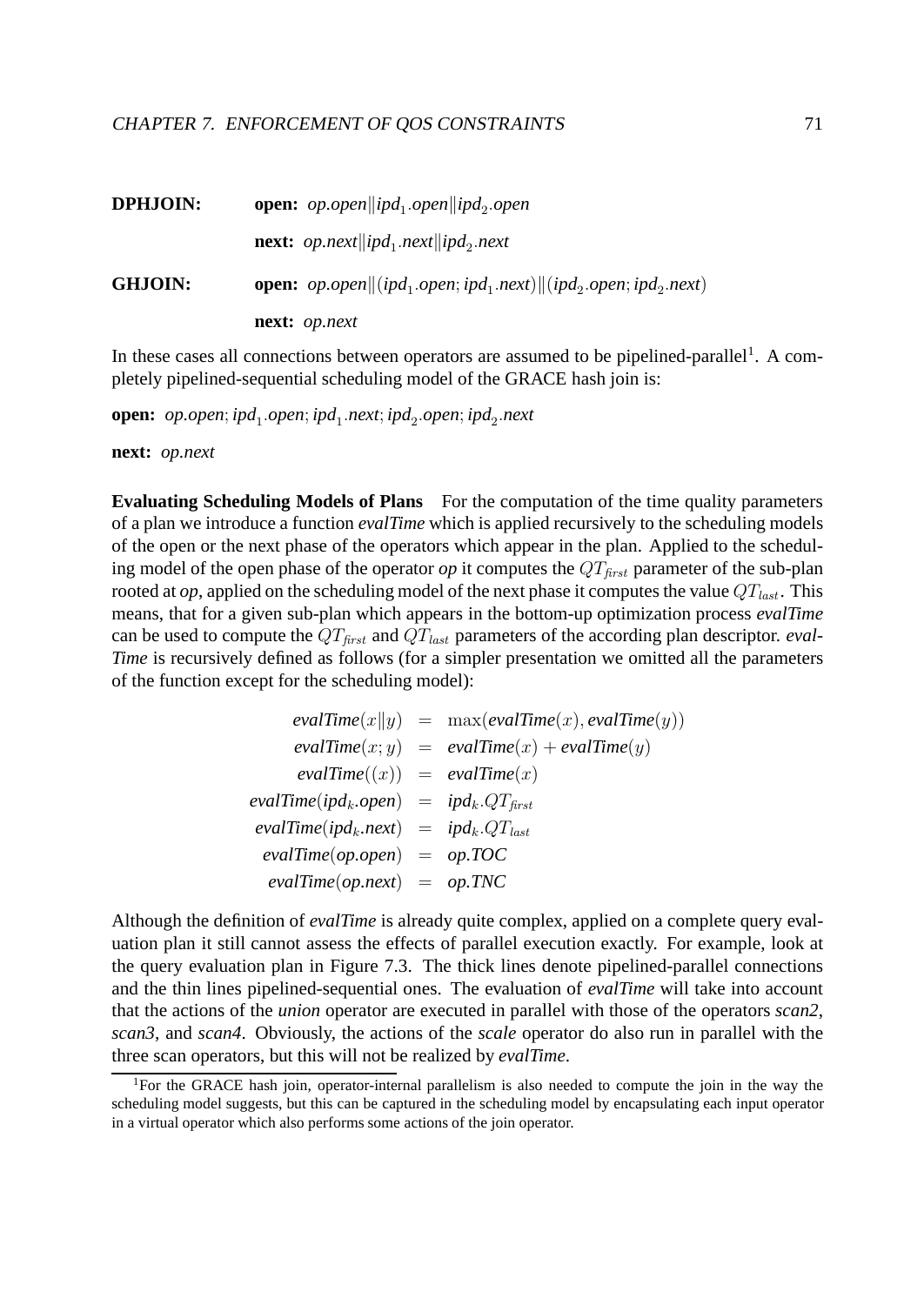

Figure 7.3: Fragmentation of QEPs in Parallel Working Plan Fragments.

Therefore, the time quality parameters are computed in two phases. First, we just consider plan fragments which represent the maximum components in the graph of the query evaluation plan, connected only by pipelined-sequential connections. These plan fragments are handled as virtual operators. The time consumption of such a virtual operator is computed by the application of *evalTime* to the plan fragments scheduling model. This scheduling model is constructed out of the fragment's operators. An example for the relationship between those plan fragments and the corresponding virtual operators is shown in Figure 7.3. In the second phase, we merge the scheduling models of those operators of the plan fragment which have a pipelined-parallel input link in order to obtain a scheduling model for the virtual operator. This merge operation is rather simple since the *op.open* and *op.next* actions of the operators' scheduling models are unified to represent the corresponding actions of the virtual operator and the actions of the input plans are scheduled in the same way (parallel/sequential) as in the operators' scheduling models. This means that in the merge process '||'-operators are merged before ';'-operators. In the virtual operator scheduling model the terms *op.open* and *op.next* refer to the time estimates of the plan fragment computed in the first phase. The time estimates of the resulting contracted query evaluation plan are then computed by the *evalTime* function.

## **7.1.3 Managing Uncertainty in Resource Availability**

In Section 7.1.2 we stated, that the optimizer needs meta data about the properties of the data, the available main memory, and the load on resources used in a query evaluation plan. Obviously, some of these environmental parameters exhibit a somewhat random behavior in the changes of their values and can therefore be considered as random variables with an associated probability distribution. This observation has also been made for central query processing which resulted in a solution for finding a query evaluation plan with the least expected costs[CHS99]. In our scenario with globally distributed cycle and data providers, it is even more inevitable to take account of the uncertainty in the parameter estimates, especially for main memory availability and load estimates. In the following, we will for simplicity of presentation only discuss load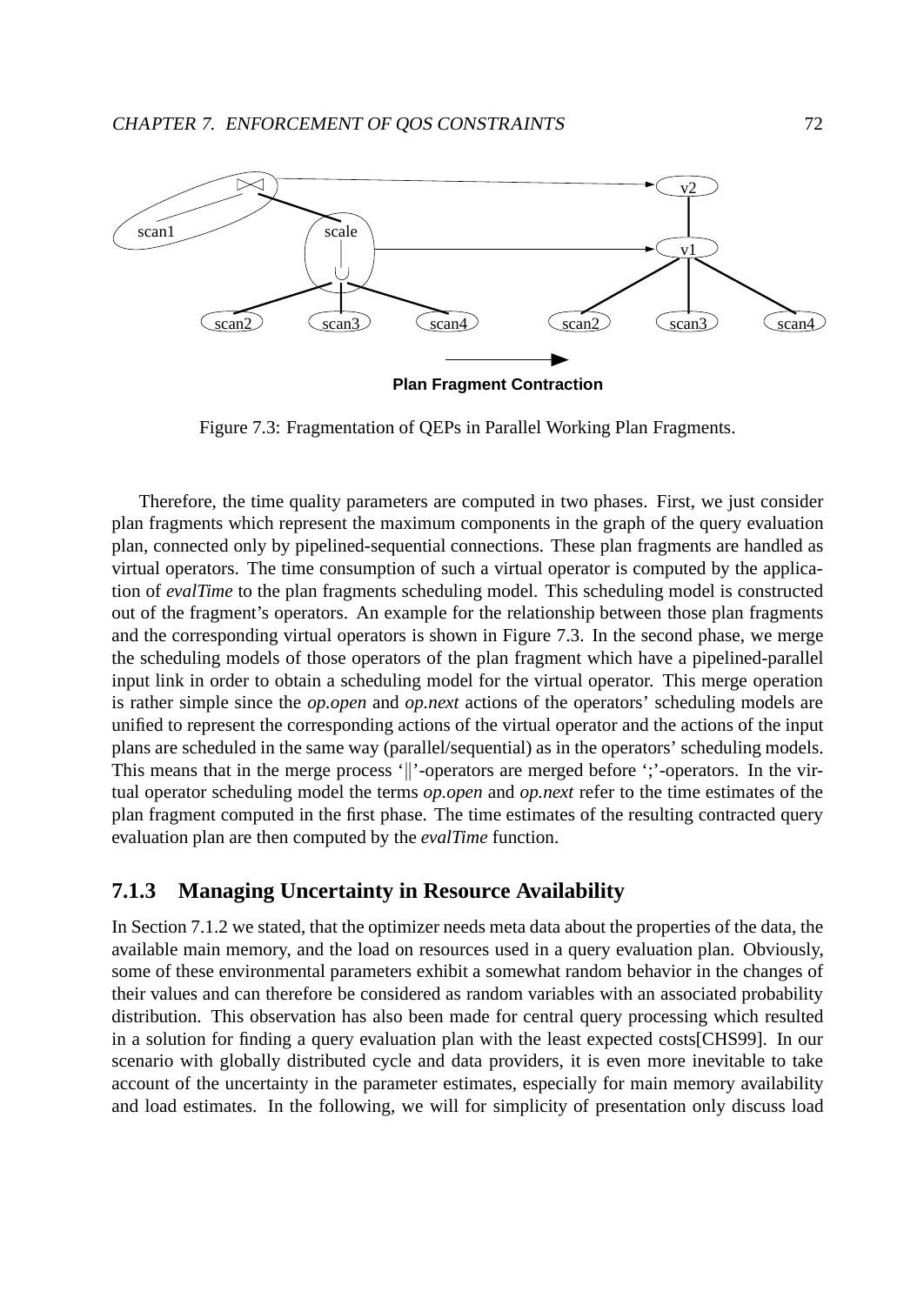

Figure 7.4: Load Distribution of different Cycle Providers.

parameters of time shared resources (disk, CPU, network) but the availability of the space shared resource main memory can be handled analogously.

For estimating the load on resources we use a statistical approach and roughly follow the work reported in [GRZZ00] and [WSP97]. Naturally, the activity of users and the resulting load on resources is based on time patterns which can be found within a  $day^2$ , a week, a month or a year. As described in [GRZZ00], a learning algorithm can be used to identify periods with a rather stable usage of a specific resource. In spite of this classification of usage periods, the load on resources will also vary in such periods. Therefore, for each such period a histogram as shown in both graphs of Figure 7.4 is constructed to approximate the probability density function for the random variable load for the corresponding resource. The load measurements for the learning algorithm and the histogram construction are retrieved from a distributed resource monitoring framework for computational and network resources. The architecture of such a framework in a globally distributed environment is described in [WSP97].

#### **Uncertainty in the Availability of one Resource**

When we have to generate an evaluation plan for a given query, we could now use the load histograms of potentially used resources for that period which belongs to the scheduled execution time of the query. But the question is, how to use these statistics. The formulas for computing the time consumption of a query use a fixed load parameter for each affected resource and cannot operate on a histogram. One solution could be to compute the expected time consumption of a query as proposed in [CHS99] for central query processing. But due to the properties of the expectation, the plan will achieve a higher time consumption than the estimated one with a probability of 50%. If the estimated time consumption exactly hits the corresponding quality constraint of the user, the plan will fail this quality constraint with a probability of 50%. This shows, that a dependability probability for the time consumption estimates of about 50% is not adequate for a system which tries to enforce user-defined QoS constraints on this parameter<sup>3</sup>.

Therefore, we take the reverse way and allow the specification of a minimum dependability

<sup>&</sup>lt;sup>2</sup>We assume that for the patterns within a day the load is logged with respect to a fixed time zone.

<sup>&</sup>lt;sup>3</sup>Note, that the dependability probability itself depends on the accuracy of the resource statistics.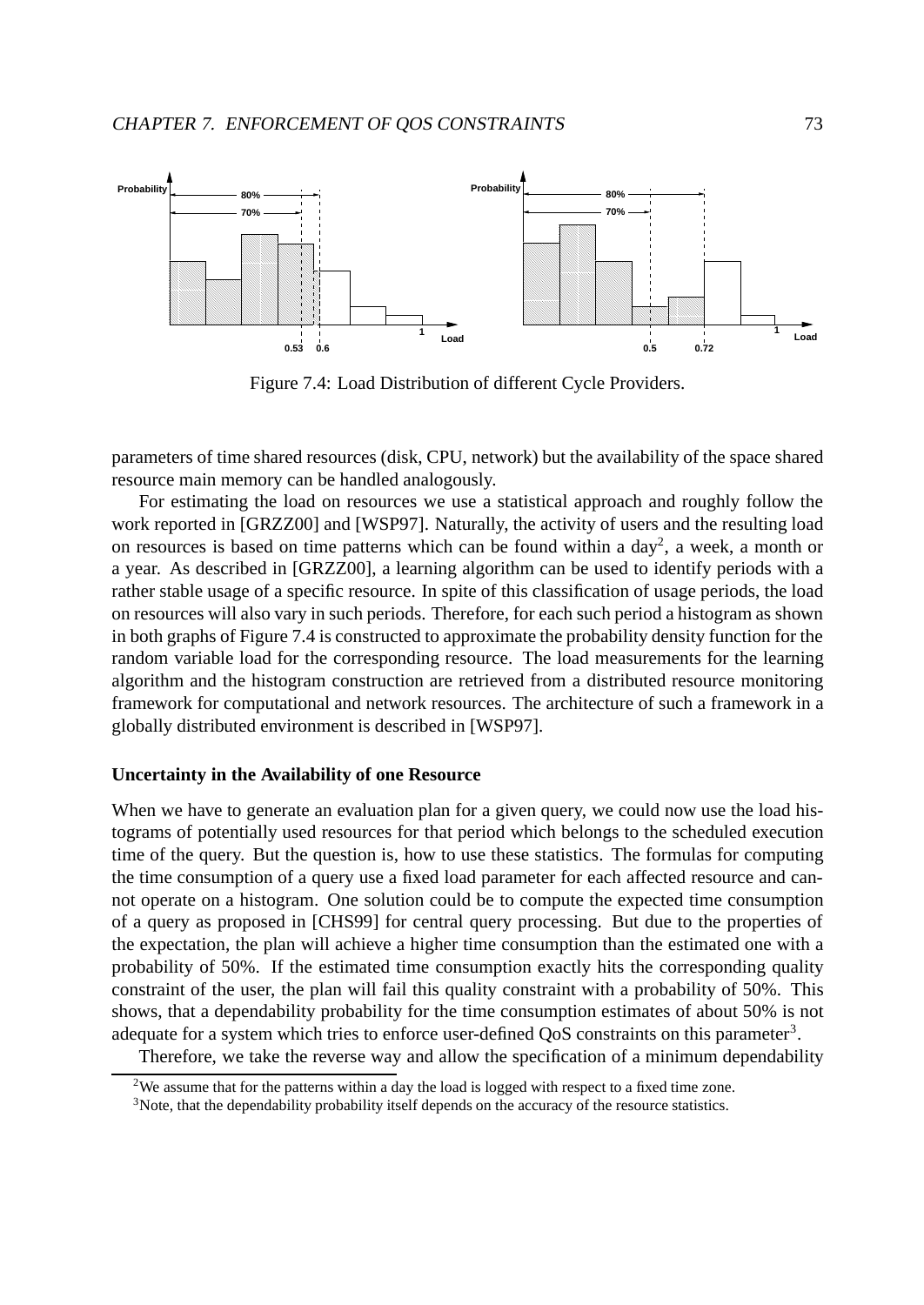probability  $P_D$  for the time consumption estimates. This specification has to be translated into a concrete load estimate for every resource such that the given  $P_D$  holds. Now assume, that the whole plan just uses one resource. The optimizer then selects a maximum load value *mlv* so that the real load value *lv* falls below *mlv* according to the given histogram with probability  $P_D$ :

$$
P(lv \leq mlv) = P_D
$$

If we use this value for *mlv* in the computation of the time consumption, the query evaluation plan will find a resource availability during execution which is with a probability of  $P_D$  as good as assumed during optimization or even better. In the two histograms of Figure 7.4 load distributions of two different cycle providers are depicted. The height of a bar in such a histogram gives us the probability that a load value between the minimum and the maximum value of the bar's extension on the load axis will be discovered at run-time. The shaded areas in Figure 7.4 correspond to a value of 0.8 for  $P<sub>D</sub>$ . The largest value on the load axis which belongs to a shaded area denotes the value for *mlv*. Therefore, the shaded area represents the summed up probability that the load value discovered at run-time will be less than *mlv*. We can see in the figure, that a lower given value for  $P_D$  (0.7 in this example) results in a lower value for  $m\nu$  and consequently in a larger assumed resource availability for the estimation process. Furthermore, the histograms suggest that for the  $P_D$  value of 0.8 the resource corresponding to the left histogram is more suited than that for the right histogram, but it is vice versa for the  $P_D$  value 0.7.

#### **Uncertainty in the Availability of** n **Resources**

If a plan uses  $n$  resources and the optimizer proceeds for each resource as explained above, the overall dependability of the time consumption estimate will not be reached anymore if we assume that the load on the resources is independent from each other. Due to independence, the overall dependability can be computed by multiplying the individual probabilities ( $P<sub>d</sub>$  for short) and the following holds:

$$
P_D \le (P_D)^n, \text{ with } n > 0 \text{ and } 0 \le P_D \le 1^{-4}
$$

To correct this divergence from  $P_D$ , we set the individual dependability probabilities for each resource to  $\sqrt[n]{P_D}$ . For growing *n* the value for  $P_d$  will approach the value 1 rather quickly, for example,  $P_D = 0.9$  and  $n = 10$  results in  $P_d \approx 0.9895$ . This means, that together with n the  $mlv$  value for a resource grows and consequently the assumed availability and the utility of the resource for enforcing the time quality constraints decreases. In this way, the number of eligible data and cycle providers for the optimization process could be reduced considerably. This effect can be mitigated and is not really a problem at all in many cases:

• Obviously, not all resources have independent load distributions, especially not those resources (CPU, disk) which belong to the same provider. Thus, the optimizer treats these resources and all the incoming network connections for a provider which are present in a specific evaluation plan, as one resource in the computation of  $P_d$ . Furthermore, providers with a small net distance to each other (this can be checked with the cluster tree introduced

<sup>&</sup>lt;sup>4</sup>For example, if each of 5 resources have  $P_d$  values of 0.9, then  $P_D = 0.9^5 \approx 0.6$ .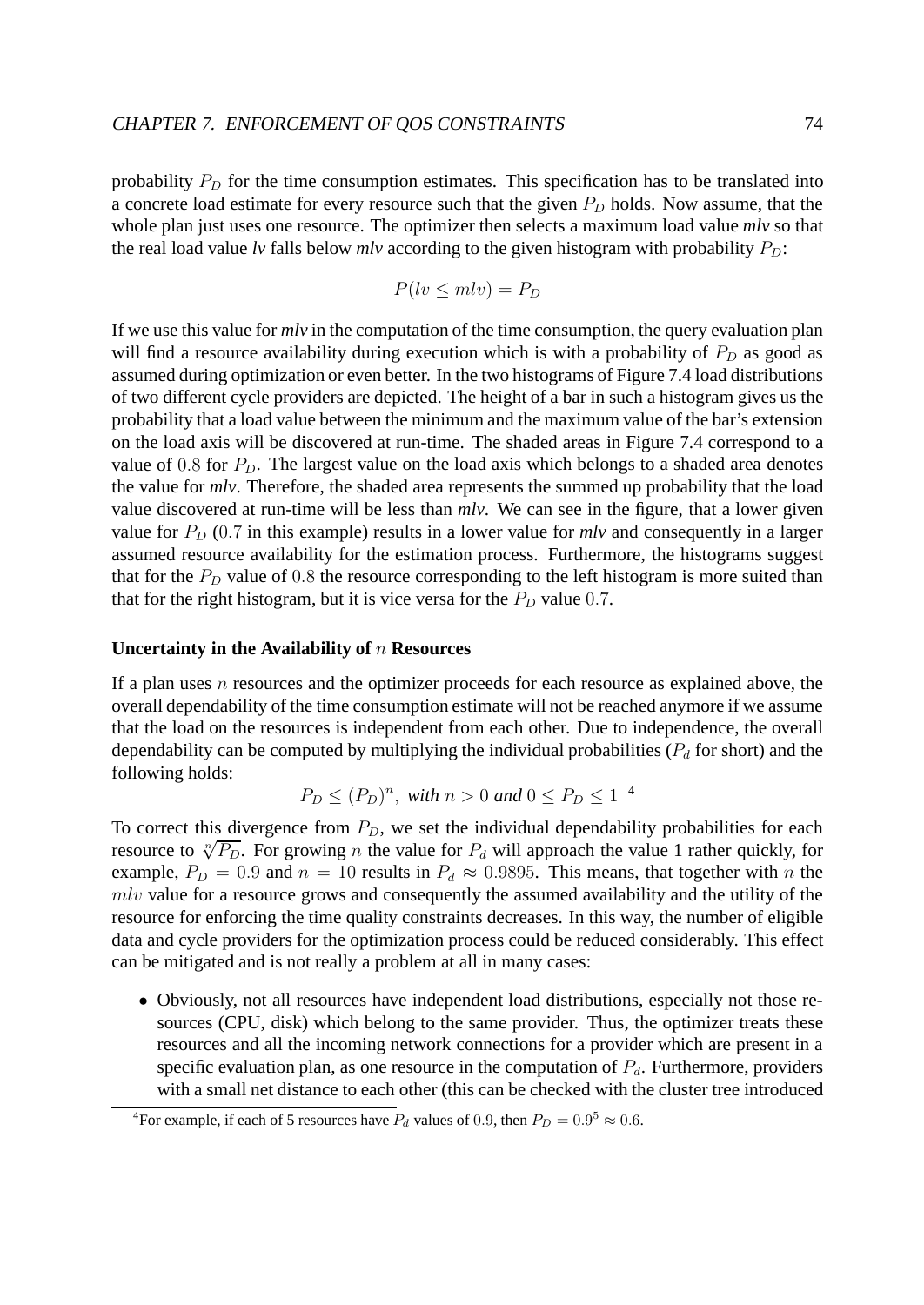

Figure 7.5: The QoS Space and the QoS Window.

Figure 7.6: The Partial Order for Plans.

in section 7.1.1) will most likely show a dependent load. These providers will often be located in the same time zone and will therefore be exposed to the same activity patterns. Hence, providers which appear in the same cluster at a user-defined level of the cluster tree, should also be regarded as one resource in the computation of  $P_d$ .

• A rather large value for  $P_d$  does not inevitably mean that we have problems in finding suitable providers to produce a QoS compliant query evaluation plan. For example, think of a cycle provider whose load never exceeds 40%. Even if  $P_d$  would have a value of 1, 60 % of the provider's resources would be available for the query. Depending on the resource requirements of the query and the nominal power of the provider this resource availability can be much more than enough. Of course, with increasing  $P_D$  and n the number of providers which will not pass this kind of filter in the optimization process will also increase. But only the fittest providers for a given query will pass this filter and this is how it has to work in this setting.

## **7.1.4 Pruning Query Evaluation Plans**

The quality dimensions span a space which we call QoS space, and the user-defined constraints determine an area in that space which we call QoS window. This is shown in Figure 7.5 for the (simplified) three dimensional QoS space. During optimization every enumerated plan is mapped on a point in that QoS space by estimating the value for every quality parameter which appears in the quality model. Only plans which lie within the QoS window, fulfill the constraints of the user. For our realtor example the QoS window is given by four intervals:

- $[0, 10]$  is the valid range for the total cost.
- $\bullet$  [0 min, 10 min] is the valid range for the total response time.
- [70%, 100%] is the valid range for the  $QR_{comp}^{Estate}$  parameter.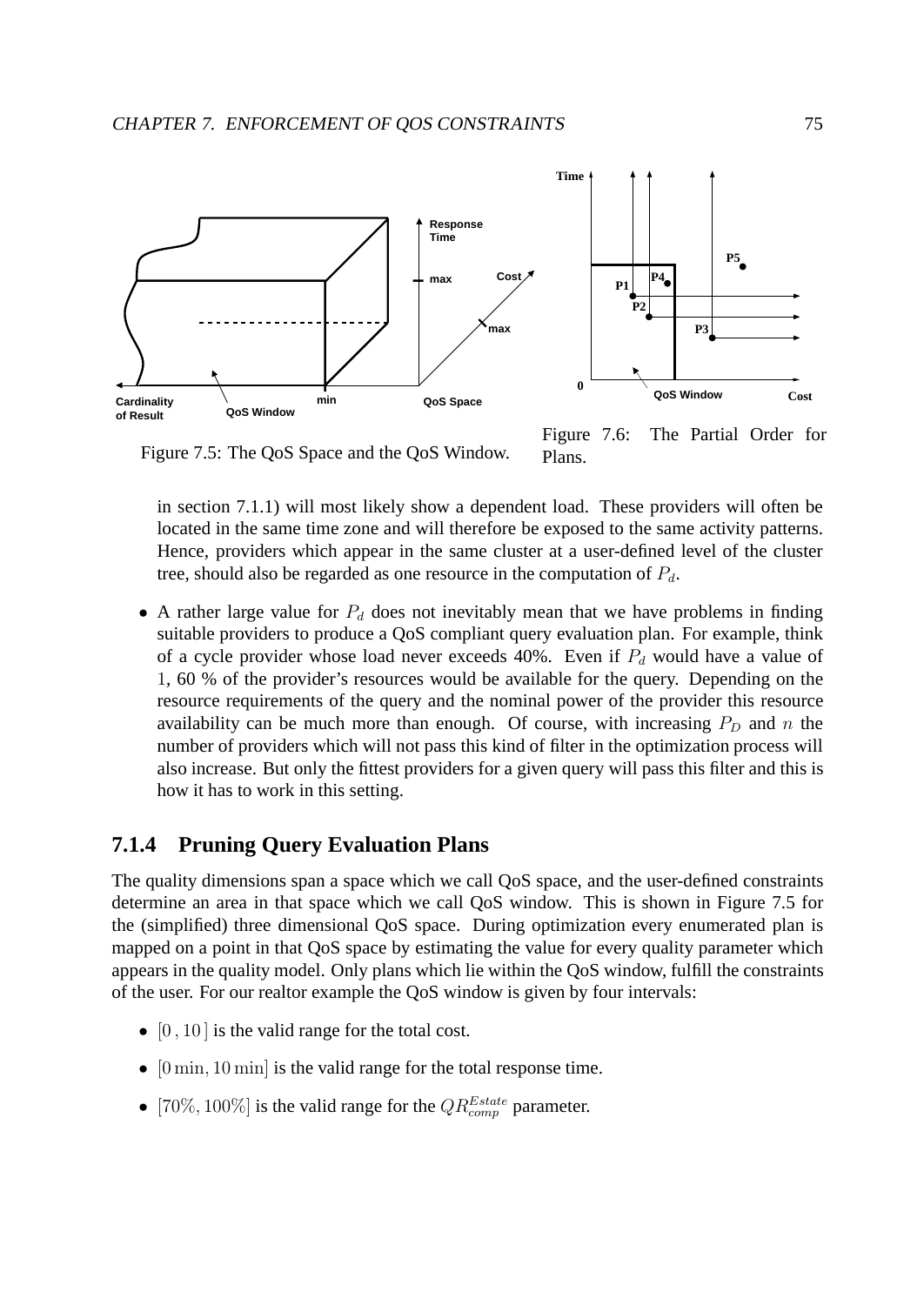#### CHAPTER 7. ENFORCEMENT OF QOS CONSTRAINTS 76

• [20,  $\infty$ ] is the valid range for the  $QR_{min\#}$  parameter.

In multi-objective optimization, pruning can only work with a partial order in such a setting. This is depicted in Figure 7.6, where we restricted the QoS space even further to only two dimensions in order to simplify the illustration. The figure shows, for example, that the plan *P1* is superior regarding time and cost consumption to the plans *P4* and *P5*. Although *P1* produces the query result faster, its execution is cheaper than the execution of *P4* and *P5*. *P1*, *P2* and *P3* are incomparable, but only *P1* and *P2* are candidate plans because *P3* lies outside the QoS window. The arrows emanating from these incomparable plans mark the area in the QoS space which is dominated by the respective plan. The plan *P4* lies inside the QoS window (i.e., the plan fulfills the user constraints), but it is no candidate plan, because it is dominated by the plans *P1* and *P2* both of which are superior to *P4* in *all* dimensions of the QoS space. Thus, *P1* and *P2* are the only plans "surviving" pruning.

The definition of the partial order  $\leq_p$  which is used to compare alternative plans is shown below. Naturally, this order has to work on the plan descriptors which contain the quality estimates of the sub-plans generated during the optimization process.

$$
PD_1 \leq_p PD_2 \iff \begin{cases} PD_1.QT & \leq_t \hspace{.2cm} PD_2.QT \\ PD_1.QR & \leq_t \hspace{.2cm} PD_2.QR \\ PD_1.QC & \leq_c \hspace{.2cm} PD_2.QC \end{cases}
$$

The comparison for each dimension in the definition above is itself defined with appropriately oriented comparisons for each of its sub-dimensions. For example, in the case of the result quality parameters, the following holds:

$$
PD_1.QR \leq_r PD_2.QR \Longleftrightarrow PD_1.QR_{comp} \geq PD_2.QR_{comp} \land PD_1.QR_{min\#} \geq PD_2.QR_{min\#}
$$

When we use  $\leq_p$  to prune plans from a set of semantically equivalent plans at some stage of the dynamic programming algorithm a set of plans—the Pareto curve—will remain. Then, we can further prune by just selecting these plans which lie within the intersection of the Pareto curve and the QoS window.

As mentioned in [GHK92], in the worst case, the complexity of the optimization process can increase by a factor which is exponential in the number of dimensions of the plan descriptor. This worst case occurs, if the values for the different dimensions are distributed independently. In our case, the plan descriptor has quite a lot dimensions, but it is apparently that several dimensions are highly correlated. The dimensions  $QT<sub>first</sub>$ ,  $QT<sub>last</sub>$ , and  $QC<sub>cycle</sub>$  are all based on the work performed by the corresponding plan and the dimensions  $QR_{comp}$ ,  $QR_{min\#}$ , and  $QC_{data}$  depend on the selection of data providers for the plan. Furthermore, the possibilities for varying the value for the  $QC_{function}$  dimension will be rather limited and nearly equal for every semantically equivalent plan. Therefore, the size of the Pareto curve should be much smaller than in the worst case and should not restrict the applicability of multi-objective optimization here in a significant way.

If there is more than one Pareto-optimal plan in the QoS window at the end of the optimization process as in the example above we also need heuristics to choose one of the remaining plans.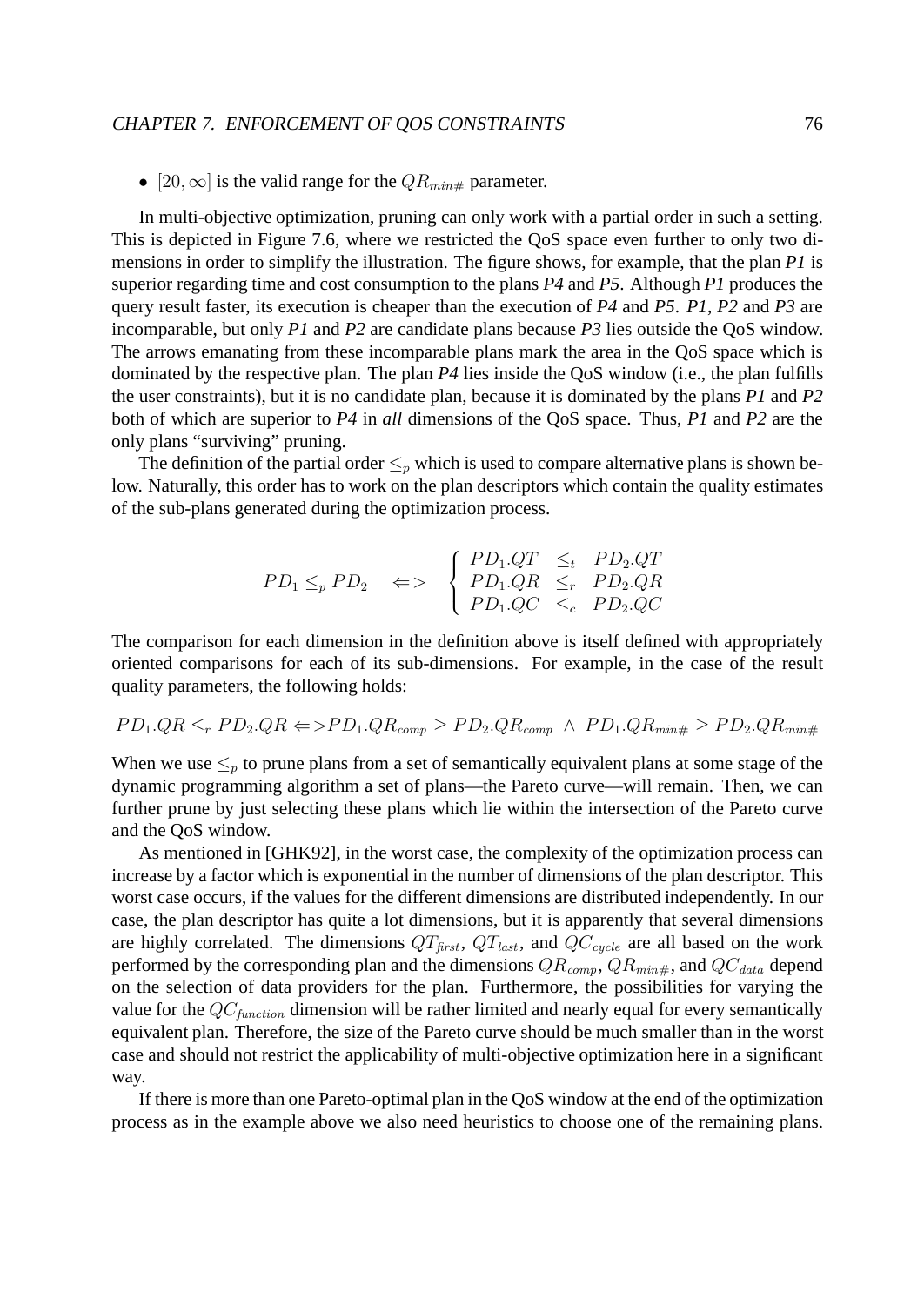Here we must keep in mind, that possibly there will be some adaptation of the query execution necessary at instantiation or execution time of the plan. These adaptations normally result in a tradeoff between different quality parameters. Examples for such tradeoffs are

- cost versus result quality.
- cost versus response time.
- response time versus result quality.

For example, we could move a plan fragment from one cycle provider to another, in order to react on an imminent quality loss in response time; however, this could lead to a higher cost for the  $QC_{cycle}$  parameter.

This shows, that we should choose a plan which is robust against quality violations caused by resource fluctuations or side-effects of adaptations. Therefore, for every plan descriptor in the QoS window we determine the minimal distance to each of the user-defined borders of the window. Beforehand we normalize the values for the parameters with the maximal values occurring for the respective parameter in these plan descriptors. Otherwise the distances could not be compared in a fair way across dimensions. For our example we get:

 $Dist(P D) = min(costConstraint - PD.QC,$  $timeConstant - PD.QT,$  $resultConstraint - PD.QR)$ 

Again, the subtraction operation on each quality dimension is defined appropriately based on the corresponding sub-dimensions. We then choose that plan descriptor  $PD$  out of the set  $PD_1, \ldots, PD_n$  of plan descriptors in the QoS window for which the following holds:

 $Dist(P D) = max(Dist(P D_1), \ldots, Dist(P D_n))$ 

For the simplified example in Figure 7.7 this definition results in the selection of the plan P, because  $Dist(P) = ps$ ,  $Dist(Q) = qs$  and  $ps > qs$ .

[PY00] deals with a restricted form of our multi-objective optimization problem where a set of WWW data sources should be selected under a cost-time-quality tradeoff. The authors of that work present an optimization algorithm which generates an approximate solution for an instance of the problem and give some theoretical results on the complexity of finding such an approximate solution.

#### **7.1.5 Relaxing some Constraints on Sub-Plans**

As we have described in Section 7.1.4 the optimizer selects a plan with a maximum distance to the user-defined quality constraints. Therefore, the execution of the plan has some credits in the quality parameters which result from the differences between the user-defined quality constraints and the estimates of the optimizer. For example, in Figure 7.7 we see, that the plan  $P$  is allowed to cost pc cost units more and to use ps percent less data than estimated for the execution of  $P$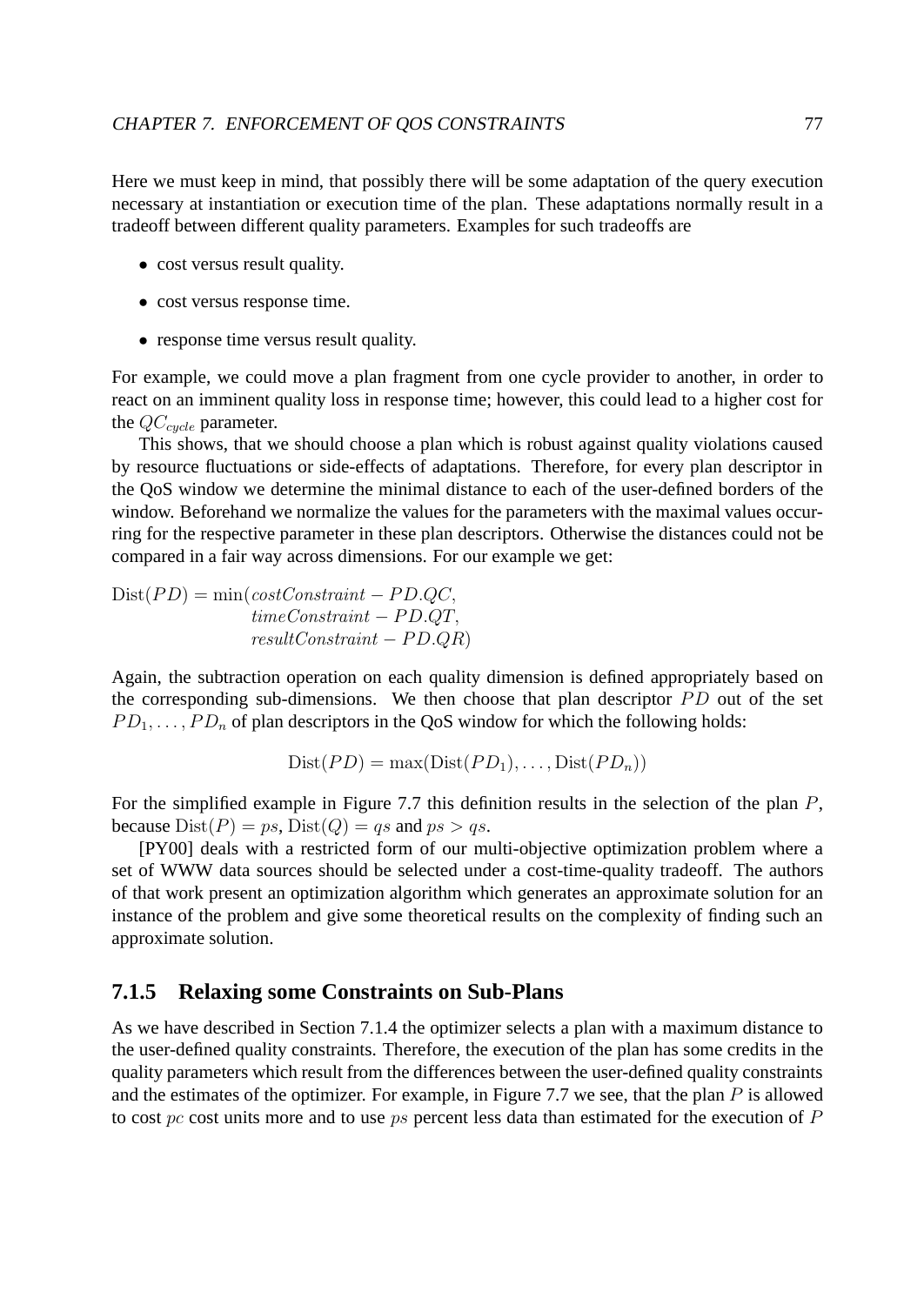

Figure 7.7: Plan Descriptors in the QoS Window

and nevertheless will still meet the user constraints. These credits are collected in a so called remainder account for the whole query execution plan. We do not only need these credits to "finance" dynamic adaptations of the query at execution time, but also for slightly missed quality constraints which are compensated with the credits of the remainder account instead of a more risky adaptation.

Again, the response time must be treated in a special way. During optimization, the response time part of the QoS model estimates the running time of a plan by detecting its critical path. Thus, a plan fragment which is not on the critical path, may consume more time than initially estimated by the optimizer because plan fragments executing in parallel consume more time than this one. For example, in Figure 7.2 two simple join plans are depicted, one with a doublepipelined hash join operator [WA91, IFF<sup>+</sup>99] and one with a grace hash join operator. Both join operators drive their input plans in parallel and due to the different time consumptions of the respective input plans, an extra time called *slack time*, can be added to the time constraints of the faster input plans.

Slack time cannot be distributed in a perfect manner during a processing step after optimization, when in the corresponding plan slack time would have to be shared among sequentially executed actions. For example, consider the Grace Hash Join plan in Figure 7.2. Available slack time for the open phase of this join operator can be distributed among the open and next phases of both input plans. But the open- and the next phase of an input plan are executed sequentially and we do not know in advance the needs of each of the phases for extra time. At runtime we could assign all the available slack time first to the open phase and after its execution, the remaining slack time can be assigned to the next phase.

However, estimating a plan fragment's resource requirements which are needed for admission control, demands a priori knowledge of its allowed running time. Furthermore, run time distribution of slack time in a distributed environment is a complex task. Thus, we use heuristics to distribute slack time statically after optimization. These heuristics work top-down on the scheduling model of the contracted plan (see Figure 7.3) and distribute slack time to sequentially executed actions proportionally to their estimated running time. We only have to define how the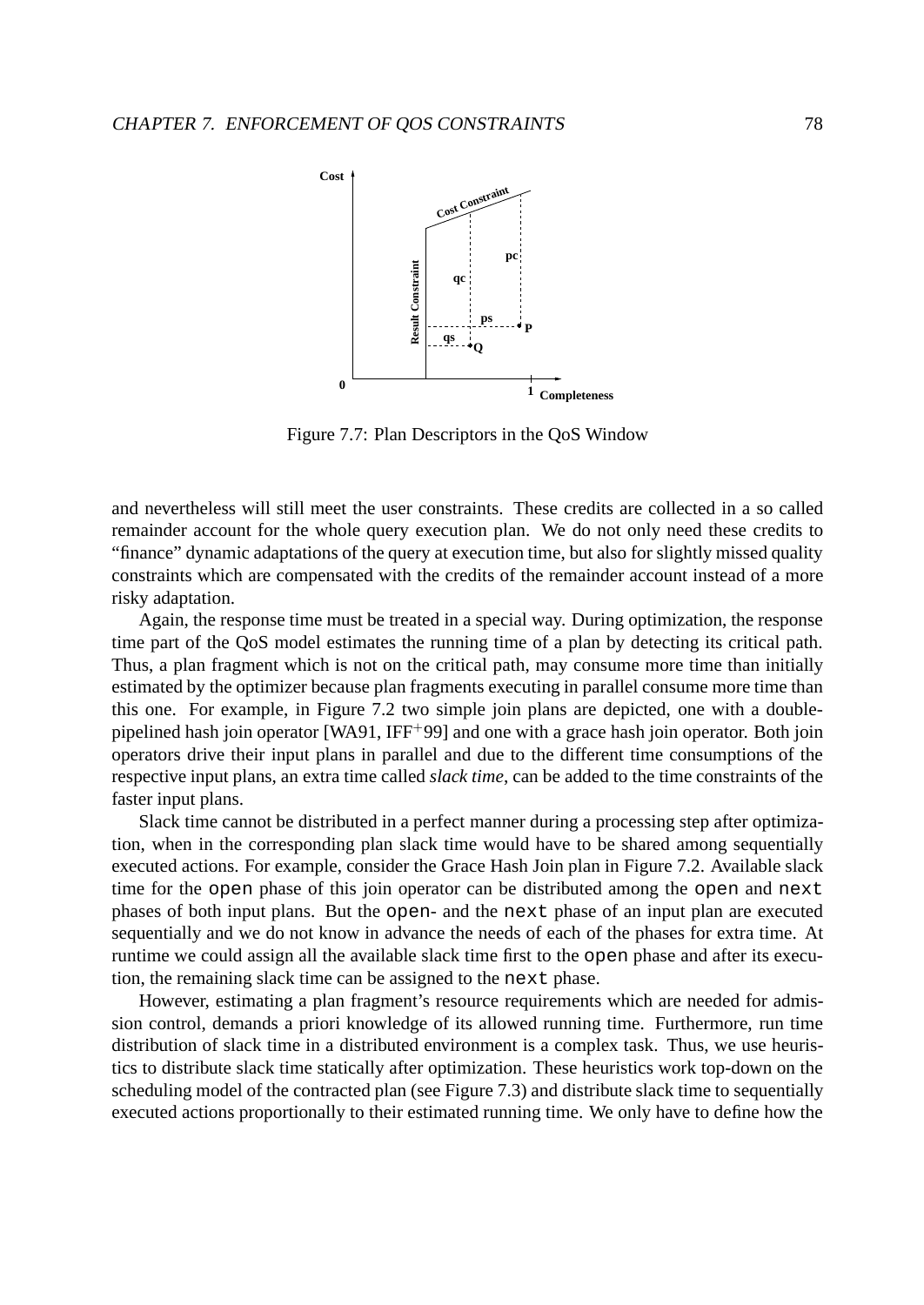

Figure 7.8: Slack Time Distribution

parallel and the sequence operator in the scheduling model of a plan have to be handled. Assume, that *t* is a term in the scheduling model. The available slack time for *t* which is passed from the operator above in the model is denoted as *t.st* and the estimated time consumption as *t.et*. The slack time distribution is then defined by the following two formulas:

$$
t = t_1; \dots; t_n > \forall i \in \{1, \dots, n\} : t_i \text{.} st = t \text{.} st \cdot \frac{t_i \text{.} et}{\sum_{j=1}^n t_j \text{.} et}
$$

$$
t = t_1 || \dots || t_n > \forall i \in \{1, \dots, n\} : t_i \text{.} st = \max(t_1 \text{.} et, \dots, t_n \text{.} et) - t_i \text{.} et
$$

An example slack time distribution for the term *critical path* $\|(t_1; t_2; t_3)\|$  is shown in Figure 7.8. At the beginning, the extra time from the corresponding remainder account is assigned to the whole scheduling model of the plan as slack time.

# **7.2 QoS Enforcement during Plan Instantiation and Execution**

The tasks of QoS management in these two phases are somewhat similar. The assumptions (resource or quality) determined by the optimizer are checked and in the case of an invalidated assumption the plan is adapted or, if this is not possible, rejected or aborted, respectively.

## **7.2.1 Plan Instantiation and Admission Control**

The assumptions of the optimizer are stated in the form of the resource requirements annotated in the plan description. They will be checked by the admission control towards their validity directly before the respective service will be activated. The following resource parameters are rather easy to check, since a simple comparison of values is sufficient:

- The freshness and the size of requested data.
- The cost factors for CPU cycles, usage of functions and data consumption.
- The availability of main memory.

Admission control is more complicated for the resource requirements which more directly affect the time quality parameters of the query. The optimizer produces estimations for the work performed by plan fragments on resources like the CPU or the disk and with the help of operator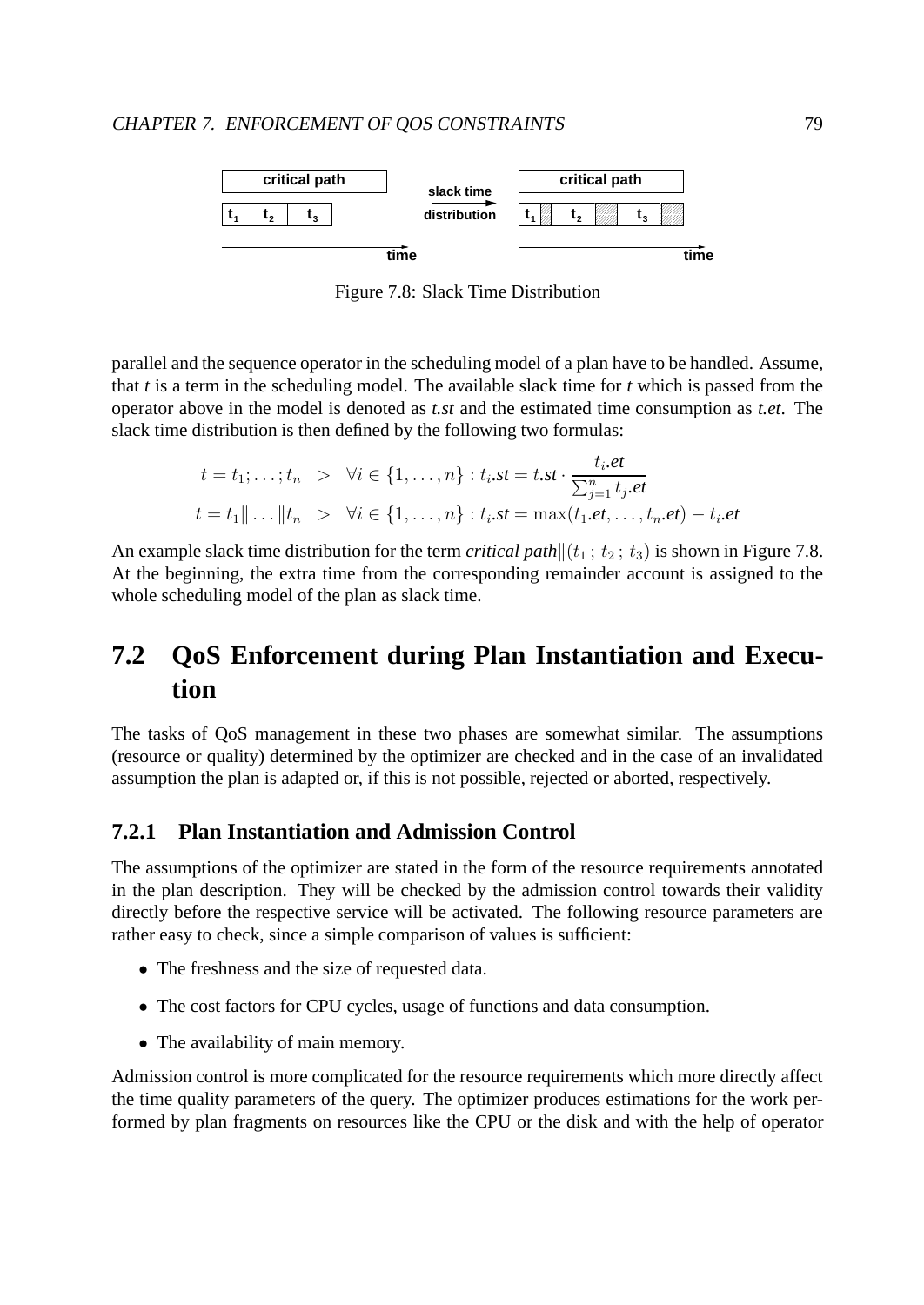scheduling models the time consumption for the execution of plan fragments. As a result, the optimizer produces for every plan fragment and resource a vector  $(W, T)$  where W denotes the work performed by the fragment on a resource and  $T$  the maximum amount of time the plan fragment is allowed to consume. As in the work reported in [GI97] we assume that the work performed by an operator and consequently by a plan fragment is equally distributed along its execution. When a new plan fragment wants to be admitted, the admission control gathers for each of the running plan fragments the information about the remaining work  $W_r$  the fragment still has to perform and the time  $T_r$  the fragment is still allowed to run. This information is deduced by monitor operators from the original  $(W, T)$  vector of the plan fragment. The fraction  $W_r/T_r$  denotes the minimum average resource usage the corresponding fragment can tolerate. The vertical bars for *Query* 1 to 3 in Figure 7.9 represent these resource usages for all active plan fragments. Now, admission control can gather the information about available "resource packages", shown by the shaded boxes in the figure. The size of these resource packages will increase in the future development because already running plan fragments will finish their execution and consequently release the occupied resources. This gathering process is limited to the point in time when the maximum running time  $T$  of the new fragment is reached. If the size of the collected resource packages does not exceed the work information  $W$  for the new fragment, admission fails and the plan fragment is rejected. If this check succeeds for all types of resources affected by the fragment, the plan fragment can start execution on this cycle provider.



Figure 7.9: Gathering Available Shares on a Resource During Admission Control

If admission control fails, the estimates of the optimizer have been too optimistic. The decision about the application of an adaptation or an abort of this plan fragment at this stage can be made based upon information on the extent of the divergence and the kind of parameter which does not comply with the estimates. Since we use the same framework here as for the control of the adaptations during execution time which will be described later, we omit a further discussion here.

If there is a violation in the resource requirements and there are no useful alternative resources, then admission control aborts the plan fragment. As a result, the whole query needs to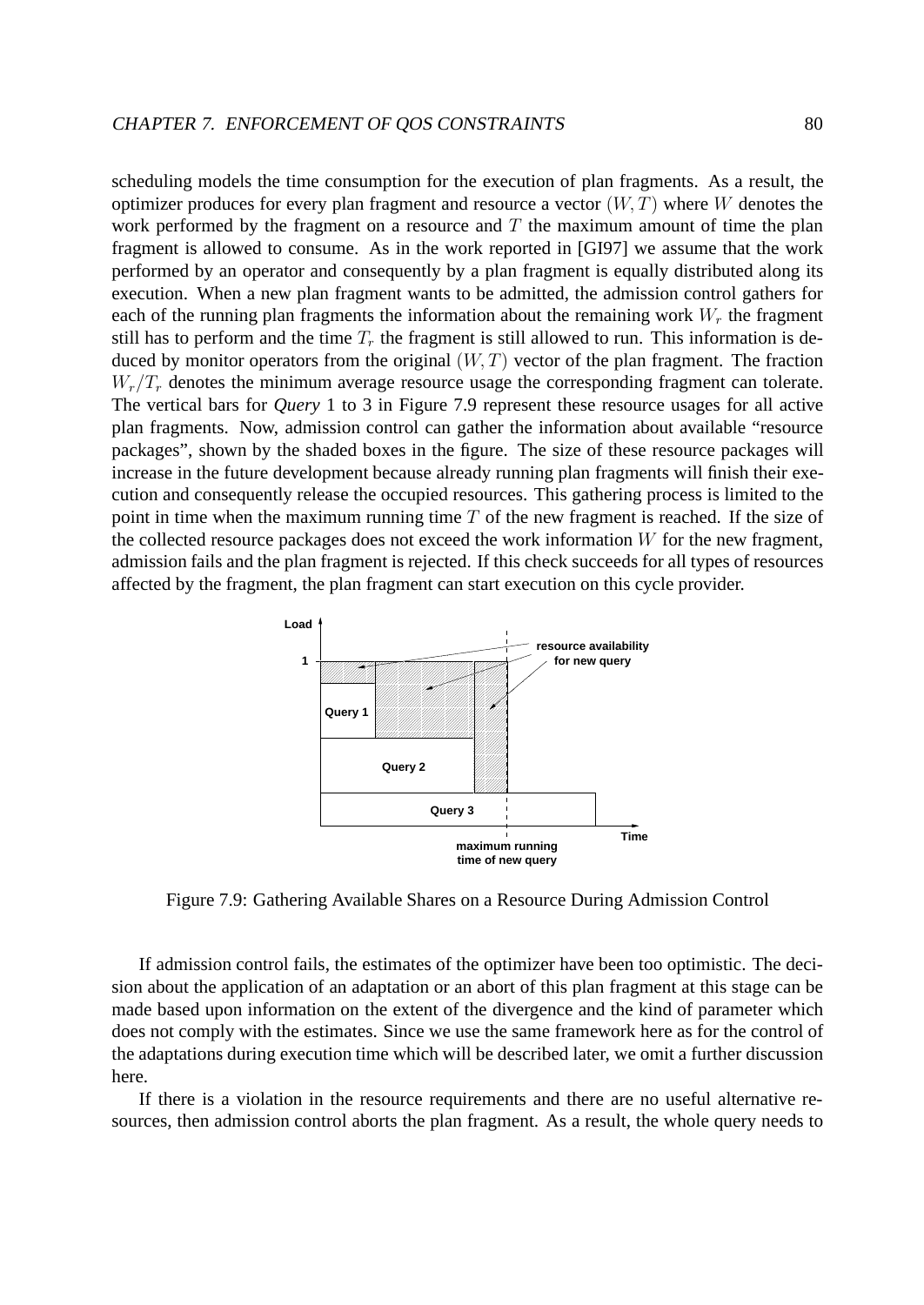be re-optimized with adjusted meta-data and re-started.

#### **7.2.2 Plan Execution and Monitoring**

Query evaluation plans in our system have a "natural" fragmentation which is given by the thread and machine boundaries which appear in the instantiated operator tree. For example, the plan fragmentation as shown in Figure 7.10 arises when the operators in the two fragments are executed in two different threads on the same machine or on two different machines. Monitoring and as we will see later also adaptation is done on the basis of plan fragments. Every plan fragment monitors its inputs—these are leaf operators of the operator tree or the inputs from other plan fragments—and its output by the use of monitor operators. For operators which represent pipeline breakers we also introduce monitor operators within a plan fragment in order to monitor the inputs of the pipeline breaker separately. A monitor operator traces the actual quality parameters of its input plan and forecasts these parameters for the end of its execution. The corresponding optimizer estimates for the respective sub-plan represent the target values for the forecasted values and a comparison of these values shows if the corresponding sub-plan is still within its quotas.

During query execution monitor operators keep track of the number of tuples produced, the time and cost consumption of the execution and some rates like cost or time consumption per produced tuple. These rates are used for projecting the past development of the quality parameters into the future. For example, the formula

$$
T_N + R_{TN}(C_E - C_N)
$$

uses the time consumption for the production of all the tuples so far  $(T_N)$ , the time consumption per produced tuple  $(R_{TN})$  and the estimated and current result cardinality,  $C_E$  and  $C_N$ , to compute an estimate for the overall time consumption of the sub-plan. For the calculation of the mentioned rates we use a moving average computation in order to detect changes in the execution behavior in a prompt way. The window size of the moving average computation determines how fast we can detect changes in the execution behavior. A larger window size results in a slow, but more reliable forecast; a smaller window size results in a fast, but less reliable forecast because the forecasting mechanism is more susceptible to bursty tuple production and skew in the data. Thus, we adapt the window size during the execution according to the riskiness of a sudden change to our quality parameters. This means that we start with a relatively large window size which is decreased constantly during the course of the execution.

Additionally, we gather runtime information for plan fragments which helps in the analysis of critical points in a query execution with jeopardized quality parameters. This information can also be used to reason about the effects of specific adaptations executed on the plan fragment. Some of the information we gather during runtime is listed below:

- **State Size:** The size of the internal state of all operators in the plan fragment which would have to be transmitted, if the plan fragment was moved to another cycle provider.
- **Execution Progress:** This parameter comes in two flavors: the remaining time until the execution has to be finished and the number of result tuples, the plan fragment still has to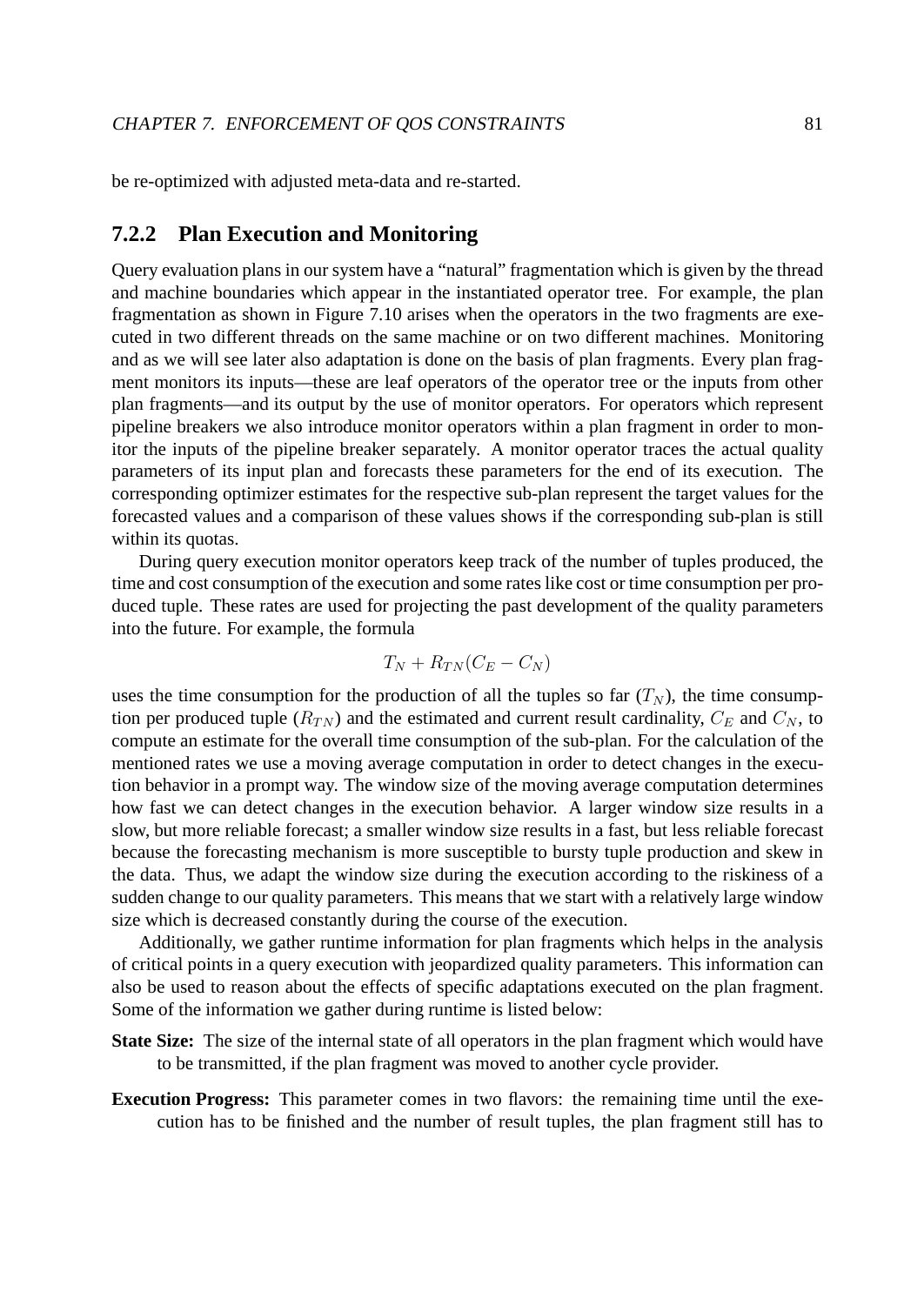

Figure 7.10: QoS Accounts of a Query Plan.

produce. This variable is important for our adaptation rule set, because expensive adaptations should not be executed, when a plan has nearly reached such a limit.

- **Buffer Pressure:** In order to determine, if a plan fragment is itself a bottleneck or just suffers from slow plan fragments below and above it, we compare the fill rate of the respective input buffers and the output buffer. The difference between the fill rates of the input buffers and the fill rate of the output buffer determines the buffer pressure. Therefore, a high buffer pressure means, that the corresponding plan fragment is probably the bottleneck in the execution. Conversely, if the input buffers have a low fill rate and the output buffer has a high fill rate, we can deduce that the buffer pressure is low and the current plan fragment is certainly not the bottleneck and therefore adaptations to improve the response time are useless for this plan fragment.
- **Fragment Selectivity:** The monitor measurements for the cardinality of the inputs and the output together with the respective cardinality estimates of the optimizer can be used to compute a current selectivity value for the whole plan fragment. This can be used to detect skew in the data.

In summary, the gathered statistics should help to determine if there is a problem with a quality constraint and if the current plan fragment is responsible for this problem. In the next section we show, how a plan fragment can react to such a problem.

# **7.3 The Adaptation of a Query Execution Plan**

Adaptations are used during the query instantiation and the query execution phase. In the following we will concentrate on the query execution phase because the adaptations for the query instantiation phase are quite similar and the corresponding rule-based fuzzy controller uses only a different set of input variables and therefore, also a different set of rules. When a violation of the QoS constraints is expected during the runtime of a query, we can try to counteract this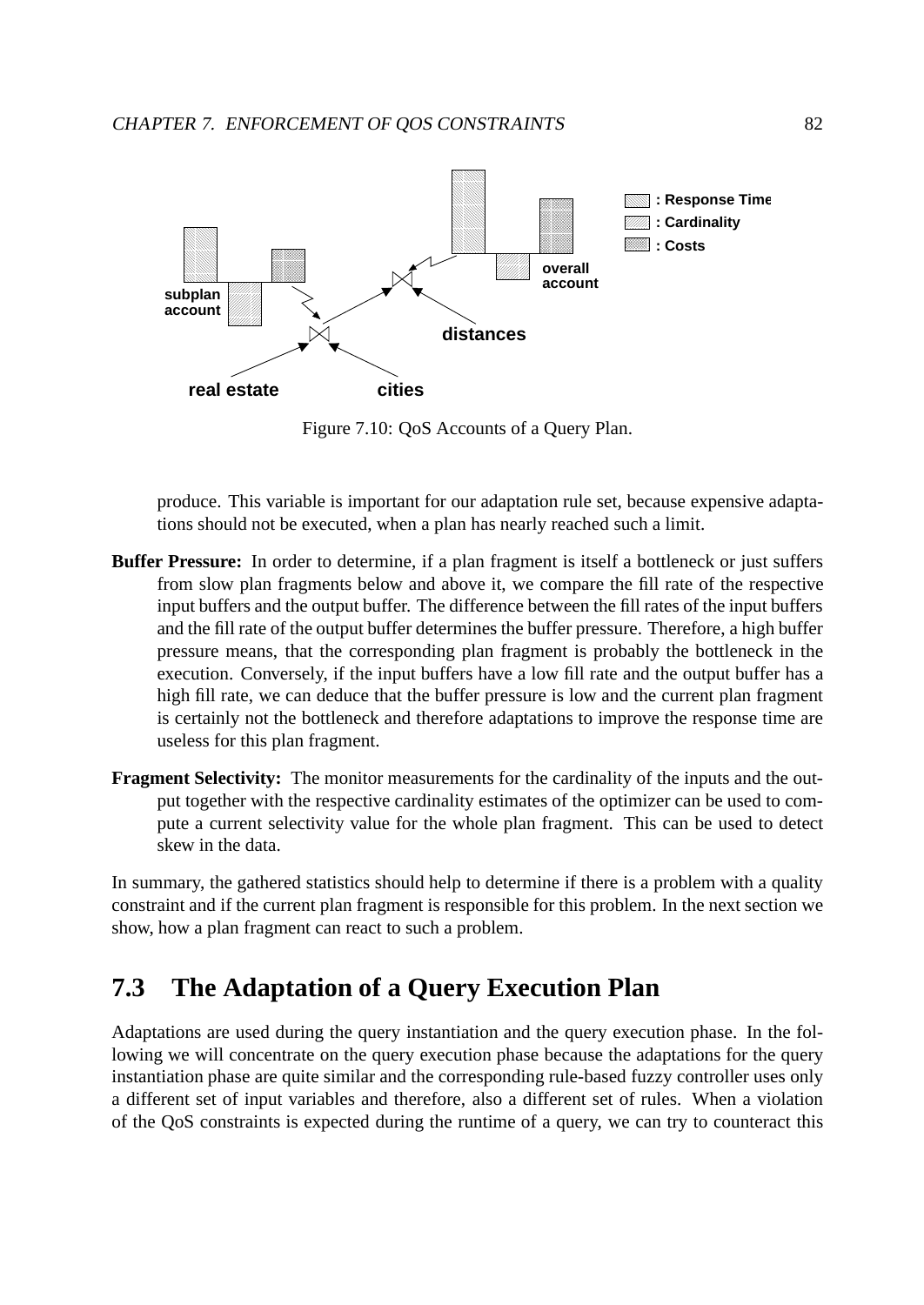violation by adapting the query execution plan. In this section we will first show some possible adaptations for the prevention of quality losses. After that we will describe the control system which decides when and how to adapt a plan.

## **7.3.1 Adaptations**

The adaptations which we employ in our system to react to predicted QoS violations, operate on the resource allocation of the query evaluation plan. The corresponding resources are, for example, cycle providers, partitions from data providers and functions from function providers.

**Prevention of Response Time Violation** If a plan fragment seems to miss its constraints on the response time, we can use adaptations on the machine resource- or the application resource level. On the machine resource level we can change the priority of the respective thread (e.g., by a so called *increasePriority* adaptation), the main memory allocation for the respective operators (e.g., by a so called *increaseMemory* adaptation) or we can renegotiate the network service quality (e.g., by a so called *alterNetServiceQuality* adaptation), if the underlying network itself supports QoS handling like an ATM network. The adaptations on the application resource level comprise the activation of compression at runtime for the data sent through a network link (the *useCompression* adaptation) or the movement of plan fragments together with their state from one cycle provider to another (the *movePlan* adaptation)—again, during the runtime of the query. For example, if a monitor detects that a plan fragment suffers from a lack of computing power at its current cycle provider, the QoS management component can decide to move this plan fragment with all its state information to another, better suited cycle provider. This adaptation is depicted in Figure 7.11, where the scale-union plan fragment is moved from the cycle provider  $CP3$  to  $CP2$ . The remainder of the plan fragment's work is then performed on the new cycle provider. All the other plan fragments of the same query above and beneath that plan fragment are not affected by this move operation, because the relevant communication links between them are disconnected and reestablished automatically by the runtime system of our query processor.

**Prevention of Cardinality or Completeness Violation** If the cardinality constraints or the completeness constraints are in danger, a possible adaptation is *addSubPlan* which integrates additional data sources in the query execution which were not involved in the original query execution plan. Of course the information about these additional data sources has to be annotated in the plan during the optimization phase. To accommodate this adaptation we have a union operator that can dynamically establish an additional sub-plan at runtime.

**Prevention of Cost Violation** If the costs of a plan fragment seem to exceed the corresponding limit, we can try to reduce the amount of processed data, for example, by a so called *reduceCompleteness* adaptation which stops input plans before they are finished. Other ways for reducing cost consumption are the movement of a plan fragment to a cycle provider which charges less for the execution (e.g., to the client's site), or the exchange of externally loaded functions , like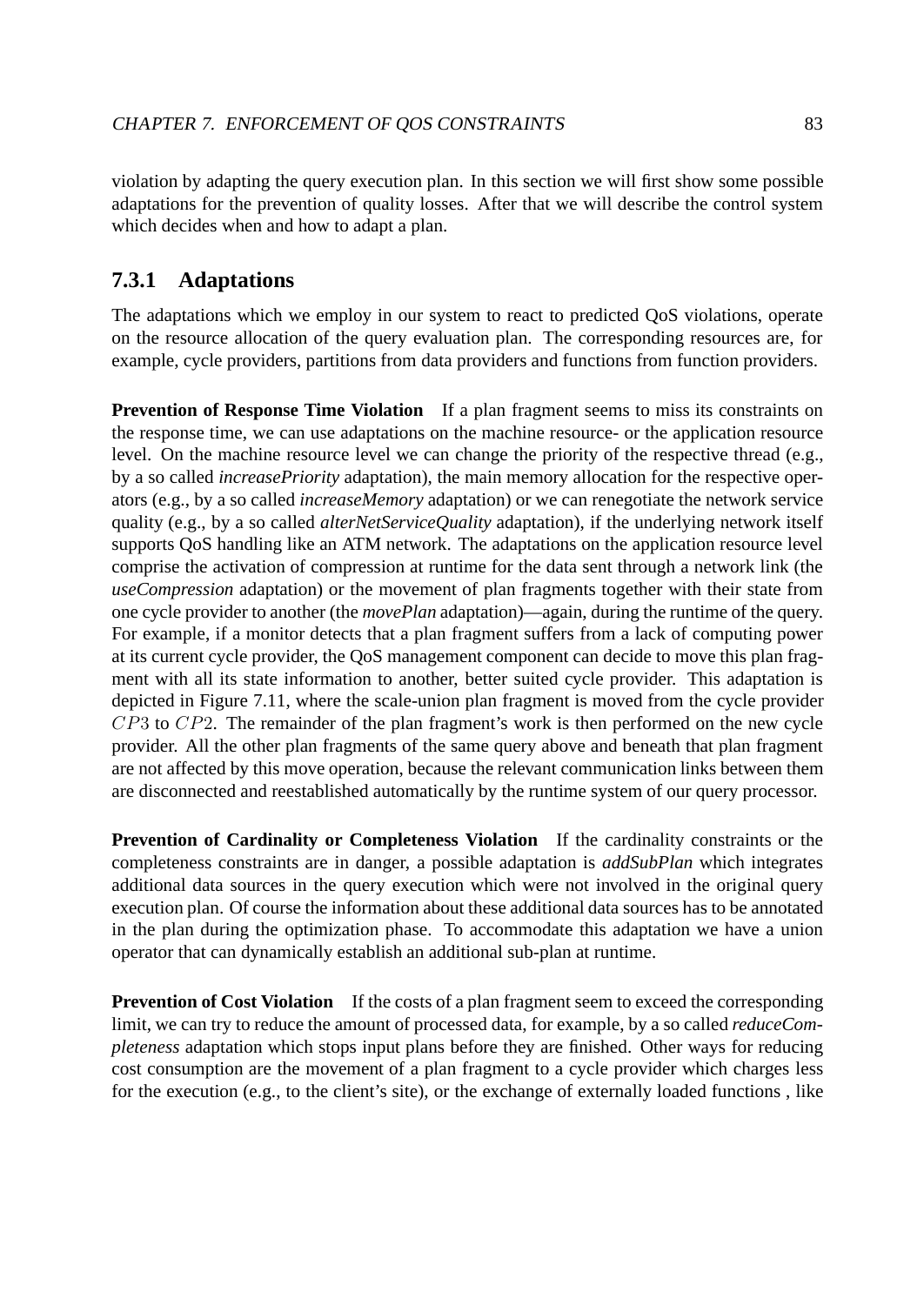

Figure 7.11: Moving a Plan Fragment from one Cycle Provider to another.

thumbnail encoders, with versions, that use a more lossy compression technique but which consume less CPU time. The type of the latter adaptation is called *reduceStrength*.

Naturally, there is also an *abort* adaptation which is initiated, when a quality violation in one of the quality dimensions seems inevitable. The decision about the execution of an adaptation depends on specific conditions like the forecasts of the quality parameters or information about the state of the query plan. For example, if for a sub-plan the time quality parameter is jeopardized and there is also little scope for the cost quality parameter, it does not make sense to move this sub-plan to a faster, but more expensive cycle provider.

#### **7.3.2 Fuzzy Control**

Plan adaptation during runtime is controlled by the monitor operators themselves because they are placed at the most interesting positions for adaptations in the query evaluation plan and also gather most of the information which is needed for this task. As shown in Figure 7.12, a monitor operator uses a rule-based fuzzy controller which gets the forecasts of the quality parameters and other state descriptions of the respective plan fragment as input. After the application of a rule-based fuzzy control technique which we describe later, the controller determines, if an adaptation should be applied and what adaptation this should be. There are proposals in the literature [IFF<sup>+99]</sup> to control query plan adaptations by event-condition-action (ECA) rules which also allow to construct a flexible controller. But such a controller is not suited for making decisions on the basis of uncertain information which is common in a distributed and heterogeneous environment.

The application of fuzzy controllers has been studied in different application areas, for example, in [LN99] for a visual tracking system. One reason for the use of a fuzzy controller in our system is that our runtime adaptations are discrete and this is quite easy to support in the inference rules which form the basis of the fuzzy controller's decisions. Furthermore, estimation errors and resource fluctuations introduce some uncertainty factors in the control process which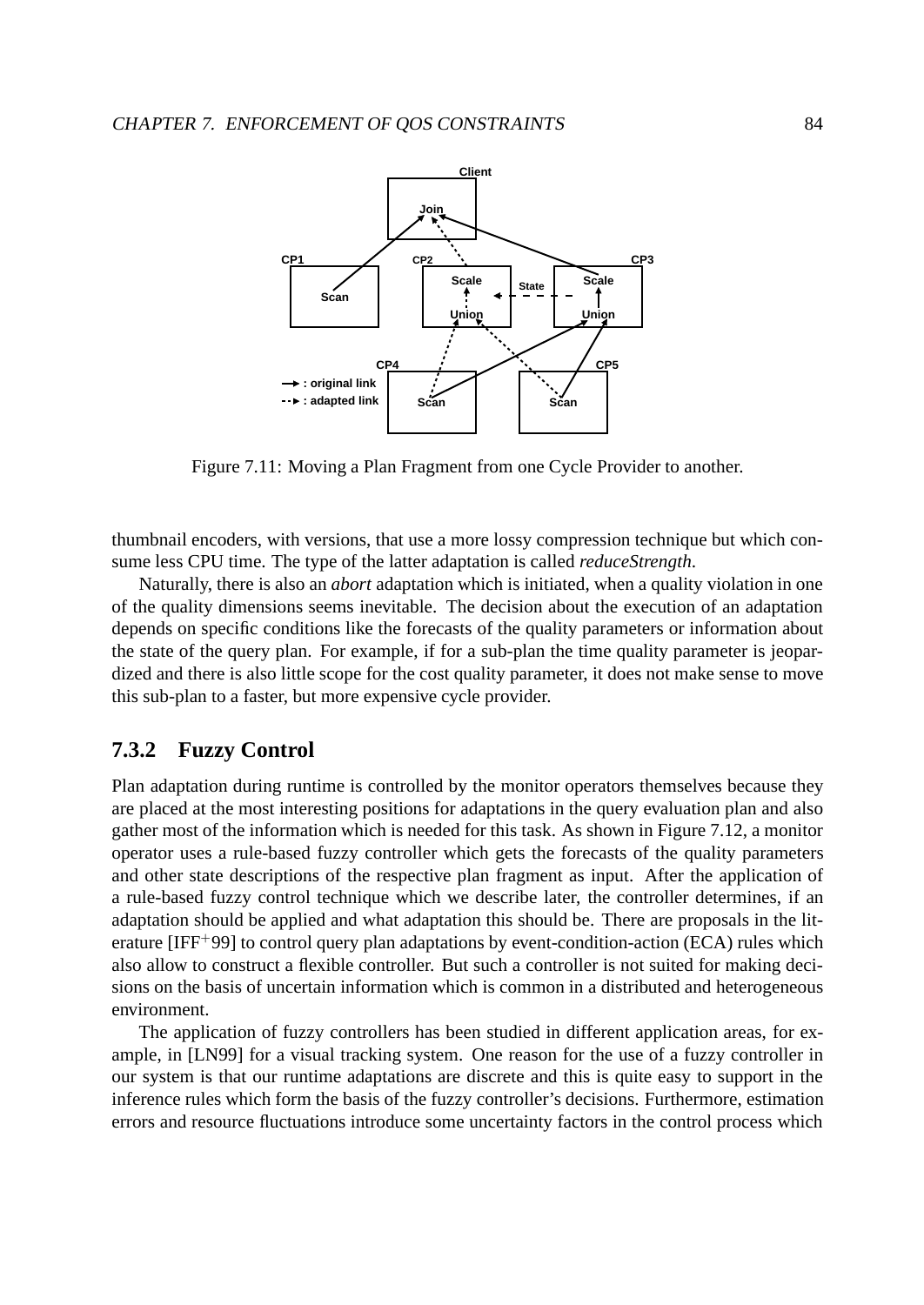#### CHAPTER 7. ENFORCEMENT OF QOS CONSTRAINTS 85



Figure 7.12: Feedback Loop for QoS Adaptations.

can be modeled by fuzzy logic [KY95] quite easily. The inference rules of a fuzzy controller also provide a highly configurable means to incorporate expert knowledge for the adaptation process in a very intuitive way. Therefore, it becomes possible to experiment with varying adaptation strategies by just changing the inference rules and perhaps the definition of the underlying fuzzy sets. In the following we present the three components of a fuzzy controller in our context: fuzzifier, fuzzy inference rules and defuzzifier.

**Fuzzifier** The task of the fuzzifier is to transform the input of the controller in a representation which can be used to trigger the inference rules. In our case the input consists of values for forecasts of quality parameters and values for state information of the plan fragment. This numeric values must be transformed to *linguistic values* of *linguistic variables*. For each input variable of the controller there exists one such *linguistic variable*. This transformation is depicted for the forecasted cost parameter in Figure 7.13—we call the corresponding linguistic variable *lfc*. We see, that the domain of the input is partitioned into different fuzzy sets, each fuzzy set represents a linguistic value of *lfc*, and the *weights* of the forecasted value which specify the level of containment to the fuzzy sets, can be determined. The linguistic values which correspond to these sets are normally adjectives which qualify the corresponding input variable. In our case the linguistic values *hopeless*, *endangered* and *compliant* qualify the chance of meeting the QoS constraints for this quality parameter. Figure 7.14 shows in more detail the partitioning of an input variable in fuzzy sets. A fuzzy set is described by its member function and an input value need not belong to exactly one set, but can belong to different sets with different weights—the input value in the figure belongs to the *endangered* fuzzy set with weight  $\mu_e$  and to the *compliant* fuzzy set with weight  $\mu_c$ .

**Fuzzy Inference Rules** The inference rules of a fuzzy controller are of the form

**if**  $X_1$  is  $A_1$  and ... and  $X_n$  is  $A_n$  **then** Y is B

where  $X_1, \ldots, X_n$  and Y are linguistic variables and  $A_1, \ldots, A_n$  and B are linguistic values with accompanying fuzzy sets. A small portion of an example rule set is shown below. Here *lfc*, *lfr*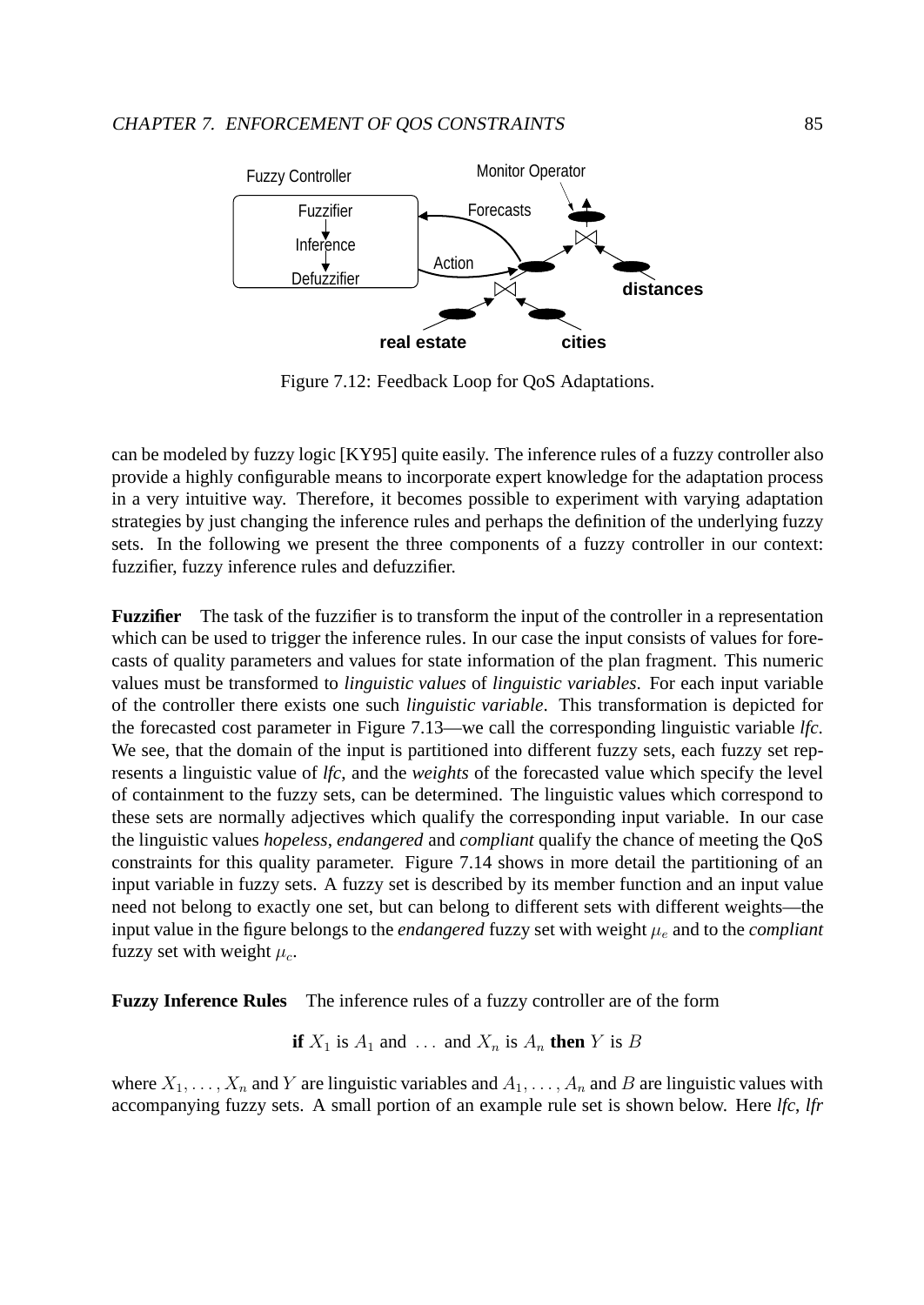

Figure 7.13: Mapping Quality Parameter Forecasts on Fuzzy Sets.



Figure 7.14: The Fuzzy Sets for the Cost Forecast Value.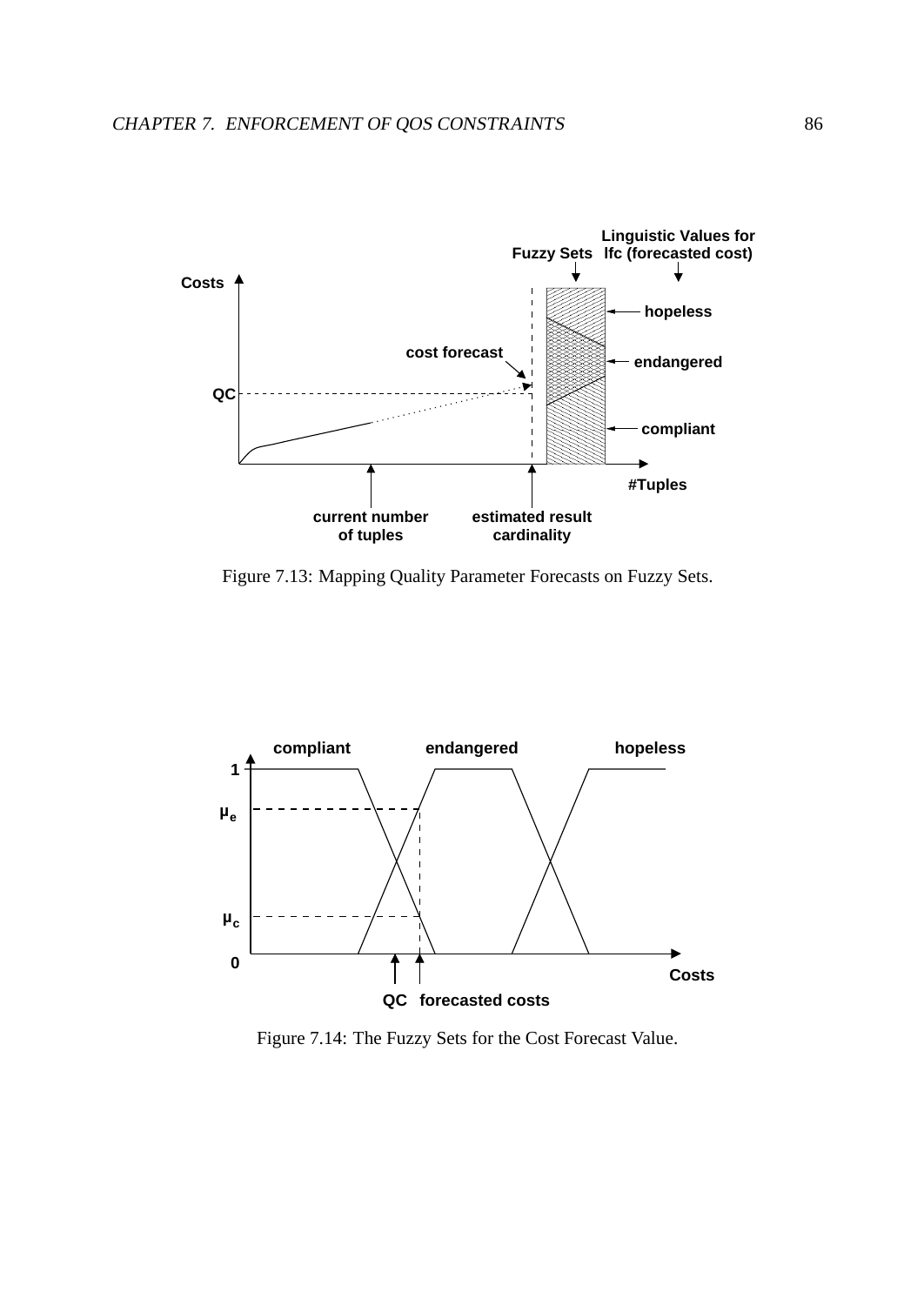and *lft* are the linguistic variables for cost-, result- and time quality parameters; *lep*, *lbp* and *lss* correspond to the execution progress, the buffer pressure and the state size.

**if** *lfc* is *endangered* and *lep* is *late* **then** *abort* is *preferred* **if** *lft* is *endangered* and *lbp* is *high* and *lss* is *small* **then** *movePlan* is *preferred* **if** *lft* is *endangered* and *lep* is *middle* and *lbp* is *high* **then** *increasePriority* is *possible* **if** *lfr* is *endangered* and *lep* is *early* and *lfc* is *compliant* **then** *addSubPlan* is *preferred*

The variables in the **then** part of a rule represent specific adaptations. Every adaptation defines its own linguistic variable and the corresponding values, for example *not recommended*, *possible* and *preferred*, denote the applicability of the adaptation. Thus, our rule base consists of rules, whose heads describe the premise of specific adaptations. The combined weights of the linguistic variables of a rule's premise then determine the weight of its conclusion. In our case, the *and* operator in the premises of the rules is implemented by a *minimum* operation on the weights of the linguistic values. For example:

 $\mu_{endandered} (lfc) = 0.8 \wedge \mu_{late} (lep) = 0.9 \implies \mu_{nreferred} (abort) = minimum(0.8, 0.9) = 0.8$ 

**Defuzzifier** After all rules have been applied, all the resulting weights for an output linguistic variable are combined with an application-specific defuzzification method in order to get an overall value for the corresponding, virtual applicability scale of an adaptation. Here we assign every linguistic value a corresponding singleton out of the applicability scale; for our example, <sup>−</sup>1 is assigned to *not recommended*, 0.5 to *possible* and 1 to *preferred*. The overall applicability value  $x_a$  for an adaptation  $a$  is then determined by:

$$
x_a = \mu_{not\, recommended}(a) * (-1.0) + \mu_{possible}(a) * 0.5 + \mu_{preferred}(a) * 1.0
$$

We then choose the adaptation with the highest applicability value  $x_a$ , if this value is above 0.5. If there is no such adaptation, nothing will be done. For example, when for a certain adaptation, say *movePlan*, the combination of the inference rules yields  $\mu_{not\,recommended}(movePlan) = 0.6$ and  $\mu_{\text{preferred}}(movePlan) = 0.7$  then

$$
x_{movePlan} = 0.6 * (-1.0) + 0.7 * 1.0 = 0.1
$$

The adaptation will not be executed because  $x_{movePlan}$  is smaller than the threshold of 0.5. This shows, that during defuzzification the output of different rules regarding the same adaptation are balanced. This is a special feature of a fuzzy controller in comparison to a pure ECA-rule based mechanism, where the rules are evaluated in isolation. The balancing of all rules for a certain adaptation helps in the design of the rule base. For example, for specific exceptional cases we can add *"veto rules"* which inhibit the activation of the corresponding (default) adaptation.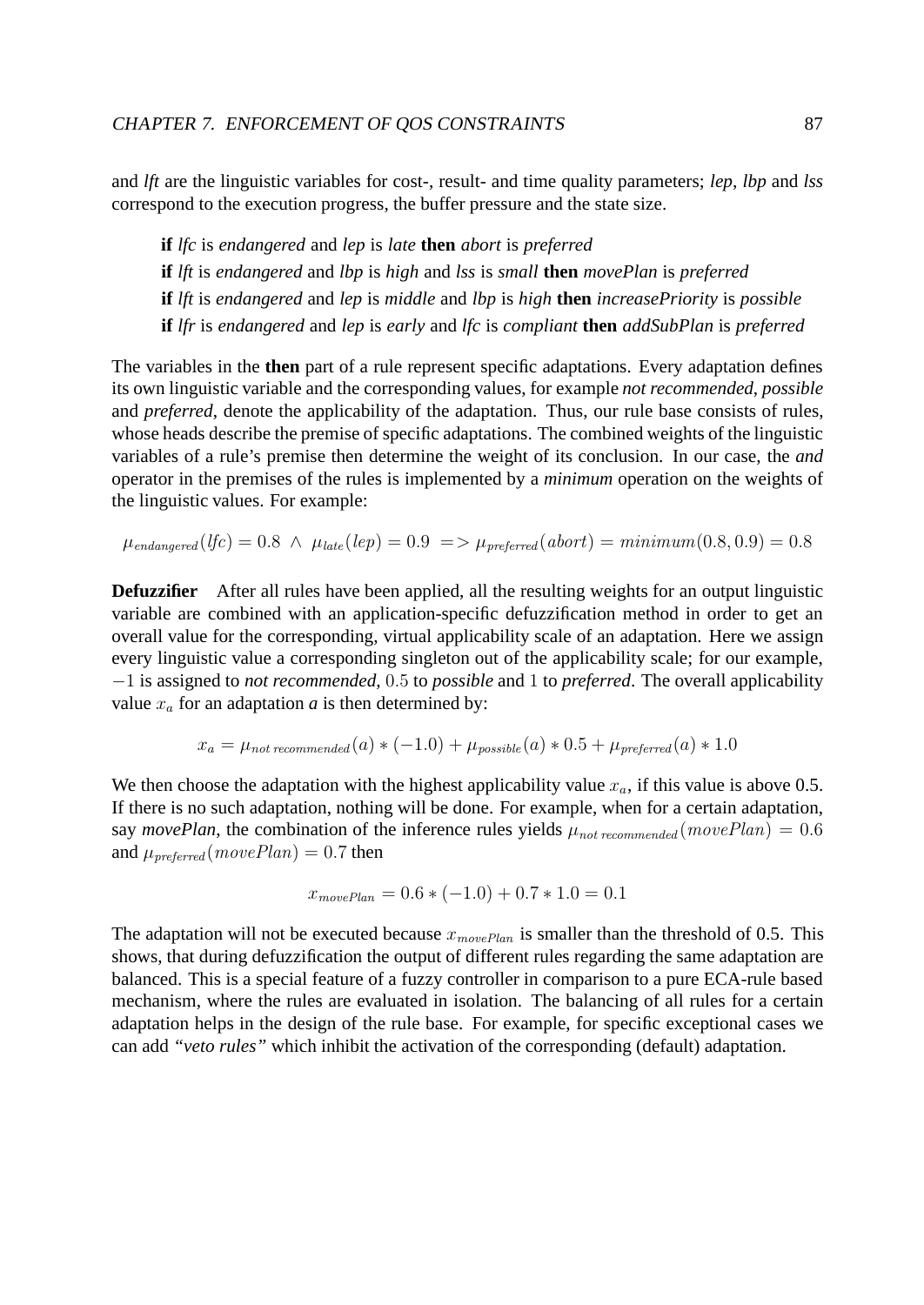# **Chapter 8 QoS Experiments**

Naturally, if the optimizer makes the right choices during plan generation, enforcing QoS constraints during run-time is not so complicated then. But, as we already mentioned, there are a lot of situations where these choices become disadvantageous at the end, for example, due to an unforeseen load increase at a cycle provider or a network link. In the following experiments we want to show that the local QoS management components at a cycle provider can also provide acceptable QoS support even when the initial assumptions and estimations of the optimizer do not hold.

# **8.1 The Effectiveness of Adaptations in a Distributed Environment**

In these experiments we want to investigate to what extent monitor operators can forecast quality violations and if our adaptations can be used to react to such violations. For space limitations only two experiments are presented. We use three Internet hosts in our distributed benchmark environment which are located in *Passau*, *Mannheim*, and *Maryland*. In the following descriptions we use the locations to name the respective hosts. Each host is used as a cycle provider and additionally as a data provider for the *order* and *lineitem* relations of the TPC-D benchmark. In the first experiments, we also use wrappers for the data providers HotelBook (www.hotelbook.com) and HotelGuide (www.hotelguide.com) which deliver tuples with information about hotels.

## **8.1.1 Monitoring and Adapting Wrapper Plans**

This experiment assesses the efficacy of the monitoring component in collaboration with the *movePlan* adaptation. The monitored sub-plan uses the two hotel data providers in order to look for hotels in a given city and combines the results with a union operator. We assume, that the sub-plan is executed under cost- and time constraints and that *Passau* is the client machine itself, therefore, inducing low costs (if at all), and *Maryland* is a commercial cycle provider. The execution time of the sub-plan is restricted to 200 seconds.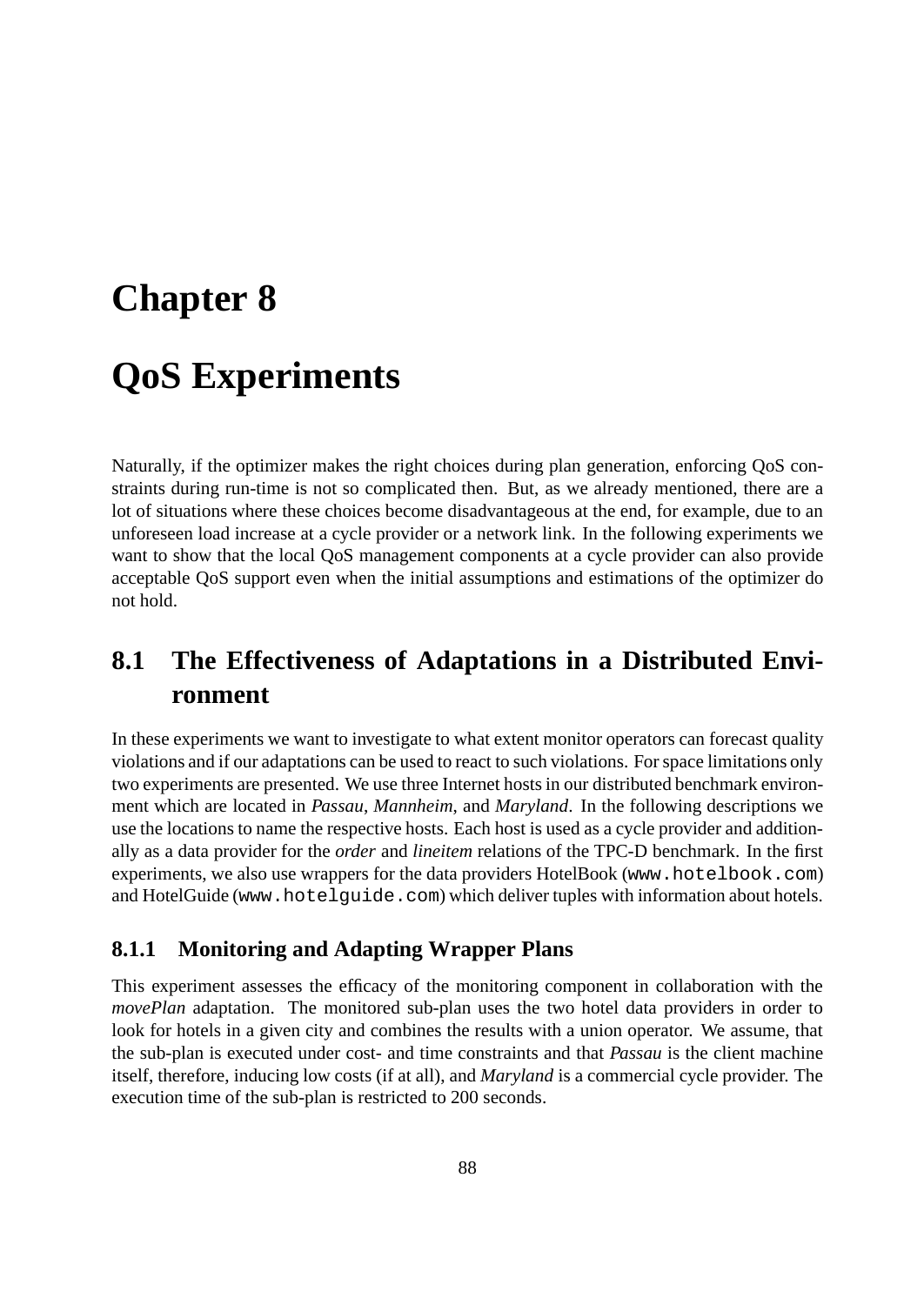



Figure 8.1: Retrieving Data through Wrappers.

Figure 8.2: Qualitative View on the Wrapper Experiments.

We see in Figure 8.1, that the execution of the sub-plan at the client (in short: *Passau* plan) can compete most of the time with the execution at the apparently better placed cycle provider *Maryland* (in short: *Maryland* plan). Due to the low cost cycle provider *Passau*, the initial plan chosen by a QoS-aware optimizer would be the *Passau* plan and by a *movePlan* adaptation, this plan could be transformed into the *Maryland* plan. We used the daily rush hours on the Internet as a substitution for an unforeseen resource fluctuation on the network. Normally a QoS aware optimizer equipped with time dependent statistics would choose the *Maryland* plan instead of the *Passau* plan during these hours.

We executed the *Passau* sub-plan, the *Maryland* sub-plan and the QoS sub-plan every two hours in a 24 hour range. Between 8:00 and 20:00 the monitor operator can forecast the imminent quality miss and the *movePlan* adaptation is activated. This adaptation causes a decrease of running time and an increase of execution costs, since the wrapper execution gets faster, but also more expensive. A qualitative analysis of this experiment can be seen in Figure 8.2. This figure shows that the QoS management here tries to find the best balance between cost and time consumption. The cheaper plan is favoured as long as the time consumption does not exceed our time limit and if this happens the execution switches to a more expensive, but faster plan. Obviously, such an adaptation cannot always save a jeopardized quality constraint. For our experiment one can find executions of the QoS sub-plan which do not fulfill the 200 seconds limit. Normally, these failed executions would be aborted as soon as the quality miss appears inevitable, but in order to get reasonable graphs, we disabled the *abort* adaptation during these experiments.

## **8.1.2 Monitoring and Adapting Remote Sub-Plans**

The query for this experiment uses a sub-plan with a scan operation at *Mannheim*. The client machine is *Passau* and the scan operation at *Mannheim* is performed on a *lineitem* partition with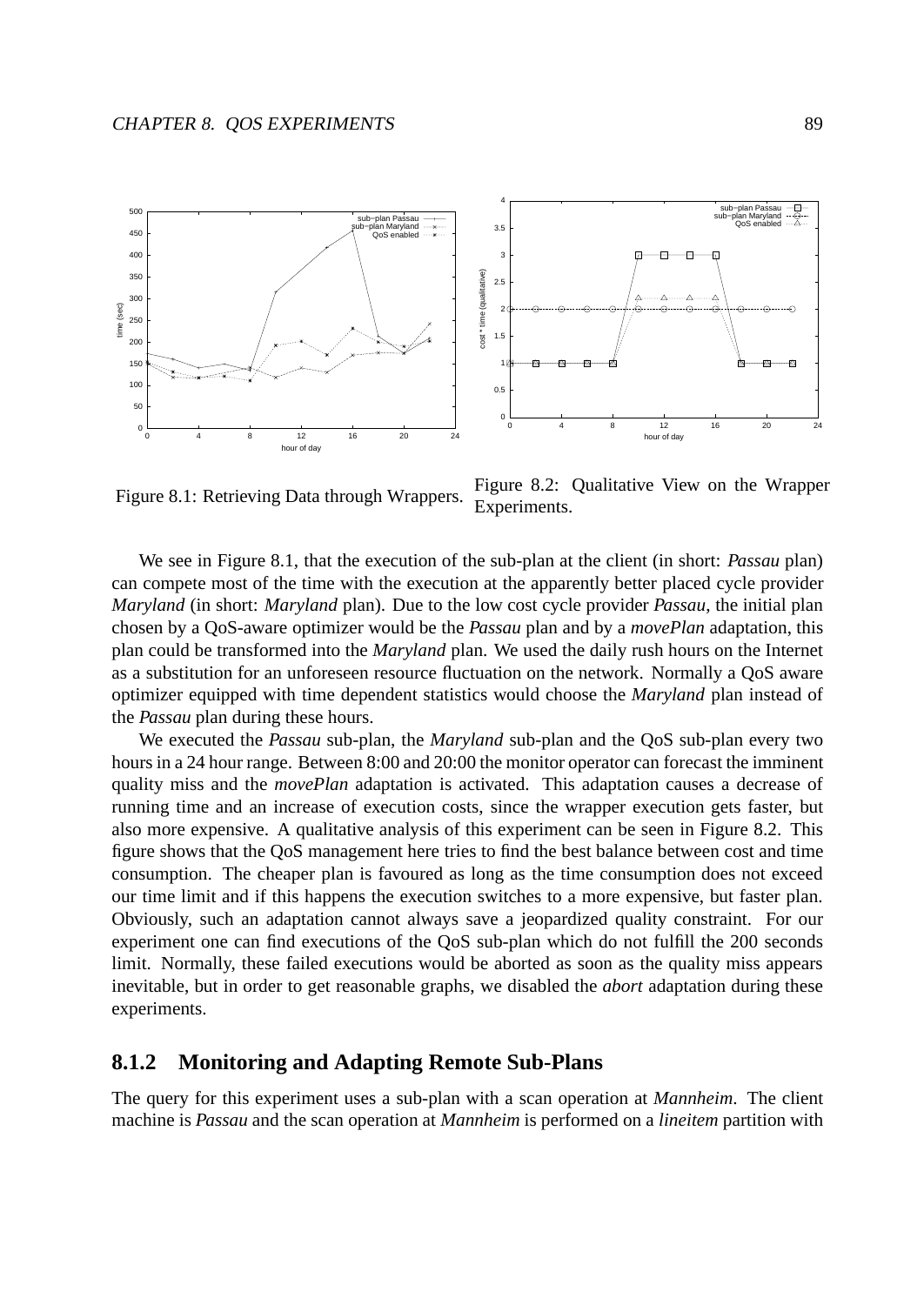#### CHAPTER 8. QOS EXPERIMENTS 90

a size of 10MB. Again, we assume that the query is executed under cost- and time constraints and that *Mannheim* is a cycle- and here also a data provider, whose services must be paid. The adaptation which we test here is called *useCompression* and turns on compression for a network connection at an arbitrary point during the query execution. Compression is performed with the help of the ZLIB library on blocks of the respective intermediate result. The time constraint for the sub-plan was set to 60 seconds.



Figure 8.3: Executing a remote Scan Operation

The compression of data increases the CPU time consumption at the receiver's and even more at the sender's site. In our tests, the CPU time consumption at the sender increased by a factor of three, when compression is turned on. The sender site is *Mannheim* whose services have to be paid for, and as we see in Figure 8.3 the plan without compression is also able to fulfill the time constraint most of the time. Therefore, analogously to the experiment before the initial plan is that without compression turned on and the alternative for the resource *network* is to turn on compression.

As before, we executed the QoS plan and the one without QoS support every two hours in a 24 hour range and again used the rush hours on the Internet to simulate resource degradations on the network. In this experiment the sub-plan without compression missed the time constraint just once. The monitor operator in the QoS plan detected this situation and activated the compression on the network link which is clearly to see in the graph. The savings in time has to be paid for by an increased cost for the execution at *Mannheim*.

# **8.2 The Effectiveness of Run-Time QoS Management in Heavily Loaded Multi-User Environments**

Due to the challenging environment in the previous experiments, monitoring the quality parameters was difficult but the control operations were rather simple, since the necessary decisions were of the form "adaptation on or off". Therefore, we set up a further test scenario with one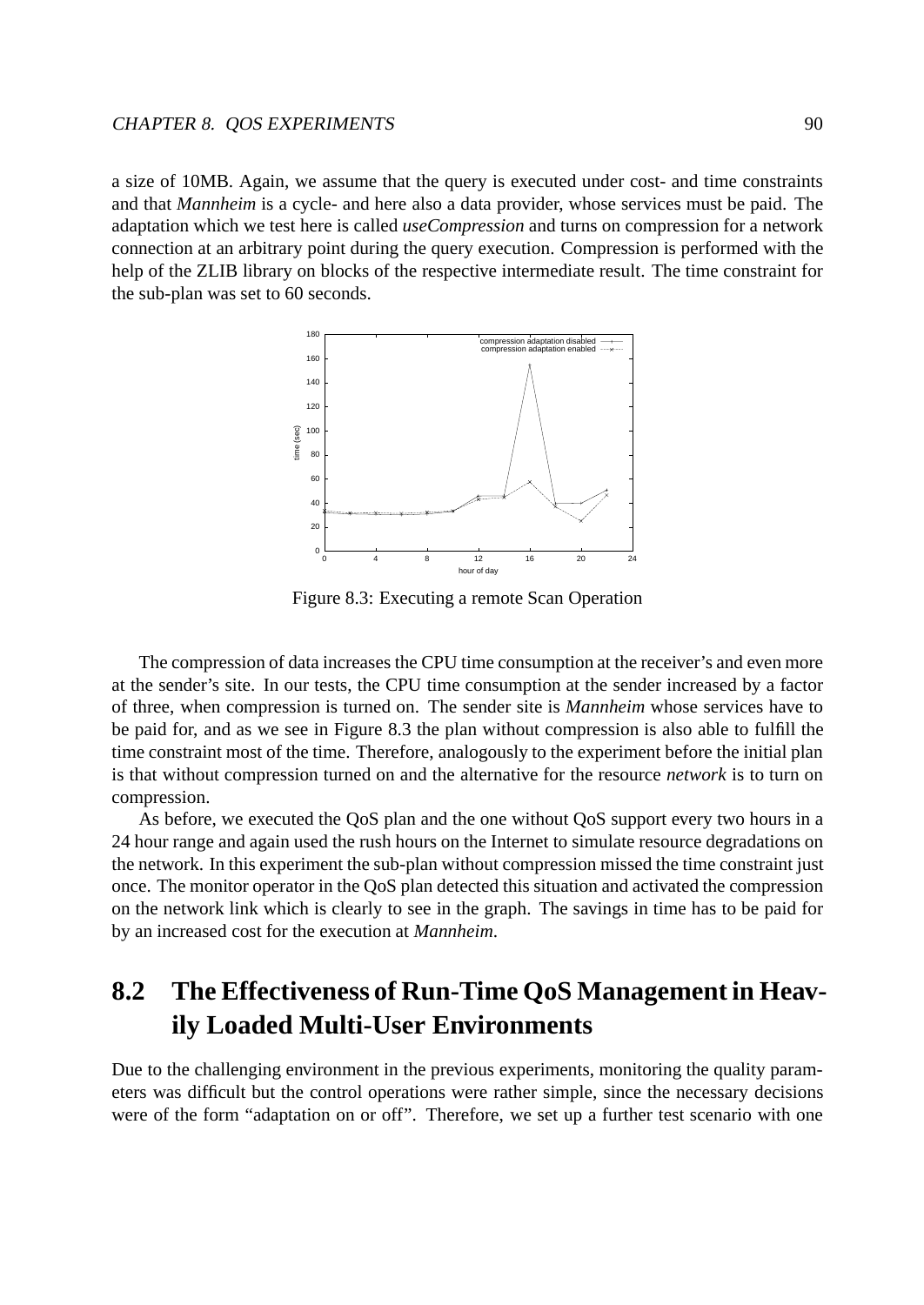server and three clients, where the clients concurrently initiate queries on the server. Each experiment lasts a fixed amount of time *et* and within the resulting time frame each client initiates a fixed number of queries *nq*. All clients use the same query on the server but the quality parameter for the overall execution time of the query is varied among the clients. The query works on a data set of about 2000 tuples which occupy about 23 MByte of memory. Each tuple contains a picture in JPEG format which is scaled down in the query execution by a specialized operator. The execution times of the queries are CPU-bound since this scale operation is very computing intensive. The client *c1* issues queries with an overall execution time limit of 185 seconds and due to the 130 seconds CPU time our query needs, it induces an average CPU load of 70% if the query completely exhausts its time limit. The clients *c2* and *c3* use execution time limits of 370 (twice the value of *c1*) and 555 seconds (three times the value of *c1*) and the induced loads on the CPU are 35% and 23%, respectively. During our experiments we use an *nq* value of 20 which means that each client issues 20 queries and we used *et* values of 1, 2, 2.5 and 3 hours. At the beginning of an experiment, each client randomly chooses the *nq* starting times in the time frame given by *et*. In this way, the resulting arrival process for each client approximates a Poisson process with parameter  $\lambda = nq/et$ . A client starts its queries at the randomly chosen points in time and thus it is possible that two query executions of the same client overlap<sup>1</sup> and of course, queries from different clients overlap with a very high probability in this scenario. The imaginary average loads on the server which would be reached if all the queries could be executed in the corresponding time frames given by a specific *et* value, would be 217% ( $et = 1$ ), 108% (*et* = 2), 87% (*et* = 2.5) and 72% (*et* = 3). This means, that for *et* = 2.5 and *et* = 3 all the queries could be executed within their time limits if their starting times are distributed in an appropriate manner. But this is most probably not the case in our experimantal set-up and the experiments without QoS management also show this.

#### **8.2.1 Experimental Results without QoS Management**

In Figure 8.4 the results are shown for an experiment as sketched above, where no QoS management was activated. This means, that

- no admission control is used.
- all queries have the same priority.
- plans are neither adapted nor stopped if they miss their quality constraints.

This is a typical best-effort configuration as found in many distributed information systems today, e.g., the WWW.

The left bar chart in Figure 8.4 shows the percentages of successful queries for different *et* values and in the right bar chart the percentage of successful queries is broken down for different *tl* values. As the charts show, a very small fraction of queries fulfill their QoS requirements. Naturally, queries with lower demands have a better chance to meet their constraints and in experiments with a lower average load also more queries can succeed in this task. One of the

<sup>&</sup>lt;sup>1</sup>Each query is issued by its own client process, so this overlap is possible.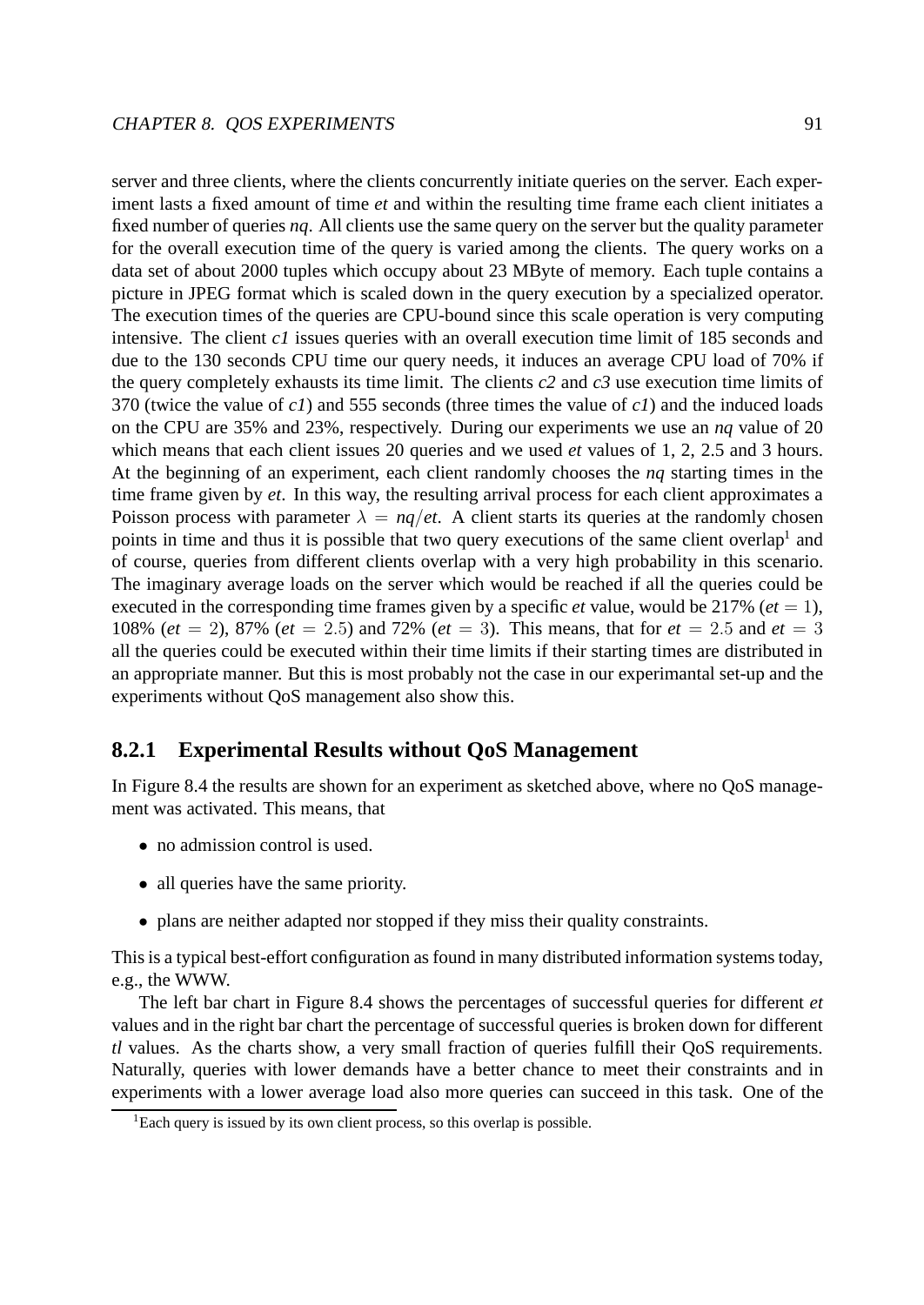

Successful Executions for different *tl* values. Successful Executions for different *et* values.

Figure 8.4: The Success of Queries with no QoS Techniques applied.

main problems of this configuration is the overload situation which arises due to the unrestricted access of queries to the server. More and more queries are admitted and accordingly, the share of the CPU usage of each query in the system decreases. This causes a longer individual service time for each running query and this again aggravates the congestion situation. For example, at the end of the experiment with an *et* value of 2 hours, about 40 queries were still active and the last of these queries finished its processing about 1 hour later. The overall running time of some queries rose up to several thousands of seconds.

This result shows, that without a local QoS management cycle providers can get overloaded very easily and the QoS properties become really poor in such a case. It should be noted that in these experiments we just test the ability of cycle providers to execute queries within their quality constraints. Of course, in a complete execution environment, the selection of appropriate cycle providers based on load statistics as done by the optimizer could result in less overloaded cycle providers. However, since we assume a global environment where each client uses an own optimizer instance, the selections of cycle providers are performed independently by each such instance and may nevertheless lead to highly loaded cycle providers. Therefore, it is inevitable that the local QoS management components can handle overload situations in a graceful way. Admission control is the corresponding means to limit the resource usage in a way that each admitted query has a chance to fulfill its constraints. The effects of an activated admission control are examined in the next experiments.

#### **8.2.2 Experimental Results with Admission Control Activated**

For the experiment with activated admission control we are interested in the percentages of queries which

- succeeded in executing within their time limits.
- were rejected by admission control.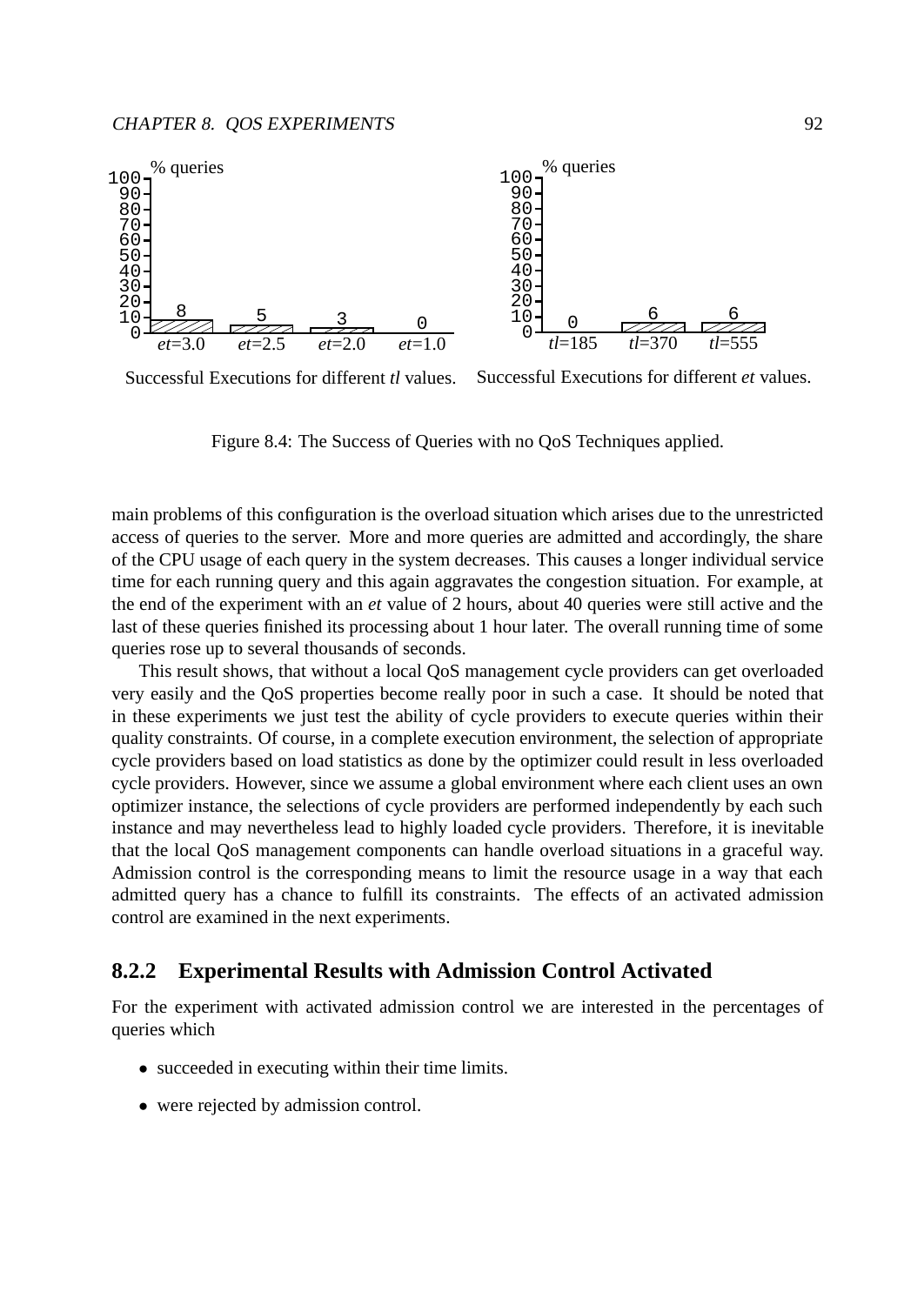

Missed Quality Constraint.

Figure 8.5: The Success of Queries for different *et* values with Admission Control activated.

• were admitted but at the end failed to meet their time limits.

In Figure 8.5 the results are broken down for different *et* values and in Figure 8.6 for different *tl* values. Obviously, the admission control has improved the results of the experiments by far. The rejection of queries results in a higher resource availability for the remaining queries. For each used *et* value an acceptable number of queries finishes execution within the time limits. Without admission control less than 10% of the queries could meet their time limits. Furthermore, none of the queries with the shortest time limit could execute successfully in the former experiments. But with activated admission control a considerable amount of these queries now do. Figure 8.6 shows that 24% of these queries were executed successfully.

The percentages of admitted but unsuccessful queries show that there is still some potential for improvement. These percentages are rather high and especially the queries with more demanding time limits suffer from a relatively high probability for an overshot time limit. The problem here is that the queries are not prioritized according to their demand. Analogously to earliest deadline scheduling in real-time systems, queries with a shorter execution period should get a higher execution priority than those with a more relaxed time limit. The results of the experiments which use run-time adaptations to adjust such priorities are discussed in the following.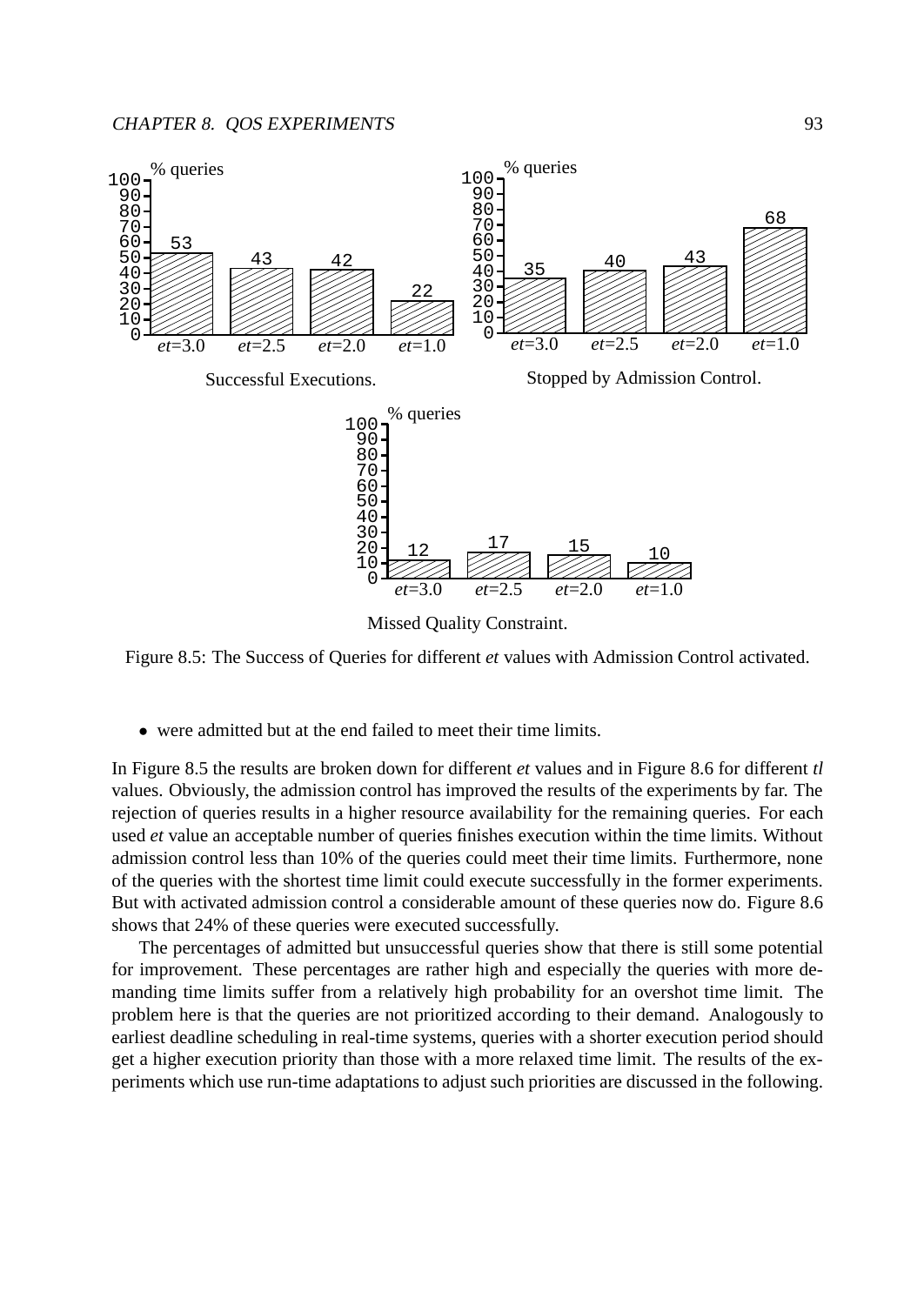

Missed Quality Constraint.

Figure 8.6: The Success of Queries for different *tl* values with Admission Control activated.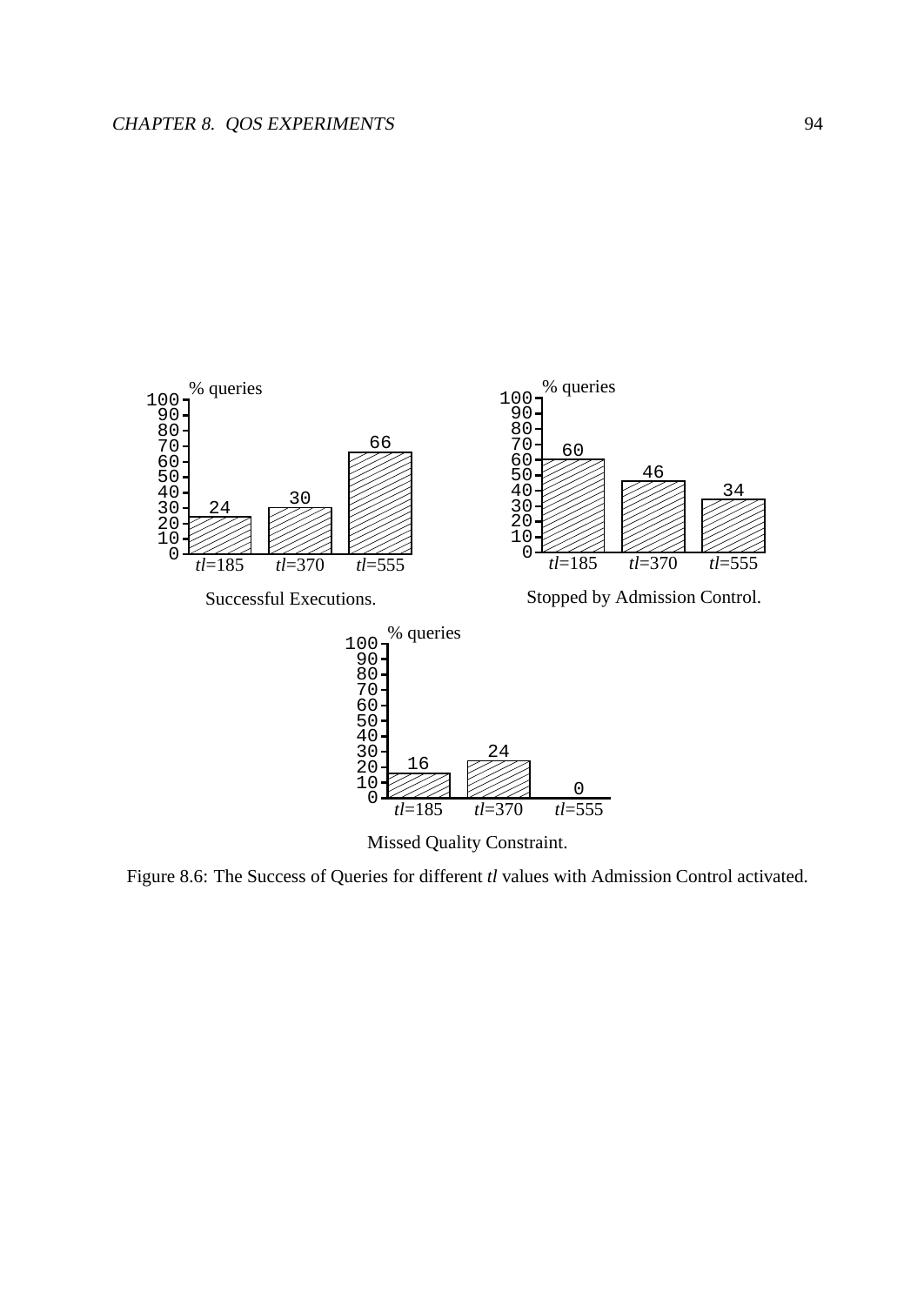#### **8.2.3 Experimental Results with Full QoS Management Support**

The task of our QoS management in this experiment is to use the adaptations *increasePriority* and *decreasePriority* in a way that as many queries as possible are executed within their time limit. Furthermore, admission control and the usage of the *abort* adaptation must be used to stop queries which obviously will miss their time limit. This means, that the affected components of our QoS management are admission control, monitoring and adaptation control whereas the latter is performed by our fuzzy controller.



Figure 8.7: The Success of Queries with different *et* Values.

In Figure 8.7 the results for the experiment with fully activated QoS management are presented. The different bar charts show for different *et* values the percentage of queries, which were successfully executed, stopped by admission control or stopped by the *abort* adaptation. The bar charts for successful executions and for the aborts caused by admission control document the rather obvious trend in QoS management that a lower base load on critical resources improves the percentage of successful executions. This trend could also be seen in the previous experiments with no QoS management and admission control, respectively. In all of our experiments the number of initiated queries is the same but with different *et* values the execution times of the queries are distributed in differently sized time frames. Therefore, the number of collisions where several, more demanding queries are executed at the same time is lower when a larger time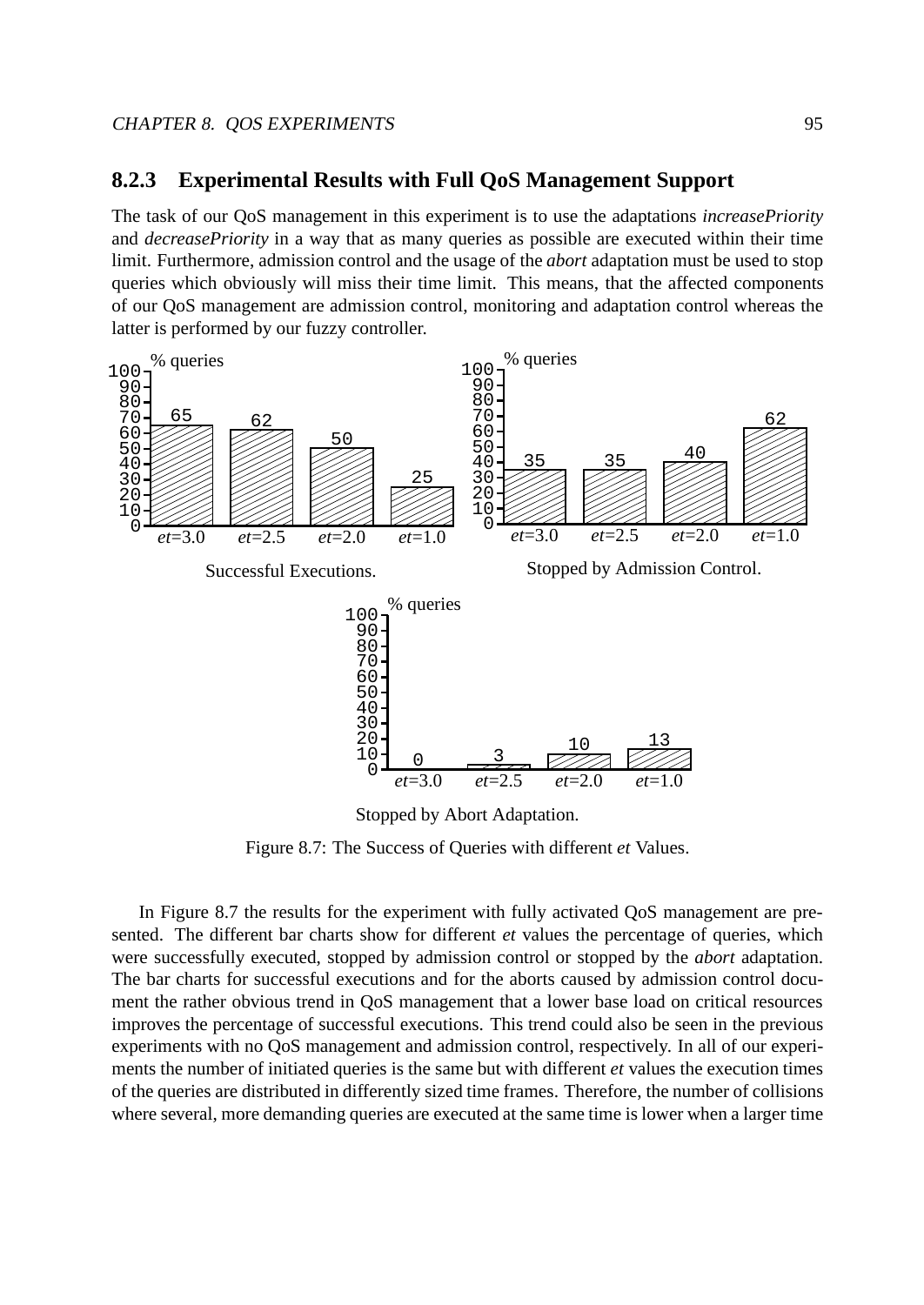frame is used in the experiment.

The aborts initiated by the admission control are caused by the arrival process of queries and the induced load of these queries. This cannot be influenced by the QoS management of a cycle provider but depends on the decisions made by the corresponding optimizer instances. These decisions themselves depend on the quality of the load statistics and the overall risk factor  $P_D$ which is specified by the user. Therefore, in order to assess the QoS management of a cycle provider, we just have to consider the percentage of queries which were stopped by the *abort* adaptation. In our benchmarks, at most 13% of the queries have passed admission control but could not be executed within their time limits. First we must note, that the admission control as described in Section 7.2.1 is rather aggressive in accepting queries for execution. Admission control assesses the future development of already running queries in order to decide if a given query can accumulate enough resources to fulfill its quality constraints. Here, the admission control assumes that the fuzzy controller is able to stretch the execution of queries so that they are executed rather exactly within their respective time limits. Of course, this control process cannot be performed as precisely as assumed by admission control. Additionally, after a new query had been admitted or after a query had finished, the fuzzy controller needs some time to adapt the priorities of running queries to the new situation. Therefore, in a production system these effects need to be assessed and accordingly considered during admission control. But nevertheless, the number of aborted queries are even with such an aggressive admission control quite impressive, especially for the *et* values of 2.0 and 2.5.

The above mentioned transition phases of the fuzzy controller especially affect long running queries. This can be seen in Figure 8.8. The percentage of queries which have to be stopped by the *abort* adaptation is much higher for the class of queries which have a time limit of 555 seconds than for the classes of queries with a time limit of 185 or 370 seconds. Queries with a longer running time are more exposed to transition phases of the fuzzy controller and so, when resources are scarce, these queries are more prone to quality misses regarding the overall execution time. A more positive conclusion which can be drawn from Figure 8.8 is that the QoS management at a cycle provider does not overly prefer a specific class of queries. Although queries with smaller demands will meet their quality constraints much easier than the others, in our experiments the queries with a time limit of 185 seconds also have a good chance to meet their quality constraint.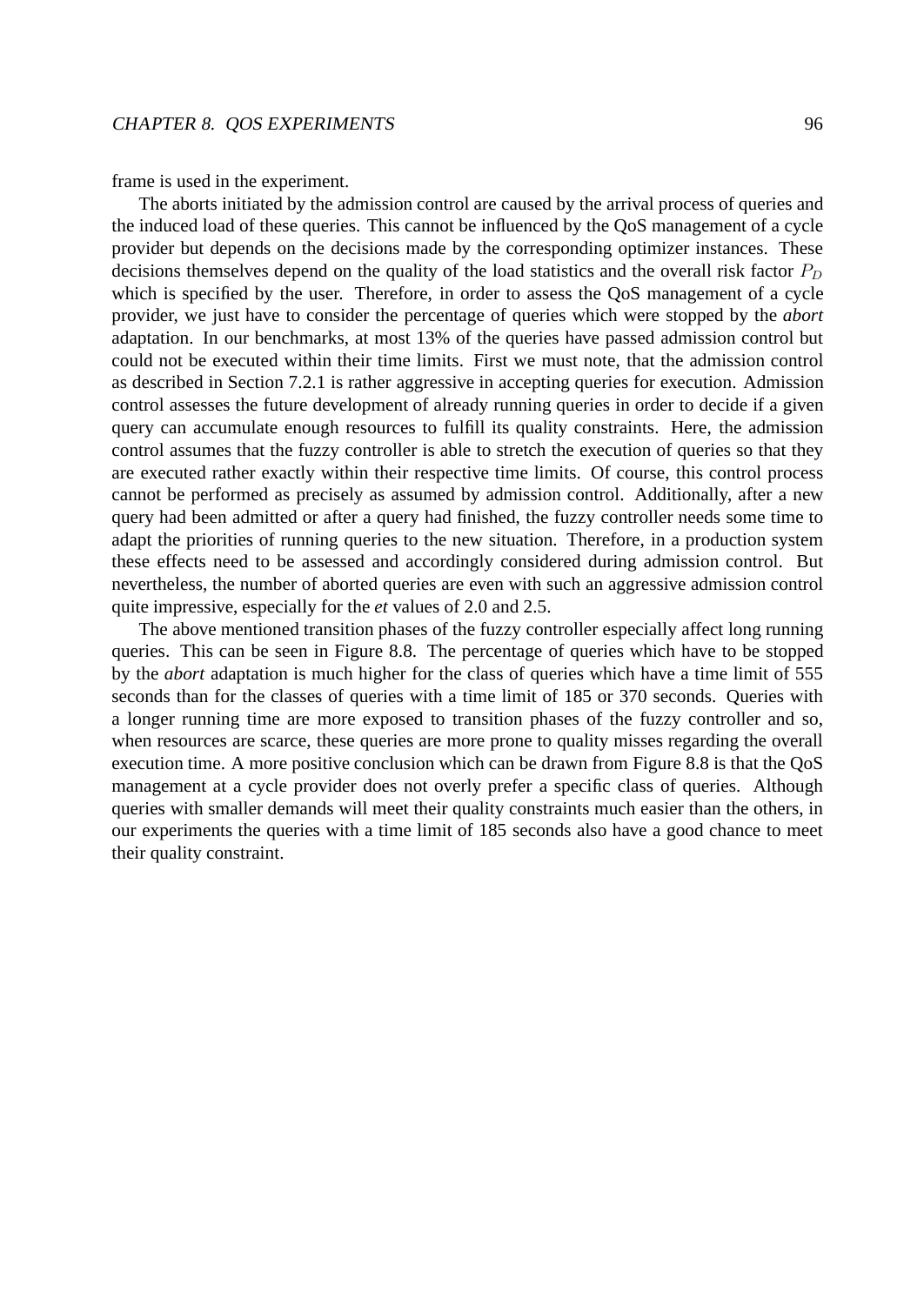

Stopped by Abort Adaptation.

Figure 8.8: The Success of Queries with different Time Limits.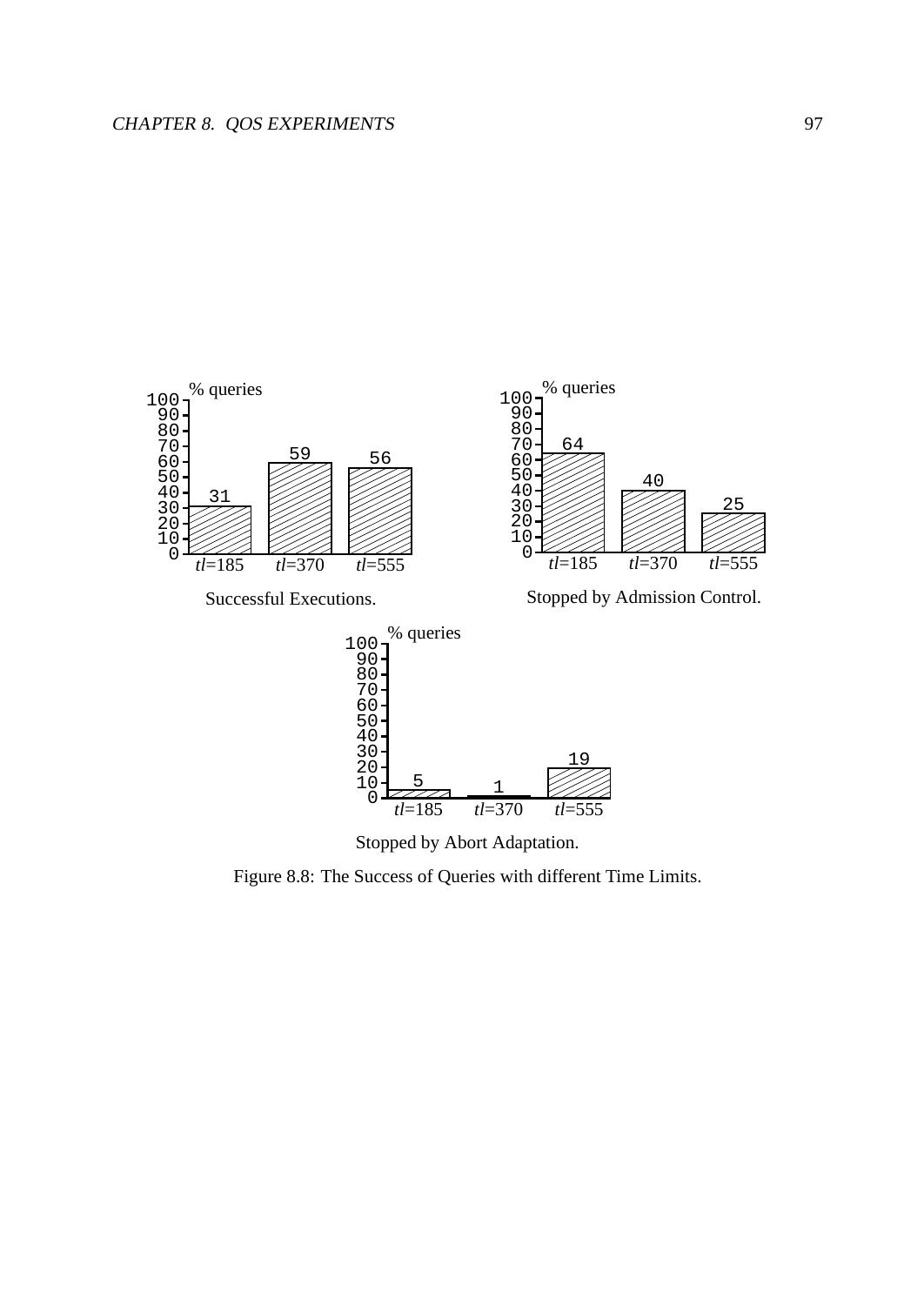# **Chapter 9 The Role of Functional Joins**

The term functional join denotes specially structured join operations, where join partners for tuples of one input are retrieved by performing some kind of function call on the other input. In the next section, we will show some kinds of join operations which represent functional joins. Functional joins appear, for example, in data integration systems, where they are also named bind joins [HKWY97], and especially in object-oriented and object-relational database systems. In the context of the latter systems we introduce a new algorithm for implementing functional joins along nested sets.

## **9.1 Applications for Functional Joins**

The term functional join does not denote a single join implementation but a special scheme for join processing. In this scheme, the tuples for one input stream (say  $R$ ) of the join operation are piped into the corresponding join operator as usual. But the tuples of the other input (say  $S$ ) are not available to the join operator in the same way. The tuples of S are accessed by some kind of function call implemented by a system component which we simply call *map* in the following. To find the join partners of a tuple from  $R$ , the join attributes of this tuple are used as arguments to the function call and the map delivers the join partners in  $S$  as the result of the call. This procedure is depicted in Figure 9.1. The *map* is responsible for performing the imaginary function call which delivers the join partners for the current tuple from R.

In data integration systems functional joins appear quite often and we already saw some of them in this work. Every data provider which only allows to query its data by means of point queries needs a wrapper which implicitly performs a functional join. Nearly all the data providers which are accessed through an HTML interface or by a SOAP-based protocol belong to this kind of data provider. For example, the providers for hotel data as mentioned in Chapter 5 need to be passed an identification of a city for which they should deliver the data for corresponding hotels. In these cases the wrapper works as a functional join operator and the data provider implements the *map* which is quite often a complete database system which manages the data of the provider.

As an example application for functional joins, assume that person *X* wants to tour the United States. *X* is interested in different routes, which are defined by the cities on a route, and hotels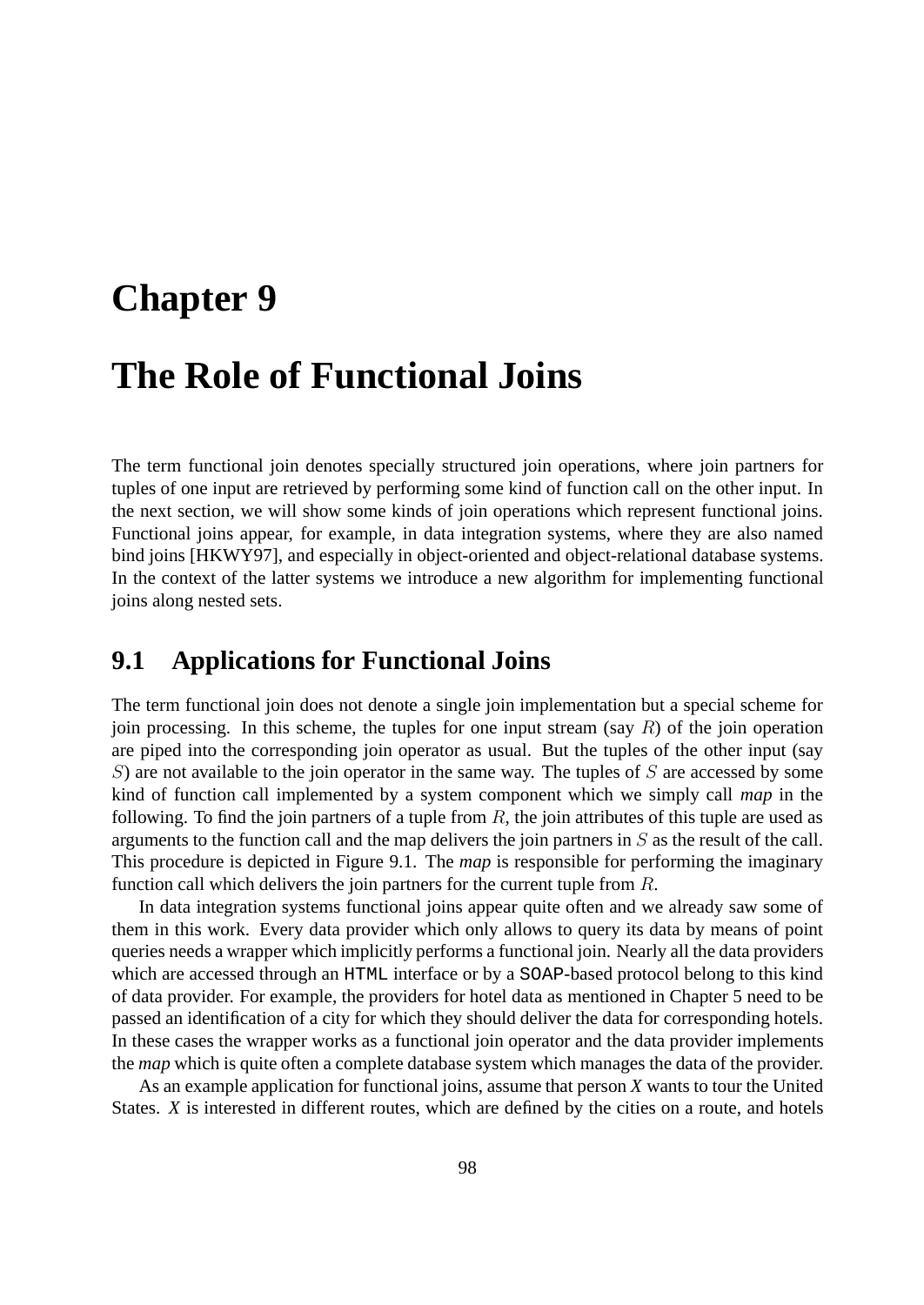

Figure 9.1: The Schema of a Functional Join.

in these cities. We assume that the ObjectGlobe system which is used in this application is able to perform a query which produces the routes with information about the means of transport, the corresponding time tables and the set of visited cities. The schema of this result could look like the following:

```
routes: {[..., visitedCities: {[cityName: String,
                              stateName: String]}]}
```
Then, the result of this query has to be joined with information from our hotel data provider. This means, we have to perform a functional join along the nested set for visitedCities. The execution of the functional join should fulfill the following requirements:

- 1. Since the access to data providers like the hotel data source is extremely costly (http network transfers, expensive *map* operations at the provider), multiple accesses for the same city should be avoided. This means that we have to break up the grouping of visitedCities in some way and reorder the cities in the intermediate result (partitioning, sorting).
- 2. Naturally, person *X* is interested in retaining the grouping which is given by the nested sets for visitedCities. Therefore, this grouping has to be reestablished after the join operation. Unfortunately, grouping is an expensive operation.

In order to fulfill these conflicting requirements in a satisfying manner we developed a new algorithm for implementing functional joins along nested sets. The problem, as sketched above, also appears in object-oriented and object-relational database systems. These systems use object identifiers (OIDs) to represent relationships between objects and these identifiers have to be mapped to the corresponding objects when a functional join on OIDs is performed. Due to the importance of OIDs in modeling databases in these systems, functional joins play an even greater role there than in data integration systems. Therefore, in the remainder of this work, we study functional joins in the context of object-oriented and object-relational database systems.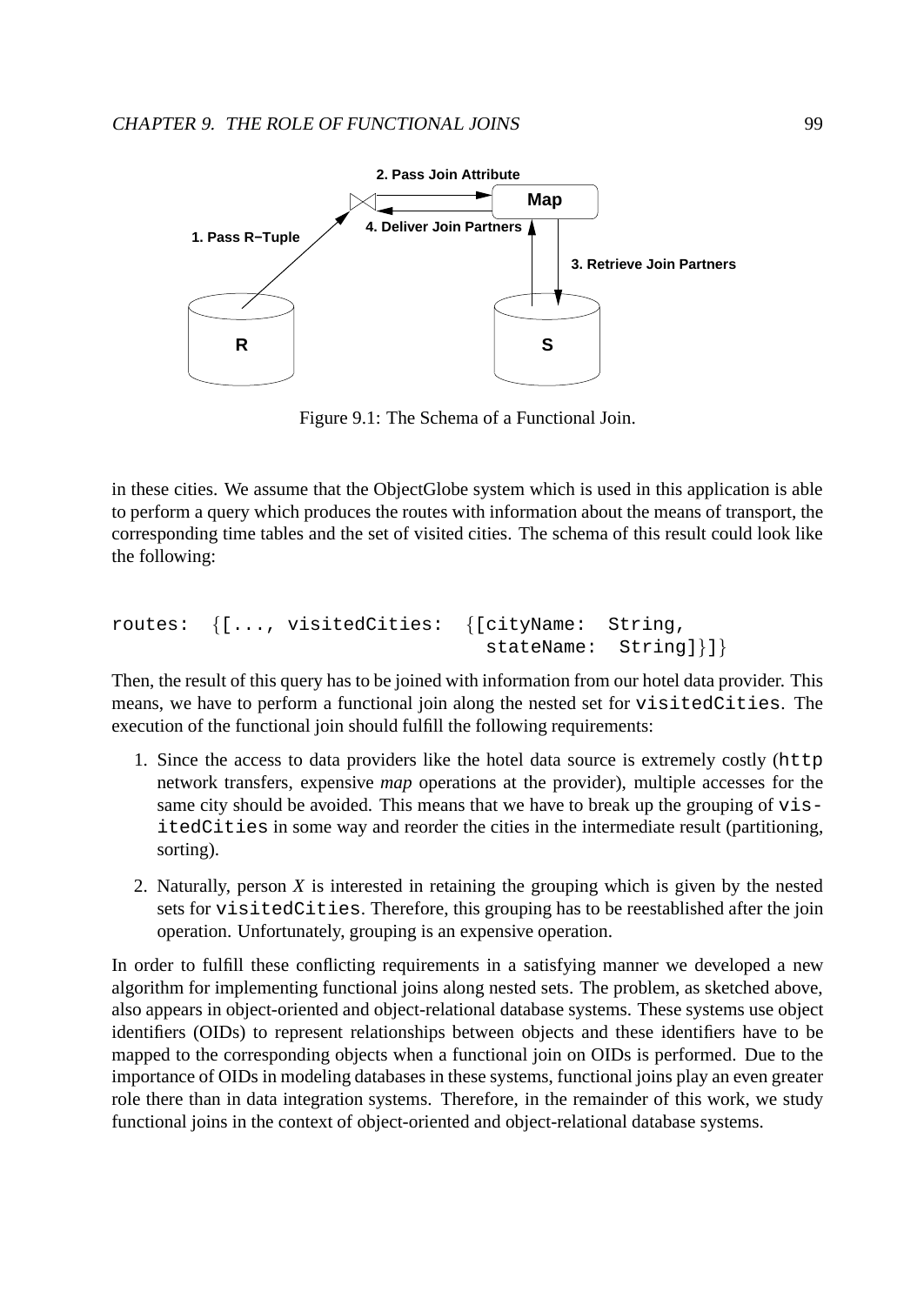# **9.2 Functional Joins along Nested Reference Sets in Object-Relational and Object-Oriented Databases**

Inter-object references are one of the key concepts of object-relational and object-oriented database systems. These references allow to directly traverse from one object to its associated (referenced) object(s). This is very efficient for navigating within a limited context—so-called "pointer chasing"-applications. However, in query processing a huge number of these interobject references has to be traversed to evaluate functional joins. Therefore, naive pointer chasing techniques cannot yield competitive performance. Consequently, several researchers have investigated more advanced pointer join techniques to optimize the functional join. First of all, there are approaches to materialize (i.e., precompute) the functional joins in the form of generalized join indices [Val87]. [BK89] was the first proposal for indexing path expressions, and the access support relations [KM90] are another systematic approach for materializing the functional join along arbitrarily long path expressions; it was later augmented to join index hierarchies [XH94]. Many more proposals exist by now.

[SC90] were the first who systematically evaluated three pointer join techniques (naive, sorting, and hash partitioning) in comparison to a value-based join. Their work was augmented by [DLM93] to parallel database systems. [DLM93] also allowed nested sets of references, but they did not report on how to re-establish the grouping of the nested sets after performing the functional join.  $[CSL^+90]$  incorporated some of the key ideas of pointer joins in the Starburst extensible database system. The emphasis in this work was on supporting hierarchical structures, i.e., one-to-many relationships, with hidden pointers. [GGT96] concentrate on finding the optimal evaluation order for chains of functional joins. Thus it complements our work: We devise an algorithm to efficiently evaluate a functional join within the query engine while they are concerned with finding the best evaluation order.

Unfortunately, the previous work on functional joins was constrained in two ways: (1) all approaches we know assume references being implemented as physical object identifiers (OIDs) and (2) most approaches are, in addition, limited to single-valued reference attributes. Both are severe limitations since most object-relational and all object-oriented database systems do support nested reference sets for modelling many-to-many and one-to-many object associations and many object systems do implement references as location-independent (logical) OIDs. In the following, we develop a new functional join algorithm that can be used for any realization form for OIDs (physical or logical) and is particularly geared towards supporting functional joins along reference sets. The algorithm can be applied to evaluate joins along arbitrarily long path expressions which may include one or more reference sets. The new algorithm generalizes previously proposed partition-based pointer joins by repeatedly applying partitioning with interleaved re-merging before evaluating the next functional join. Consequently, the algorithm is termed *P*(*PM*) <sup>∗</sup>*M* where *P* stands for partitioning and *M* denotes a merging.

Before going into the technicalities let us motivate our work by a further example, this time in an object-oriented/relational context. We use a simplified order-inventory example application. In an object-oriented or object-relational schema the *LineItems* that model the many-to-many relationship between *Orders* and the ordered *Products* would most naturally be modelled as a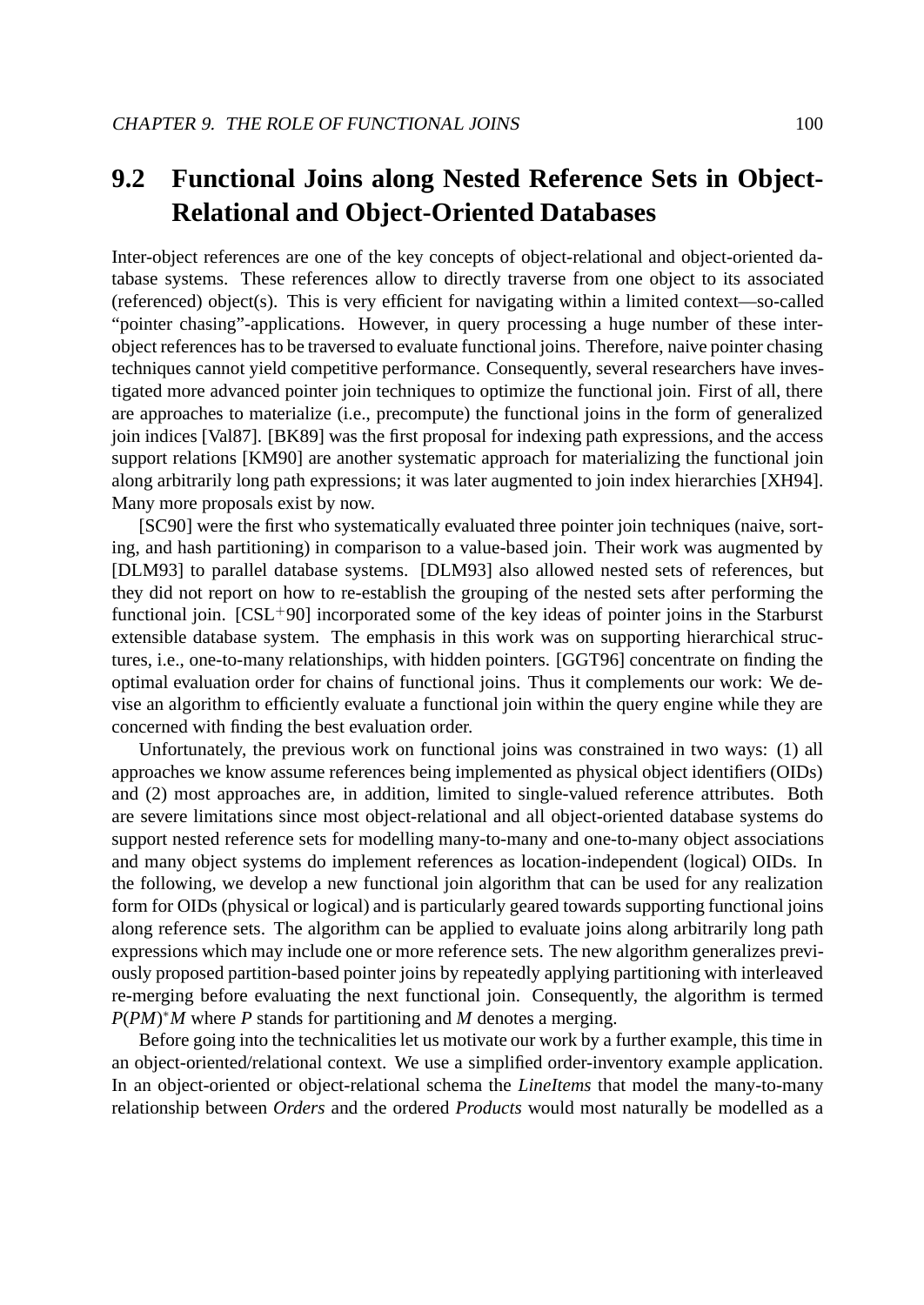#### CHAPTER 9. THE ROLE OF FUNCTIONAL JOINS 101

| nested set within the <i>Order</i> objects: <sup>1</sup> |                          |
|----------------------------------------------------------|--------------------------|
| create type Order as (                                   | create type Product as ( |
| OrderNumber number,                                      | ProductID number,        |
| LineItems set(tuple( Quantity number,                    | Cost number,             |
| ProductRef ref(Product))                                 | $\dots$ ):               |
|                                                          |                          |

#### . . . );

Here, *Order* refers to the ordered *Product*s via a nested set of references in attribute *LineItems*. Let *Orders* be a relation (or type extension) storing *Order* objects. Then, in an example query we could retrieve the *Orders*' total values:

**select** o.OrderNumber, (**select sum**(l.Quantity ∗ l.ProductRef.Cost) **from** *o*.LineItems *l*))

from Orders  $o$ ;

Logically, the query starts at each *Order* o and traverses via the nested set of references to all the ordered *Products* to retrieve the *Cost* from which the total cost of the *Order* is computed. Note that, unlike in a pure (flat) relational schema, the nested set of *LineItems* constitutes an explicit grouping of the *LineItems* belonging to one *Order* that is, in most systems, also maintained at the physical level. Our new algorithm exploits this physically maintained grouping. However, we do, of course, avoid the danger of "thrashing" that is inherent in a naive nested loops pointer chasing approach. Our prototype implementation as well as a comprehensive analytical assessment based on a cost model prove that this new algorithm performs superior in almost all configurations. In particular, our  $P(PM)^*M$ -algorithm performs very well even for small memory sizes.

<sup>&</sup>lt;sup>1</sup>Throughout the remainder of this work we will use some (pseudo) SQL syntax that is close to the commercial ORDBMS product that we used for comparison purposes. Unfortunately, the commercial ORDBMS products do not entirely obey the SQL3 standard.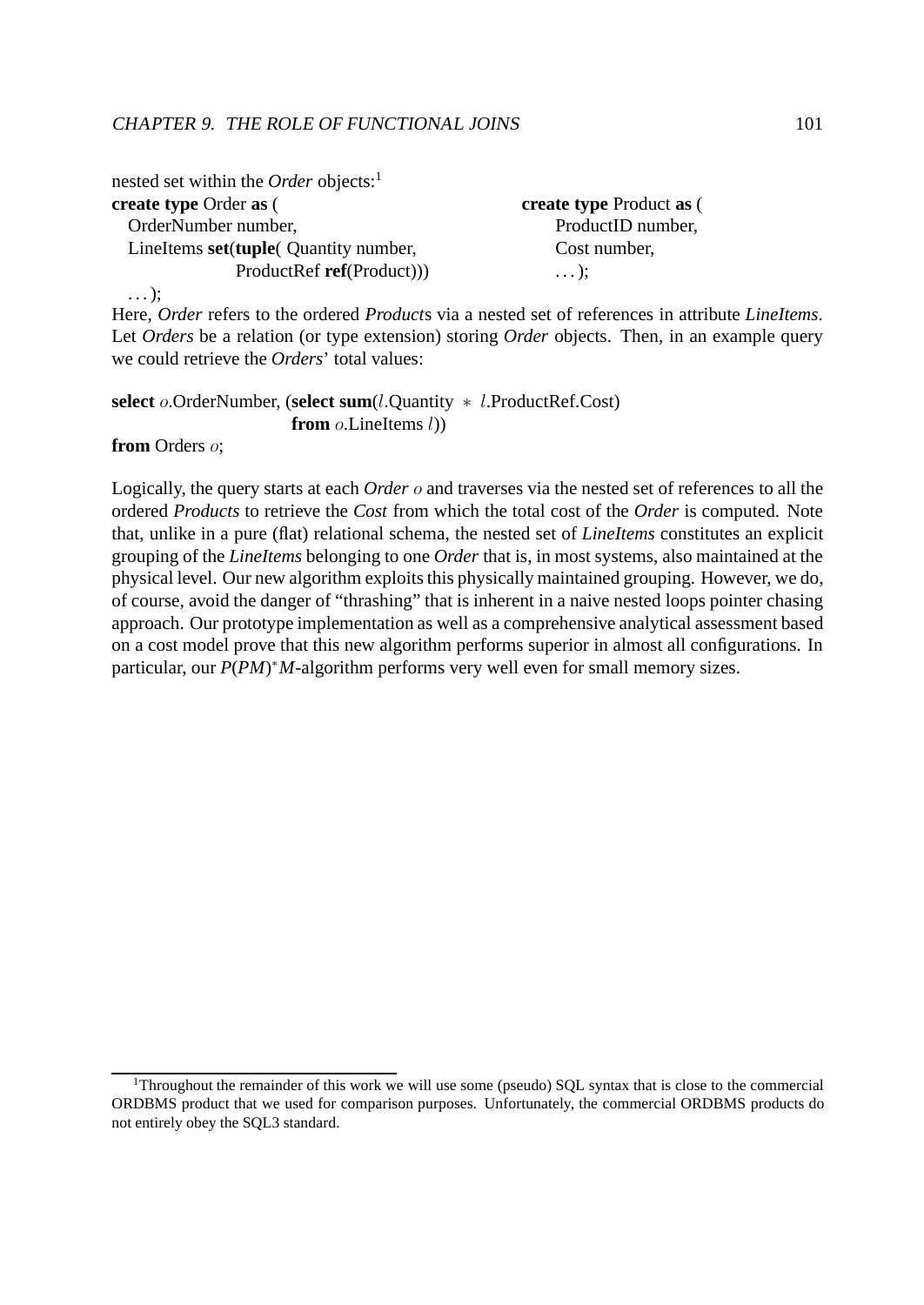# **Chapter 10 Implementing Functional Joins**

Functional joins in object-oriented and object-relational database systems work upon object identifiers (OIDs) which are embedded in objects to represent references to other, related objects. Therefore, we first present the different implementation forms of object identifiers which appear in object-oriented and object-relational database systems. After that, we explain alternative implementations for performing a join operation on such object identifiers. Particularly, we give a detailed description of our new *P*(*PM*) <sup>∗</sup>*M* algorithm and show some advanced applications of this algorithm.

# **10.1 Implementation of Object Identifiers**

Object identity is a fundamental concept to enable object referencing in object-oriented and object-relational database systems. Each object has a unique object identifier (OID) that remains unchanged throughout the object's life time. There are two basic implementation concepts for OIDs: physical OIDs and logical OIDs [KC86].

# **10.1.1 Physical Object Identifiers**

Physical OIDs contain parts of the initial permanent address of an object, e.g., the page identifier. Based on this information, an object can be directly accessed on a data page. This direct access facility is advantageous as long as the object is in fact stored at that address. Updates to the database may require, however, that objects are moved to other pages. In this case, a place holder (forward reference) is stored at the original location of the object that holds the new address of the object. When a moved object is referenced, two pages are accessed: the original page containing the forward and the page actually carrying the object. With increasing number of forwards, the performance of the DBMS gradually degrades, at some point making reorganization inevitable. O<sup>2</sup> [O2T94], ObjectStore [LLOW91], and (presumably) Illustra [Sto96, p. 57] are examples of commercial systems using physical OIDs.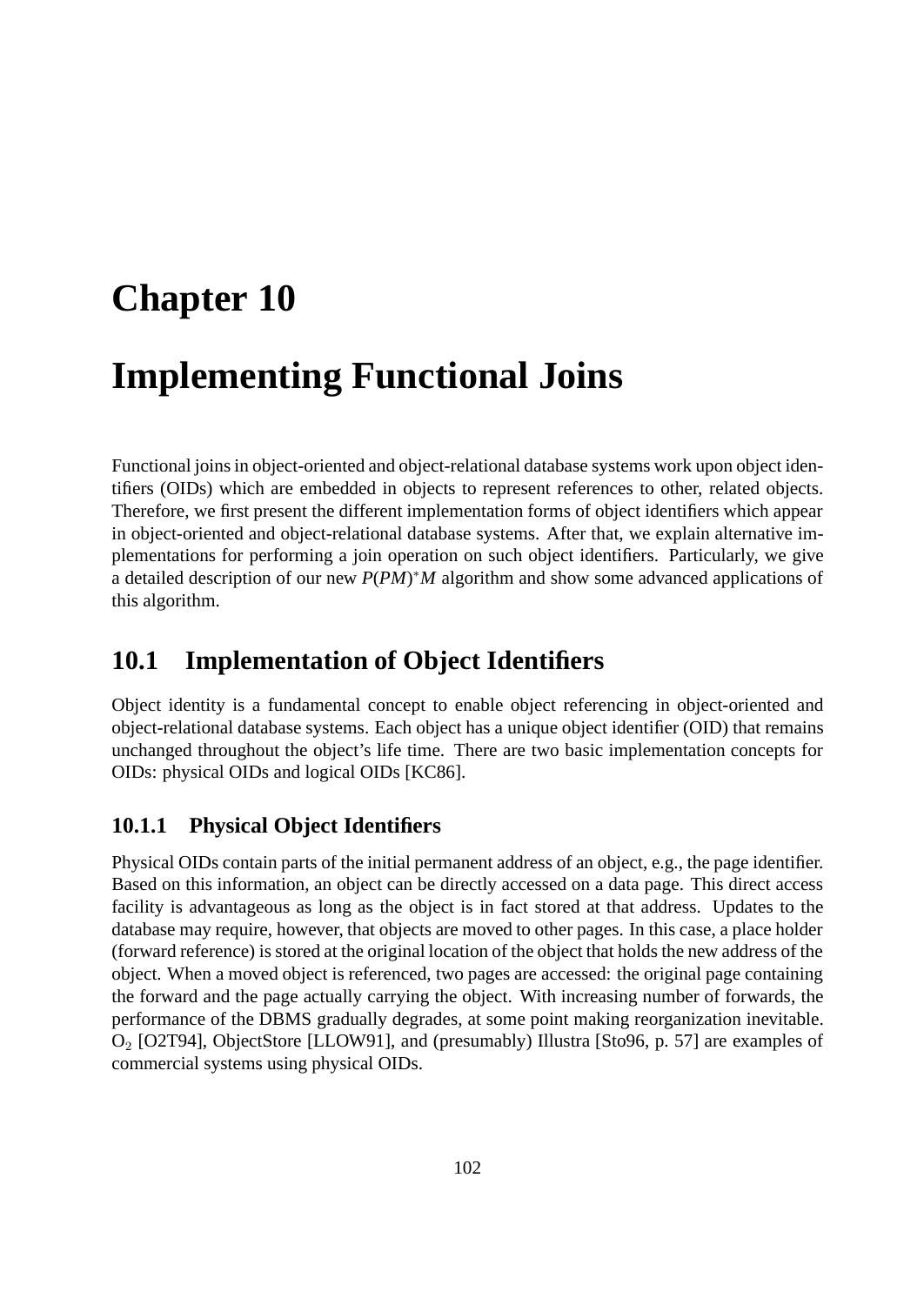## **10.1.2 Logical Object Identifiers**

Logical OIDs do not contain the object address and are thus location independent. To find an object by OID, however, an additional mapping structure is required to map the logical OID to the physical address of the object. If an object is moved to a different address, only the entry in the mapping structure is updated. In the following, we describe three data structures for the mapping. [EGK95] give details and a performance comparison.

## **Mapping with a** B<sup>+</sup>**-Tree**

The logical OID serves as key to access the tree entry containing the actual object address (cf. Figure 10.1 (a)). In this graph, a letter represents a logical OID and a number denotes the physical address of the corresponding object (e.g., the object identified by a is stored at address 6). Here, we use simplified addresses; in a real system the address is composed of page identifier and location within that page. For each lookup, the tree is traversed from the root. Alternatively, if a large set of sorted logical OIDs needs to be mapped, a sequential scan of the leaves is possible. Shore [CDF<sup>+</sup>94] and (presumably) Oracle8 [LMB97] are systems employing B-trees for OID mapping.

## **Mapping with a Hash Table**

The logical OID is used as key for a hash table lookup to find the map entry carrying the actual object address (cf. Figure 10.1 (b)). For example, Itasca [Ita93] and Versant [Ver97] implement OID mapping via hash tables.

## **Direct Mapping**

The logical OID constitutes the address of the map entry that in turn carries the object's address. In this respect, the logical OID can be seen as an index into a vector containing the mapping information. Direct mapping is immune to hash collisions and always requires only a single page access (cf. Figure 10.1 (c)). Furthermore, since the logical OIDs are not stored explicitly in the map, a higher storage density is achieved. Direct mapping was used in CODASYL database systems and is currently used in BeSS [BP95].

# **10.2 Functional Join Algorithms**

The subsequent discussion of the algorithms is based on the following very simple abstract schema:

**create type** R<sub>\_t</sub> **as** ( R Data char(200), SrefSet **set**(**ref**(S\_t)), . . . ); **create table** R of R\_t; **create type** S<sub>\_t</sub> as ( S Attr number, S\_Data char(200), . . . ); **create table** S of S<sub>\_t</sub>;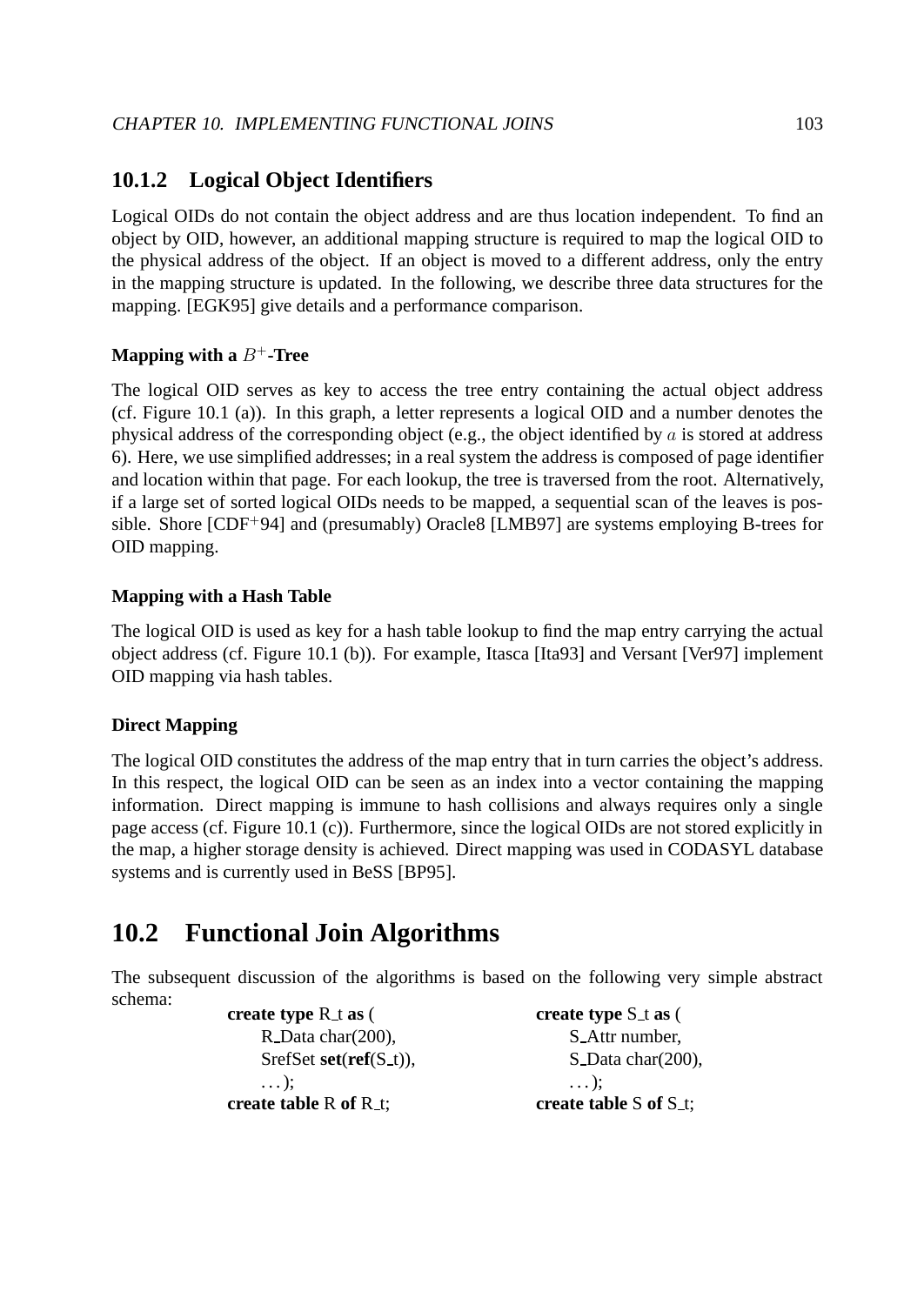

Figure 10.1: Mapping Techniques

The example queries we wish to discuss are the following—one with an aggregation, the other without<sup> $\cdot$ 1</sup>

| select $r \cdot R$ Data,    | select $r.R$ Data,       |
|-----------------------------|--------------------------|
| (select sum $(s.S\_Attr)$ ) | (select $s.S$ Attr       |
| from $r$ . SrefSet $s$ )    | from $r$ . SrefSet $s$ ) |
| from R $r$ ;                | from R $r$ ;             |

## **10.2.1 Known Algorithms**

## **The Naive Pointer-Chasing Algorithm**

The naive, pointer chasing algorithm scans  $R$  and traverses every reference stored in the nested set *SrefSet* individually. For logical OIDs, first the *Map* is looked up to obtain the address of the referenced S object which is then accessed. If the combined size of the *Map* and S exceeds the memory capacity this algorithm performs very poorly.

In a system employing physical OIDs the naive algorithm does not need to perform the lookup in the *Map*. However, the access to the page the physical OID is referring to may reveal that the object has moved to a different page. In this case, the *forward* pointer has to be traversed in order to retrieve the object. Again, the algorithm performs very poorly if the size of S exceeds the memory capacity.

## **The Flatten-Algorithms**

These algorithms flatten (unnest) the *SrefSet* attribute and partition or sort the flat tuples to achieve locality. For logical OIDs the evaluation plan looks as follows:

 $\nu_{S\_{Attr:SattrSet}}((\mu_{SrefSet:Sref}(R) \bowtie_{\sim_{\mathcal{M}}} Map) \bowtie_{\sim_{\mathcal{M}}} S)$ 

<sup>&</sup>lt;sup>1</sup>Note that the query on the right-hand side is not standard SQL because the nested query returns a set of tuples. However, some ORDBMS products do already support this—and in OQL this query is also possible (in a slightly different syntax, though).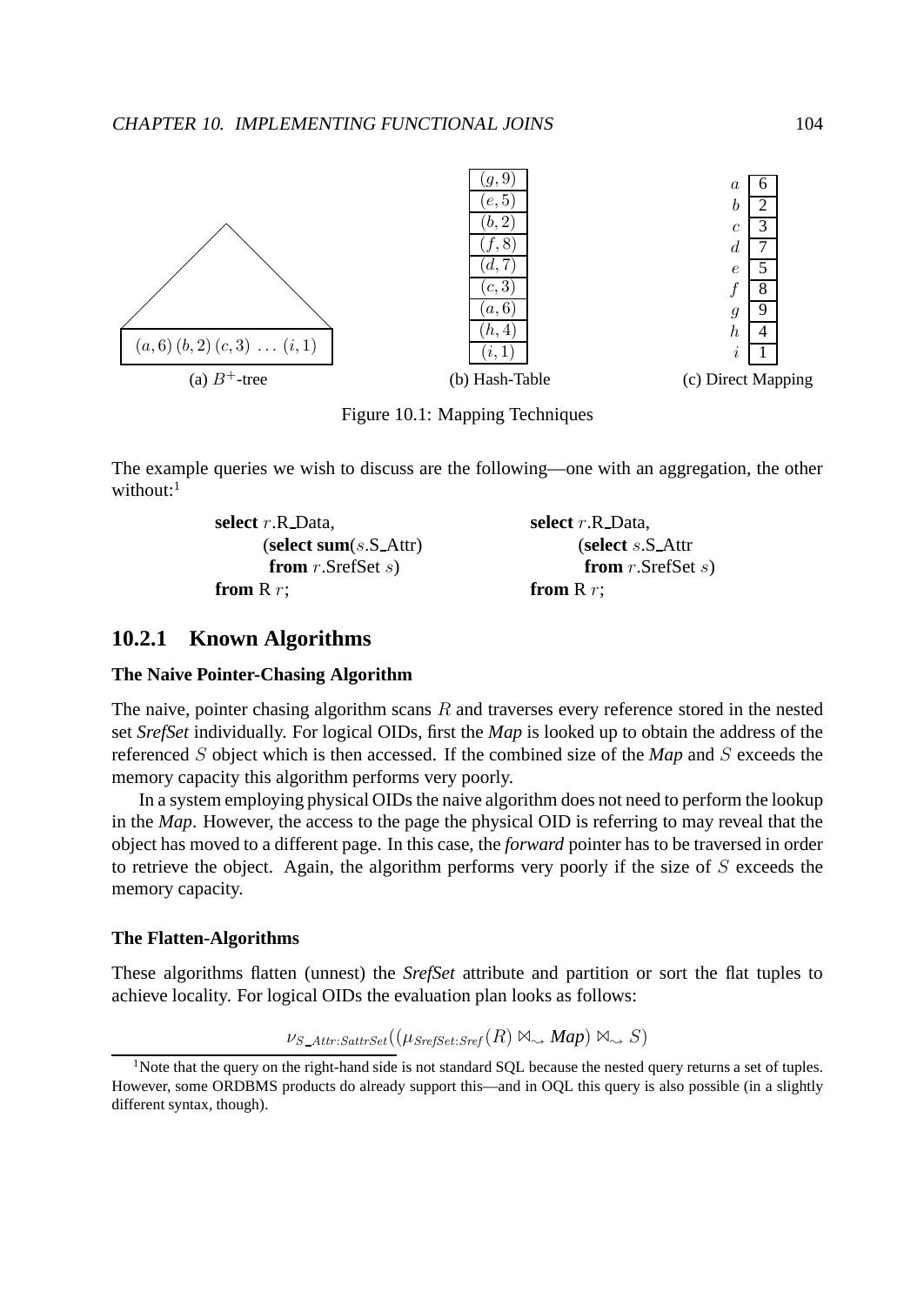Here,  $\mu_{SrefSet:Sref}$  denotes the unnest (flatten) operator which replicates the R objects and replaces the set-valued attribute *SrefSet* with the single-valued attribute *Sref*. The nest operator  $v_{S}$   $_{Attr:SattoSet}$  forms a set-valued attribute *SattrSet* from *SAttr* [SS86]. The functional join is denoted by  $\mathbb{M}_{\infty}$  to indicate that for every (left) argument the corresponding join partner of the right argument is "looked up." To perform the two functional joins with the *Map* and with S, respectively, two techniques can be applied to achieve locality: partitioning and sorting.

If partitioning is applied, the flattened  $R$  tuples are partitioned such that each partition refers to a memory-sized partition of the *Map*. Upon replacing the logical OID in *Sref* by the address obtained from the *Map* the tuples are once again partitioned for the next functional join with S. Instead of partitioning, one could also sort the flattened R tuples. For the *Map* lookup the tuples are sorted on the *Sref* attribute and for the second functional join they are sorted on the addresses of S objects.

The final  $\nu$  (nesting) operation is evaluated by grouping the flattened R tuples based on the OIDs of the original  $R$  objects. Grouping can be done by a sort-based or by a hash-based algorithm.

For physical OIDs the evaluation plan omits the first functional join with the *Map*.

### **Value-Based Join**

The value-based join plan is as follows:

```
\nu_{S} Attr:SattrSet(\mu_{SrefSet:Sref}(R) \Join_{R,Sref=S. OID} S)
```
We assume that every object "knows" its OID—here *S.OID*. Note that this plan is equally applicable for logical and physical OID realizations because the object references are not traversed but only compared.

# **10.2.2 The Partition/Merge-Algorithm** *P***(***PM***)** <sup>∗</sup>*M*

The partition/merge-algorithm is an adaptation of the above flatten/partition-algorithm in the way that it retains the grouping of the flattened  $R$  tuples across an arbitrary number of functional joins. This is achieved by interleaving partitioning and merging in order to retain (very cheaply) the grouping after every intermediate partitioning step. This is captured in the notation  $P(PM)^*M$ . We will first describe the basic  $P(PM)^1M$ -algorithm which is applied when evaluating a single functional join under logical OIDs. More intermediate *PM*-steps are needed when longer functional join chains are evaluated (cf. Section 10.2.4).

In the  $P(PM)^{1}M$ -algorithm two joins are performed: (1) R is joined with the *Map* to replace the logical OIDs by their physical counterparts and  $(2)$  the result is joined with S. For evaluating the joins we will adapt the hash join algorithm. The *probe input* is R for the first join and R with the logical OIDs replaced by their physical counterparts—then called *RM*—in the second phase. Unlike the original hash join algorithm, only the probe input is explicitly partitioned.2 The *build*

 $^{2}$ For simplifying the presentation, we assume that the partitioning can be done in one recursion level—however, this is not required for the algorithm to work.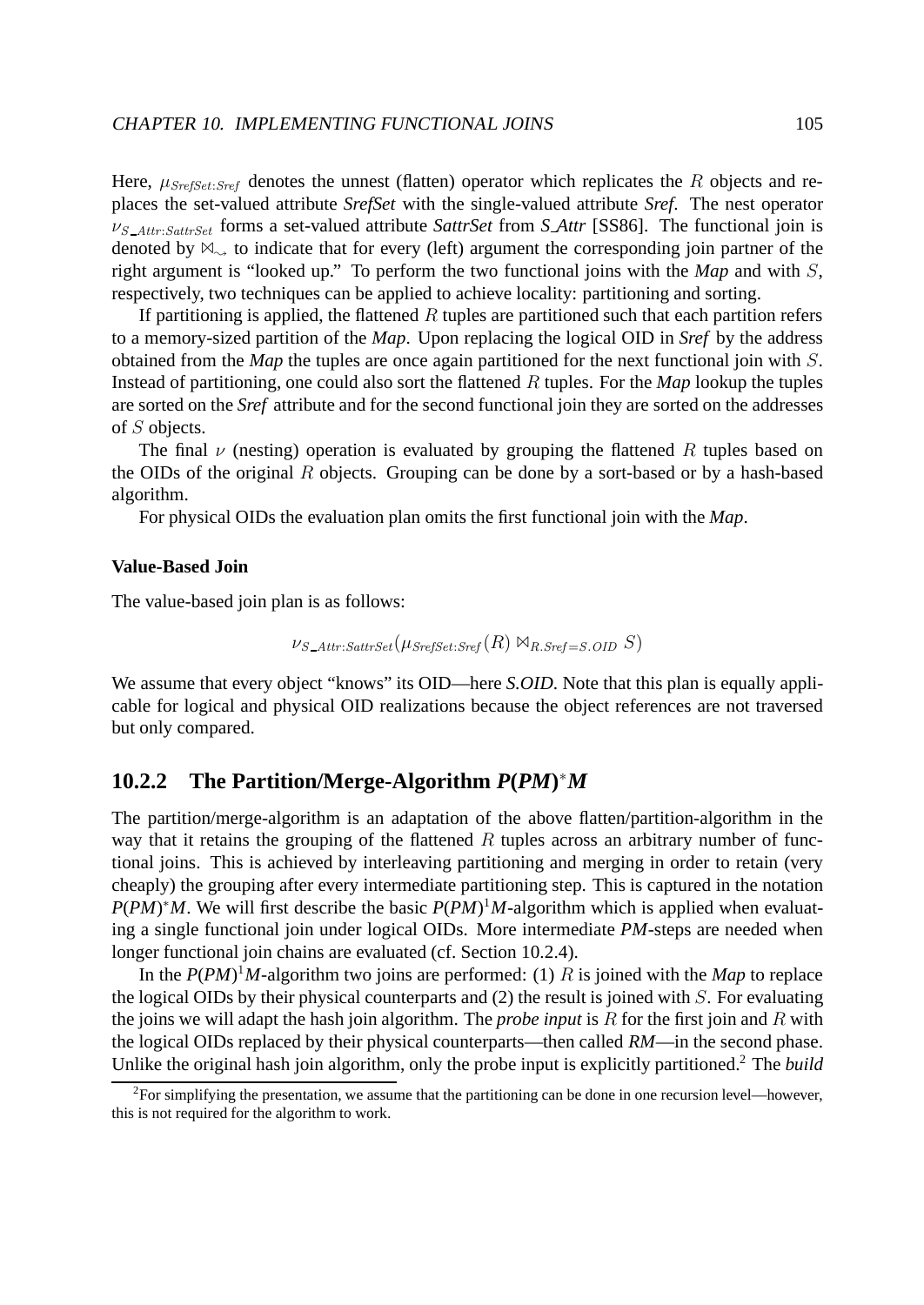*input*, i.e., the *Map* and *S*, are either faulted into the buffer or—if range partitioning is applied loaded explicitly (i.e., prefetched) into the buffer. In both cases, however, a partitioning step for the *Map* and S involving additional disk I/O is not required.

The successive steps of the partition/merge-algorithm can be visualized as follows:

flatten and partition  $\rightarrow$  R N-way join with *Map* to obtain *RM* and partition  $RM \longrightarrow \cdots$  $(N*K)$ -way  $\dots \rightarrow$  re-merge *RM* to *K* partitions  $\rightarrow$  merge<br>and join with *S* 

That is, the partition/merge-algorithm first flattens the  $R$  objects and partitions them, then applies the mapping from logical to physical OIDs, partitions the resulting *RM*, then re-merges the initial partitioning and performs the join with  $S$ , and finally merges the partitions to restore the over-all grouping of the flat  $R$  tuples belonging to the same  $R$  object.

We need two partitioning functions  $h_M$  and  $h_S$ :

- $h_M$  partitions the *Map* into N memory-sized chunks by mapping logical OIDs of S to the partition numbers 1 to  $N$  and
- $h<sub>S</sub>$  partitions S into K memory-sized chunks by mapping addresses of S objects to the partition numbers 1 to  $K$ .

That is, *Map* is partitioned into partitions  $M_1, \ldots, M_N$  and S into  $S_1, \ldots, S_K$ . Actually, these partitioning functions are not applied on *Map* and S but on the logical OIDs stored in the nested sets of R and on their physical counterparts—in *RM* after applying the mapping.

In more detail, the algorithm performs the following four steps:

- 1. Flatten the nested *SrefSet*s and partition the flat R objects/replicas into N partitions, denoted  $R_1, \ldots, R_N$ . That is, for every object  $[r, \{Sref_1, \ldots, Sref_l\}] \in R$  generate the *l* flat tuples  $[r, Sref_1], \ldots, [r, Sref_l]$  and insert these tuples into their corresponding partitions  $h_M(Sref_1), \ldots, h_M(Sref_l)$ , respectively. Of course, the R attributes (*R Data* in our example query) need not be replicated. It is sufficient to include them in one of the flat tuples or, often even better, to leave them out and re-merge them at the end (cf. Section 10.2.5). The partitions are written to disk.
- 2. For all  $1 \leq i \leq N$  do:
	- For (every) partition  $R_i$  the K initially empty partitions denoted  $RM_{i1}, \ldots, RM_{iK}$ are generated.
	- Scan  $R_i$  and for every element  $[r, Sref] \in R_i$  do:
		- **–** Replace the logical OID *Sref* by its physical counterpart *Saddr* obtained (probed) from the *i*-th partition  $M_i$  of the *Map*.
		- **–** Insert the tuple [r,*Saddr*] into the partition  $RM_{ij}$  where  $j = h_S(Saddr)$ .

Note that all OID mapping performed in this step concerns only partition  $M_i$  of the *Map*, which is either prefetched or faulted into the buffer.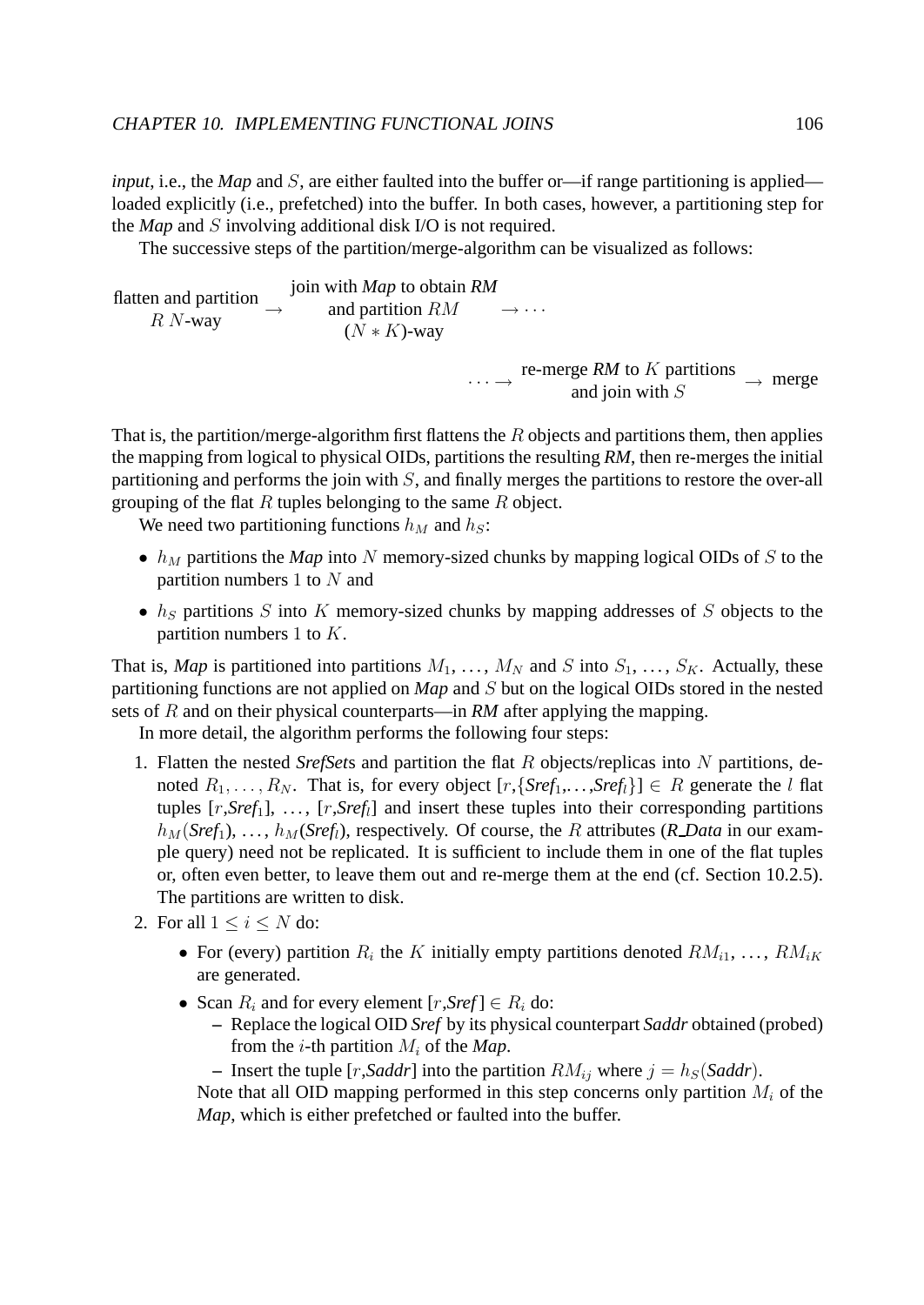

Figure 10.2: An Example Application of the Partition/Merge-Algorithm  $P(PM)^*M$  (→ denotes the lookup of the functional join; for simplicity, the handling of the additional R attribute *R Data* is not shown)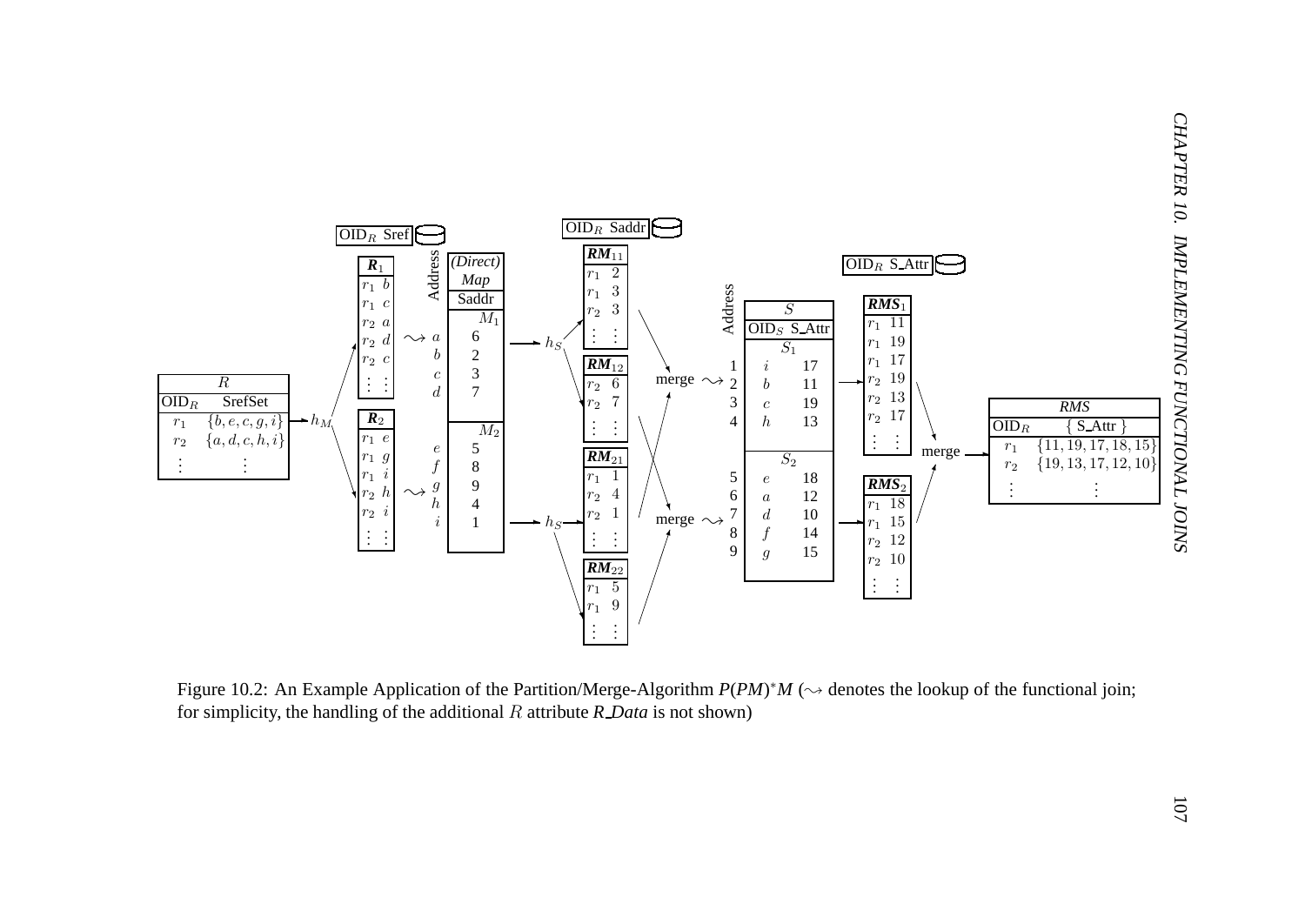

Figure 10.3: The Partition/Merge-Pattern of the *P*(*PM*) <sup>∗</sup>*M* Algorithm

Having completed step 2., all the  $N*K$  partitions  $RM_{11}, \ldots, RM_{1K}, RM_{21}, \ldots, RM_{NK}$ are on disk.

- 3. For all  $1 \leq j \leq K$  do:
	- Scan the N partitions  $RM_{1j}, \ldots, RM_{Nj}$  simultaneously and merge them into a single tuple stream. The merging is done to restore the grouping of the flat  $R$  tuples according to R OIDs; that is, the merging generates the tuple stream  $[r_1,...], \ldots$ ,  $[r_1,\ldots], [r_2,\ldots], \ldots$
	- For every tuple  $[r, Saddr]$  the functional join with S is performed by looking up the S object at location *Saddr* and the relevant information, here *S Attr*, is retrieved. Insert the tuple  $[r, S \text{A} \text{tr}]$  into partition  $RMS_j$ .

All S objects referenced in this step belong to the j-th partition  $S_i$  of S which is prefetched or faulted into the buffer—again, the partitioning ensures that the entire  $S_i$  fits into memory.

After completion of step 3., the K partitions  $RMS_1, \ldots, RMS_K$  are on disk.

4. Scan all partitions  $RMS_1, \ldots, RMS_K$  simultaneously and re-assemble the flat tuples into the nested representation, i.e., group the tuples according to  $R$ -OIDs.

We note that the partition/merge-algorithm writes the (augmented)  $R$  to disk three times: (1) to generate the N partitions of the probe input for the application of the *Map*, (2) to generate the N ∗ K partitions after applying the *Map*, and (3) the K partitions obtained after joining with S. The intermediate  $N*K$ -way partitioning and subsequent N-fold merging of the  $N*K$  partitions into K partitions is the key idea of this algorithm. This way the grouping of the flattened  $R$ tuples is preserved across the two partitioning steps with different partitioning functions  $h<sub>M</sub>$  and  $h<sub>S</sub>$ . Please observe that immediately distributing the objects into the K partitions after applying the *Map* would have destroyed the grouping on R that we want to retain in every partition. It is essential that the fine-grained partitions are generated first and that the re-merge is performed afterwards, as highlighted in Figure 10.3.

In comparison, the partition/merge-algorithm induces the same I/O-overhead as the basic flatten-algorithms of Section 10.2.1. However, the CPU cost of the partition/merge-algorithm is far lower than for the basic flatten-algorithms because there is no in-memory re-grouping involved. The flat tuples of the same  $R$  object are always in sequential order in all the partitions it may only happen that some partitions do not contain any tuple. Furthermore, the *P*(*PM*) ∗*M*-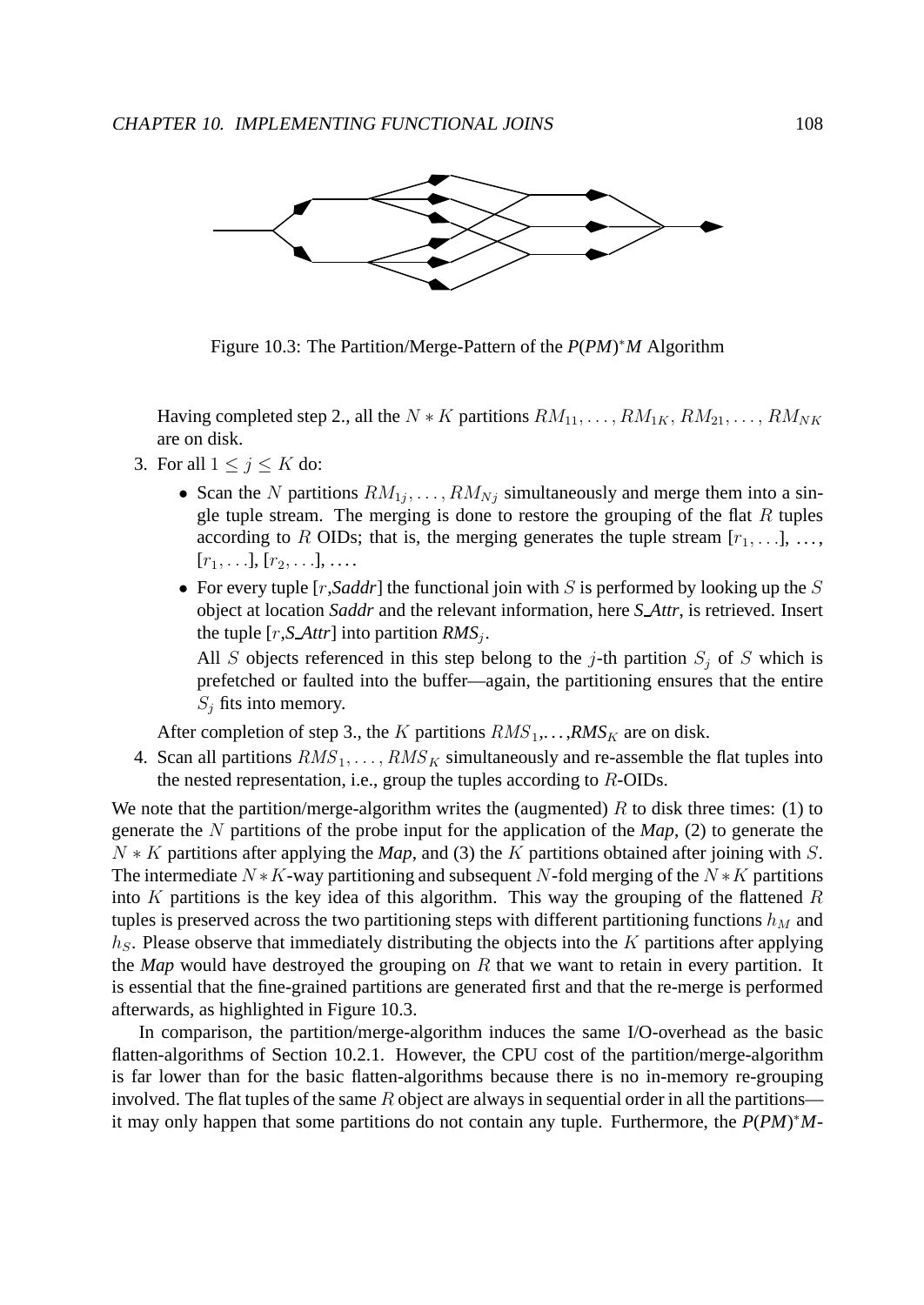algorithm gives room for optimizations based on the retained grouping that are not applicable to other algorithms (cf. Section 10.2.5).

# **10.2.3 An Example of the** *P***(***PM***)** <sup>∗</sup>*M***-Algorithm**

Figure 10.2 shows a concrete example application of the *P*(*PM*) ∗*M*-algorithm with two partitioning steps. The tables  $R_i$ ,  $RM_{ij}$  and  $RMS_j$  are labelled by a disk symbol to indicate that these temporary partitions are stored on disk.

We start with table R containing two objects with logical OIDs  $r_1$  and  $r_2$ —for simplicity, any additional R attributes are omitted. The set-valued attribute *SrefSet* contains sets of references (logical OIDs) to S. The first processing step flattens these sets and partitions the stream of flat tuples. In our example, the partitioning function  $h_M$  maps  $\{a, \ldots, d\}$  to partition  $R_1$  and  $\{e, \ldots, i\}$  to partition  $R_2$ . The next processing step starts with reading  $R_1$  from disk, maps the logical OIDs in attribute *Sref* to object addresses using the portion  $M_1$  of the *Map* (note that the *Map* is not explicitly partitioned) and in the same step partitions the tuple streams again with partitioning function  $h_S$  ( $h_S$  maps  $\{1,\ldots,4\}$  to partition 1 and  $\{5,\ldots,9\}$  to partition 2. The resulting partitions  $RM_{1i}$  (here  $1 \leq j \leq 2$ ) are written to disk. Processing then continues with partition  $R_2$  whose tuples are partitioned into  $RM_{2i}$  ( $1 \leq j \leq 2$ ). Once again, let us emphasize that the fine-grained partitioning into the  $N * K$  (here  $2 * 2$ ) partitions is essential to preserve the order of the flat R tuples belonging to the same R object. The subsequent merge scans  $N$  (here 2) of these partitions in parallel in order to re-merge the fine-grained partitioning into the  $K$  partitions needed for the next functional join step. Skipping the fine-grained partitioning into N ∗ K partitions and, instead, partitioning *RM* into the K partitions right away would not preserve the ordering of the R tuples. In detail, the third phase starts with merging  $RM_{11}$  and  $RM_{21}$  and simultaneously dereferences the S objects referred to in the tuples. In the example,  $[r_1,2]$  is fetched from  $RM_{11}$  and the S object at address 2 is dereferenced. The requested attribute value (*S\_Attr*) of the *S* object—here 11—is then written to partition  $RMS_1$  as tuple [ $r_1$ ,11]. After processing  $[r_1,3]$  from partition  $RM_{11}$ ,  $[r_1,1]$  is retrieved from  $RM_{21}$  and the object address 1 is dereferenced, yielding a tuple  $[r_1, 17]$  in partition  $RMS_1$ . Now that all flattened tuples belonging to  $r_1$  from  $RM_{11}$  and  $RM_{21}$  are processed, the merge continues with  $r_2$ . After the partitions  $RM_{11}$ and  $RM_{21}$  are processed,  $RM_{12}$  and  $RM_{22}$  are merged in the same way to yield a single partition  $RMS<sub>2</sub>$ . As a final step, the partitions  $RMS<sub>1</sub>$  and  $RMS<sub>2</sub>$  are merged to form the result *RMS*. During this step, the flat tuples  $[r, S\text{-}Attr]$  are nested (grouped) to form set-valued attributes  $[r, S\text{-}Attr]$ . If aggregation of the nested *S Attr* values had been requested in the query, it would be carried out in this final merge.

# **10.2.4** *P***(***PM***)** <sup>∗</sup>*M***, Physical OIDs, Path Expressions**

At first glance, repeatedly partitioning and re-merging appears unnecessary for systems employing physical OIDs where the intermediate join with the *Map* is not needed. In fact, in the simple case of a one-step functional join the variant  $P(PM)^{0}M$  is applied. However, the full-fledged *P*(*PM*) ∗*M*-algorithm is necessary if the query traverses a longer path expression. Consider, for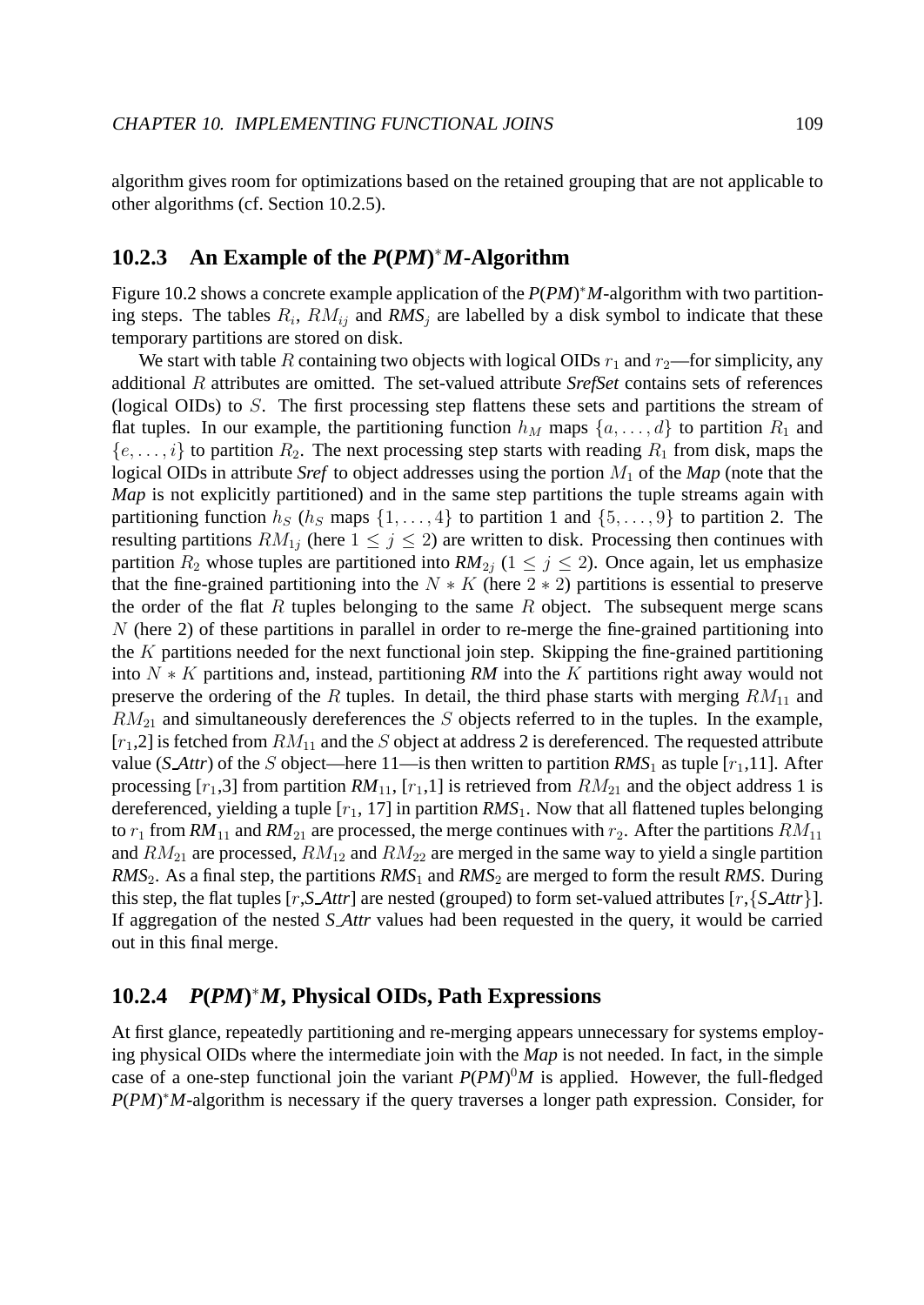example, the following query where we want to group to each *Customer* the set of *Manufacturers* from which he or she has ever ordered goods:

**select** c.Name, (**select** l.ProductRef.ManufRef.Name **from** c.OrderRefSet o, o.LineItems l)

**from** Customers c

Here we assume additional types *Customer* and *Manufacturer* with the attribute *Name*. *Customers* refer via a nested reference set *OrderRefSet* to the given *Orders*. *Manufacturers* are referenced from *Products* via the reference attribute *ManufRef*.

Another query would be to determine the *Customers*' aggregated *Order* volumes:

**select** c.Name, (**select sum** (l.Quantity \* l.ProductRef.Cost) **from** c.Orders o, o.LineItems l)

**from** Customers c

Let us, however, concentrate on the Manufacturer query. The  $P(PM)^*M$  evaluation plans for physical OIDs and logical OIDs are outlined in Figure 10.4 (a) and (b), respectively. Both plans contain two unnesting operations to flatten the *OrderRefSet* and the *LineItems* sets, respectively. When comparing the two plans, they differ mainly in the higher number of functional joins needed for mapping logical OIDs. We assume different *Maps Map<sub>O</sub>*, *Map<sub>P</sub>*, and *Map<sub>M</sub>* for *Orders*, *Products*, and *Manufacturers*, respectively. The plan based on physical OIDs draws profit from the interleaved partition/merge (*PM*) steps in the same way as the one based on logical OIDs, i.e., the grouping of *Customers*' *Orders* and their *LineItems* is retained across the successive functional joins. Therefore, the final grouping operation is realized as a (very cheap) merge, in both plans.

# **10.2.5 Fine Points of the** *P***(***PM***)** <sup>∗</sup>*M***-Algorithm**

There are still some fine points in the design of the *P*(*PM*) <sup>∗</sup>*M*-algorithm that we have to address.

**Obtaining an Order on** R The algorithm requires an order on the R tuples for the merge iterators. When comparing tuples from different partitions—e.g.,  $[r_2, 6]$  from  $RM_{12}$  and  $[r_1, 5]$ from  $RM_{22}$  in Figure 10.2—it has to be determined in what order  $r_1$  and  $r_2$  were contained in the original  $R$ . If there is no such order given by the key on  $R$ , an additional sequence number is inserted during the first "flatten and partition" step and used for the succeeding merge steps. Note that all flattened tuples of one R object are assigned the same sequence number.

*Map* **Access** For the first partitioning phase of the *P*(*PM*)<sup>∗</sup>*M*-algorithm the particular mapping technique has to be taken into account. In general, a partitioning function  $h<sub>M</sub>$  that achieves range partitioning is favorable. For direct mapping and hash table mapping the difference between range partitioning and "dispersed" partitioning is highlighted as follows: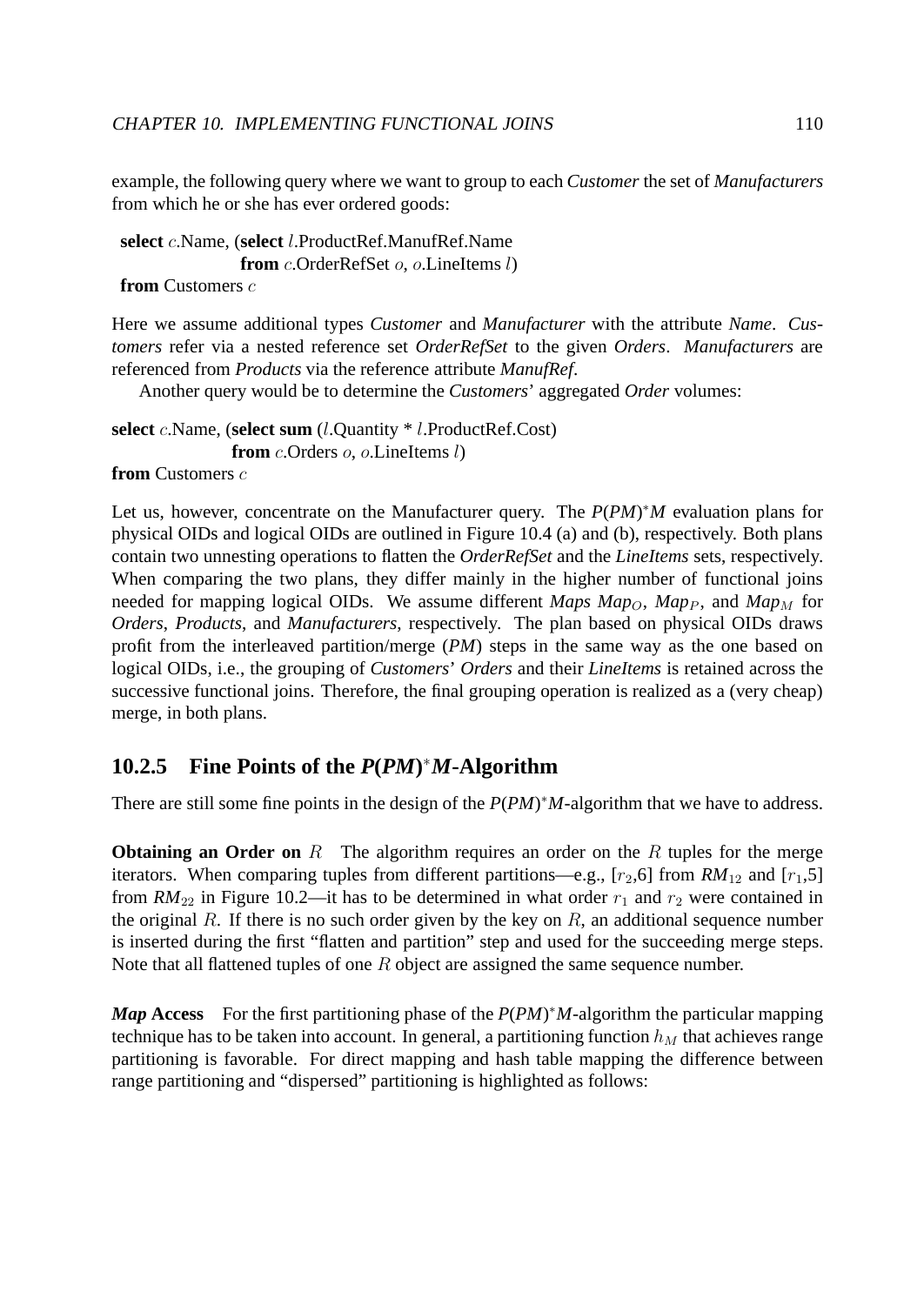

Figure 10.4: Manufacturer Query Using (a) Physical and (b) Logical OIDs

| (a) Dispersed Partitioning<br>2= IIIIII <i>VA</i><br>$M_1 M_2 M_3 M_1 M_2 M_3 M_1 M_2 M_3$ |
|--------------------------------------------------------------------------------------------|
| (b) Range Partitioning                                                                     |
|                                                                                            |
| $M_1 M_1 M_1 M_2 M_2 M_2 M_3 M_3 M_3$                                                      |

Range partitioning has two advantages: (1) Even if the pages of one partition are individually faulted into the buffer, the disk accesses are all in the same vicinity. (2) Instead of demand paging, range partitioning allows to prefetch the entire partition from disk, thereby transforming random I/O into chained I/O. However, prefetching is only reasonable if (almost) all pages of the *Map* are actually accessed in performing the OID mapping. In a system where the same *Map* is shared by many object types prefetching would not be reasonable.

Achieving range partitioning for direct mapping is quite simple given the range of pages in the *Map* because every logical OID is composed of page identifier and slot within that page.

If a hash table mapping scheme is used, the same hash function has to be applied to the logical OIDs and then the hashed values (containing the page identifier) can be range partitioned.

For a  $B^+$ -tree mapping scheme prefetching a partition is only feasible if the pages of one partition are physically adjacent which is typically not the case because of the dynamic growth of the  $B^+$ -tree. However, for OIDs that are sequentially generated the  $B^+$ -tree may be built (or reorganized) such that adjacent leaf pages are actually physically adjacent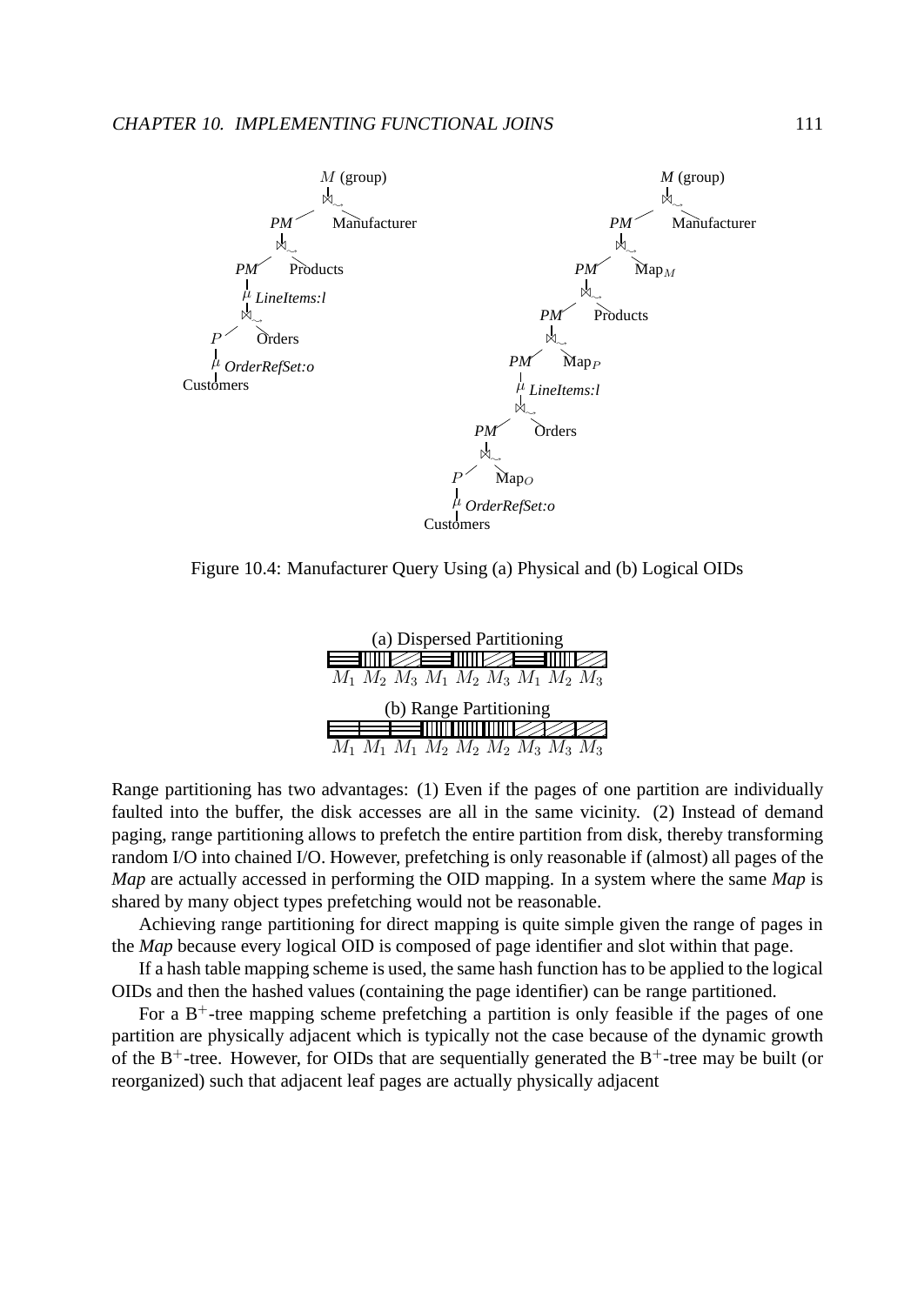**Access to** S Similarly to the partitioning step for the *Map* access, range partitioning is beneficial in any following partitioning step if the accessed data structure is clustered and the query engine has enough knowledge about the physical organization. If the partitioning function for the access to  $S$  achieves range partitioning on the pages  $S$  is stored on, the accesses to  $S$  objects belonging to one partition are more localized. Furthermore, instead of faulting in each individual page of S, the whole range of S that is used for a particular partition can be prefetched in large chunks of sequential I/O.

**Full Unnesting vs. Retaining Sets** The *P*(*PM*) <sup>∗</sup>*M*-algorithm as described above flattens the *SrefSet* attribute to a single-valued attribute *Sref*. Instead of fully unnesting *SrefSet*, it is also feasible to keep the set intact as much as possible, i.e., the partitioning operators split the set into subsets each of which containing those elements that belong to the same partition. That is, for every object  $r \in R$  there is at most one tuple in every partition. This tuple contains a nested set containing those references belonging to the particular partition. For example, the first partitioning operator gets the complete set *SrefSet* as input and partitions it into at most N tuples and at most one tuple per partition, each of which again contains a set-valued attribute. Referring to the example in Figure 10.2, the first R object  $[r_1,\{b, e, c, g, i\}]$  would be split into  $[r_1, \{b, c\}]$ (written to partition  $R_1$ ) and  $[r_1, \{e, q, i\}]$  (written to  $R_2$ ).

This approach avoids multiple flat tuples for the same  $R$  object in the same partition; thus it is most beneficial for larger sets *SrefSet*, for small partitioning fan-outs and for non-uniformly distributed references. Of course, keeping the sets requires higher implementation effort. The query engine has to offer "set-aware" variants of some iterators: The partitioning iterator must be capable of splitting nested sets, and the join iterators must iterate through all elements of the nested sets. Our query engine—described briefly in Section 11.1—is capable of processing nested sets.

**Projecting** R **Attributes** If "bulky" attributes of R are requested in the result, they may severely inflate the amount of data that is written three times to partition files. To reduce this effect, several measures can be taken: First, the replication of attributes during flattening is unnecessary. Instead, for every  $r_i \in R$  the attributes are written only once. Second, since the algorithm retains the order of  $R$ , the attributes could be projected out and merged in later for the final result. In contrast to the value-based join and the standard flatten-algorithm, the re-insertion of  $R$  attributes is in fact very cheap, since both R and the result have the same order and the R attributes are simply handled as an additional— $(K + 1)$ -st—input stream of the last merge operator. If the second scan on R would be expensive (e.g., because of high selectivity on R), the bulky attributes of the qualifying  $R$  objects might be saved in a temporary segment during the initial scan for reuse in the final merge.

**Early Aggregation** If aggregation is requested on the result sets in addition to grouping, the aggregation can be folded such that it is already applied to the subgroups belonging to the same R object before they are written to  $RMS_i$ . This may result in storage savings for  $RMS_i$ . During the final merge, the intermediate aggregation results are then combined. This is easily achieved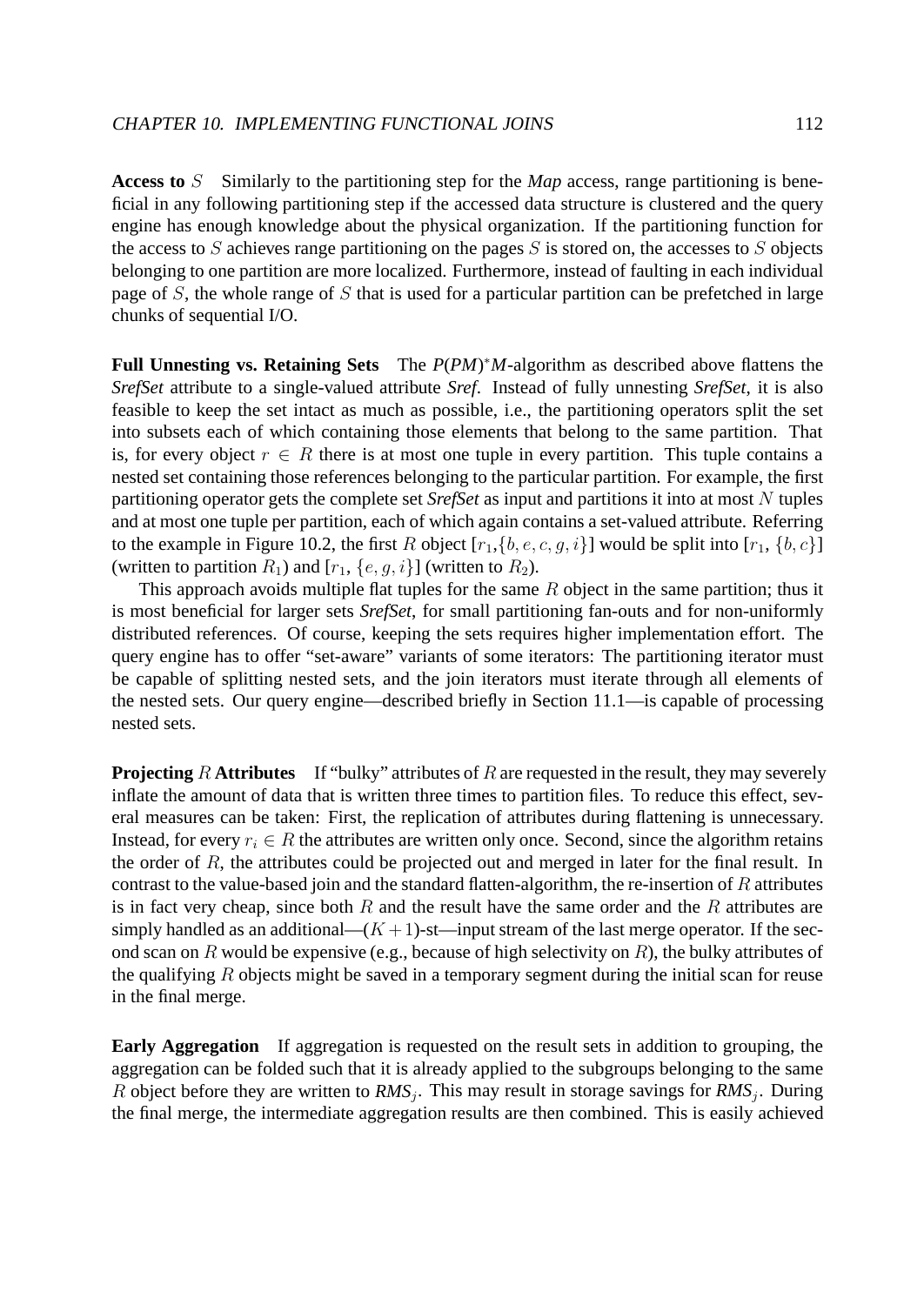for the aggregations *sum*, *min*, *max*, *count* which constitute commutative monoids [GKG<sup>+</sup>97] i.e., operations that satisfy associativity and have an identity. For, e.g., *avg* more information has to be maintained to enable early aggregation.

**Buffer Allocation** The algorithm consists of several consecutive phases, each of which stores its intermediate results entirely on disk. This simplifies database buffer allocation, since the memory available to the query can be allocated exclusively to the current phase. The four phases may be easily derived from the example in Figure 10.2: They are delimited by the three sets of partitions  $R_i$ ,  $RM_{ij}$ , and  $RMS_j$  that are stored on disk. Consequently, the four phases are: (1) initial processing of R ending with the first set of partitions  $R_i$ , (2) *Map* lookup, (3) dereferencing S, and (4) final merge. For phases (2) and (3), the major amount of memory is allocated to cache the *Map* and S, respectively, and only a small amount is allocated to input and output buffers for the partitions. Summarizing, the *P*(*PM*) <sup>∗</sup>*M* algorithm is very modest in memory requirements; that is, because of its phased "stop and go"-approach and since it does not require a costly grouping, it tolerates small main memory sizes very well whereas other algorithms easily degrade if main memory is scarce in comparison to the database size.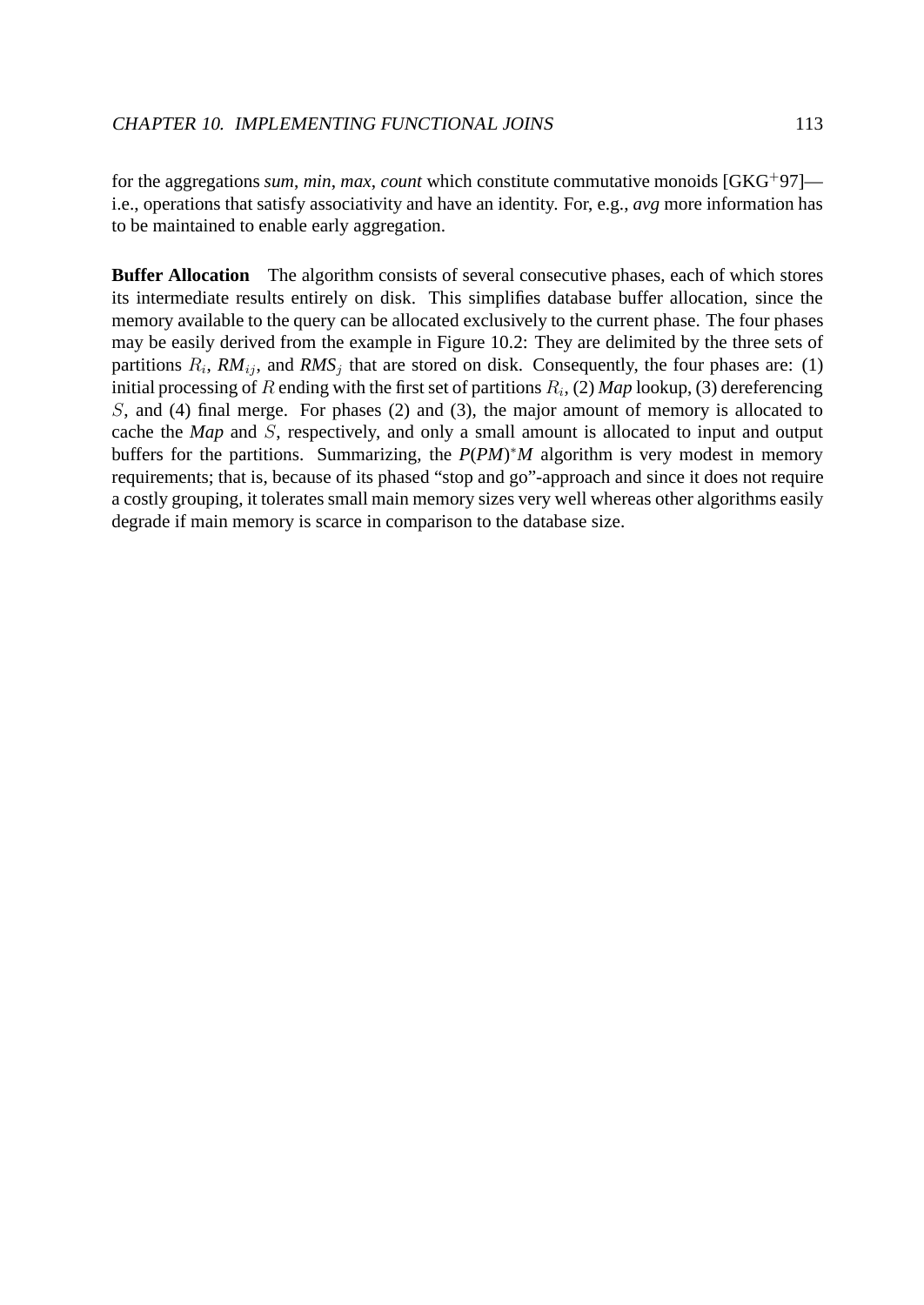# **Chapter 11 Evaluation of Functional Join Algorithms**

In order to show the benefits of our *P*(*PM*) <sup>∗</sup>*M* algorithm, we implemented the algorithm in a prototype of an object-oriented database system. We compare our algorithm with other join implementations for functional joins which are also implemented in our prototype. Futhermore, we compare these results with measurements for corresponding tests on a commercial objectrelational database system. For a broader analysis of functional join algorithms we use a detailed cost model in order to compare the alternative implementations of functional joins under varying scenarios.

# **11.1 Proof of Concept**

To compare the evaluation algorithms, we have implemented them in our iterator-based query engine. In this section we will first outline the implementation of the *P*(*PM*) <sup>∗</sup>*M*-algorithm and then describe a few performance measurements we have taken with our query engine.

## **11.1.1 Partition/Merge-Implementation**

Our query engine is based on the iterator model [Gra93] and is implemented in C++. Figure 11.1 gives an outline of the implementation of our *P*(*PM*) <sup>∗</sup>*M*-algorithm. The dashed boxes indicate the new special-purpose *PM*-operators that are composed of two "off-the-shelf" iterators. For the basic functional join from R to S along *SrefSet*, processing starts with a scan of R, applying an optional selection predicate and projecting out unwanted attributes, but keeping at least the set-valued attribute *SrefSet* of R and a key for R. *SrefSet* is then flattened by the unnest operator  $\mu$  yielding tuples with single-valued attribute *Sref*. The first partitioning iterator  $P_N$  partitions the input into N partitions based on a partitioning function  $h<sub>M</sub>$ —as introduced before. The second half of the iterator scans the partitions one at a time and passes the tuples to the functional join with the *Map*, probing every logical OID in *Sref* against the *Map* and replacing it by the address *Saddr*. The partition size and the partitioning function  $h<sub>M</sub>$  are chosen depending on the OID mapping technique such that the *Map* lookup can be evaluated in memory (see Section 10.2.5). The join output is directly fed into the next partitioning operator  $PM_{NK}$ . This time the physical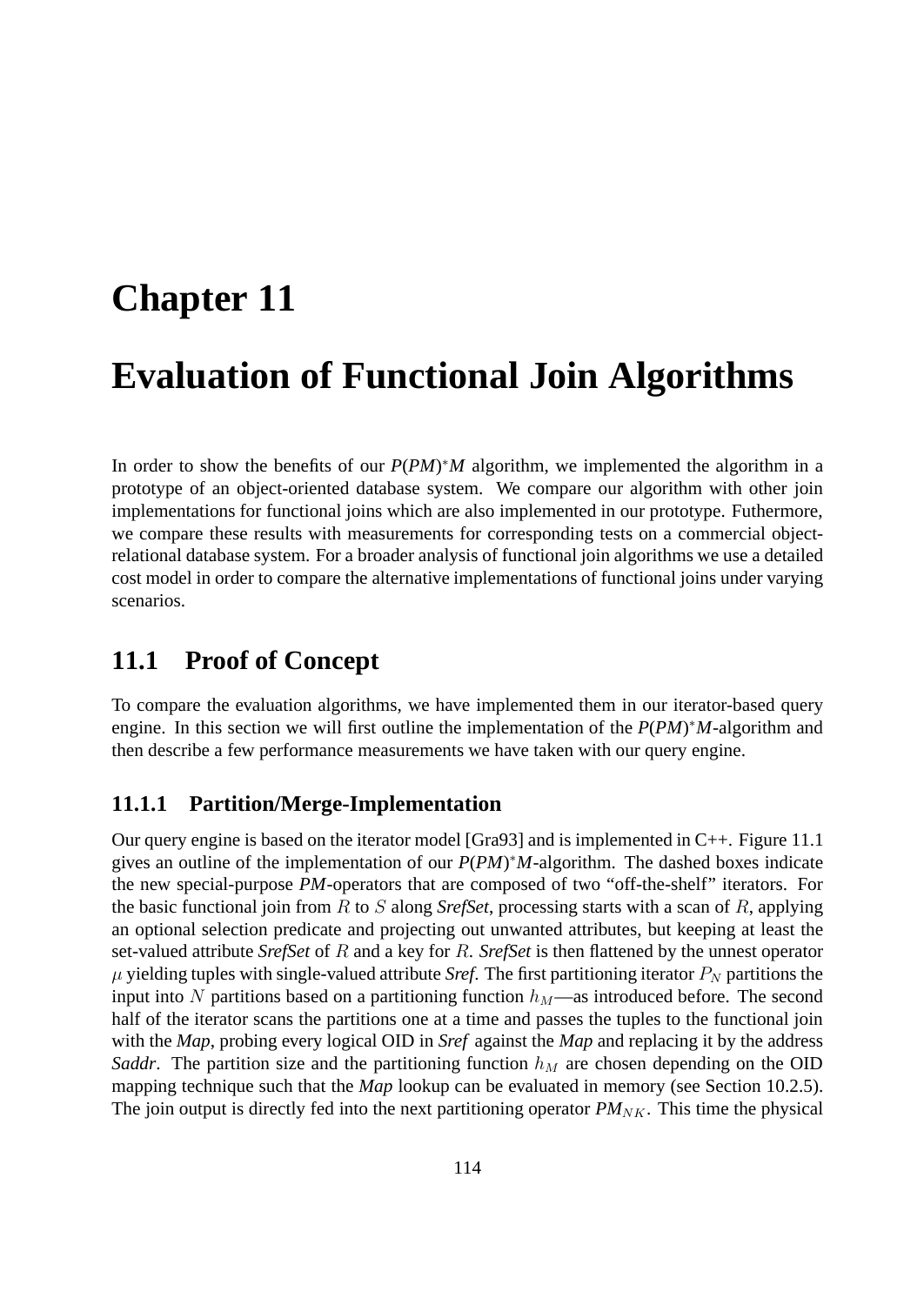

Figure 11.1: *P*(*PM*) <sup>∗</sup>*M*-Implementation

OIDs, now stored in *Saddr*, serve as partitioning key, and each of the N input partitions obtained from the prior join is split into K output partitions yielding totally  $N * K$  partitions stored on disk. The dotted arrow between  $P_N$  and  $PM_{NK}$  symbolizes a communication channel that tells  $PM_{NK}$  to start a new set of partitions each time an input partition has been completed. Instead of processing all  $N * K$  partitions consecutively, we first re-merge those N partitions referring to the same partition of  $S$  objects. That is, we merge one matching subpartition from each of the initial N partitions, yielding K partitions as output of the merge operator. Each of the K partitions is then in turn joined with  $S$  and the join result is again written to a partition file by an operator called "cache." In a final step, the  $K$  partitions are merged to form a single output stream. If we projected out some "bulky"  $R$  attributes that are needed in the final result, we would very cheaply re-merge this information in this final merge by simply adding  $R$  (or the temporary segment containing the projected data of R) as the  $(K + 1)$ -st merge stream to the merge operator. If required, an aggregation is performed on the result, as indicated by "Aggr." Note that since the order of R is retained, the result is already grouped by the key of R such that only the aggregation function itself (like *sum*) has to be computed.

## **11.1.2 Benchmark Setup**

The benchmarks were performed on a Sun SparcStation 20 running under Solaris 2.6. The database was held on the operating system disk together with the database system, and another disk was used for temporary files. In order to avoid side effects because of file system caching, the direct I/O option was turned on for all file accesses. Thus, we ensured that *each* file access of the database system definitely caused disk I/O and could not be satisfied from the OS file system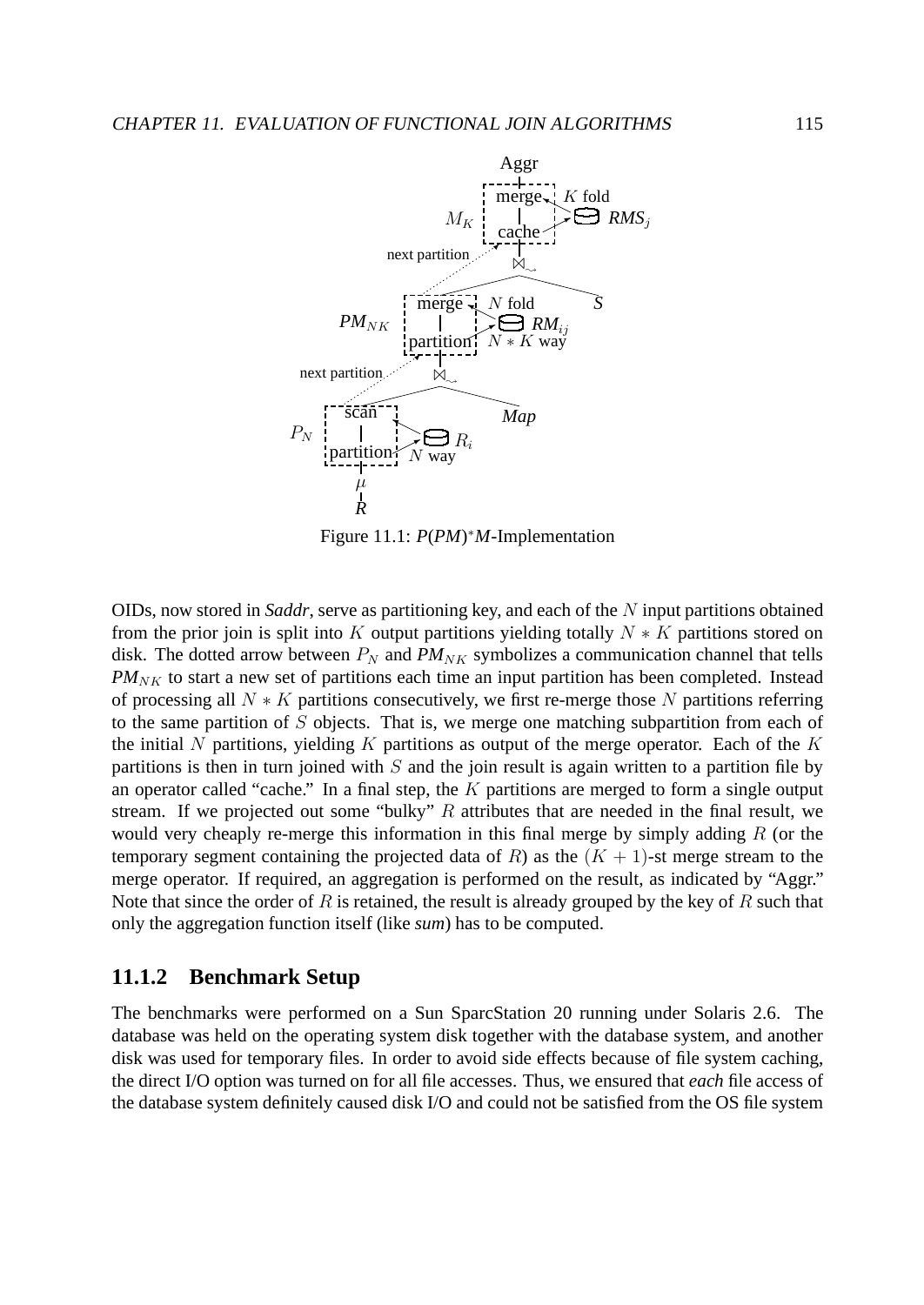cache. This is especially important for our first experiments on the small database. Writing the result tuples to display/file was suppressed for all queries—also the relational ones (see below).

The database buffer cache was segmented and configured according to the optimizer (cost model) estimation individually for each query plan. For the run time experiments, the total amount of cache available to a query did not exceed 2 MB at any time. Direct mapping was employed to resolve logical OIDs.

We restrict ourselves to the query with aggregation given in Section 10.2. For the query without aggregation, the final aggregation operator would be replaced by a grouping operator. Since for each R object the complete group of *S Attr* had to be conserved instead of a single aggregation result, all algorithms requiring an explicit grouping, i.e., the flatten-algorithms and the value-based join, would become even more expensive, whereas the algorithms that retain the initial grouping would not suffer much from the larger result.

We have tried to evaluate the query on a commercial relational DBMS with object-relational extensions  $(O/RDBMS)$ <sup>1</sup>. For this purpose, we have created types and tables as described in Section 10.2. The references were scoped, i.e., they were constrained to point only to a single table (S) using the SQL3-like *scope* clause. However, the query crashed after a few hours with DBMS errors for our initial (larger) database, such that we had to fall back to a smaller database in order to get any results for comparison. The cardinalities of both the small and the larger database are given in Table 11.1. The references in *SrefSet* were distributed uniformly over the full extent of S.

The O/RDBMS was installed on a faster machine (SS20 with CPUs clocked 50% higher and faster disks) and configured with 2 MB buffer—as in our other setup. For comparison, we have also used the same commercial O/RDBMS for a pure (flat) relational representation without using references and nested sets. In this schema, the reference set *SrefSet* has been omitted and an additional table *RS* has been created to implement the association between R and *S*. Consequently, the *RS* table contained  $|R| * 10$  rows. To compensate for the lacking OIDs, the tables R and S were extended to contain additional integer (key) attributes *R key* and *S key*, respectively. Tuples of R and S had a size of 204 byte each—the smaller R tuple size in comparison to the R object size of 348 bytes is due to the missing nested reference set in the pure relational schema. The table *RS* contained only the two attributes *RS Rkey* and *RS Skey* that served as foreign keys for R and S, respectively. The following query, which (apart from *R key*) yields the same result as the object-relational one, was measured:

**select** r.R key, r.R Data, **sum**(s.S Attr)

**from** R r, S s, RS rs

**where**  $rs$ .RS\_Skey =  $s$ .S\_key **and**  $rs$ .RS\_Rkey =  $r$ .R\_key **group by** r.R Key, r.R Data

## **11.1.3 Comparison of Measured Running Times**

We have created both databases described in Table 11.1 on our prototypical OODBMS and implemented all algorithms described in the previous section. For the plans either a cheap "stream"

<sup>&</sup>lt;sup>1</sup>Our license prohibits to identify the particular product.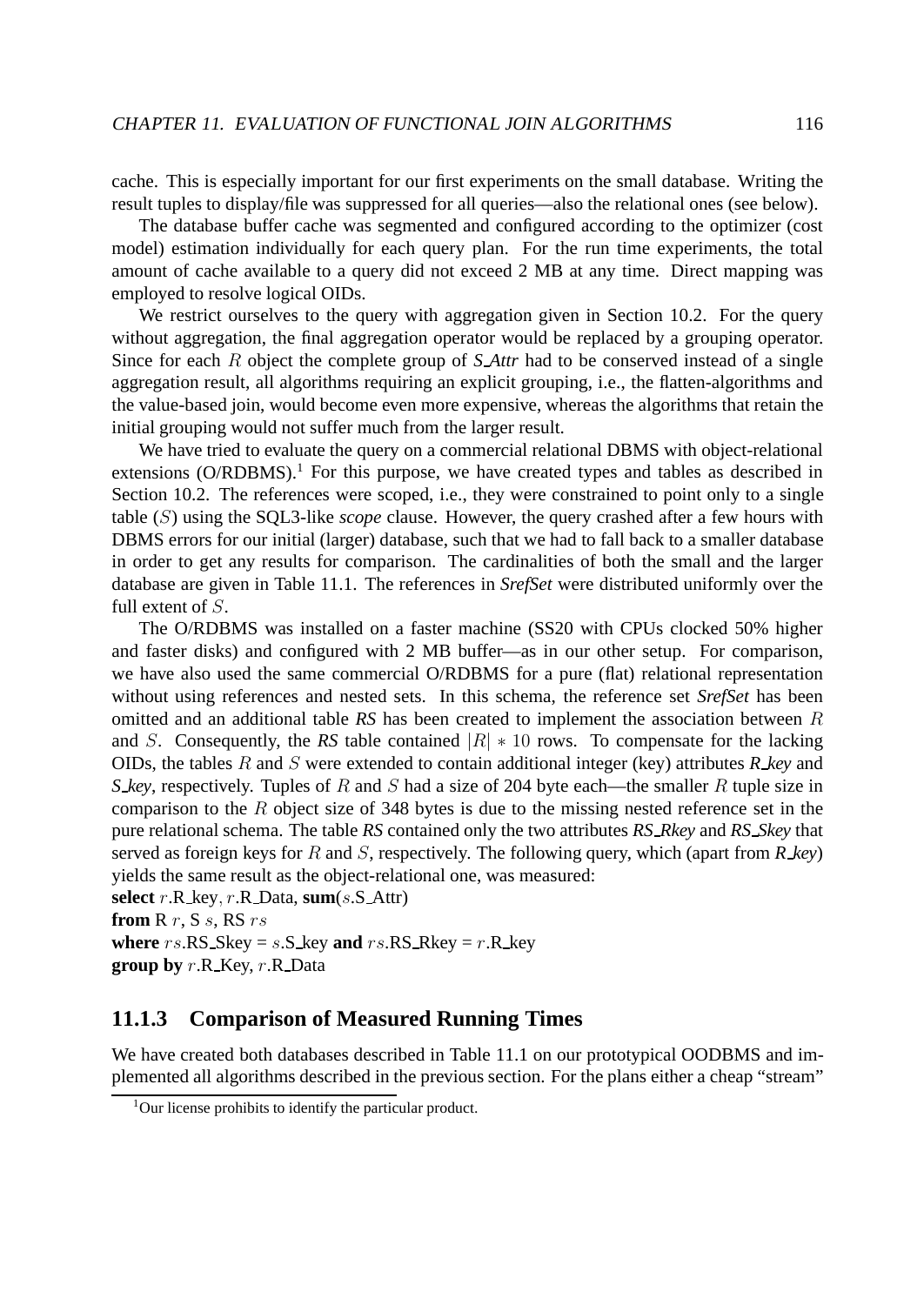| database | R             | S     |    | $ SrefSet $ R pages S pages |      |
|----------|---------------|-------|----|-----------------------------|------|
| small    | 10000         | 10000 | 10 | 994                         | 667  |
| larger   | 100000 100000 |       | 10 | 9933                        | 6667 |

|        |     | database $\vert Map$ pages R object size S object size |     |
|--------|-----|--------------------------------------------------------|-----|
| small  | 61  | 348                                                    | 228 |
| larger | 591 | 348                                                    | 228 |

Table 11.1: Database Cardinalities

aggregation algorithm (only calculating the sum) was employed if the grouping on  $R$  was retained (*P*(*PM*) <sup>∗</sup>*M* and naive) or a hash aggregation was used if the initial grouping has been destroyed (sort, partition and value-based plans). The value-based plan was implemented using a hybrid hash join with S as build input. For the *P*(*PM*) <sup>∗</sup>*M*-algorithm, some of the optimizations described in Section 10.2.5 were implemented: The sets were retained (no full unnesting), range partitioning was applied for the access to S, and the bulky *R Data* attribute was projected out and re-merged in the final step.

Table 11.2 gives an overview of the observed run times for all algorithms. For comparison, the predictions of our cost model (cf. Section 11.2) are also shown. Furthermore, the run times of the queries on the O/RDBMS are given for two variants: (1) based on the object-relational schema of Section 10.2 with the nested reference set *SrefSet* and (2) on the pure flat relational schema with the additional table *RS*.

The value-based join performs quite well on the small database since the build input  $(S)$  is projected to contain only two attributes, the OID and *S Attr*. It is, however, not cheaper than the *P*(*PM*) <sup>∗</sup>*M*-algorithm since the final hash aggregation causes additional cost that does not occur in the *P*(*PM*) <sup>∗</sup>*M* plan. On the larger database, it can no longer keep its complete build input in memory and, as a consequence, has to perform an expensive hash aggregation. When comparing the *P*(*PM*) <sup>∗</sup>*M* run time to the naive algorithm, there is a performance gap of more than an order of magnitude: On the larger database, the absolute run time of the naive algorithm amounts to more than five *hours*, while our *P*(*PM*) <sup>∗</sup>*M*-algorithm requires only less than five *minutes*. The *P*(*PM*) <sup>∗</sup>*M*-algorithm also outperforms all the flatten-algorithms, though not as drastically as the naive pointer chasing algorithm. The sort-based flatten plan suffers from high CPU cost for sorting and small run files due to the restricted amount of memory.

For the object-relational schema, the commercial O/RDBMS shows an even worse performance than the naive algorithm. On the other hand, the query on the flat relational schema takes reasonable run time, although for the larger database still more than twice as much as *P*(*PM*) <sup>∗</sup>*M* (in spite of the faster host for the O/RDBMS).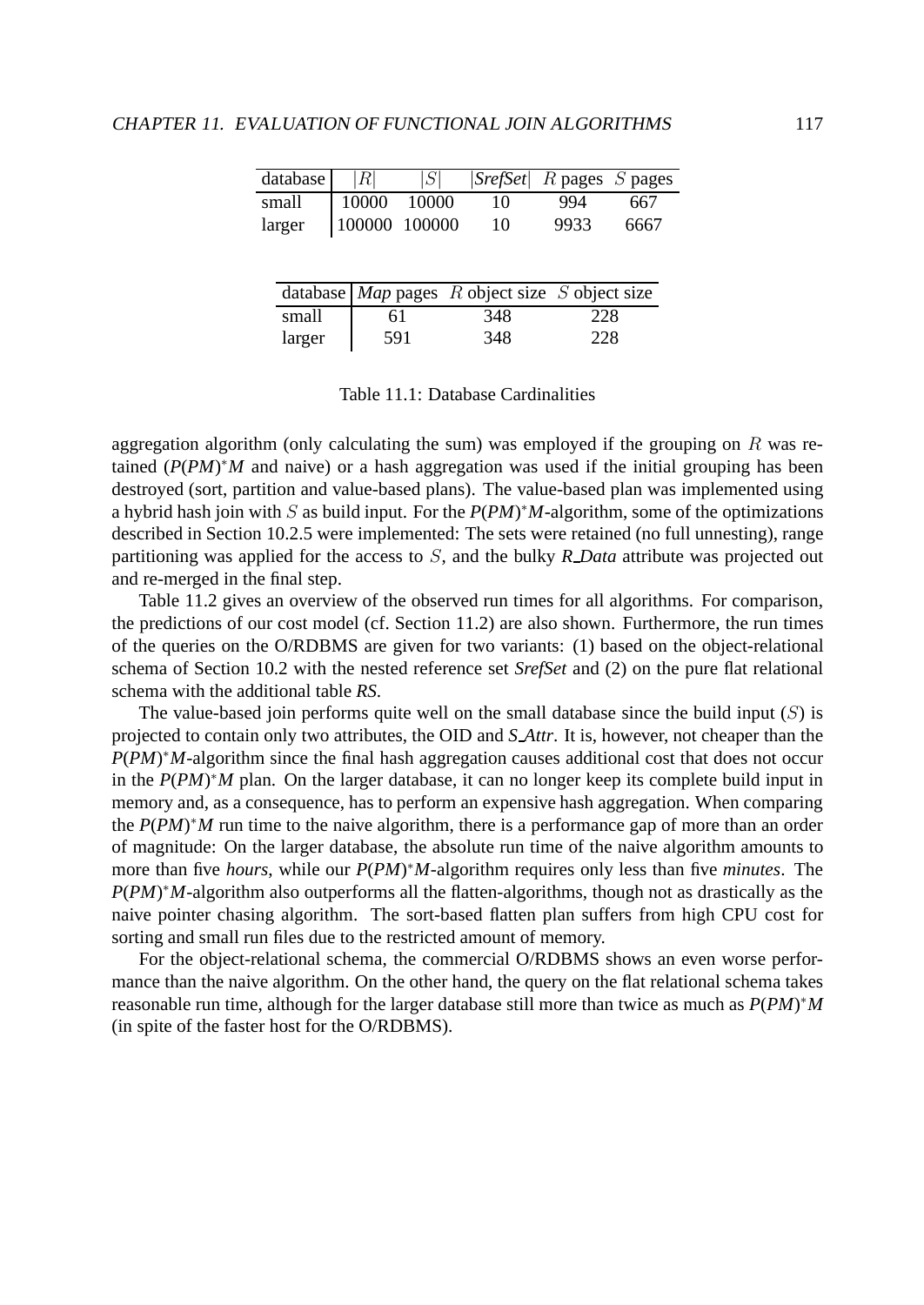| small database    |           |       |                                           |    |  |
|-------------------|-----------|-------|-------------------------------------------|----|--|
| method            | our       | cost  | commercial O/RDBMS                        |    |  |
|                   | prototype | model | with ref. sets $\vert$ flat rels w/o refs |    |  |
| naive             | 356       | 461   |                                           |    |  |
| flatten/partition | 125       | 136   |                                           |    |  |
| flatten/sort      | 140       | 168   | 1110                                      |    |  |
| value-based       | 40        | 56    |                                           | 51 |  |
| $P(PM)^*M$        | 29        | 34    |                                           |    |  |

| larger database   |           |       |                                           |     |  |
|-------------------|-----------|-------|-------------------------------------------|-----|--|
| method            | our       | cost  | commercial O/RDBMS                        |     |  |
|                   | prototype | model | with ref. sets $\vert$ flat rels w/o refs |     |  |
| naive             | 14893     | 18219 |                                           |     |  |
| flatten/partition | 1868      | 2029  |                                           |     |  |
| flatten/sort      | 4874      | 5432  |                                           |     |  |
| value-based       | 1811      | 1389  |                                           | 721 |  |
| $P(PM)^*M$        | 289       | 295   |                                           |     |  |

Table 11.2: Run Times in Seconds (2 MB Memory, avg. |*SrefSet*|=10, Direct Mapping)

# **11.2 Analytical Evaluation**

In this section, we first present the basics of a cost model which was used to assess functional join algorithms for different scenarios. Thus, this cost model is used as vehicle for a broader analysis. The remainder of this section provides analyses which were conducted with this cost model. Unless stated otherwise, these analyses are based on the larger database as described in Table 11.1. Similarly, the default configuration was chosen as before, i.e., 2 MB of memory was available and logical OIDs were resolved using direct mapping. The labels of the plots are constructed from two parts, the first one describing the access method to the *Map*, the second part describing the access to the  $S$  extent. The access methods are: no partitioning (N), i.e., directly chasing each individual pointer, partitioning (P) and merging (M), and sorting (S). The value-based hash join does not fit into this classification and is simply labelled "hashjoin."

## **11.2.1 The Cost Model**

The design of our cost model is strongly influenced by the structure of modern query engines implementing the iterator model. This means that cost estimations are calculated on a per iterator basis. I/O costs are modeled according to [HCLS97] and the CPU operation assumptions are mostly based on [PCV94] and [HR96]. Our cost model contains extensions to deal with setvalued attributes and our new *P*(*PM*) <sup>∗</sup>*M* algorithm. The cost formulae model disk I/O quite precisely by means of differentiating between seek, latency, and transfer time. As a consequence, we are able to grasp the difference between sequential and random I/O and the influence of the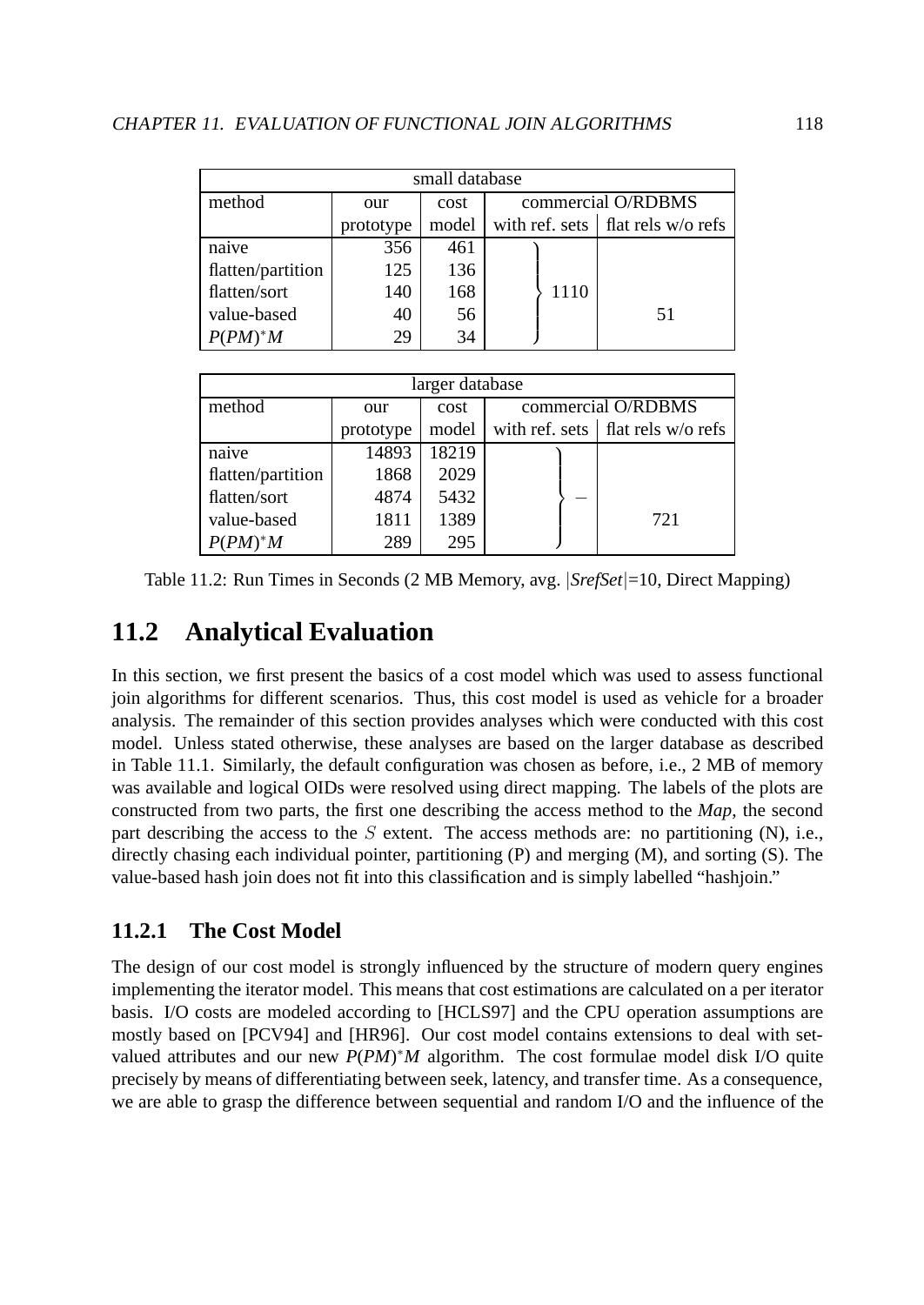| $T_S$       | average seek time                 | $10.2$ ms        |
|-------------|-----------------------------------|------------------|
| $T_L$       | average latency time              | 5.54 ms          |
| $T_T$       | transfer time for a page (4 KB)   | $1.7 \text{ ms}$ |
| $T_{IO}$    | time to initiate an I/O operation | $1.21$ ms        |
| $T_{hash}$  | time to execute a hash function   | $0.285$ ms       |
| $T_{add}$   | time to add two integers          | $0.00719$ ms     |
| $T_{probe}$ | time to test a hash table         | 0.02339 ms       |
| $T_{copy}$  | time to copy a byte               | $0.000115$ ms    |
| $T_{comp}$  | time to compare two OIDs          | $0.00719$ ms     |

Table 11.3: Parameters Describing the Hardware

| $P_R$     | number of pages in table $R$ (equivalently for |
|-----------|------------------------------------------------|
|           | RM and RMS)                                    |
| $R \vert$ | cardinality of table $R$                       |
|           | average size of an $R$ object                  |
|           | read/write buffer size (in pages)              |
|           | number of partitions                           |
| SrefSet   | average number of elements in the nested       |
|           | reference set                                  |

Table 11.4: Variables Used in the Cost Model Formulae

transfer block size. In modeling the CPU costs, we have included those operations that have major influence on CPU time, e.g., sorting, hashing, buffer management (page hit/page fault) and iterator calls.

For ease of presentation, we only describe the cost formulae of the iterators needed for implementing the partition/merge algorithm as shown in Figure 10.2. That is, we only present the formulae for direct mapping and if range partitioning on the references to the *Map* and S and prefetching for reading these sets into main memory are used. For other strategies other formulae apply. We would like to emphasize, however, that we did use the right formulae in order to obtain performance results.

The cost model parameters for modeling the CPU and I/O costs are described in Table 11.3. Note that the constants regarding CPU costs include all instructions related to the operations, e.g.,  $T_{\text{comm}}$  involves pointer arithmetics etc. and not only a single CPU instruction. The cost model variables that describe characteristics of the database are described in Table 11.4.

## **Analysis of I/O Cost**

The *P*(*PM*) <sup>∗</sup>*M* algorithm with the above mentioned premises has very similar I/O access patterns throughout all its phases. Therefore, we describe the patterns and list the phases in the algorithm where the pattern shows up. In the cost formulae it is assumed that no inter-operator interference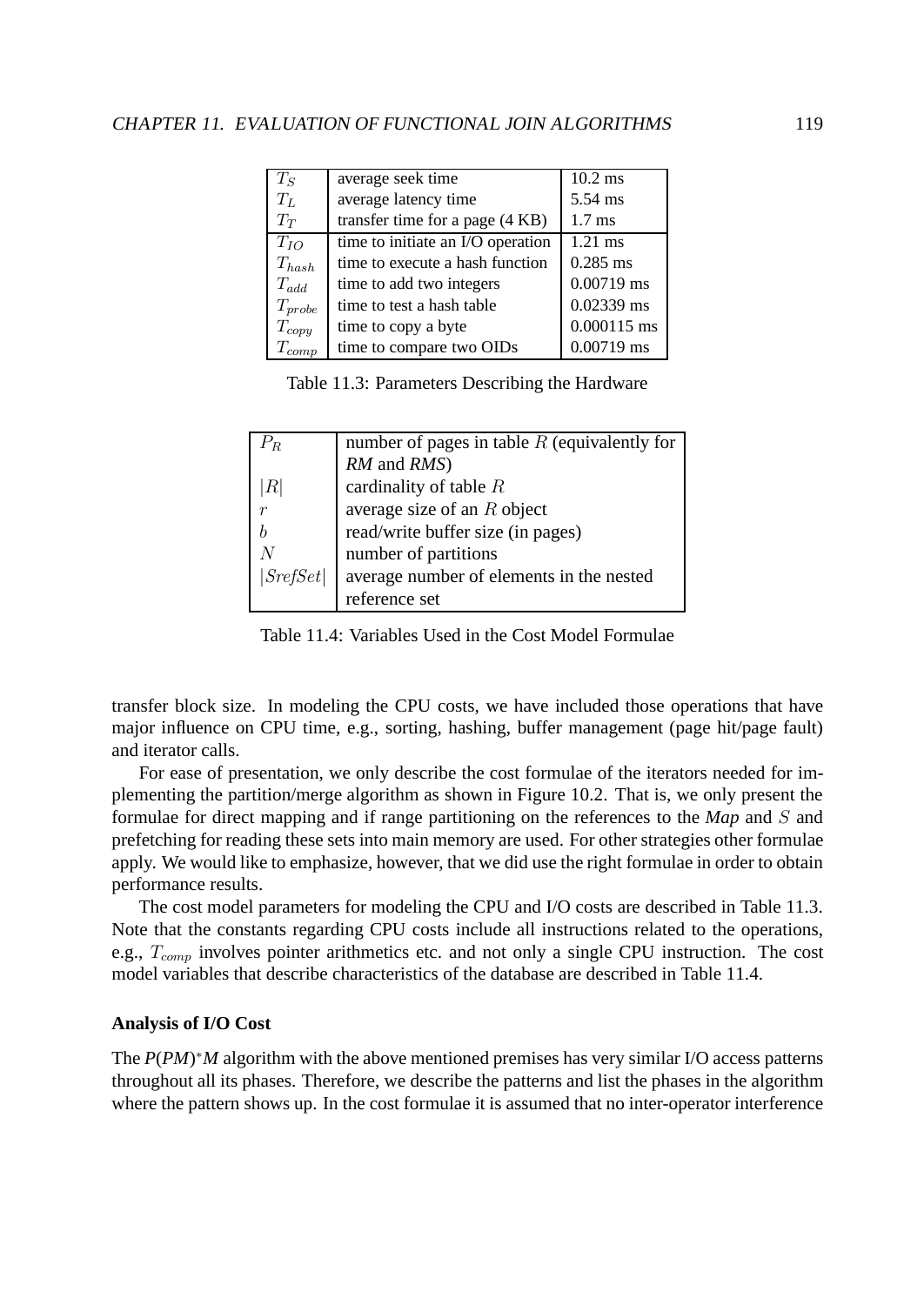occurs. The number of additional seeks caused by interference would be calculated separately and added to the cost of the algorithm. Up to now we are only able to model interference if just one disk is used at all. In our benchmarks, however, we used two disks and—although three disks would be necessary to avoid all interference effects in the investigated algorithms—we decided to neglect interference. Furthermore, we assume constant seek times here.

**Reading from Disk** We denote the number of pages read in one I/O operation as b. The merge operator uses a buffer of b pages for each input partition. The cost for reading *RM* (and also analogously for reading *RMS*) by the merge operator is then given by the following formula:

$$
\left\lceil \frac{P_{RM}}{b} \right\rceil \cdot (T_S + T_L + T_{IO}) + P_{RM} \cdot T_T
$$

For the initial reading of  $R$  the cost can be computed as:

$$
T_S + \left\lceil \frac{P_R}{b} \right\rceil \cdot (T_L + T_{IO}) + P_R \cdot T_T
$$

For the scan operator reading the first set of partitions  $R_i$  ( $1 \le i \le N$ ) we get:

$$
N \cdot T_S + \left\lceil \frac{P_R}{b} \right\rceil \cdot (T_L + T_{IO}) + P_R \cdot T_T
$$

Here  $N$  is the number of partitions generated by the preceding partition operator. For the join operator<sup>2</sup> the same formula can be used, except that R has to be replaced by *Map* or S, respectively.

Writing to Disk We use the same variable b for the buffer size as before. The cost for the write operations of the partition iterator for partitioning R (and also analogously for partitioning *RM*) can be computed by the following formula:

$$
\left\lceil \frac{P_R}{b} \right\rceil \cdot (T_S + T_L + T_{IO}) + P_R \cdot T_T
$$

The cache iterator which is applied on *RMS* produces smaller cost with its writing operations:

$$
T_S + \left\lceil \frac{P_{RMS}}{b} \right\rceil \cdot (T_L + T_{IO}) + P_{RMS} \cdot T_T
$$

#### **Analysis of CPU Cost**

Again the actions consuming CPU time are listed together with their cost formulae and the iterators performing those actions.

<sup>2</sup>The join operators read *Map* and S.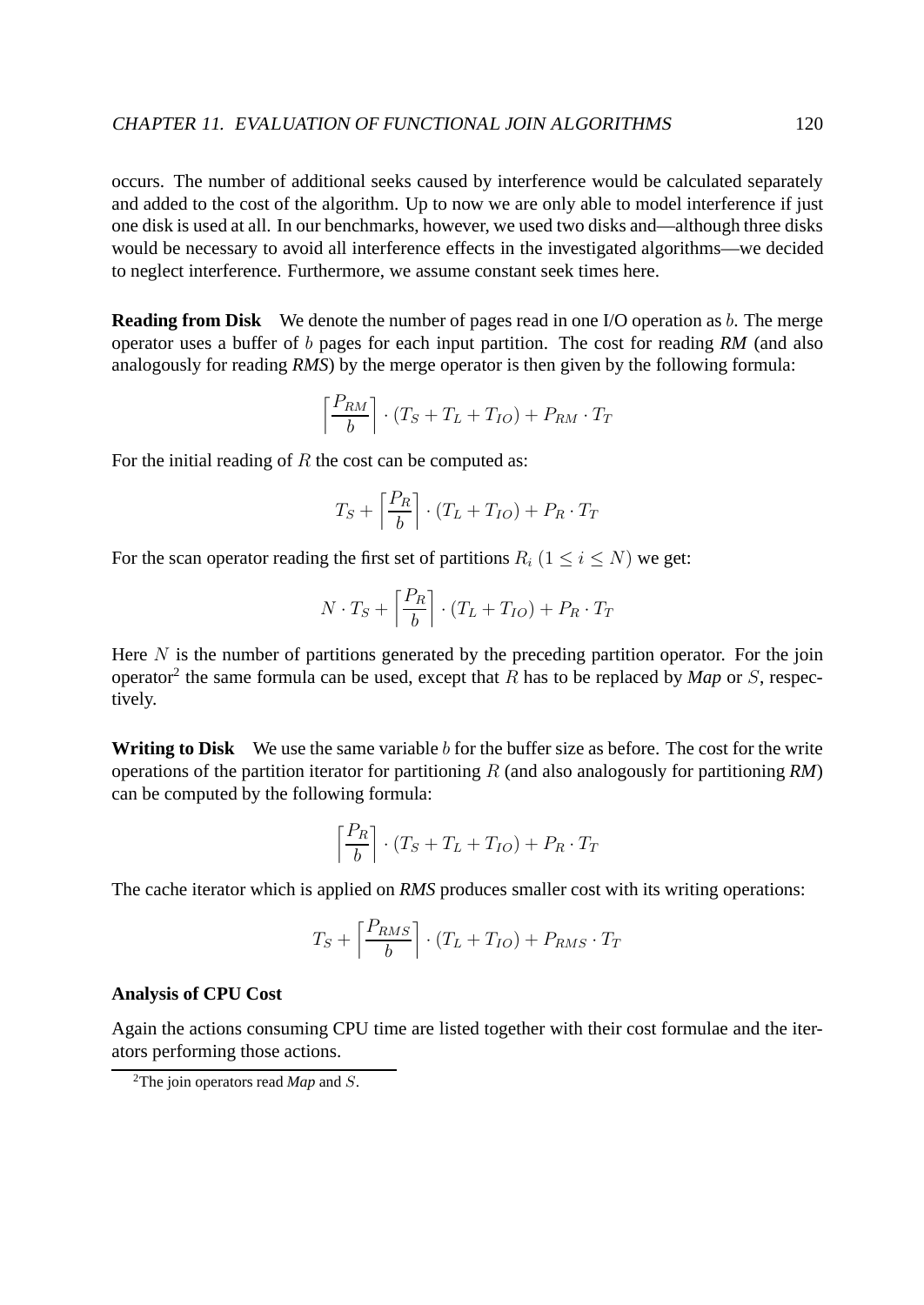**Copying of Elements** The cost formula for copying all elements of a set X in main memory:

$$
|X| \cdot x \cdot T_{copy}
$$

The small x denotes the size of an element in a set  $X \in \{R, RM, RMS\}$ . This action is performed by all the iterators writing temporary sets to disk, especially the partition and the cache iterator, and by operators using in-memory working areas like sort and hash.

**Comparing Elements** The merge iterator has to compare sequence numbers attached to each element for detecting those stemming from the same element of an initial input set. The cost for such an operation is:

$$
|R|\cdot|\textit{SrefSet}|\cdot\log_2(N)\cdot T_{comp}
$$

Here the variable  $N$  denotes the number of partitions merged into one partition by the merge iterator. Since the ordering of elements is done by a tournament tree, we only have to perform  $log<sub>2</sub>(N)$  comparisons for each element in R.

**Computing Hash Functions** For each join attribute in its input set, the partition iterator has to call a hash function:

$$
|R|\cdot|\textit{SrefSet}|\cdot T_{hash}
$$

**Performing Aggregation** For each element in R we have to add an integer value for every element in the nested set:

$$
|R|\cdot|\textit{SrefSet}|\cdot T_{add}
$$

**Testing the Buffer** Each join iterator in a partition/merge algorithm uses a buffer for reading S and *Map*. For each join attribute in the set R the join iterator has to look up the buffer for the appropriate page. We assume that this look up is done by accessing a hash table. Then the cost can be computed by:

 $|R| \cdot |SrefSet| \cdot T_{probe}$ 

## **11.2.2 Varying the Memory Size**

The running times of the various algorithms under varying memory sizes are reported in Figure 11.2. The NN plan using (naive) pointer chasing both for *Map* lookup and dereferencing S does not even show up in the plot due to its running time of  $6'20$  hours for 1 MB to  $4'10$ hours for a 6 MB buffer. The NS query still uses naive *Map* lookup, but sorts the physical OIDs before accessing S. When comparing NS with SS, sorting the flattened R tuples for the *Map* lookup does not pay off because the *Map* is smaller than 2 MB (For 1 MB the sort-based plans are out of the range of the curve because for such small memory configurations they need several merge phases.) Both sort variants suffer from high CPU costs for sorting. The partition plan PP yields already significantly better performance than sort-based plans for small memory sizes. The performance advantage of partitioning over sorting for small memory sizes is due to the large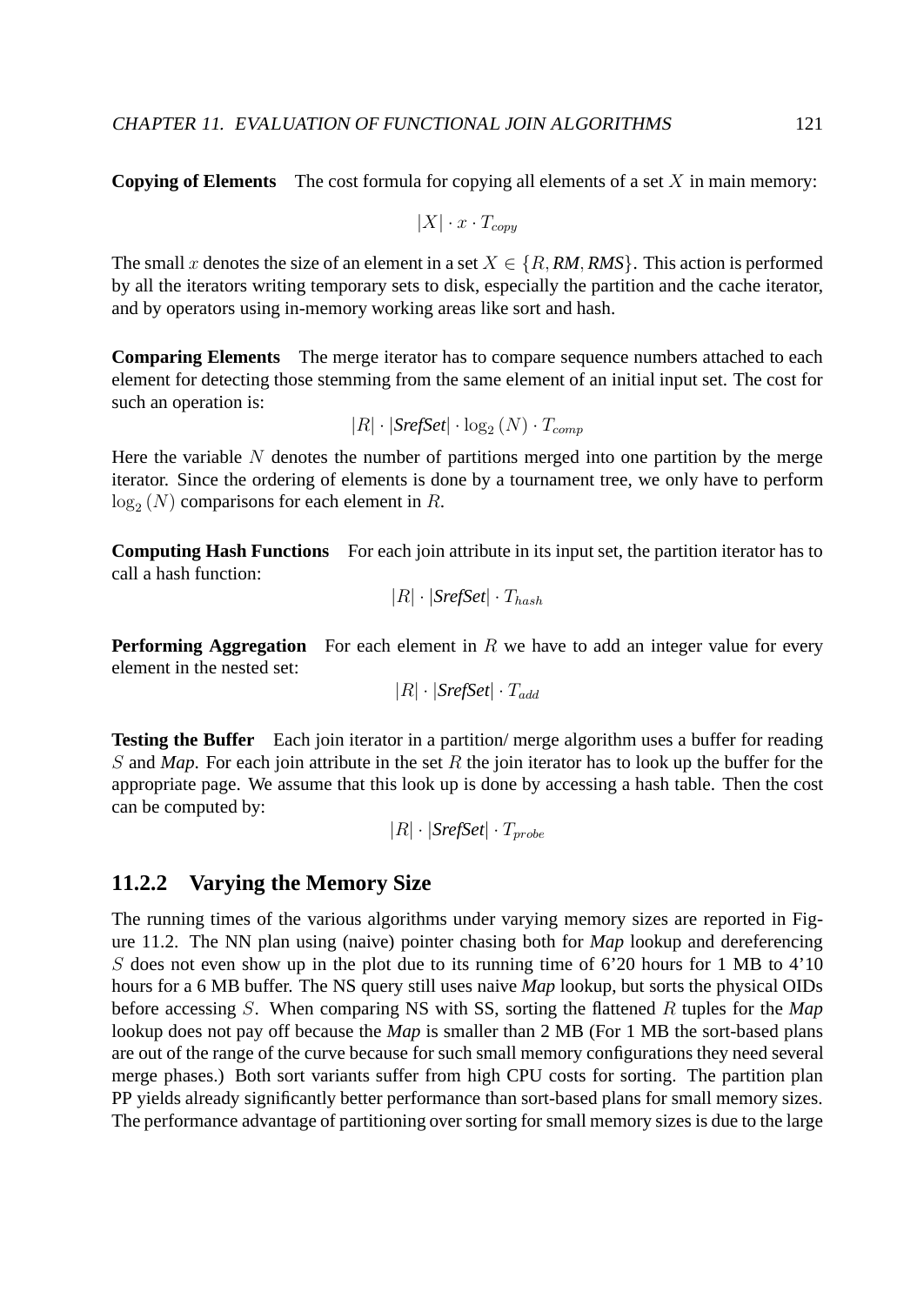

Figure 11.2: Cost Model Results for Larger Database (Direct Mapping, |*SrefSet*|=10)

Figure 11.3: Selection on  $R$  (Direct Mapping, |*SrefSet*|=10, 2 MB Memory)

number of run files generated for sorting. The value-based hash join performs even better than PP, but is still quite costly compared to the winners PPMM  $(=P(PM)^{1}M)$  and NPM  $(=P(PM)^{0}M)$ . The latter one omits the first partitioning step and shows poor performance for very small memory sizes. For 2 MB and larger, the two plans have the same running time since PPMM uses only one partition for the *Map* access anyway and, therefore, coincides with NPM. The most impressive result of this curve is that the *P*(*PM*) <sup>∗</sup>*M*-algorithm tolerates very small memory sizes under which all other algorithms degrade.

## **11.2.3 Varying the Selectivity on** *R*

In Figure 11.3 the percentage of  $R$  objects taking part in the functional joins is varied on the (logarithmically scaled) x-axis. For a small number of R objects, most pages of the *Map* are hit at most once and some pages of S are not referenced at all, such that one might expect a break-even point between *P*(*PM*) <sup>∗</sup>*M* and the naive algorithm. However, for a high selectivity (e.g., 0.01% corresponding to 10 R objects) they have nearly the same running time. That is, even if there are only very few references to be resolved, there is no significant overhead induced by our  $P(PM)^*M$ -algorithm. On the other hand, the naive algorithm very quickly degrades if the number of references to be mapped increases. Furthermore, we have plotted the value-based hash join with two configurations, using either  $R$  or  $S$  as build input. Both variants are, however, worse than  $P(PM)^*M$  over the full selectivity range, and for a small number of R objects they are—due to the fix cost for the hash join and hash aggregation—even worse than the naive plan.

## **11.2.4 Varying the Set Cardinality**

In the previous experiments, the number of elements in *SrefSet* was constantly 10. Figure 11.4 shows running times of the algorithms with different set sizes. While the *P*(*PM*) <sup>∗</sup>*M*-algorithm scales linearly, the running times for all others explode. The flatten variants behave poorly. The naive plan suffers from an enormous amount of random I/O (up to  $50 * 100,000$  references,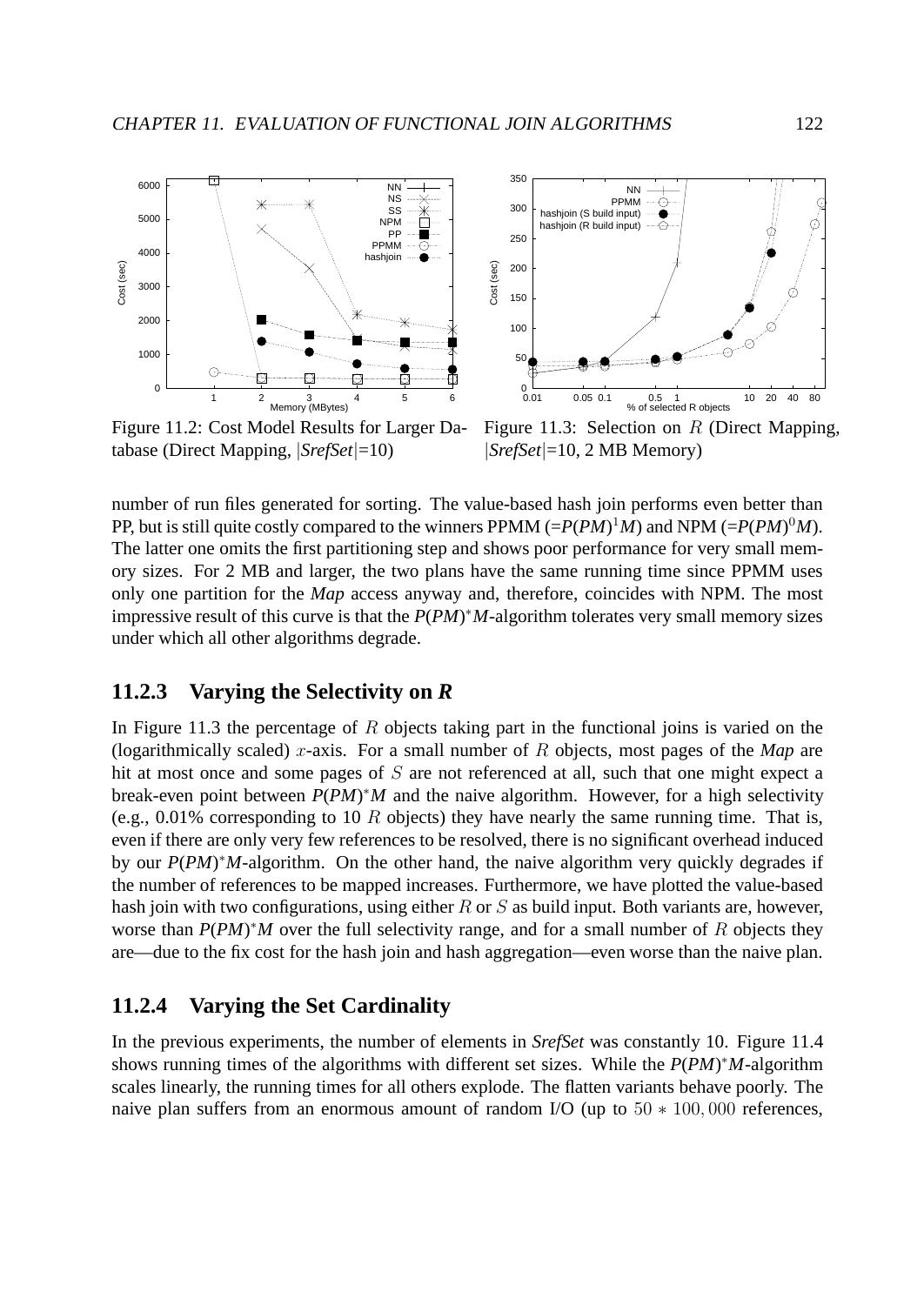

Figure 11.4: Varying the Cardinality of *SrefSet* Figure 11.5: Inflating the OID *Map* under Vary-(2 MB Memory, Direct Mapping) ing Memory Sizes (Direct Mapping)

calculated running time of roughly 25 hours and is therefore not shown) and the flatten plans suffer from large temporary files.

## **11.2.5 Inflating the OID** *Map*

So far we assumed a distinct *Map* for the S objects which, as a consequence, is perfectly clustered. In the following experiment, we analyze the behavior of *P*(*PM*) ∗*M*-algorithms for not-sowell clustered OID *Maps*, as they may occur if there is one global OID *Map* or if only a small fraction of S is referenced, e.g., because of a selection on R. The OID *Map* for S—previously containing 100,000 entries—has been inflated by inserting unused entries—uniformly distributed over all pages of the *Map*—to contain up to one million entries. The NPM and PPMM queries have been run on the standard database (100,000 objects of R and S each, 10 elements in *Sref-Set*) with different amounts of memory available. The legend of Figure 11.5 indicates the size of the *Map* (100000, ..., 1000000). The smallest symbols denote the configuration that was used in Figure 11.2, i.e., the *Map* was optimally clustered. For larger *Maps*, the PPMM plan shows only a slight running time increase, caused by the inevitably higher number of I/O accesses to the larger *Map*. However, each *Map* page is fetched from disk only once, since the number of partitions in the first partitioning step is adapted such that one partition of the *Map* can be cached in memory. On the other hand, NPM cannot cope with larger *Maps* since it induces an enormous number of page faults as long as the *Map* does not entirely fit into memory.

Figure 11.6 compares the *P*(*PM*) <sup>∗</sup>*M*-algorithm with the value-based hash join in an extreme scenario: The set-valued attribute *SrefSet* contains only three references on average and the *Map* is inflated to contain one million entries—of which  $900,000$  are obsolete. The number of R and S objects remains at 100,000, respectively. This set-up favors the value-based hash join extremely, since it does not use the *Map* anyway. Furthermore, the hash join draws profit from larger amounts of memory in a larger scale than  $P(PM)^*M$  because of the projection on S: The (projected)  $S$  that serves as build input for the hash join can be kept in memory for large memory configurations (beyond 4 MB) such that the join is an in-memory operation. On the other hand,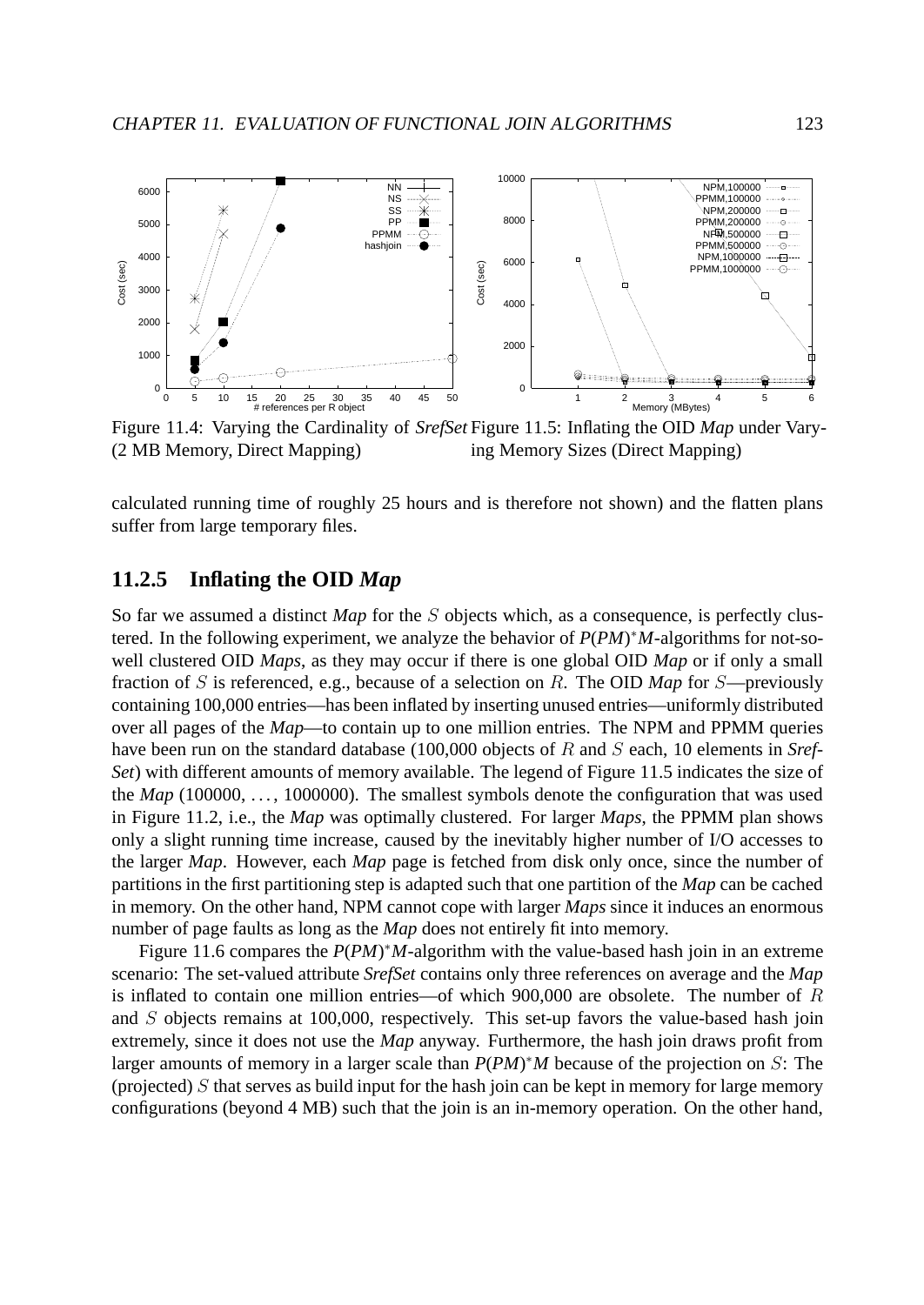

Figure 11.6: Value-Based vs. *P*(*PM*) <sup>∗</sup>*M* Pointer Figure 11.7: Comparison of Different OID Map-Join: |*SrefSet*|=3, Direct Mapping, 1,000,000 ping Techniques: DM, BT, and HT, all with *Map* Entries *P*(*PM*) <sup>∗</sup>*M*-Algorithm

the *P*(*PM*) <sup>∗</sup>*M*-algorithm loads and keeps the S pages in their entirety in memory. Since the whole S extent of ca. 26 MB still does not fit in memory, the additional memory does not avoid a partitioning step of  $P(PM)^*M$  and the flattened R must still be written to disk partitions.

## **11.2.6 Comparing Different OID Mapping Techniques**

Figure 11.7 compares the three OID mapping techniques that we have discussed in Section 10.1.2 for our application, i.e., in combination with the  $P(PM)^*M$ -algorithm. Both B<sup>+</sup>-tree (BT) and hash table mapping (HT) show two performance steps. The first step occurs when increasing memory from 1 MB to 2 MB. Here, the scan and merge operators reach their optimal amount of memory. The second step occurs when the *P*(*PM*)<sup>∗</sup>*M*-algorithm omits the first partitioning phase since the OID mapping structure can be completely cached in memory. Since the total size of the  $B^+$ -tree is smaller than that of the hash table,<sup>3</sup> this point is reached with a smaller memory size for the BT curve. In addition, BT is generally more expensive due to higher CPU cost for the tree lookup. The direct mapping (DM) approach is the cheapest: The first partitioning step can already be omitted at a memory size of 2 MB due to the compact representation of the *Map*. Furthermore, the compact storage of the (direct) *Map* reduces the total number of I/O calls. In addition, the CPU overhead for a single *Map* lookup is cheaper for DM than for the other two mapping techniques.

## **11.2.7 Logical OIDs in Comparison to Physical OIDs**

So far, we have assessed our algorithms for different scenarios using logical OIDs. Next, we turn to physical OIDs. This simplifies all algorithms since the extra *Map* lookup operation is omitted. Thus, the algorithms are no partitioning (N), sorting (S), partitioning (P), and *P*(*PM*) <sup>0</sup>*M*

<sup>&</sup>lt;sup>3</sup>Due to prefix compression and a specialized splitting procedure [EGK95] the B<sup>+</sup>-tree contains more entries per page than the hash table.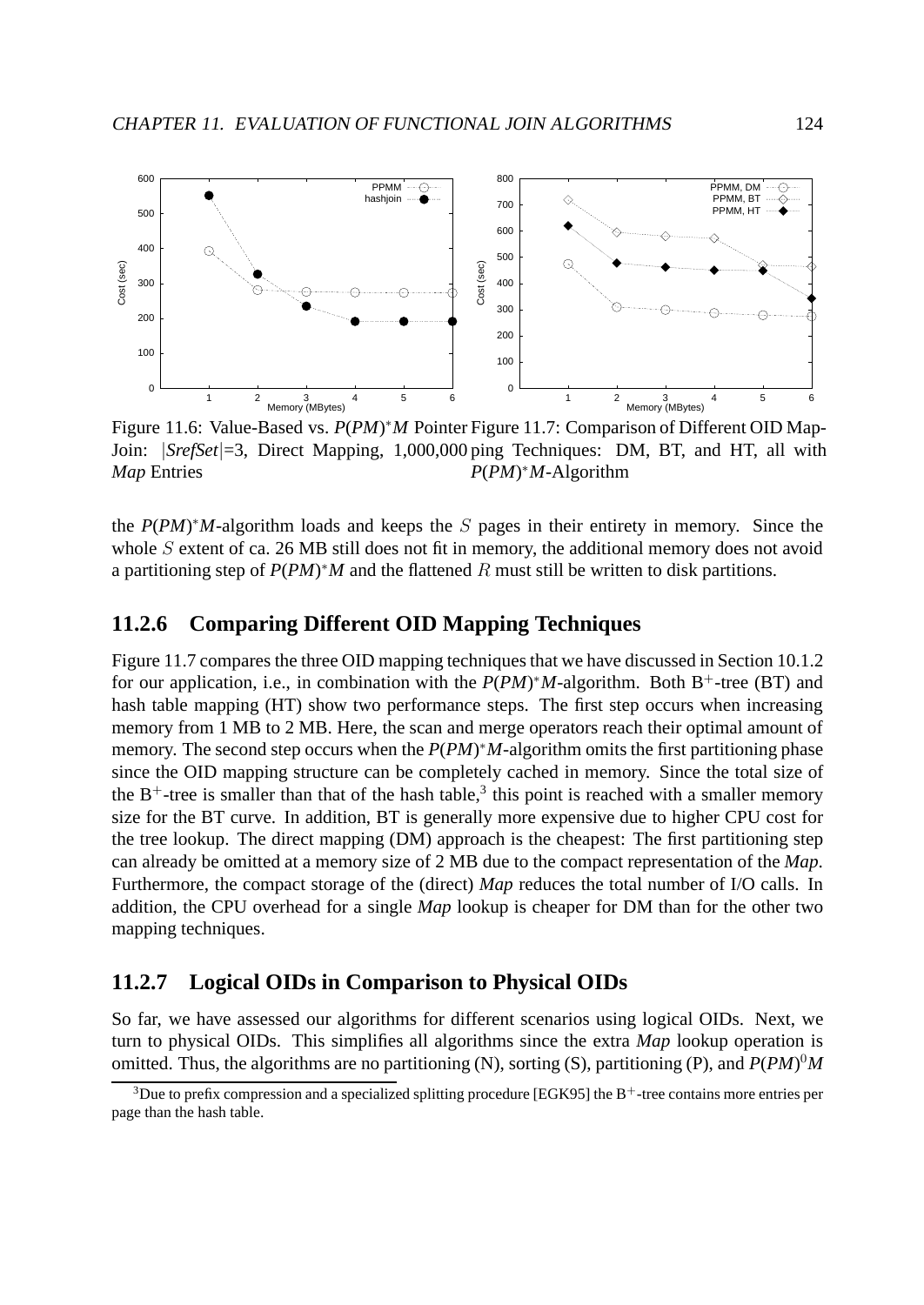

Figure 11.8: Physical OIDs vs. Logical OIDs with Direct Mapping



(labelled PM). The value-based hash join is independent of the underlying OID realization. For comparison, Figure 11.8 additionally includes the NPM and PPMM plans for logical OIDs realized with direct mapping. The naive plan does not show up in the plot since it ranges between four and five hours. The running time for the partition plan P is similar to the value-based hash join while the sort-based query performs still significantly worse. Not surprisingly, the PM plan performs slightly better than the  $P(PM)^*M$  plan for logical OIDs. However, the additional cost of the *Map* lookup is kept at a low level. For example, for 3 MB of memory the PM plan was only 14% cheaper than *P*(*PM*) <sup>∗</sup>*M*.

While physical OIDs are definitely advantageous on a "clean" database, they incur a severe performance penalty in the presence of forwards. We have created a varying percentage of forward references (0% to 5%) in the S extent. Figure 11.9 shows that the sort-based plans are fairly robust against forwards—although at a high cost level—because they "hit" the same forwarded object consecutively whereas the multiple hits of the forwarded object are non-consecutive for partition-based plans. Therefore, sort-based plans need to allocate only one additional page for loading the currently "active" forwarded object whereas partition-based plans need to allocate more buffer for a partition containing forwards. P and PM behave similarly (the lines are parallel), such that partition/merge retains its advantage. For comparison, the PPMM plan under logical OIDs is also shown. Evidently, even for very low levels of forward references (e.g., 1%) logical OIDs are superior to physical OIDs.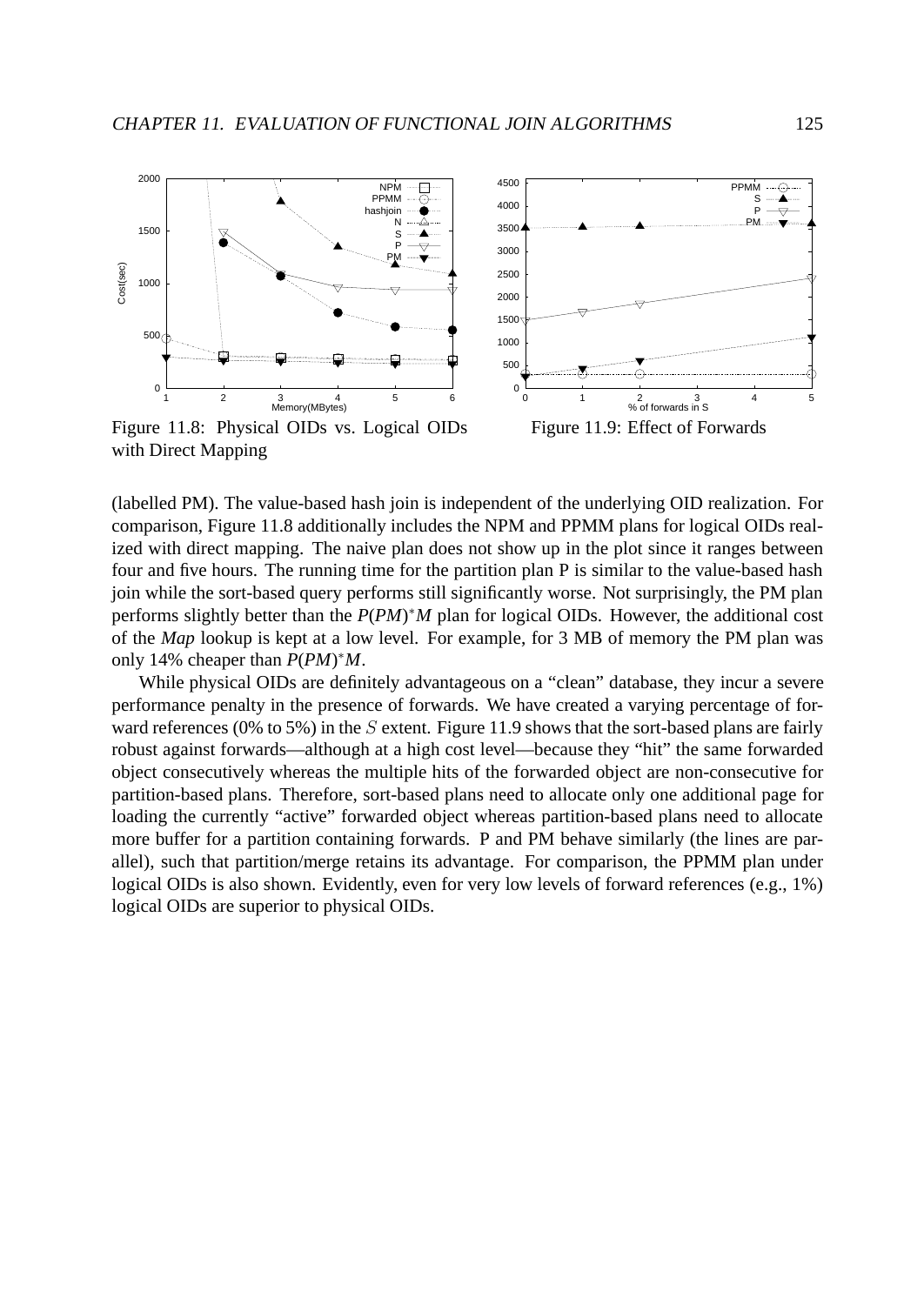# **Chapter 12 Conclusions**

We presented the architecture of a new kind of data integration system which represents the blueprint of the ObjectGlobe system, an open, distributed and secure query processing system targeted for data integration. The goal of the ObjectGlobe architecture is to establish an open marketplace in which data, function, and cycle providers can *offer/sell* their services, following some business model which can be implemented on top of ObjectGlobe.

ObjectGlobe provides the technology for a global data integration system which should make proprietary small-scale data integration systems unnecessary. The overall efforts for data integration will be reduced by such a global system since the integration of different data sources has to be performed once and not for every data integration system again. Furthermore, the system supported classification of providers in cycle, data and function providers facilitates a division of work which is a prerequisite for an Internet-wide scalability. Consequently, users and providers can benefit from the resulting synergy effects. Providers can concentrate on their fields of expertise and need not care about the provision of the remaining services which are necessary for a complete query execution. Users profit from query executions which can request services from a broad range of providers.

Techniques to enable such a global data integration system were developed in this work. Our lookup service defines vocabularies for the registration data for all kinds of providers. This meta-data covers all the information necessary to consider the respective service for an automatic composition in a query execution. The query parser extracts relevant meta-data from the lookupservice according to the specification of a query. The optimizer then compiles query evaluation plans which contain all the necessary processing information in order to access the services of selected providers. The number of cycle and data providers in our system can get rather large and therefore, a cluster tree guides the selection of these providers during optimization. The cluster tree contains condensed information about the network neighbourhood of providers and thus it supports the construction of compact QEPs with low network costs. We also showed that the cluster tree can be used to further determine the structure of a QEP which results in a reduced overall response time of resulting query executions. We also showed, how the annotations in a QEP are used to instantiate and distribute a query in our system.

Besides the techniques which provide the functionality of the system, we also eliminated some obstacles which could cause that providers and users are not interested in using our system.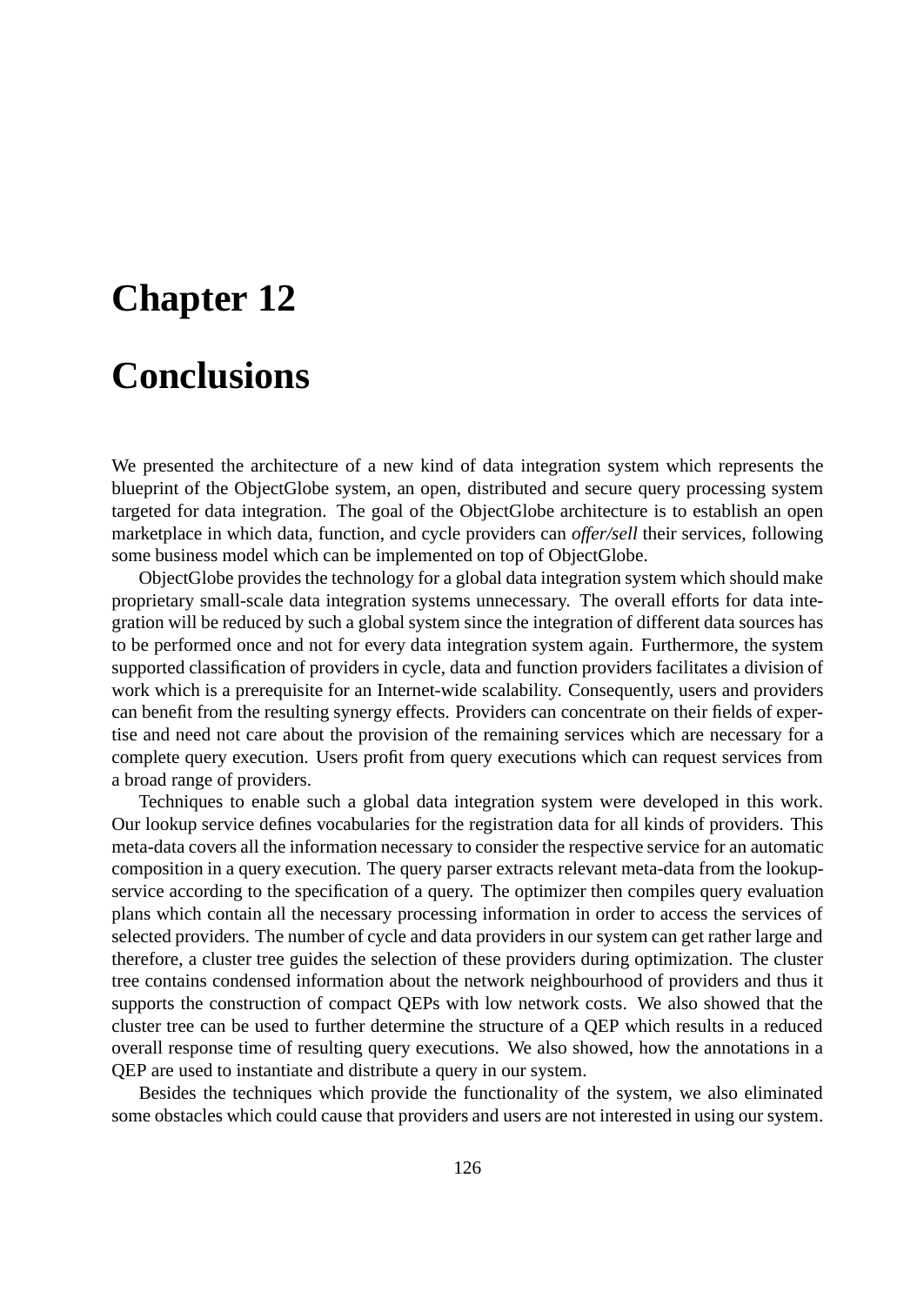## CHAPTER 12. CONCLUSIONS 127

For providers, security concerns have to be taken into account. Authentication and authorization techniques are supplied to protect their services from unauthorized usage. Furthermore, data and function providers can specify restrictions on the cycle providers which are allowed to see their data or code. Cycle providers use an extended sandbox which protects their machines against malicious code which could be loaded from function providers.

On the user side, the effects of query executions must be foreseeable and also manageable. Therefore, we presented extensions for the query optimization, query plan instantiation and query plan execution phases of our query processor in order to support user-defined QoS constraints for queries. One of the main challenges here is that a query uses resources and services of independent and autonomous providers for CPU cycles, data and functions. Based on statistics about providers the optimizer constructs a plan which combines the services of selected providers in a way, that its quality estimates are compliant with the user-defined quality constraints. For each requested service, necessary resource requirements and quality constraints are annotated in the plan and these are monitored during query plan instantiation and execution. If a service quality forecast misses these constraints a fuzzy controller tries to reestablish the constraints by the use of adaptations. In many cases an adaptation claims additional resources which are not used by other queries at that time, in order to react to a predicted quality violation. If no adaptation can be applied, the query is aborted.

Processing functional joins effectively is a key to good performing data integration systems. Each data source which only accepts point queries has to be accessed by a functional join implemented by the corresponding wrapper. A consequent usage of the nested data models which are mainly used for data integration system, will very often require that these functional joins get their arguments from nested sets. We have developed a new algorithm called *P*(*PM*) <sup>∗</sup>*M* that is based on successively partitioning and merging. This algorithms retains the grouping given by the nested sets within the partitions and restores the overall grouping by efficient merge operations. Our prototype implementation and the quantitative assessment based on a cost model have proven that the algorithm is superior to other methods.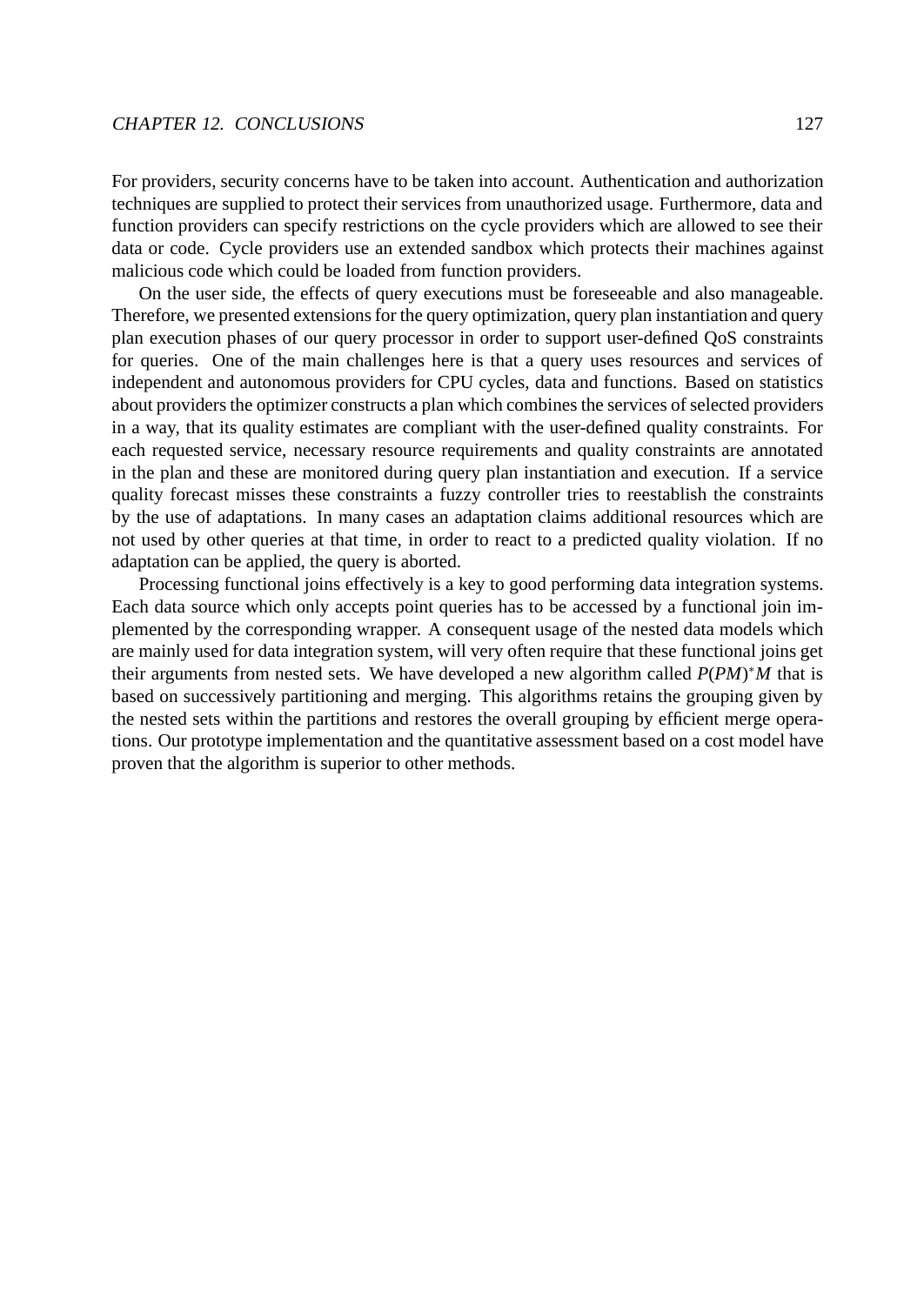# **Bibliography**

- [AC99] A. Aboulnaga and S. Chaudhuri. Self-tuning histograms: Building histograms without looking at data. In SIGMOD [SIG99], pages 181–192.
- [ACH98] C. Aurrecoechea, A. Campbell, and L. Hauw. A survey of QoS architectures. *Multimedia Systems Journal*, 6(3):138–151, 1998.
- [AH00] R. Avnur and J. M. Hellerstein. Eddies: Continuously Adaptive Query Processing. In SIGMOD [SIG00], pages 261–272.
- [ANS92] Database language SQL. Document ANSI X3.135-1992, 1992. Also available as: International Standards Organization Document ISO/IEC 9075:1992.
- [AZ96] G. Antoshenkov and M. Ziauddin. Query processing and optimization in Oracle RDB. *VLDB Journal*, 5(4):229–237, 1996.
- [BCK98] R. Braumandl, J. Claussen, and A. Kemper. Evaluating functional joins along nested reference sets in object-relational and object-oriented databases. In VLDB [VLD98], pages 110–121.
- [BCKK00] R. Braumandl, J. Claussen, A. Kemper, and D. Kossmann. Functional join processing. *The VLDB Journal*, 8(3-4):156–177, 2000. Invited Contribution to the Special Issue "Best of VLDB 98".
- [BCV99] S. Bergamaschi, S. Castano, and M. Vincini. Semantic integration of semistructured and structured data sources. *ACM SIGMOD Record*, 28(1):54–59, March 1999.
- [Bel52] R. Bellman. On the theory of dynamic programming. In *Proceedings of the National Academy of Sciences*, volume 38, pages 716 – 719, Washington, D.C., 1952.
- [BG99] D. Brickley and R. V. Guha. Resource Description Framework (RDF) Schema Specification. Proposed Recommendation http://www.w3.org/TR/PRrdf-schema, WWW-Consortium, March 1999.
- [BJS99] E. Bertino, S. Jajodia, and P. Samarati. A flexible authorization mechanism for relational data management systems. *ACM Transactions on Information Systems*, 17(2):101–140, 1999.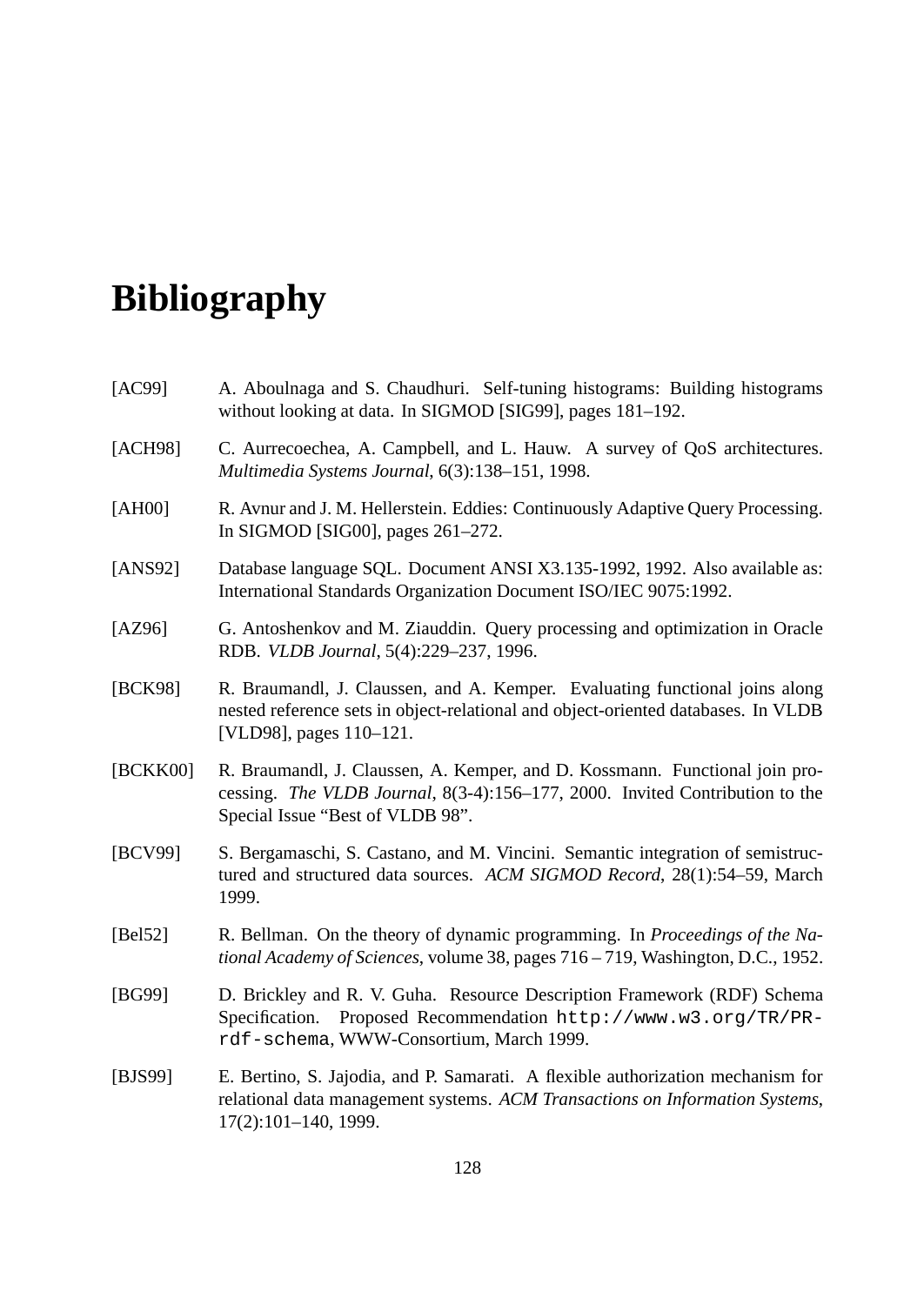- [BK89] E. Bertino and W. Kim. Indexing techniques for queries on nested objects. *IEEE Trans. Knowledge and Data Engineering*, 1(2):196–214, 1989.
- [BKK99] R. Braumandl, A. Kemper, and D. Kossmann. Database patchwork on the Internet (project demo description). In SIGMOD [SIG99], pages 550–552.
- [BKK<sup>+</sup>01a] R. Braumandl, M. Keidl, A. Kemper, D. Kossmann, A. Kreutz, S. Seltzsam, and K. Stocker. ObjectGlobe: Ubiquitous query processing on the Internet. *The VLDB Journal: Special Issue on E-Services*, 10(3):48–71, August 2001.
- [BKK<sup>+</sup>01b] R. Braumandl, M. Keidl, A. Kemper, D. Kossmann, S. Seltzsam, and K. Stocker. ObjectGlobe: Open Distributed Query Processing Services on the Internet. pages 64–70. March 2001.
- [BLR98] K. S. Beyer, M. Livny, and R. Ramakrishnan. Protecting the quality of service of existing information systems. In *Proceedings of the 3rd IFCIS International Conference on Cooperative Information Systems*, New York, USA, August 1998.
- [BMCL94] K. P. Brown, M. Mehta, M. J. Carey, and M. Livny. Towards automated performance tuning for complex workloads. In VLDB [VLD94], pages 72–84.
- [BP95] A. Biliris and E. Panagos. A high performance configurable storage manager. In *Proc. IEEE Conf. on Data Engineering*, pages 35–43, Taipeh, Taiwan, 1995.
- [BSG00] Tom Barclay, Donald R. Slutz, and Jim Gray. Terraserver: A spatial data warehouse. In Chen et al. [SIG00], pages 307–318.
- $[C+95]$  M. Carey et al. Towards heterogeneous multimedia information systems. In *Proc. of the Intl. Workshop on Research Issues in Data Engineering*, pages 124– 131, March 1995.
- [CCI88] CCITT International Telegraph and Telephone Consultative Committee. The Directory. Technical Report Recommendations X.500, X.501, X.509, X.511, X.518- X.521, CCITT, 1988.
- [CD99] L. Cardelli and R. Davies. Service combinators for Web computing. *IEEE Trans. Software Eng.*, 25(3):309–316, May 1999.
- [CDF<sup>+</sup>94] M. Carey, D. DeWitt, M. Franklin, N. Hall, M. McAuliffe, J. Naughton, D. Schuh, M. Solomon, C. Tan, O. Tsatalos, S. White, and M. Zwilling. Shoring up persistent applications. In *Proc. of the ACM SIGMOD Conf. on Management of Data*, pages 383–394, Minneapolis, MI, USA, May 1994.
- [CHS99] Francis Chu, Joseph Y. Halpern, and Praveen Seshadri. Least expected cost query optimization: An exercise in utility. In *Proc. ACM SIGMOD/SIGACT Conf. on Princ. of Database Syst. (PODS)*, pages 138–147, Philadelphia, Pennsylvania, USA, May 1999. ACM Press.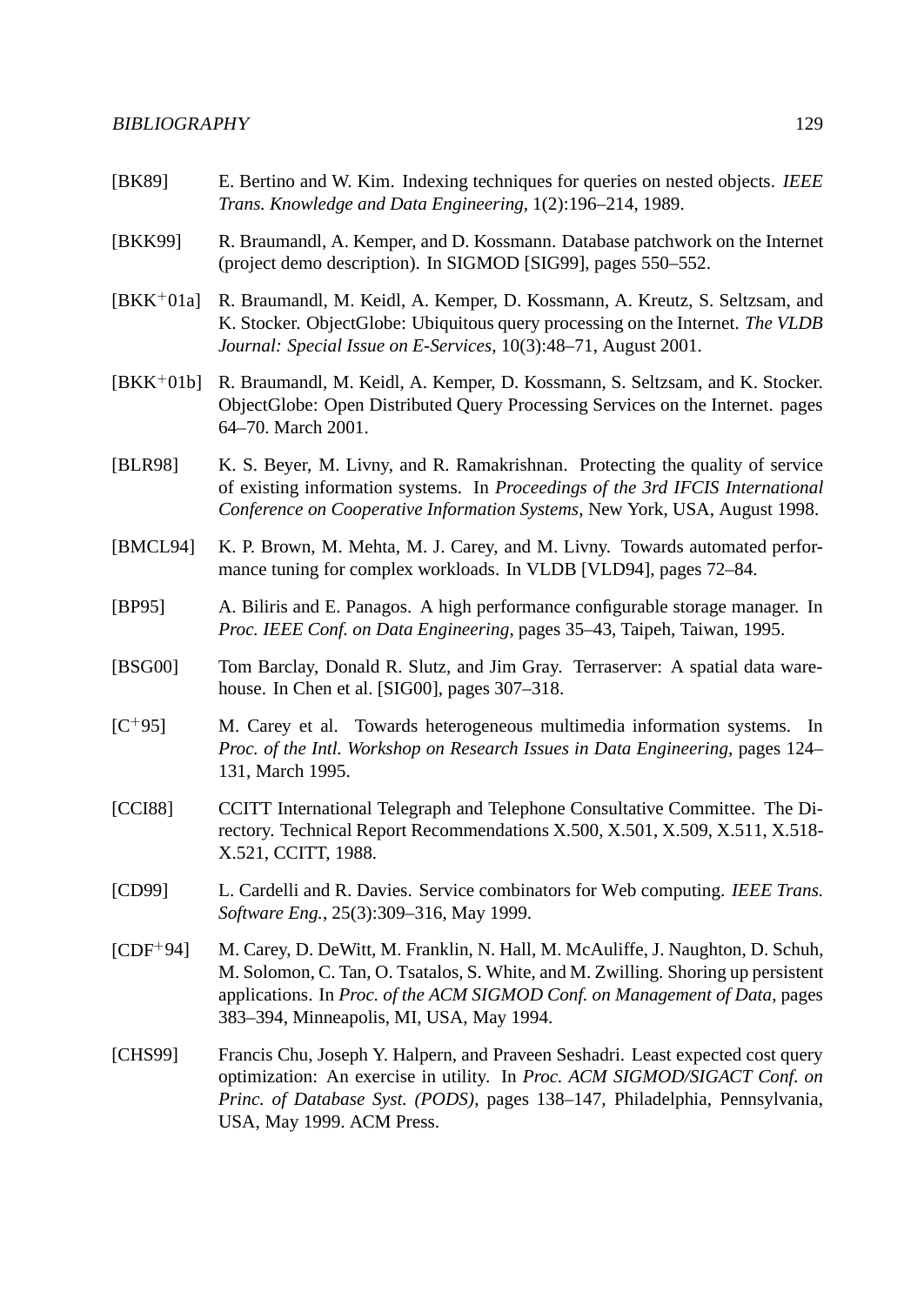- [CK98] M. Carey and D. Kossmann. Reducing the braking distance of an SQL query engine. In VLDB [VLD98], pages 158–169.
- [Cod70] E. F. Codd. A relational model for large shared data banks. *Communications of the ACM*, 13(6):377–387, 1970.
- [CS96] S. Chaudhuri and K. Shim. Optimization of queries with user-defined predicates. In VLDB [VLD96], pages 87–98.
- [CSL<sup>+</sup>90] M. J. Carey, E. Shekita, G. Lapis, B. Lindsay, and J. McPherson. An incremental join attachment for Starburst. In VLDB [VLD90], pages 662–673.
- [CZH<sup>+</sup>99] S. Czerwinsky, B. Zhao, T. Hodes, A. Joseph, and R. H. Katz. An Architecture for a Secure Service Discovery Service. In *Proc. of ACM MOBICOM Conference*, pages 24–35, Seattle, USA, August 1999.
- [DA99] T. Dierks and C. Allen. The TLS Protocol Version 1.0. ftp://ftp.isi.edu/ in-notes/rfc2246.txt, January 1999.
- [DLM93] D. DeWitt, D. Lieuwen, and M. Mehta. Parallel pointer-based join techniques for object-oriented databases. In *Proc. of the Intl. IEEE Conf. on Parallel and Distributed Information Systems*, San Diego, CA, USA, January 1993.
- [EGK95] A. Eickler, C. Gerlhof, and D. Kossmann. A performance evaluation of OID mapping techniques. In *Proc. of the Conf. on Very Large Data Bases (VLDB)*, pages 18–29, Zürich, Switzerland, September 1995.
- [FFK<sup>+</sup>98] M. Fernandez, D. Florescu, J. Kang, A. Levy, and D. Suciu. Catching the boat with Strudel: experiences with a web-site management system. In SIGMOD [SIG98], pages 414–425.
- [FJK96] M. Franklin, B. Jónsson, and D. Kossmann. Performance tradeoffs for clientserver query processing. In SIGMOD [SIG96], pages 149–160.
- [FKK96] A. Frier, P. Karlton, and P. Kocher. *The SSL 3.0 Protocol*. Netscape Communications Corp., http://home.netscape.com/eng/ssl3, November 1996.
- [FKL97] D. Florescu, D. Koller, and A. Y. Levy. Using probabilistic information in data integration. In VLDB [VLD97], pages 216–225.
- [FLMS99] D. Florescu, A. Y. Levy, I. Manolescu, and D. Suciu. Query optimization in the presence of limited access patterns. In SIGMOD [SIG99], pages 311–322.
- [Ger96] C. A. Gerlhof. *Optimierung von Speicherzugriffskosten in Objektbanken: Clustering und Prefetching.* PhD thesis, Universität Passau, Fakultät für Mathematik und Informatik, D-94030 Passau, 1996. Dissertation, Universität Passau.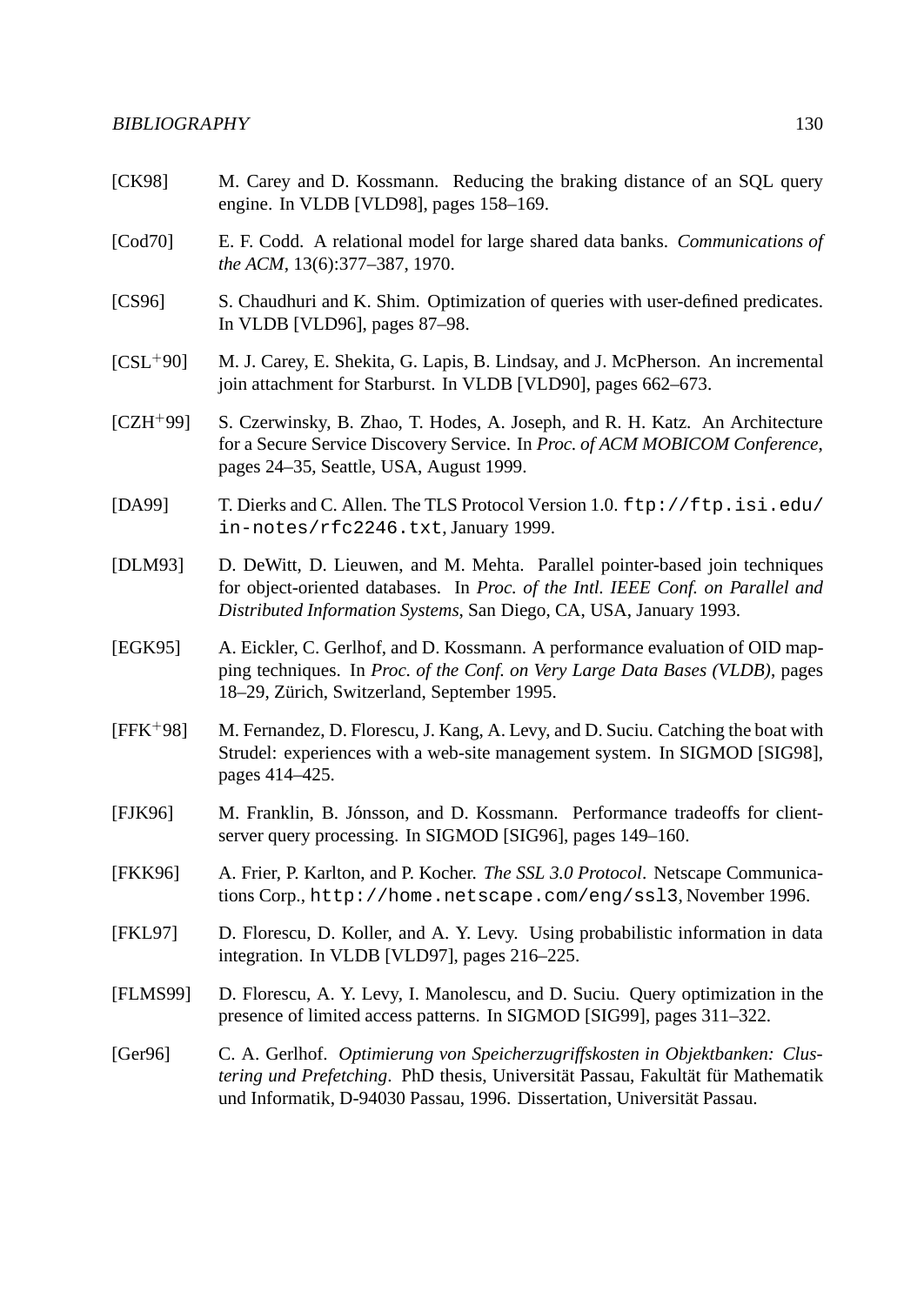- [GGT96] G. Gardarin, J.-R. Gruser, and Z.-H. Tang. Cost-based selection of path expression processing algorithms in object-oriented databases. In VLDB [VLD96], pages 390–401.
- [GHK92] S. Ganguly, W. Hasan, and R. Krishnamurthy. Query optimization for parallel execution. In *Proc. of the ACM SIGMOD Conf. on Management of Data*, pages 9–18, San Diego, CA, USA, June 1992.
- [GHR97] A. Gupta, V. Harinarayan, and A. Rajaraman. Virtual data technology. *ACM SIGMOD Record*, 26(4):57–61, December 1997.
- [GI97] M. Garofalakis and Y. Ioannidis. Parallel query scheduling and optimization with time- and space-shared resources. In VLDB [VLD97], pages 296–305.
- [GKG<sup>+97]</sup> T. Grust, J. Kröger, D. Gluche, A. Heuer, and M. H. Scholl. Query evaluation in CROQUE – calculus and algebra coincide. In *Proc. British National Conference on Databases (BNCOD)*, pages 84–100, London, UK, July 1997.
- [GLSW94] P. Gassner, G. M. Lohman, K. B. Schiefer, and Y. Wang. Query optimization in the IBM DB2 family. Technical Report RJ9734, IBM Almaden Research Center, March 1994.
- [GMSvE98] M. Godfrey, T. Mayr, P. Seshadri, and T. v. Eicken. Secure and portable database extensibility. In SIGMOD [SIG98], pages 390–401.
- [Gra93] G. Graefe. Query Evaluation Techniques for Large Databases. *ACM Computing Surveys*, 25(2):73–170, June 1993.
- [GRZZ00] J. R. Gruser, L. Raschid, V. Zadorozhny, and T. Zhan. Learning response time for websources using query feedback and application in query optimization. *The VLDB Journal*, 9(1):18–37, May 2000.
- [GW89] G. Graefe and K. Ward. Dynamic query evaluation plans. In SIGMOD [SIG89], pages 358–366.
- [GWBC99] S. Gribble, M. Welsh, E. Brewer, and D. Culler. The MultiSpace: an evolutionary platform for infrastructural services. In *Proc. of the Usenix Annual Technical Conference*, Monterey, CA, June 1999.
- [HCL<sup>+</sup>90] L. M. Haas, W. Chang, G. M. Lohman, J. McPherson, P. F. Wilms, G. Lapis, B. Lindsay, H. Pirahesh, M. J. Carey, and E. Shekita. Starburst mid-flight: As the dust clears. *IEEE Transactions on Knowledge and Data Engineering*, 2(1):143– 160, March 1990.
- [HCLS97] L. Haas, M. Carey, M. Livny, and A. Shukla. Seeking the truth about *ad hoc* join costs. *The VLDB Journal*, 6(3):241–256, 1997.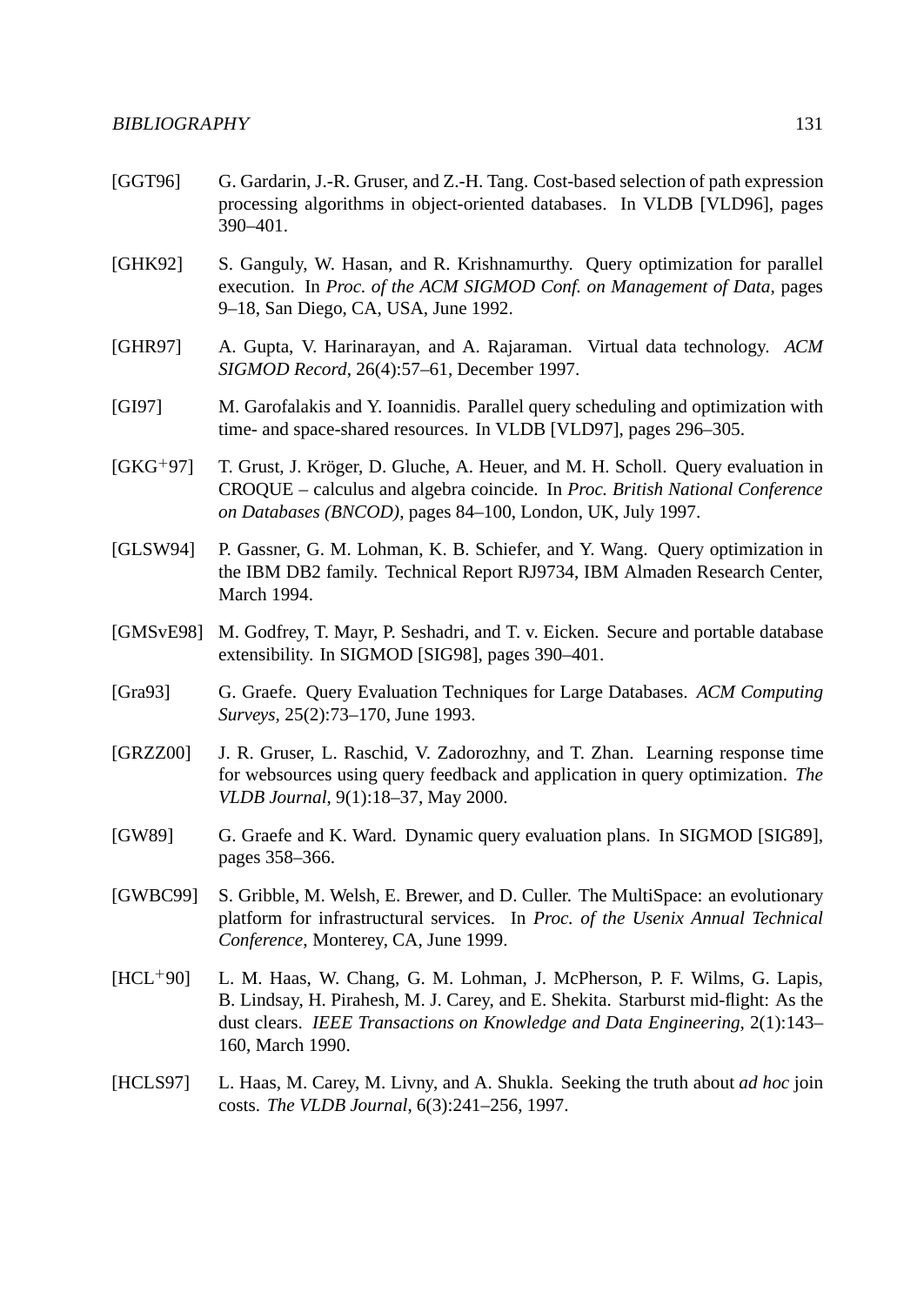- [HFLP89] L. Haas, J. C. Freytag, G. Lohman, and H. Pirahesh. Extensible query processing in starburst. In SIGMOD [SIG89], pages 377–388.
- [HFPS99] R. Housley, W. Ford, W. Polk, and D. Solo. Internet X.509 Public Key Infrastructure Certificate and CRL Profile. http://www.rfc-editor.org/rfc/ rfc2459.txt, January 1999.
- [HKWY97] L. Haas, D. Kossmann, E. Wimmers, and J. Yang. Optimizing Queries Across Diverse Data Sources. In VLDB [VLD97], pages 276–285.
- [HPI99] Hewlett Packard Inc. Chai: Internet business solutions. http://www.chai.hp.com/, 1999.
- [HR96] E. Harris and K. Ramamohanarao. Join algorithm costs revisited. *The VLDB Journal*, 5(1):64–84, 1996.
- [IFF<sup>+99]</sup> Z. Ives, D. Florescu, M. Friedman, A. Levy, and D. Weld. An Adaptive Query Execution Engine for Data Integration. In SIGMOD [SIG99], pages 299–310.
- [IK91] Y. Ioannidis and Y. Kang. Left-deep vs. bushy trees: An analysis of strategy spaces and its implications for query optimization. In *Proc. of the ACM SIGMOD Conf. on Management of Data*, pages 168–177, Denver, CO, USA, May 1991.
- [INSS92] Y. Ioannidis, R. Ng, K. Shim, and T. Sellis. Parametric query optimization. In *Proc. of the Conf. on Very Large Data Bases (VLDB)*, pages 103–114, Vancouver, Canada, August 1992.
- [Ita93] Itasca Systems Inc. Technical summary for release 2.2, 1993. Itasca Systems, Inc., 7850 Metro Drive, Mineapolis, MN 55425, USA.
- [JKR99] V. Josifovski, T. Katchaounov, and T. Risch. Optimizing queries in distributed and composable mediators. In *Proc. of the IFCIS International Conference on Cooperative Information Systems*, pages 291 – 302, Edinburgh, Scotland, 1999.
- [KC86] S. N. Khoshafian and G. P. Copeland. Object identity. In *Proc. of the ACM Conf. on Object-Oriented Programming Systems and Languages (OOPSLA)*, pages 408– 416, November 1986.
- [KD98] N. Kabra and D. DeWitt. Efficient mid-query re-optimization for sub-optimal query execution plans. In SIGMOD [SIG98], pages 106–117.
- [KE99] A. Kemper and A. Eickler. *Datenbanksysteme Eine Einführung (3. Auflage)*. R. Oldenbourg Verlag, 1999.
- [KKKK02] M. Keidl, A. Kreutz, A. Kemper, and D. Kossmann. A publish & subscribe architecture for distributed metadata management. In *Proc. IEEE Conf. on Data Engineering*, San Jose, Ca, USA, 2002.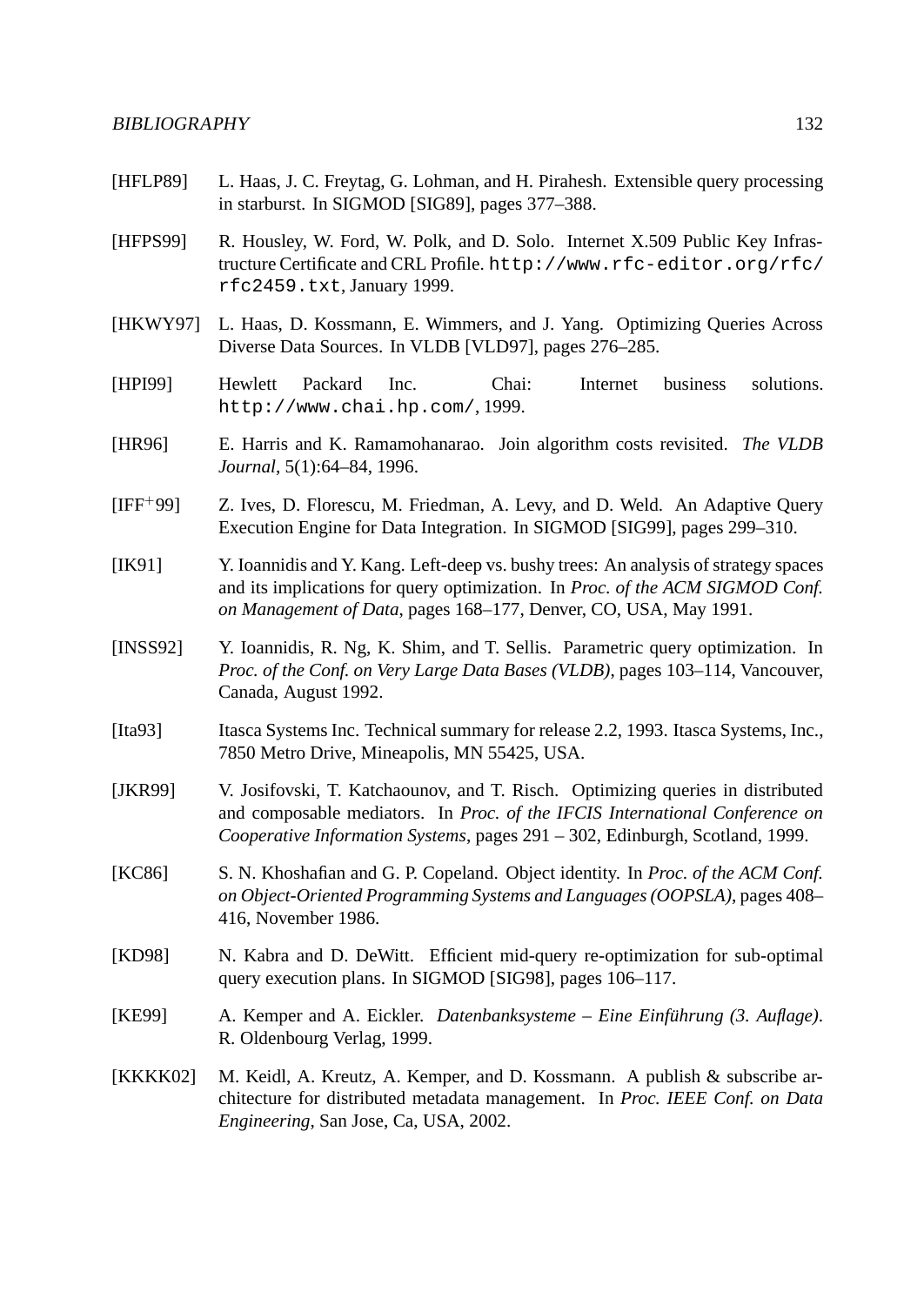- [KM90] A. Kemper and G. Moerkotte. Access support in object bases. In *Proc. of the ACM SIGMOD Conf. on Management of Data*, pages 364–374, Atlantic City, NJ, USA, April 1990.
- [KM94] A. Kemper and G. Moerkotte. *Object-Oriented Database Management: Applications in Engineering and Computer Science*. Prentice Hall, Englewood Cliffs, NJ, USA, 1994.
- [Kos01] D. Kossmann. The state of the art in distributed query processing. *ACM Computing Surveys*, 2001. Accepted for publication. To appear.
- [Kri98] N. Krivokapić. *Control mechanisms in distributed object bases: Synchronization, deadlock detection, migration*, volume 54 of *Dissertationen zu Datenbanken und Informationssystemen*. infix-Verlag, Ringstr. 32, 53757 Sankt Augustin, 1998. ISBN: 3-89601-454-4, Dissertation, Universität Passau, Germany.
- [KS98] D. Konopnicki and O. Shmueli. Information gathering in the world wide web: The W3QL query languge and the W3QS system. *ACM Trans. on Database Systems*, 23(4):369–410, December 1998.
- [KS00] D. Kossmann and K. Stocker. Iterative dynamic programming: A new class of query optimization algorithms. *ACM Trans. on Database Systems*, 25(1):43–82, March 2000.
- [KY95] G. J. Klir and B. Yuan. *Fuzzy Sets and Fuzzy Logic*. Prentice Hall, 1995.
- [LKK<sup>+</sup>97] P. Lockemann, U. Kölsch, A. Koschel, R. Kramer, R. Nikolai, M. Wallrath, and H.-D. Walter. The network as a global database: Challenges of interoperability, proactivity, interactiveness, legacy. In VLDB [VLD97], pages 567–574.
- [LLOW91] C. Lamb, G. Landis, J. Orenstein, and D. Weinreb. The ObjectStore database system. *Communications of the ACM*, 34(10):50–63, 1991.
- [LMB97] L. Leverenz, R. Mateosian, and S. Bobrowski. *Oracle8 Server Concepts Manual*. Oracle Corporation, Redwood Shores, CA, USA, 1997.
- [LN99] B. Li and K. Nahrstedt. A control-based middleware framework for quality of service adaptations. *IEEE Journal of Selected Areas in Communication*, 17(9):1632– 1650, 1999.
- [Loh88] G. Lohman. Grammar-like functional rules for representing query optimization alternatives. In *Proc. of the ACM SIGMOD Conf. on Management of Data*, pages 18–27, Chicago, IL, USA, May 1988.
- [LRO96] A. Levy, A. Rajaraman, and J. Ordille. Querying heterogeneous information sources using source descriptions. In VLDB [VLD96], pages 251–262.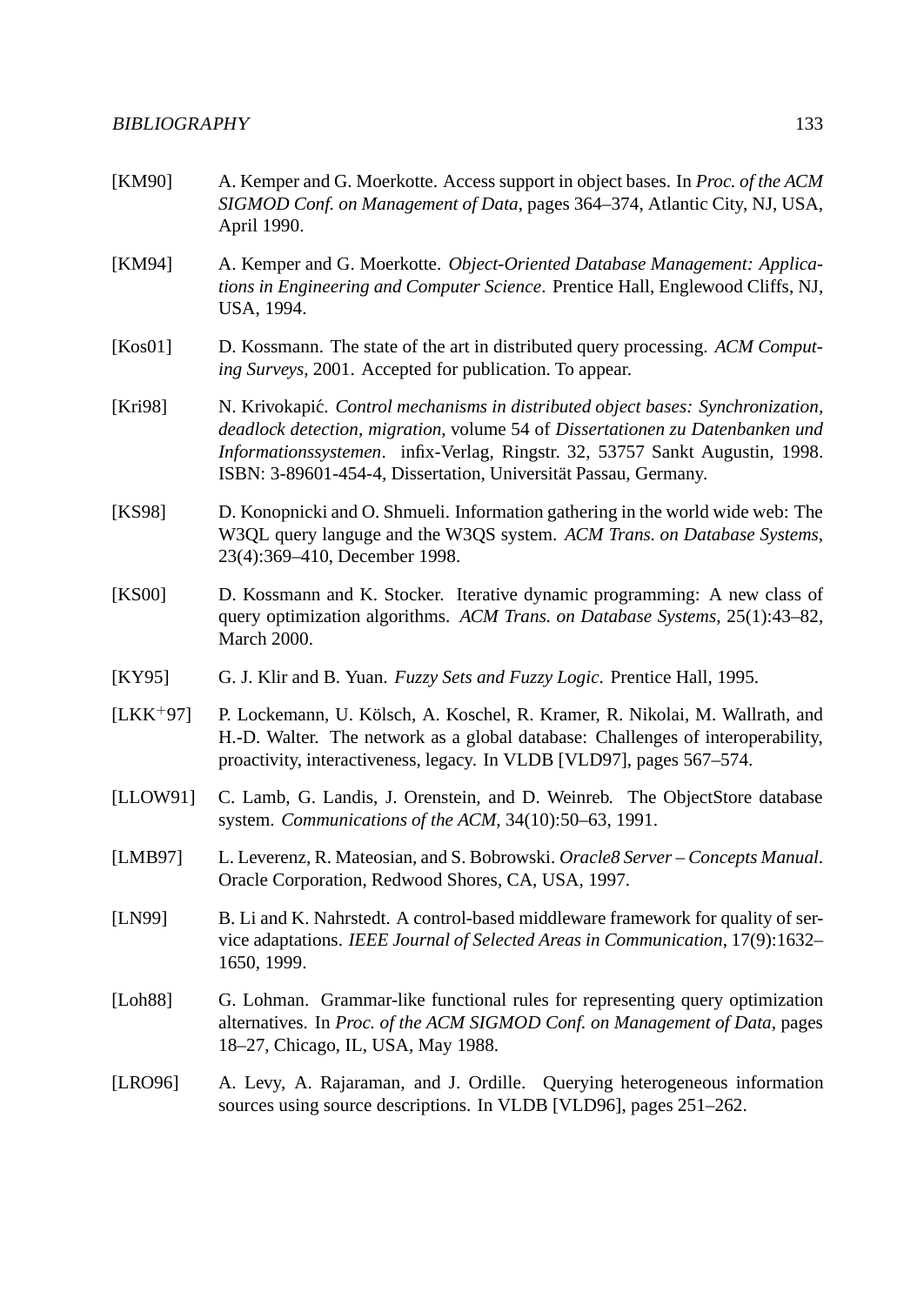- [MMM97] A. O. Mendelzon, G. A. Mihaila, and T. Milo. Querying the World Wide Web. *Int. Journal on Digital Libraries*, 1(1):54–67, 1997.
- [MRT98] G. A. Mihaila, L. Raschid, and A. Tomasic. Equal Time for Data on the Internet with WebSemantics. In *Proc. of the Intl. Conf. on Extending Database Technology (EDBT)*, volume 1377 of *Lecture Notes in Computer Science (LNCS)*, pages 87– 101, Valencia, Spain, March 1998. Springer-Verlag.
- [MZ95] T. J. Mowbray and R. Zahavi. *The Essential Corba Systems Integration Using Distributed Objects*. John Wiley & Sons, Chichester, UK, 1995.
- [NLF99] Felix Naumann, Ulf Leser, and Johann Christoph Freytag. Quality-driven integration of heterogenous information systems. In VLDB [VLD99], pages 447–458.
- [O2T94] O<sup>2</sup> Technology, Versailles Cedex, France. *A Technical Overview of the O*<sup>2</sup> *System*, July 1994.
- [Oak98] S. Oaks. *Java Security*. O'Reilly & Associates, Sebastopol, CA, USA, 1998.
- [OL90] K. Ono and G. Lohman. Measuring the complexity of join enumeration in query optimization. In VLDB [VLD90], pages 314–325.
- [PCL95] H. Pang, M. J. Carey, and M. Livny. Multiclass query scheduling in real-time database systems. *IEEE Trans. Knowledge and Data Engineering*, 7(4), August 1995.
- [PCV94] J. Patel, M. Carey, and M. Vernon. Accurate modeling of the hybrid hash join algorithm. In *Proc. of the ACM SIGMETRICS*, pages 56–66, Santa Clara, CA, May 1994.
- [Pet99] J. Petit. Real Estate DTD. http://www.4thworldtele.com, May 1999.
- [PGGMU95] Y. Papakonstantinou, A. Gupta, H. Garcia-Molina, and J. Ullman. A Query Translation Scheme for Rapid Implementation of Wrappers. In *Proc. of the Conf. on Deductive and Object-Oriented Databases (DOOD)*, pages 161–186, December 1995.
- [PH92] J. Hellerstein H. Pirahesh and W. Hasan. Extensible/rule based query rewrite optimization in starburst. In Michael Stonebraker, editor, *Proc. of the ACM SIGMOD Conf. on Management of Data*, pages 39–48, San Diego, USA, June 1992.
- [PIHS96] V. Poosala, Y. Ioannidis, P. Haas, and E. Shekita. Improved histograms for selectivity estimation of range predicates. In SIGMOD [SIG96], pages 294–305.
- [PKI] Public-Key Infrastructure (X.509) (PKIX). http://www.ietf.org/html. charters/pkix-charter.html.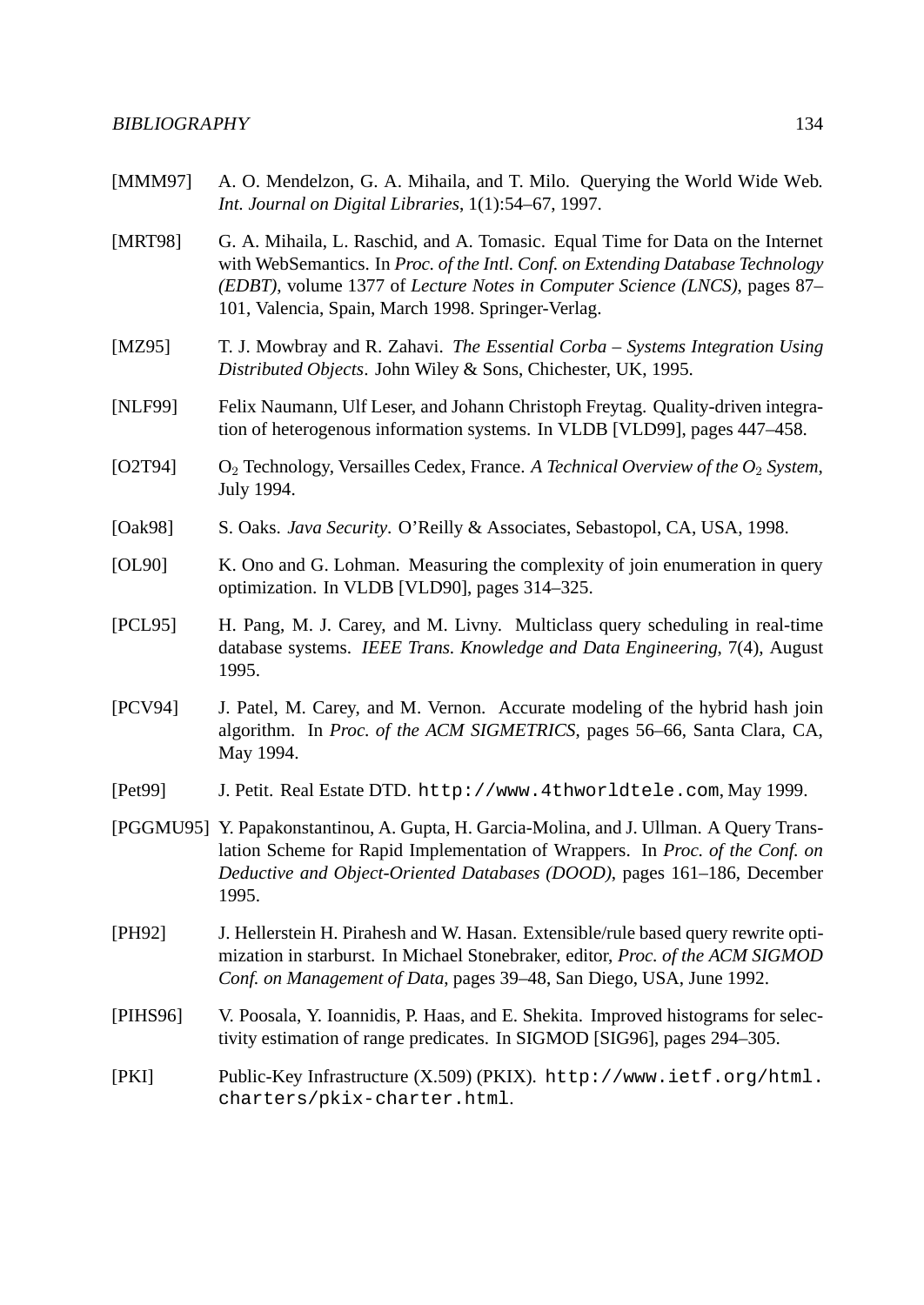- [PY00] C. H. Papadimitriou and M. Yannakakis. On the approximability of trade-offs and optimal access of web sources. In *Proc. of the 41st Annual Symposium on Foundations of Computer Science*, November 2000.
- [RBKW91] F. Rabitti, E. Bertino, W. Kim, and D. Woelk. A model of authorization for nextgeneration database systems. *ACM Trans. on Database Systems*, 16(1):88–131, March 1991.
- [ROH99] M. Tork Roth, F. Ozcan, and L. Haas. Cost models DO matter: Providing cost information for diverse data sources in a federated system. In VLDB [VLD99], pages 599–610.
- [RSA99] RSA Laboratories. PKCS #5 v2.0: Password-Based Cryptography Standard. ftp://ftp.rsasecurity.com/pub/pkcs/pkcs-5v2/pkcs5v2-0. pdf, March 1999.
- [SAC<sup>+</sup>79] P. Selinger, M. Astrahan, D. Chamberlin, R. Lorie, and T. Price. Access Path Selection in a Relational Database Management System. In *Proc. of the ACM SIGMOD Conf. on Management of Data*, pages 23–34, Boston, USA, May 1979.
- [SAL<sup>+</sup>96] M. Stonebraker, P. Aoki, W. Litwin, A. Pfeffer, A. Sah, J. Sidell, C. Staelin, and A. Yu. Mariposa: A Wide-Area Distributed Database System. *The VLDB Journal*, 5(1):48–63, January 1996.
- [SBK01] S. Seltzsam, S. Börzsönyi, and A. Kemper. Security for distributed E-Service Composition. In *Workshop on Technologies for E-Services*, Rome, Italy, September 2001.
- [SC90] E. Shekita and M. Carey. A Performance Evaluation of Pointer-Based Joins. In *Proc. of the ACM SIGMOD Conf. on Management of Data*, pages 300–311, Atlantic City, NJ, May 1990.
- [SCFY96] R. S. Sandhu, E. J. Coyne, H. L. Feinstein, and C. E. Youman. Role-Based Access Control Models. *IEEE Computer*, 29(2):38–47, 1996.
- [SIG89] *Proc. of the ACM SIGMOD Conf. on Management of Data*, Portland, OR, USA, May 1989.
- [SIG96] *Proc. of the ACM SIGMOD Conf. on Management of Data*, Montreal, Canada, June 1996.
- [SIG98] *Proc. of the ACM SIGMOD Conf. on Management of Data*, Seattle, WA, USA, June 1998.
- [SIG99] *Proc. of the ACM SIGMOD Conf. on Management of Data*, Philadelphia, PA, USA, June 1999.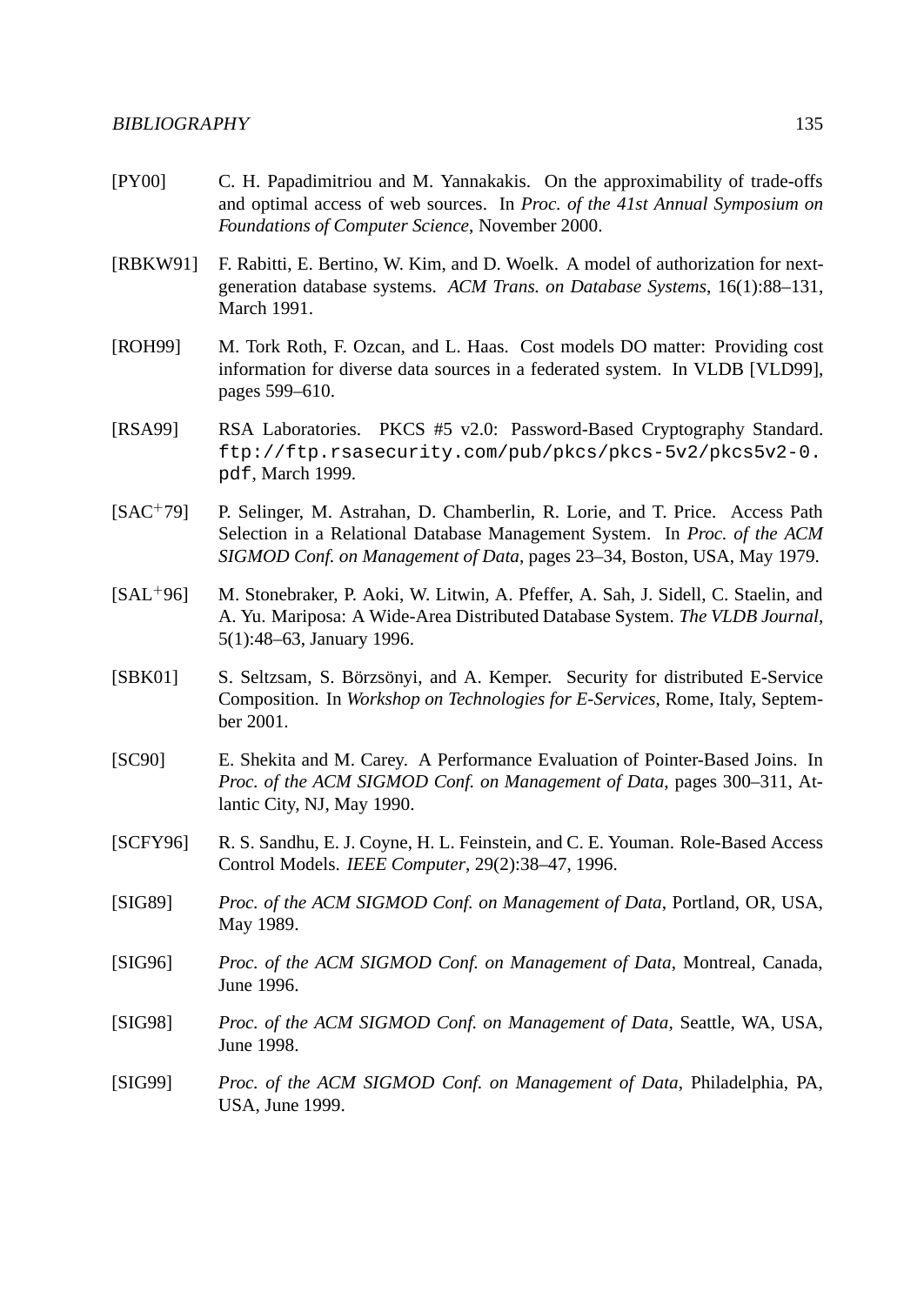- [SIG00] *Proc. of the ACM SIGMOD Conf. on Management of Data*, Dallas, USA, June 2000.
- [SLR97] P. Seshadri, M. Livny, and R. Ramakrishnan. The case for enhanced abstract data types. In VLDB [VLD97], pages 66–75.
- [SR86] M. Stonebraker and L. Rowe. The design of POSTGRES. In *Proc. of the ACM SIGMOD Conf. on Management of Data*, pages 340–355, Washington, USA, June 1986.
- [SS86] H.-J. Schek and M. H. Scholl. The relational model with relation-valued attributes. *Information Systems*, 11(2):137–147, 1986.
- [Ste95] M. Steinbrunn. *Heuristic and Randomised Optimisation Techniques in Object-Oriented Database Systems*. Dissertation, Universität Passau, 94030 Passau, Germany, 1995.
- [Sto96] M. Stonebraker. *Object-Relational DBMSs: The Next Great Wave*. Morgan Kaufmann Publishers, San Mateo, CA, USA, 1996.
- [Sun99] Sun Microsystems, http://java.sun.com/products/jdk/1.2/ docs/guide/jvmpi/jvmpi.html. *Java Virtual Machine Profiler Interface (JVMPI)*, 1999.
- [TLS] Transport Layer Security (TLS). http://www.ietf.org/html. charters/tls-charter.html.
- [TRV98] A. Tomasic, L. Raschid, and P. Valduriez. Scaling Acccess to Distributed Heterogeneous Data Sources with DISCO. *IEEE Trans. Knowledge and Data Engineering*, 10(5):808–823, October 1998.
- [UDD00] Universal Description, Discovery and Integration (UDDI) Technical White Paper. White Paper, Ariba Inc., IBM Corp., and Microsoft Corp., September 2000. http://www.uddi.org/.
- [UFA98] T. Urhan, M. Franklin, and L. Amsaleg. Cost based query scrambling for initial delays. In SIGMOD [SIG98], pages 130–141.
- [Val87] P. Valduriez. Join indices. *ACM Trans. on Database Systems*, 12(2):218–246, June 1987.
- [Ver97] Versant Object Technology. Versant release 5, October 1997. http://www. versant.com/.
- [VLD90] *Proc. of the Conf. on Very Large Data Bases (VLDB)*, Brisbane, Australia, August 1990.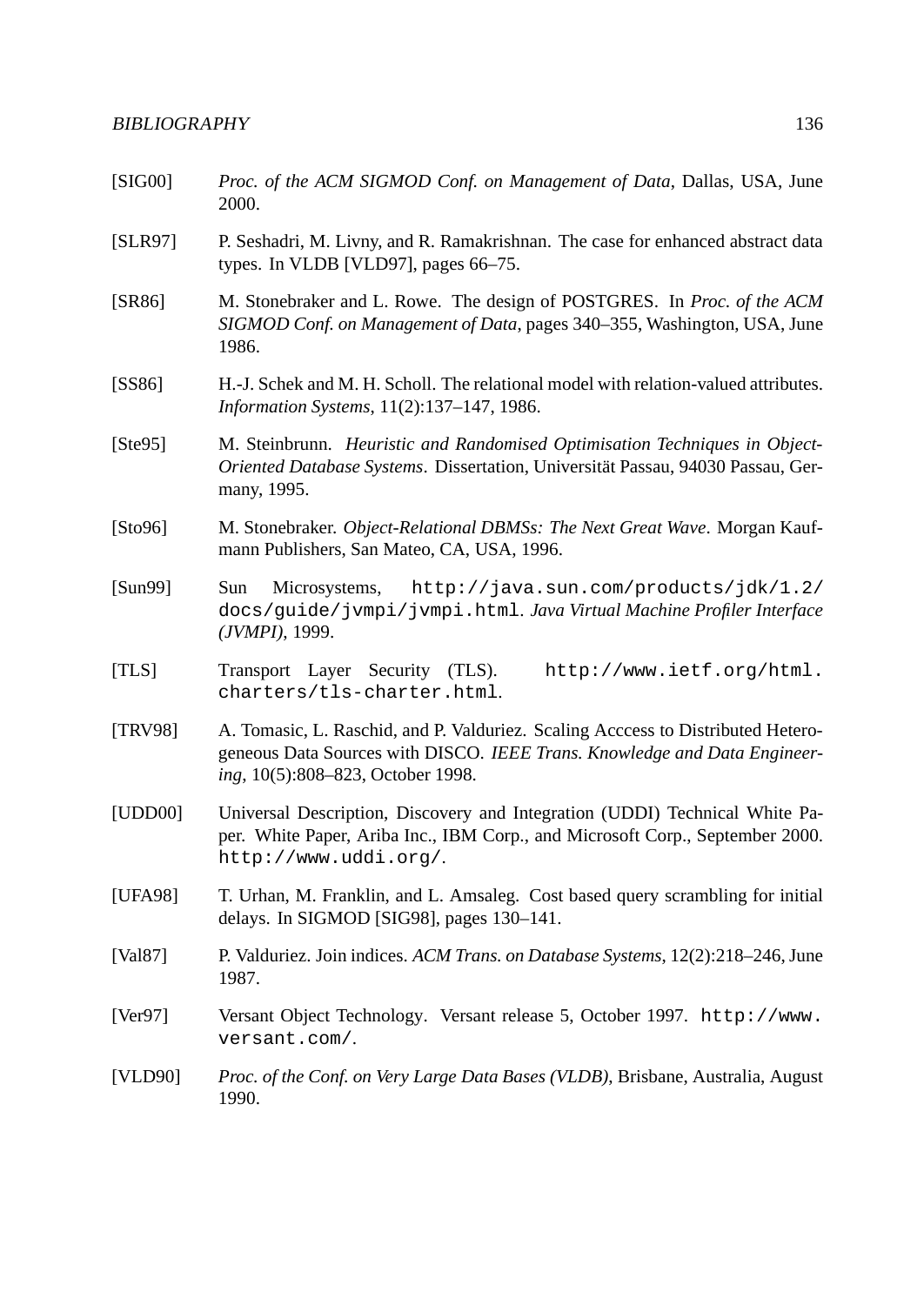- [VLD94] *Proc. of the Conf. on Very Large Data Bases (VLDB)*, Santiago, Chile, September 1994.
- [VLD96] *Proc. of the Conf. on Very Large Data Bases (VLDB)*, Bombay, India, September 1996.
- [VLD97] *Proc. of the Conf. on Very Large Data Bases (VLDB)*, Athens, Greece, August 1997.
- [VLD98] *Proc. of the Conf. on Very Large Data Bases (VLDB)*, New York, USA, August 1998.
- [VLD99] *Proc. of the Conf. on Very Large Data Bases (VLDB)*, Edinburgh, GB, September 1999.
- [VM96] B. Vance and D. Maier. Rapid bushy join-order optimization with cartesian product. In SIGMOD [SIG96], pages 35–46.
- [WA91] A. Wilschut and P. Apers. Dataflow query execution in a parallel main-memory environment. In *Proc. of the Intl. IEEE Conf. on Parallel and Distributed Information Systems*, pages 68–77, Miami, Fl, USA, December 1991.
- [Wal99] J. Waldo. The Jini Architecture for Network-centric Computing. *Communications of the ACM*, 42(7):76–82, 1999.
- [Wei98] G. Weikum. On the ubiquity of information services and the absence of guaranteed service quality. In *Proc. of the Intl. Conf. on Extending Database Technology (EDBT)*, volume 1377 of *Lecture Notes in Computer Science (LNCS)*, pages 3–6. Springer, 1998.
- [Wei99] G. Weikum. Towards guaranteed quality and dependability of information services. In *Proc. GI Conf. on Database Systems for Office, Engineering, and Scientific Applications (BTW)*, Informatik aktuell, New York, Berlin, etc., 1999. Springer-Verlag.
- [WHK97] M. Wahl, T. Howes, and S. Kille. Lightweight Directory Access Protocol (v3). ftp://ftp.isi.edu/in-notes/rfc2251.txt, December 1997.
- [Wie93] G. Wiederhold. Intelligent integration of information. In *Proc. of the ACM SIG-MOD Conf. on Management of Data*, pages 434–437, Washington, DC, USA, May 1993.
- [WSP97] R. Wolski, N. Spring, and C. Peterson. Implementing a performance forecasting system for metacomputing: The network weather service. In *Proceedings of Supercomputing'97 (CD-ROM)*, San Jose, CA, November 1997. ACM SIGARCH and IEEE.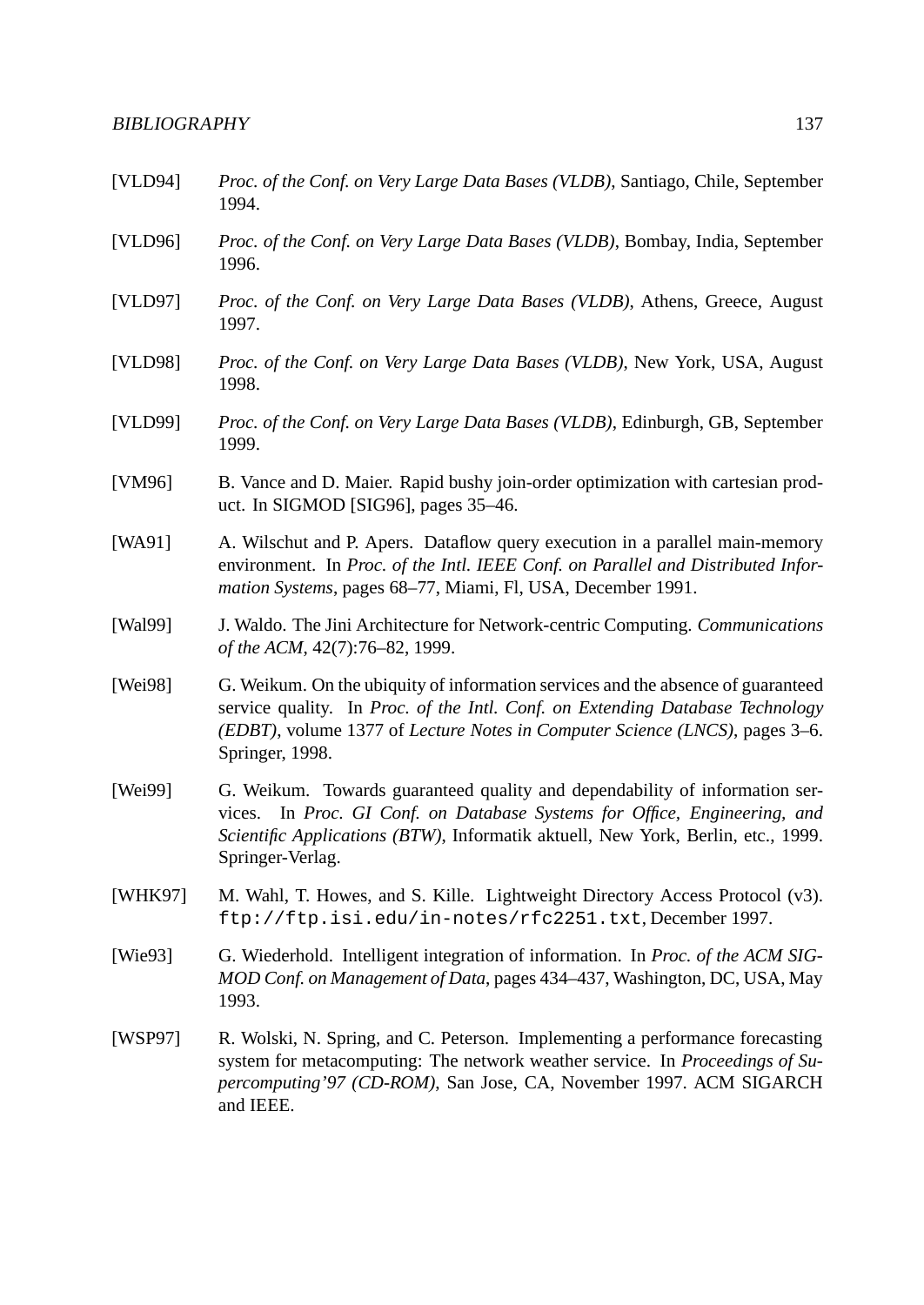[XH94] Z. Xie and J. Han. Join index hierarchies for supporting efficient navigations in object-oriented databases. In VLDB [VLD94], pages 522–533.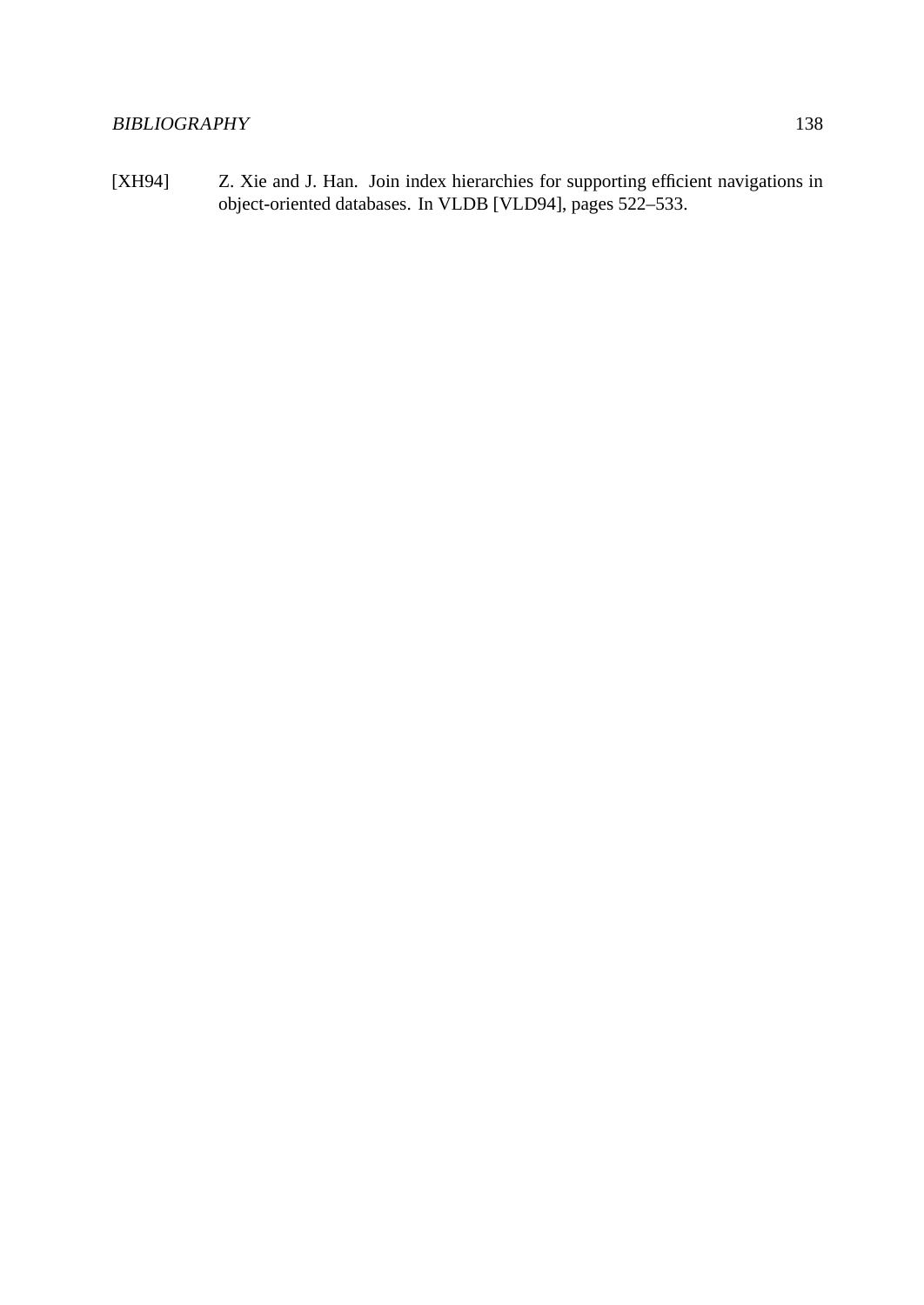## **Appendix A**

## **The XML Representation of a Query Execution Plan**

```
<?xml version="1.0" encoding='ISO-8859-1'?>
<plan>
  <iterator id="display" code="iterators.display" cycle-provider="client">
   <iterator id="join1" code="iterators.NestedLoops"
              codebase="functionProvider"
              cycle-provider="client">
      <predicate>Sb = Tb</predicate>
      <iterator id="join2" code="iterators.NestedLoops"
               cycle-provider="alpha">
        <predicate>Ra = Sa</predicate>
        <iterator id="wrapperS" code="wrapper.wrap_S"
                 codebase="functionProvider" cycle-provider="alpha">
        </iterator>
        <iterator id="tbscanR" code="iterators.TbScan" cycle-provider="alpha">
         <partition>R</partition>
        </iterator>
      </iterator>
      <iterator id="thumb1" code="thumbnail" codebase="functionProvider"
               cycle-provider="beta">
        <toThumbNail>picture</toThumbNail>
        <iterator id="tbscanT" code="iterators.TbScan" cycle-provider="beta">
          <partition>T</partition>
        </iterator>
      </iterator>
    </iterator>
  </iterator>
  <provider-information>
   <og-provider id="client">
     <dn-name>C=DE,O=University of Passau,OU=Department
             for Mathematics and Computer Science,
             CN=Mets.fmi.uni-passau.de
     </dn-name>
    <host-dns>Mets.fmi.uni-passau.de</host-dns>
    </og-provider>
    <og-provider id="alpha">
    <dn-name>C=COM,O=A Incorporated,OU=Computing Center,CN=alpha.A.com
     </dn-name>
    <host-dns>alpha.A.com</host-dns>
    </og-provider>
    <og-provider id="beta">
     <dn-name>C=COM,O=B Incorporated,OU=Computing Center,CN=beta.B.com
```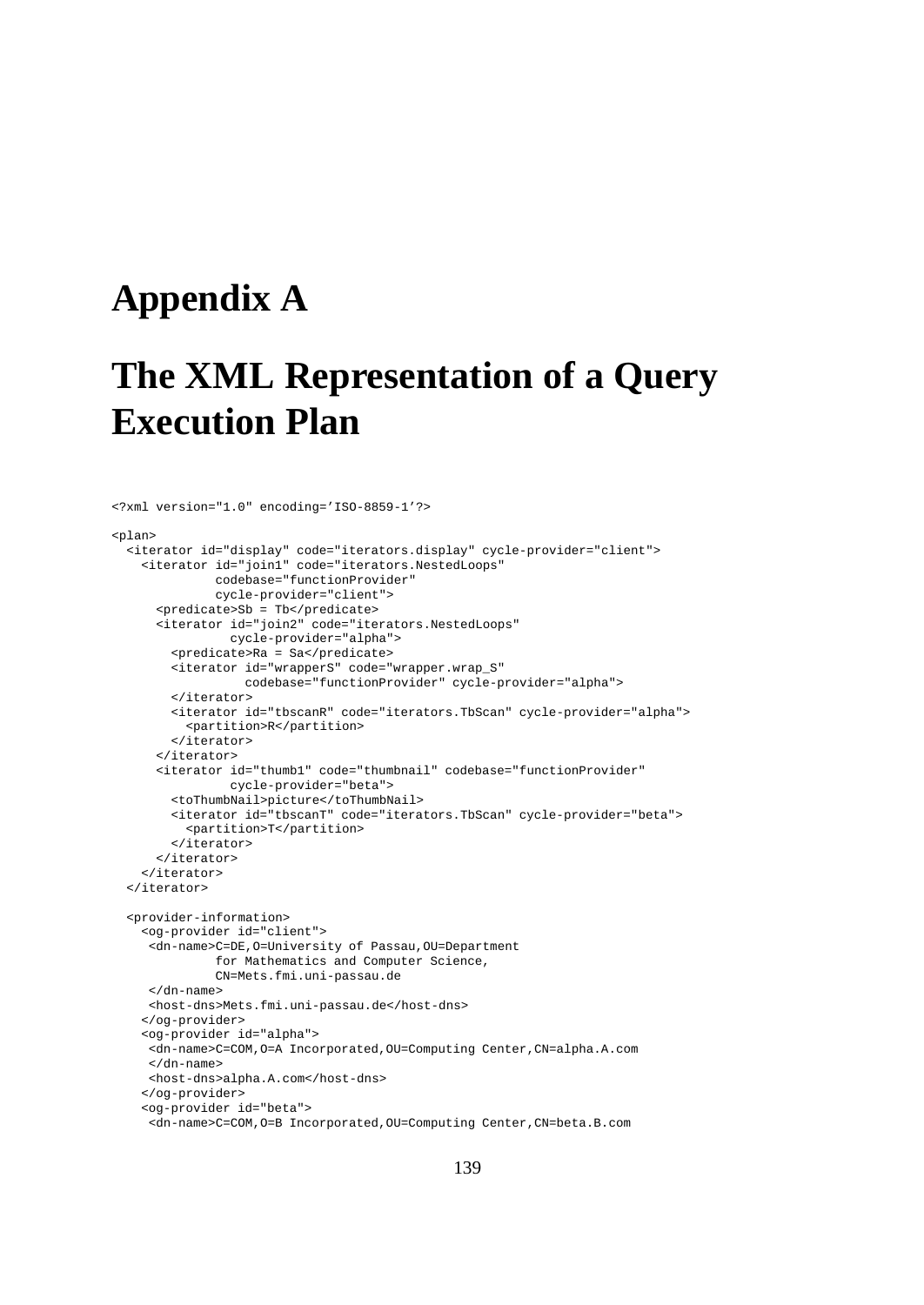</dn-name> <host-dns>beta.B.com</host-dns> </og-provider> <og-provider id="functionProvider"> <dn-name>C=COM,O=FctProv Incorporated,OU=Software Development, CN=FctProv.com </dn-name> <code-location>http://www.FctProv.com/forGlobalUse</code-location> </og-provider> </provider-information> </plan>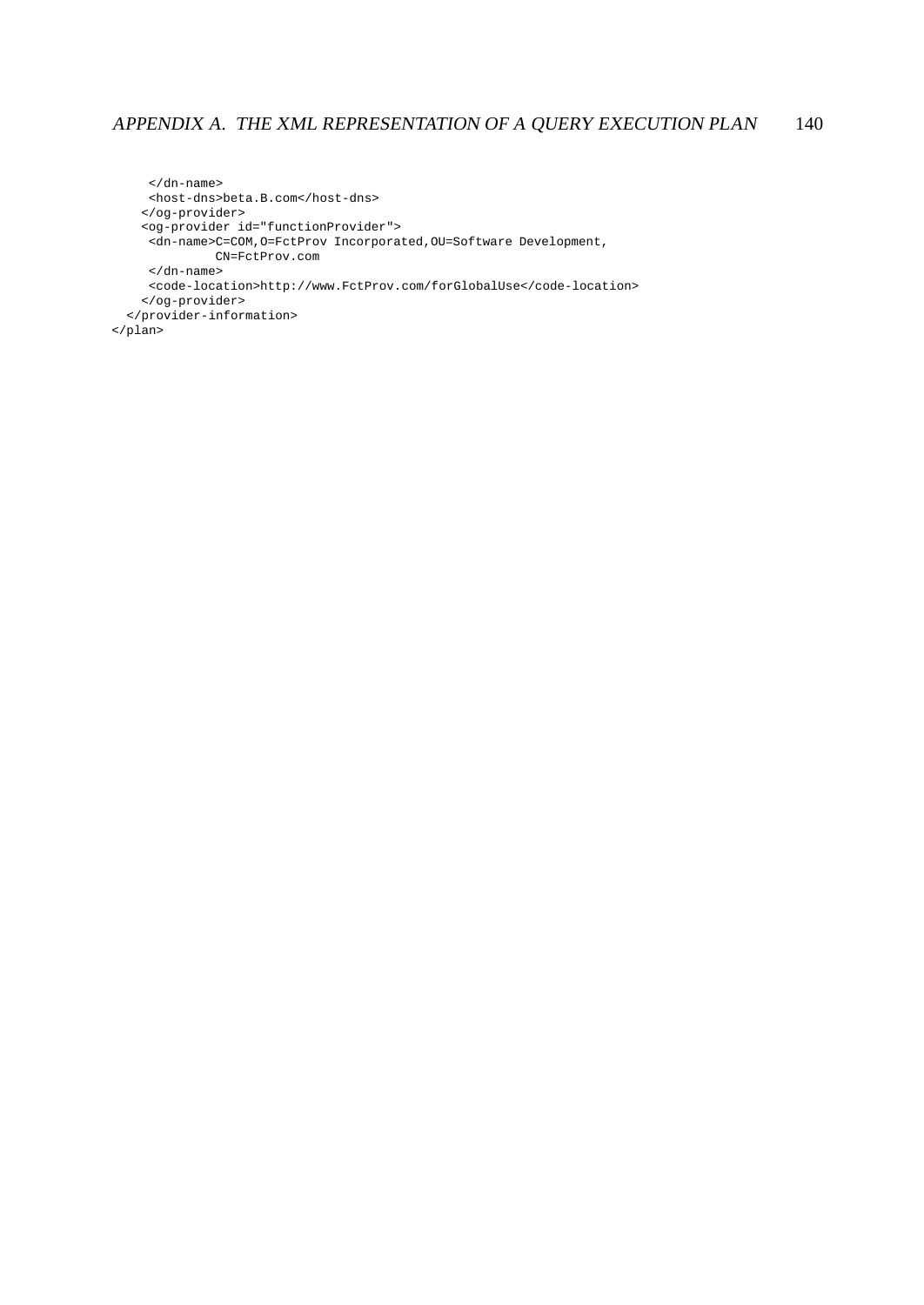## **Appendix B**

## **The RDF Registration Code for a Collection**

In the sample RDF-description shown below, the relevant information about a data provider can be found enclosed in the DataProvider element. It contains information about the name of the provider and a URL with which the data provider can be contacted. The Partition element contains information about a collection that the data provider makes available. At the beginning of the collection description we can find the data provider of the collection, a plaintext description of the content of the collection, the theme (i.e., HotelTheme) this collection is associated with, etc. The element wrapper specifies a reference for the wrapper which performs the necessary transformations to integrate the collection into an ObjectGlobe system. More interesting is the content of the attributes element. It contains the description of the type of the tuples, given by the collection. In our case the type contains three attributes and for each attribute the name and the type of the attribute are specified. It is possible to insert additional information about attributes which is omitted for brevity.

```
<?xml version="1.0"?>
<rdf:RDF xmlns:rdf="http://www.w3.org/1999/02/22-rdf-syntax-ns#"
xmlns="http://www.db.fmi.uni-passau.de/˜objglobe/ObjectGlobe-Metaschema.rdf#">
<DataProvider rdf:ID="HotelBook">
  <dataProviderName>HotelBook</dataProviderName>
  <dataProviderUrl>http://www.hotelbook.com</dataProviderUrl>
</DataProvider>
<Partition rdf:ID="HotelBookPartition">
  <dataProvider rdf:resource="#HotelBook"/>
  <partitionDescription>Description of hotels worldwide</partitionDescription>
  <theme rdf:resource="file:/home/objglobe/Themes.rdf#HotelTheme"/>
  <localName>hotelBookPartition</localName>
  <wrapper rdf:resource="file:/home/objglobe/Operators.rdf#HotelBookWrapper"/>
  <uniqueID>4711</uniqueID>
  <cardinality>30000</cardinality>
  <attributes>
   <rdf:Bag>
      <rdf:li><Attribute>
```